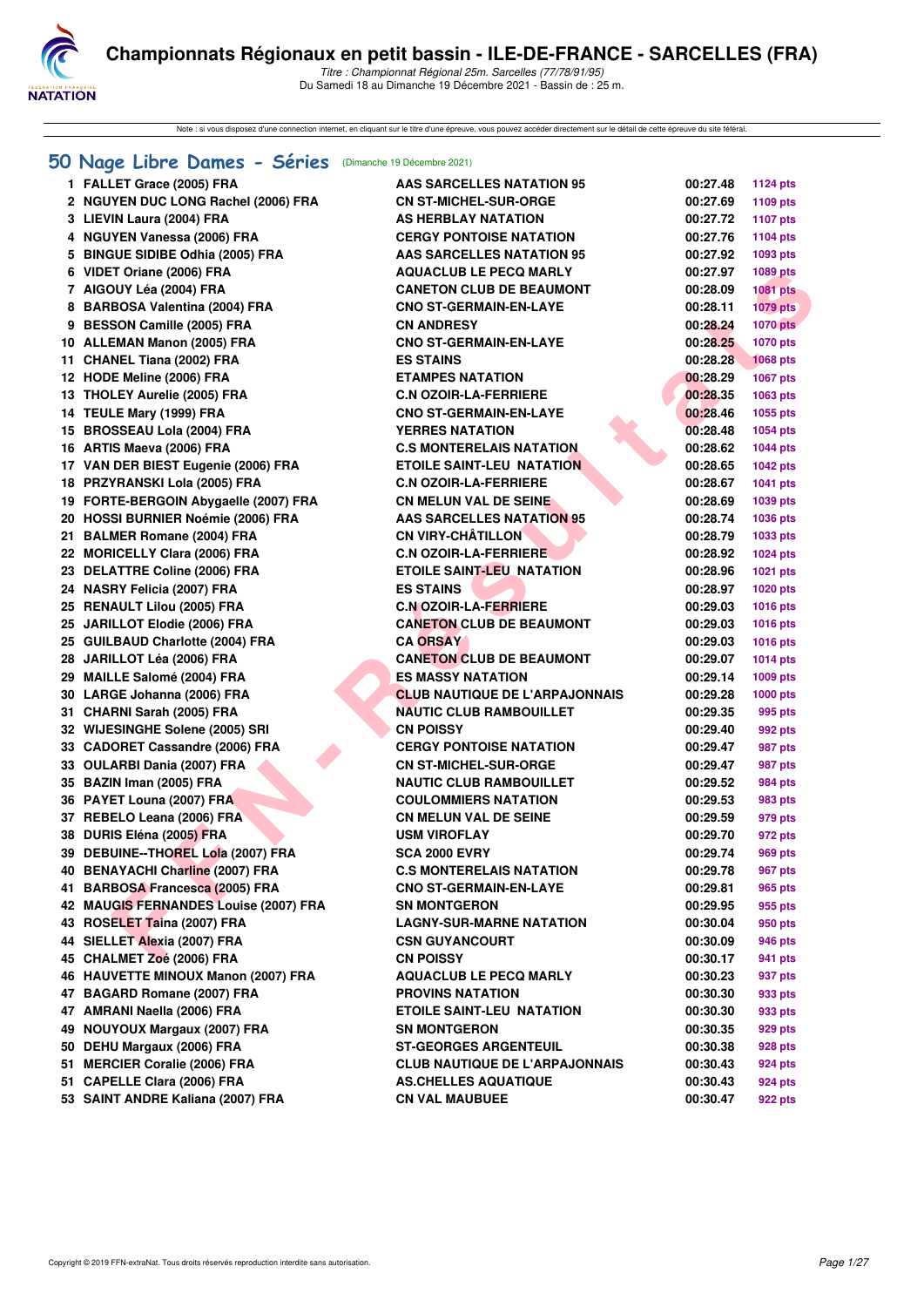

| 50 Nage Libre Dames - Séries (suite)    |                                  |                |                |
|-----------------------------------------|----------------------------------|----------------|----------------|
| 54 BOUTIN Mélina (2007) FRA             | <b>CN ST-MICHEL-SUR-ORGE</b>     | 00:30.56       | <b>916 pts</b> |
| 55 COUGET Clotilde (2007) FRA           | <b>YERRES NATATION</b>           | 00:30.60       | 913 pts        |
| 56 AMELOT Agathe (2007) FRA             | <b>ST-GEORGES ARGENTEUIL</b>     | 00:30.68       | <b>908 pts</b> |
| 57 NONAT Anaïs (2007) FRA               | <b>PROVINS NATATION</b>          | 00:30.70       | 907 pts        |
| 58 SATCHITHANANTHAM Ashley (2007) FRA   | <b>SCA 2000 EVRY</b>             | 00:30.75       | 904 pts        |
| 59 CLAP Gabrielle (2007) FRA            | <b>COULOMMIERS NATATION</b>      | 00:30.77       | 903 pts        |
| 60 BOUCHEKOUT Siahna (2007) FRA         | <b>ES STAINS</b>                 | 00:31.31       | 869 pts        |
| 61 DUBERTRAND GUILLERM Ambre (2006) FRA | <b>ETOILE SAINT-LEU NATATION</b> | 00:31.46       | <b>859 pts</b> |
| --- COLAS Emma (2007) FRA               | <b>CERGY PONTOISE NATATION</b>   | <b>DNS</b> dec |                |
| --- JEZOUIN Sandrine (2007) FRA         | <b>CN POISSY</b>                 | <b>DNS</b>     |                |

#### **[100 Nage Libre Dames - Séries](http://www.ffnatation.fr/webffn/resultats.php?idact=nat&go=epr&idcpt=74533&idepr=2)** (Samedi 18 Décembre 2021)

|  | 1 NGUYEN DUC LONG Rachel (2006) FRA |  |  |  |  |  |
|--|-------------------------------------|--|--|--|--|--|
|--|-------------------------------------|--|--|--|--|--|

- 
- 3 ALLEMAN Manon (2005) FRA CNO ST-GERMAIN-EN-LAYE
- 
- 
- 
- 7 BINGUE SIDIBE Odhia (2005) FRA AAS SARCELLES NATATION 95
- 
- 9 PRZYRANSKI Lola (2005) FRA C.N OZOIR-LA-FERRIERE
- 
- **11 HOSSI BURNIER Noémie (2006) FRA AAS SARCELLES NATATION 95**
- 
- **13 MORICELLY Clara (2006) FRA C.N OZOIR-LA-FERRIERE**
- 14 FORTE-BERGOIN Abygaelle (2007) FRA CN MELUN VAL DE SEINE
- 15 GUILBAUD Charlotte (2004) FRA CA ORSAY
- 16 THOLEY Aurelie (2005) FRA C.N OZOIR-LA-FERRIERE
- 17 BALMER Romane (2004) FRA CN VIRY-CHÂTILLON
- 18 VAN DER BIEST Eugenie (2006) FRA **ETOILE SAINT-LEU NATATION**
- 19 BESSON Camille (2005) FRA CN ANDRESY
- 20 DE ARAUJO Mayline (2005) FRA **CN BRUNOY-ESSONNE**
- 21 CHANEL Tiana (2002) FRA **DES STAINS**
- 22 MARQUES Justine (2005) FRA CA ORSAY
- 
- 24 FABRIGUES Fanny (2005) FRA CS MEAUX NATATION

**1 NGUYER DUCHEL-SUR-ORGE 2 AIGOUY Léa (2004) FRA CANETON CLUB DE BEAUMONT 01:00.65 1087 pts** 4 TEULE Mary (1999) FRA CNO ST-GERMAIN-EN-LAYE **5 FALLET Grace (2005) FRA AAS SARCELLES NATATION 95 01:01.06 1073 pts 6 LIEVIN Laura (2004) FRA** AS HERBLAY NATATION 8 VIDET Oriane (2006) FRA AQUACLUB LE PECQ MARLY 10 NGUYEN Vanessa (2006) FRA **CERGY PONTOISE NATATION** 12 BARBOSA Valentina (2004) FRA CNO ST-GERMAIN-EN-LAYE **23 HASANI Lorita (2007) FRA AAS SARCELLES NATATION 95** 

| <b>CILICATULE JIAHINA</b> (2007) FRA     | EJ JI AINJ                       | <u>,,,,,,,</u><br>ona hra                                                         |
|------------------------------------------|----------------------------------|-----------------------------------------------------------------------------------|
| <b>ERTRAND GUILLERM Ambre (2006) FRA</b> | <b>ETOILE SAINT-LEU NATATION</b> | 00:31.46<br><b>859 pts</b>                                                        |
| AS Emma (2007) FRA                       | <b>CERGY PONTOISE NATATION</b>   | <b>DNS dec</b>                                                                    |
| <b>DUIN Sandrine (2007) FRA</b>          | <b>CN POISSY</b>                 | <b>DNS</b>                                                                        |
|                                          |                                  |                                                                                   |
| age Libre Dames - Séries                 | (Samedi 18 Décembre 2021)        |                                                                                   |
| YEN DUC LONG Rachel (2006) FRA           | <b>CN ST-MICHEL-SUR-ORGE</b>     | 00:59.64<br>1122 pts<br>50m: 00:28.68 (00:28.68) 100m: 00:59.64 (00:30.96)        |
| <b>)UY Léa (2004) FRA</b>                | <b>CANETON CLUB DE BEAUMONT</b>  | 01:00.65<br><b>1087 pts</b><br>50m: 00:29.34 (00:29.34) 100m: 01:00.65 (00:31.31) |
| EMAN Manon (2005) FRA                    | <b>CNO ST-GERMAIN-EN-LAYE</b>    | 01:00.71<br>1085 pts<br>50m: 00:28.86 (00:28.86) 100m: 01:00.71 (00:31.85)        |
| LE Mary (1999) FRA                       | <b>CNO ST-GERMAIN-EN-LAYE</b>    | 01:00.88<br>1079 pts<br>50m: 00:29.03 (00:29.03) 100m: 01:00.88 (00:31.85)        |
| LET Grace (2005) FRA                     | <b>AAS SARCELLES NATATION 95</b> | 01:01.06<br>1073 pts<br>50m: 00:29.66 (00:29.66) 100m: 01:01.06 (00:31.40)        |
| IN Laura (2004) FRA                      | AS HERBLAY NATATION              | 01:01.09<br><b>1072 pts</b><br>50m: 00:29.26 (00:29.26) 100m: 01:01.09 (00:31.83) |
| <b>SUE SIDIBE Odhia (2005) FRA</b>       | <b>AAS SARCELLES NATATION 95</b> | 01:01.41<br><b>1061 pts</b><br>50m: 00:29.26 (00:29.26) 100m: 01:01.41 (00:32.15) |
| T Oriane (2006) FRA                      | <b>AQUACLUB LE PECQ MARLY</b>    | 01:01.83<br>1046 pts<br>50m: 00:30.13 (00:30.13) 100m: 01:01.83 (00:31.70)        |
| YRANSKI Lola (2005) FRA                  | <b>C.N.OZOIR-LA-FERRIERE</b>     | 01:01.90<br><b>1044 pts</b><br>50m: 00:29.87 (00:29.87) 100m: 01:01.90 (00:32.03) |
| YEN Vanessa (2006) FRA                   | <b>CERGY PONTOISE NATATION</b>   | 01:01.93<br>1043 pts<br>50m: 00:29.97 (00:29.97) 100m: 01:01.93 (00:31.96)        |
| SI BURNIER Noémie (2006) FRA             | AAS SARCELLES NATATION 95        | 01:01.98<br>1041 pts<br>50m: 00:30.03 (00:30.03) 100m: 01:01.98 (00:31.95)        |
| BOSA Valentina (2004) FRA                | <b>CNO ST-GERMAIN-EN-LAYE</b>    | 01:02.20<br><b>1034 pts</b><br>50m: 00:29.71 (00:29.71) 100m: 01:02.20 (00:32.49) |
| <b>ICELLY Clara (2006) FRA</b>           | <b>C.N OZOIR-LA-FERRIERE</b>     | 01:02.31<br>1030 pts<br>50m: 00:29.57 (00:29.57) 100m: 01:02.31 (00:32.74)        |
| TE-BERGOIN Abygaelle (2007) FRA          | <b>CN MELUN VAL DE SEINE</b>     | 01:02.39<br><b>1028 pts</b><br>50m: 00:29.72 (00:29.72) 100m: 01:02.39 (00:32.67) |
| <b>BAUD Charlotte (2004) FRA</b>         | <b>CA ORSAY</b>                  | 01:02.44<br><b>1026 pts</b><br>50m: 00:29.94 (00:29.94) 100m: 01:02.44 (00:32.50) |
| LEY Aurelie (2005) FRA                   | <b>C.N OZOIR-LA-FERRIERE</b>     | 01:02.45<br><b>1026 pts</b><br>50m: 00:30.25 (00:30.25) 100m: 01:02.45 (00:32.20) |
| MER Romane (2004) FRA                    | <b>CN VIRY-CHÂTILLON</b>         | 01:02.59<br>1021 pts<br>50m: 00:30.03 (00:30.03) 100m: 01:02.59 (00:32.56)        |
| DER BIEST Eugenie (2006) FRA             | <b>ETOILE SAINT-LEU NATATION</b> | 01:02.69<br><b>1018 pts</b><br>50m: 00:30.44 (00:30.44) 100m: 01:02.69 (00:32.25) |
| SON Camille (2005) FRA                   | <b>CN ANDRESY</b>                | 01:02.73<br><b>1016 pts</b><br>50m: 00:30.48 (00:30.48) 100m: 01:02.73 (00:32.25) |
| RAUJO Mayline (2005) FRA                 | <b>CN BRUNOY-ESSONNE</b>         | 01:02.92 1010 pts<br>50m: 00:30.32 (00:30.32) 100m: 01:02.92 (00:32.60)           |
| NEL Tiana (2002) FRA                     | <b>ES STAINS</b>                 | 01:03.02<br><b>1007 pts</b><br>50m: 00:29.83 (00:29.83) 100m: 01:03.02 (00:33.19) |
| QUES Justine (2005) FRA                  | <b>CA ORSAY</b>                  | 01:03.31<br>997 pts                                                               |
| ANI Lorita (2007) FRA                    | AAS SARCELLES NATATION 95        | 50m: 00:30.53 (00:30.53) 100m: 01:03.31 (00:32.78)<br>01:03.71<br>984 pts         |
| RIGUES Fanny (2005) FRA                  | <b>CS MEAUX NATATION</b>         | 50m: 00:30.60 (00:30.60) 100m: 01:03.71 (00:33.11)<br>01:03.74<br>983 pts         |
|                                          |                                  | $50m: 00:30.63$ (00:30.63) $100m: 01:03.74$ (00:33.11)                            |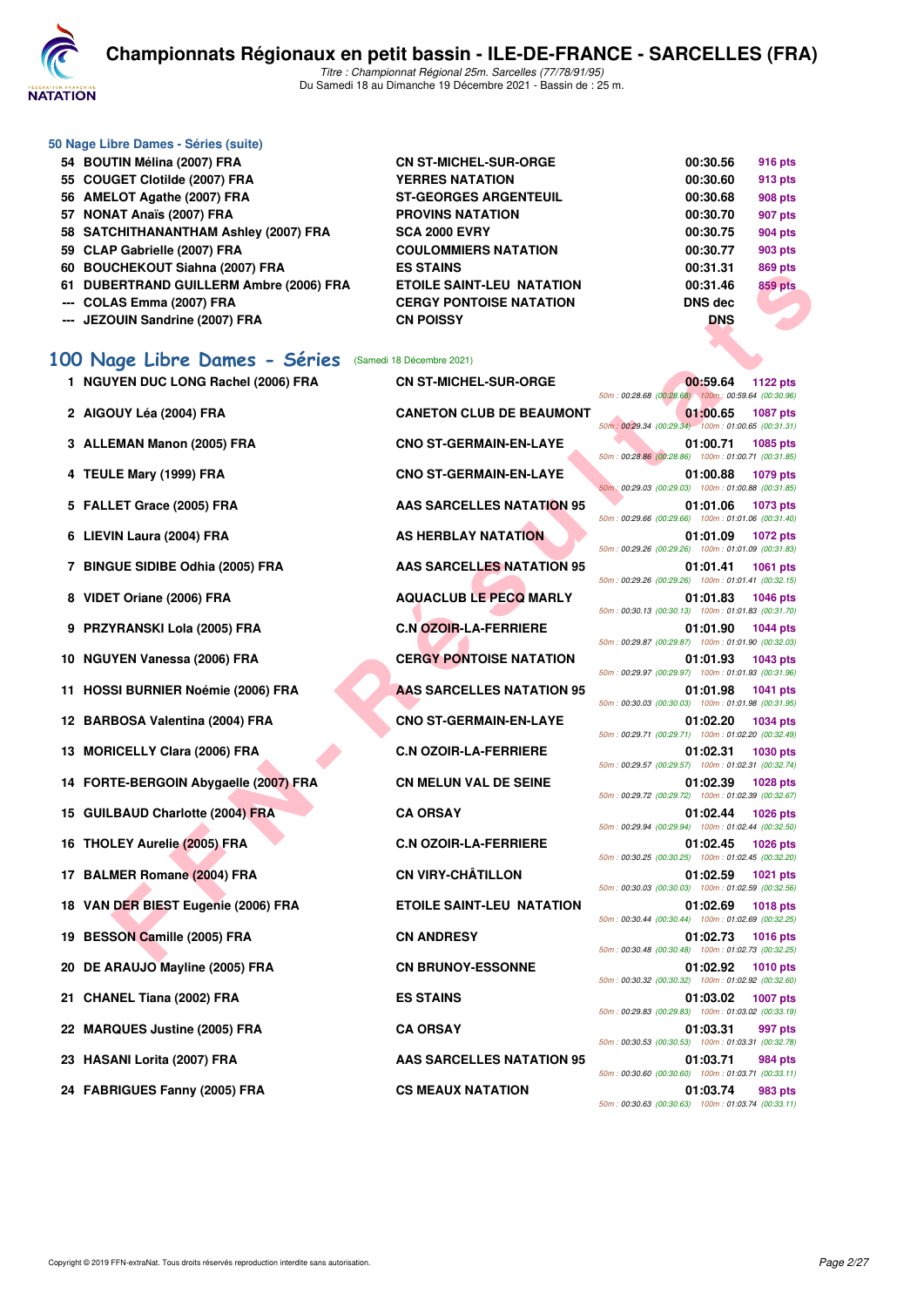

Du Samedi 18 au Dimanche 19 Décembre 2021 - Bassin de : 25 m.

| 100 Nage Libre Dames - Séries (suite)<br>25 JARILLOT Elodie (2006) FRA |                                       |                                                                                                          | 01:03.83   | 980 pts        |
|------------------------------------------------------------------------|---------------------------------------|----------------------------------------------------------------------------------------------------------|------------|----------------|
|                                                                        | <b>CANETON CLUB DE BEAUMONT</b>       | 50m: 00:30.34 (00:30.34) 100m: 01:03.83 (00:33.49)                                                       |            |                |
| 26 BRUAND Mélanie (2006) FRA                                           | <b>MORSANG ESSONNE NATATION</b>       | 50m: 00:30.28 (00:30.28) 100m: 01:03.89 (00:33.61                                                        | 01:03.89   | 978 pts        |
| 27 HODE Meline (2006) FRA                                              | <b>ETAMPES NATATION</b>               | 50m: 00:31.32 (00:31.32) 100m: 01:03.93 (00:32.61)                                                       | 01:03.93   | 977 pts        |
| 28 MAUGIS FERNANDES Louise (2007) FRA                                  | <b>SN MONTGERON</b>                   | 50m: 00:30.88 (00:30.88) 100m: 01:04.14 (00:33.26                                                        | 01:04.14   | 970 pts        |
| 29 RENAULT Lilou (2005) FRA                                            | <b>C.N OZOIR-LA-FERRIERE</b>          | 50m: 00:30.61 (00:30.61) 100m: 01:04.16 (00:33.55                                                        | 01:04.16   | 969 pts        |
| 30 WIJESINGHE Solene (2005) SRI                                        | <b>CN POISSY</b>                      | 50m: 00:30.66 (00:30.66) 100m: 01:04.28 (00:33.62)                                                       | 01:04.28   | <b>966 pts</b> |
| 31 NASRY Felicia (2007) FRA                                            | <b>ES STAINS</b>                      | 50m: 00:31.43 (00:31.43) 100m: 01:04.59 (00:33.16)                                                       | 01:04.59   | 956 pts        |
| 32 JEAN BAPTISTE Ambre (2005) FRA                                      | <b>CN ST-MICHEL-SUR-ORGE</b>          | 50m: 00:31.44 (00:31.44)  100m: 01:04.94 (00:33.50)                                                      | 01:04.94   | 944 pts        |
| 33 CADORET Cassandre (2006) FRA                                        | <b>CERGY PONTOISE NATATION</b>        | 50m: 00:31.04 (00:31.04) 100m: 01:04.96 (00:33.92)                                                       | 01:04.96   | 944 pts        |
| 34 PAYET Louna (2007) FRA                                              | <b>COULOMMIERS NATATION</b>           | 50m: 00:31.30 (00:31.30) 100m: 01:05.16 (00:33.86                                                        | 01:05.16   | 937 pts        |
| 35 SATCHITHANANTHAM Ashley (2007) FRA                                  | <b>SCA 2000 EVRY</b>                  | 50m: 00:31.65 (00:31.65) 100m: 01:05.30 (00:33.65                                                        | 01:05.30   | 933 pts        |
| 36 PODEVIN Doriane (2005) FRA                                          | <b>CN POISSY</b>                      | 50m: 00:31.53 (00:31.53) 100m: 01:05.88 (00:34.35                                                        | 01:05.88   | 914 pts        |
| 37 AMRANI Naella (2006) FRA                                            | <b>ETOILE SAINT-LEU NATATION</b>      | 50m: 00:31.93 (00:31.93) 100m: 01:05.93 (00:34.00)                                                       | 01:05.93   | 913 pts        |
| 38 LERETAILLE Maéva (2006) FRA                                         | <b>CANETON CLUB DE BEAUMONT</b>       | 50m: 00:31.61 (00:31.61) 100m: 01:06.05 (00:34.44)                                                       | 01:06.05   | 909 pts        |
| 39 BARBOSA Francesca (2005) FRA                                        | <b>CNO ST-GERMAIN-EN-LAYE</b>         |                                                                                                          | 01:06.12   | 907 pts        |
| 40 DEBUINE--THOREL Lola (2007) FRA                                     | <b>SCA 2000 EVRY</b>                  | 50m: 00:31.51 (00:31.51) 100m: 01:06.12 (00:34.61)                                                       | 01:06.13   | 907 pts        |
| 41 LARGE Johanna (2006) FRA                                            | <b>CLUB NAUTIQUE DE L'ARPAJONNAIS</b> | 50m: 00:31.30 (00:31.30) 100m: 01:06.13 (00:34.83)<br>50m: 00:31.86 (00:31.86) 100m: 01:06.38 (00:34.52) | 01:06.38   | 899 pts        |
| 42 LLOYD Rose (2007) FRA                                               | <b>CA ORSAY</b>                       | 50m: 00:32.38 (00:32.38) 100m: 01:06.59 (00:34.21)                                                       | 01:06.59   | 892 pts        |
| 43 AMELOT Agathe (2007) FRA                                            | <b>ST-GEORGES ARGENTEUIL</b>          | 50m: 00:31.90 (00:31.90) 100m: 01:07.10 (00:35.20)                                                       | 01:07.10   | 876 pts        |
| 44 HAUVETTE MINOUX Manon (2007) FRA                                    | <b>AQUACLUB LE PECQ MARLY</b>         | 50m: 00:32.42 (00:32.42) 100m: 01:07.61 (00:35.19                                                        | 01:07.61   | 861 pts        |
| 45 MERCIER Coralie (2006) FRA                                          | <b>CLUB NAUTIQUE DE L'ARPAJONNAIS</b> | 50m: 00:32.00 (00:32.00) 100m: 01:07.76 (00:35.76)                                                       | 01:07.76   | 856 pts        |
| 46 RAMZI Siham (2007) FRA                                              | <b>ST-GEORGES ARGENTEUIL</b>          | 50m: 00:32.79 (00:32.79) 100m: 01:07.97 (00:35.18                                                        | 01:07.97   | 850 pts        |
| 47 SAINT ANDRE Kaliana (2007) FRA                                      | <b>CN VAL MAUBUEE</b>                 | 50m: 00:32.88 (00:32.88) 100m: 01:07.99 (00:35.11                                                        | 01:07.99   | 849 pts        |
| 48 HAUET Léanne (2007) FRA                                             | <b>C.N OZOIR-LA-FERRIERE</b>          | 50m: 00:32.68 (00:32.68) 100m: 01:08.13 (00:35.45                                                        | 01:08.13   | 845 pts        |
| 49 DUBERTRAND GUILLERM Ambre (2006) FRA                                | <b>ETOILE SAINT-LEU NATATION</b>      |                                                                                                          | 01:08.73   | 827 pts        |
| 50 BENAYACHI Charline (2007) FRA                                       | <b>C.S MONTERELAIS NATATION</b>       | 50m: 00:33.00 (00:33.00) 100m: 01:08.73 (00:35.73)                                                       | 01:20.55   | 511 pts        |
| --- JEZOUIN Sandrine (2007) FRA                                        | <b>CN POISSY</b>                      | 50m: 00:36.58 (00:36.58) 100m: 01:20.55 (00:43.97                                                        | <b>DNS</b> |                |
| --- LEBLANC Ines (2004) FRA                                            | <b>ES STAINS</b>                      |                                                                                                          | <b>DNS</b> |                |
| 200 Nage Libre Dames - Séries (Samedi 18 Décembre 2021)                |                                       |                                                                                                          |            |                |

- 
- 
- 

| libre Dames - Series (suite)<br>ILLOT Elodie (2006) FRA | <b>CANETON CLUB DE BEAUMONT</b>       | 01:03.83<br>980 pts                                                              |
|---------------------------------------------------------|---------------------------------------|----------------------------------------------------------------------------------|
| AND Mélanie (2006) FRA                                  | <b>MORSANG ESSONNE NATATION</b>       | 50m: 00:30.34 (00:30.34) 100m: 01:03.83 (00:33.49)<br>01:03.89<br>978 pts        |
| E Meline (2006) FRA                                     | <b>ETAMPES NATATION</b>               | 50m: 00:30.28 (00:30.28) 100m: 01:03.89 (00:33.61)<br>01:03.93<br>977 pts        |
| <b>GIS FERNANDES Louise (2007) FRA</b>                  | <b>SN MONTGERON</b>                   | 50m: 00:31.32 (00:31.32) 100m: 01:03.93 (00:32.61)<br>01:04.14<br>970 pts        |
| AULT Lilou (2005) FRA                                   | <b>C.N OZOIR-LA-FERRIERE</b>          | 50m: 00:30.88 (00:30.88) 100m: 01:04.14 (00:33.26)<br>01:04.16<br>969 pts        |
| <b>:SINGHE Solene (2005) SRI</b>                        | <b>CN POISSY</b>                      | 50m: 00:30.61 (00:30.61) 100m: 01:04.16 (00:33.55)<br>01:04.28<br><b>966 pts</b> |
| RY Felicia (2007) FRA                                   | <b>ES STAINS</b>                      | 50m: 00:30.66 (00:30.66) 100m: 01:04.28 (00:33.62)<br>01:04.59<br>956 pts        |
|                                                         |                                       | 50m: 00:31.43 (00:31.43) 100m: 01:04.59 (00:33.16)                               |
| <b>\ BAPTISTE Ambre (2005) FRA</b>                      | <b>CN ST-MICHEL-SUR-ORGE</b>          | 01:04.94<br>944 pts<br>50m: 00:31.44 (00:31.44) 100m: 01:04.94 (00:33.50)        |
| ORET Cassandre (2006) FRA                               | <b>CERGY PONTOISE NATATION</b>        | 01:04.96<br>944 pts<br>50m: 00:31.04 (00:31.04) 100m: 01:04.96 (00:33.92)        |
| ET Louna (2007) FRA                                     | <b>COULOMMIERS NATATION</b>           | 01:05.16<br>937 pts                                                              |
| CHITHANANTHAM Ashley (2007) FRA                         | <b>SCA 2000 EVRY</b>                  | 50m: 00:31.30 (00:31.30) 100m: 01:05.16 (00:33.86)<br>01:05.30<br>933 pts        |
| EVIN Doriane (2005) FRA                                 | <b>CN POISSY</b>                      | 50m: 00:31.65 (00:31.65) 100m: 01:05.30 (00:33.65)<br>01:05.88<br>914 pts        |
| ANI Naella (2006) FRA                                   | <b>ETOILE SAINT-LEU NATATION</b>      | 50m: 00:31.53 (00:31.53) 100m: 01:05.88 (00:34.35)<br>01:05.93<br>913 pts        |
| ETAILLE Maéva (2006) FRA                                | <b>CANETON CLUB DE BEAUMONT</b>       | 50m: 00:31.93 (00:31.93) 100m: 01:05.93 (00:34.00)<br>01:06.05<br>909 pts        |
| BOSA Francesca (2005) FRA                               | <b>CNO ST-GERMAIN-EN-LAYE</b>         | 50m: 00:31.61 (00:31.61) 100m: 01:06.05 (00:34.44)<br>01:06.12<br>907 pts        |
|                                                         |                                       | 50m: 00:31.51 (00:31.51) 100m: 01:06.12 (00:34.61)                               |
| UINE--THOREL Lola (2007) FRA                            | <b>SCA 2000 EVRY</b>                  | 01:06.13<br>907 pts<br>50m: 00:31.30 (00:31.30) 100m: 01:06.13 (00:34.83)        |
| GE Johanna (2006) FRA                                   | <b>CLUB NAUTIQUE DE L'ARPAJONNAIS</b> | 01:06.38<br>899 pts<br>50m: 00:31.86 (00:31.86) 100m: 01:06.38 (00:34.52)        |
| YD Rose (2007) FRA                                      | <b>CA ORSAY</b>                       | 01:06.59<br>892 pts<br>50m: 00:32.38 (00:32.38) 100m: 01:06.59 (00:34.21)        |
| LOT Agathe (2007) FRA                                   | <b>ST-GEORGES ARGENTEUIL</b>          | 01:07.10<br>876 pts                                                              |
| VETTE MINOUX Manon (2007) FRA                           | <b>AQUACLUB LE PECQ MARLY</b>         | 50m: 00:31.90 (00:31.90) 100m: 01:07.10 (00:35.20)<br>01:07.61<br>861 pts        |
| CIER Coralie (2006) FRA                                 | <b>CLUB NAUTIQUE DE L'ARPAJONNAIS</b> | 50m: 00:32.42 (00:32.42) 100m: 01:07.61 (00:35.19)<br>01:07.76<br><b>856 pts</b> |
| IZI Siham (2007) FRA                                    | <b>ST-GEORGES ARGENTEUIL</b>          | 50m: 00:32.00 (00:32.00) 100m: 01:07.76 (00:35.76)<br>01:07.97<br>850 pts        |
| IT ANDRE Kaliana (2007) FRA                             | <b>CN VAL MAUBUEE</b>                 | 50m: 00:32.79 (00:32.79) 100m: 01:07.97 (00:35.18)<br>01:07.99<br>849 pts        |
|                                                         |                                       | 50m: 00:32.88 (00:32.88) 100m: 01:07.99 (00:35.11)                               |
| ET Léanne (2007) FRA                                    | <b>C.N OZOIR-LA-FERRIERE</b>          | 01:08.13<br>845 pts<br>50m: 00:32.68 (00:32.68) 100m: 01:08.13 (00:35.45)        |
| ERTRAND GUILLERM Ambre (2006) FRA                       | <b>ETOILE SAINT-LEU NATATION</b>      | 01:08.73<br>827 pts<br>50m: 00:33.00 (00:33.00) 100m: 01:08.73 (00:35.73)        |
| AYACHI Charline (2007) FRA                              | <b>C.S MONTERELAIS NATATION</b>       | 01:20.55<br>511 pts<br>50m: 00:36.58 (00:36.58) 100m: 01:20.55 (00:43.97)        |
| <b>DUIN Sandrine (2007) FRA</b>                         | <b>CN POISSY</b>                      | <b>DNS</b>                                                                       |

50m : 00:33.00 (00:33.00) 100m : 01:08.73 (00:35.73) 50m : 00:36.58 (00:36.58) 100m : 01:20.55 (00:43.97)

| 1 NGUYEN DUC LONG Rachel (2006) FRA | <b>CN ST-MICHEL-SUR-ORGE</b> | 02:12.79<br><b>1086 pts</b>                                                                            |
|-------------------------------------|------------------------------|--------------------------------------------------------------------------------------------------------|
|                                     |                              | 50m: 00:29.78 (00:29.78) 100m: 01:03.34 (00:33.56) 150m: 01:38.04 (00:34.70) 200m: 02:12.79 (00:34.75) |
| 2 HOSSI BURNIER Noémie (2006) FRA   | AAS SARCELLES NATATION 95    | 02:13.48<br><b>1076 pts</b>                                                                            |
|                                     |                              | 50m: 00:30.81 (00:30.81) 100m: 01:05.01 (00:34.20) 150m: 01:39.60 (00:34.59) 200m: 02:13.48 (00:33.88) |
| 3 MORICELLY Clara (2006) FRA        | <b>C.N OZOIR-LA-FERRIERE</b> | 02:13.55<br>1075 pts                                                                                   |
|                                     |                              | 50m: 00:30.38 (00:30.38) 100m: 01:04.63 (00:34.25) 150m: 01:39.22 (00:34.59) 200m: 02:13.55 (00:34.33) |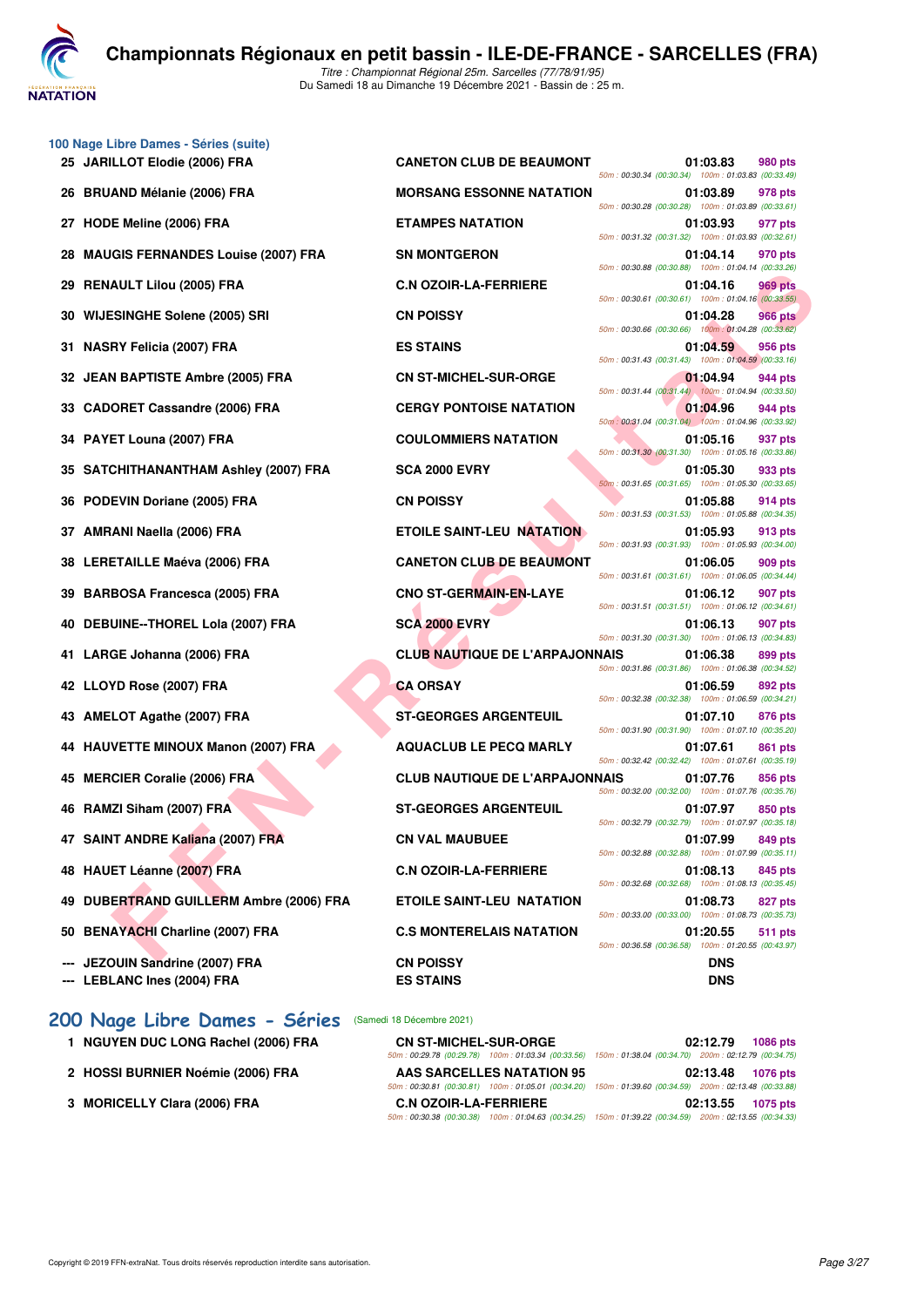

Du Samedi 18 au Dimanche 19 Décembre 2021 - Bassin de : 25 m.

#### **200 Nage Libre Dames - Séries (suite)**

- 
- 
- 
- 
- 
- 
- 
- **11 MAUGIS FERNANDES Louise (2007) FRA SN MONTGERON 02:15.91 1039 pts**
- 
- 
- 
- 
- 
- 
- 
- 
- 
- 
- 
- 
- 
- 
- 
- **27 HAUVETTE MINOUX Manon (2007) FRA AQUACLUB LE PECQ MARLY 02:24.42 917 pts**
- **28 SATCHITHANANTHAM Ashley (2007) FRA SCA 2000 EVRY 02:24.94 910 pts**
- 
- 
- 
- **--- JEZOUIN Sandrine (2007) FRA CN POISSY DNS**

#### **[400 Nage Libre Dames - Séries](http://www.ffnatation.fr/webffn/resultats.php?idact=nat&go=epr&idcpt=74533&idepr=4)** (Dimanche 19 Décembre 2021)

**1 HOSSI BURNIER Noémie (2006) FRA** 

**FORA Valentine (2005) FRA**<br> **FERIMAL REPUBLIC ON THE CALCULUS LE FECO MARTING 2007 (1999)**<br> **FERIMAL REPUBLIC ON THE CALCULUS LE FORA VALENTIES (2005) FRA**<br> **FERIMAL REPUBLIC ON THE CALCULUS LE FORA VALENTIES (2009)**<br> **F 4 BALMER Romane (2004) FRA CN VIRY-CHÂTILLON 02:13.63 1074 pts** 50m : 00:30.82 (00:30.82) 100m : 01:04.96 (00:34.14) 150m : 01:39.12 (00:34.16) 200m : 02:13.63 (00:34.51) **5 THOLEY Aurelie (2005) FRA C.N OZOIR-LA-FERRIERE 02:14.01 1068 pts** 50m : 00:30.52 (00:30.52) 100m : 01:04.27 (00:33.75) 150m : 01:39.52 (00:35.25) 200m : 02:14.01 (00:34.49) **6 DE ARAUJO Mayline (2005) FRA CN BRUNOY-ESSONNE 02:14.42 1062 pts** 50m : 00:30.81 (00:30.81) 100m : 01:04.84 (00:34.03) 150m : 01:39.65 (00:34.81) 200m : 02:14.42 (00:34.77) **7 RENAULT Lilou (2005) FRA C.N OZOIR-LA-FERRIERE 02:14.48 1061 pts** 50m : 00:31.18 (00:31.18) 100m : 01:05.21 (00:34.03) 150m : 01:40.38 (00:35.17) 200m : 02:14.48 (00:34.10) **8 MARQUES Justine (2005) FRA CA ORSAY 02:15.00 1053 pts** 50m : 00:30.86 (00:30.86) 100m : 01:05.18 (00:34.32) 150m : 01:39.93 (00:34.75) 200m : 02:15.00 (00:35.07) **9 BARBOSA Valentina (2004) FRA CNO ST-GERMAIN-EN-LAYE 02:15.08 1052 pts** 50m : 00:30.47 (00:30.47) 100m : 01:04.25 (00:33.78) 150m : 01:39.00 (00:34.75) 200m : 02:15.08 (00:36.08) **10 AIGOUY Léa (2004) FRA CANETON CLUB DE BEAUMONT 02:15.81 1041 pts** 50m : 00:31.51 (00:31.51) 100m : 01:05.70 (00:34.19) 150m : 01:40.82 (00:35.12) 200m : 02:15.81 (00:34.99) 50m : 00:32.16 (00:32.16) 100m : 01:06.49 (00:34.33) 150m : 01:41.60 (00:35.11) 200m : 02:15.91 (00:34.31) **12 PRZYRANSKI Lola (2005) FRA C.N OZOIR-LA-FERRIERE 02:16.47 1031 pts** 50m : 00:31.08 (00:31.08) 100m : 01:05.22 (00:34.14) 150m : 01:41.24 (00:36.02) 200m : 02:16.47 (00:35.23) **13 FALLET Grace (2005) FRA AAS SARCELLES NATATION 95 02:16.98 1024 pts** 50m : 00:31.53 (00:31.53) 100m : 01:06.36 (00:34.83) 150m : 01:41.93 (00:35.57) 200m : 02:16.98 (00:35.05) **14 MERRIEN Lucile (2005) FRA SN FRANCONVILLE 02:17.78 1012 pts** 50m : 00:31.29 (00:31.29) 100m : 01:05.65 (00:34.36) 150m : 01:41.48 (00:35.83) 200m : 02:17.78 (00:36.30) **15 JARILLOT Elodie (2006) FRA CANETON CLUB DE BEAUMONT 02:18.03 1008 pts** 50m : 00:31.62 (00:31.62) 100m : 01:06.72 (00:35.10) 150m : 01:42.87 (00:36.15) 200m : 02:18.03 (00:35.16) **16 SALEM Sara (2005) FRA LAGNY-SUR-MARNE NATATION 02:18.54 1001 pts** 50m : 00:31.52 (00:31.52) 100m : 01:05.87 (00:34.35) 150m : 01:42.10 (00:36.23) 200m : 02:18.54 (00:36.44) **17 JUSZCZAK Léonie (2001) FRA CA ORSAY 02:19.28 990 pts** 50m : 00:32.47 (00:32.47) 100m : 01:08.47 (00:36.00) 150m : 01:44.02 (00:35.55) 200m : 02:19.28 (00:35.26) **18 SAISSE Diane (2007) FRA CN BRUNOY-ESSONNE 02:19.29 990 pts** 50m : 00:30.92 (00:30.92) 100m : 01:05.84 (00:34.92) 150m : 01:42.80 (00:36.96) 200m : 02:19.29 (00:36.49) **19 BINGUE SIDIBE Odhia (2005) FRA AAS SARCELLES NATATION 95 02:19.37 989 pts** 50m : 00:29.94 (00:29.94) 100m : 01:05.02 (00:35.08) 150m : 01:42.38 (00:37.36) 200m : 02:19.37 (00:36.99) **20 BELMANA Nell (2005) FRA CN BRUNOY-ESSONNE 02:19.65 985 pts** 50m : 00:32.08 (00:32.08) 100m : 01:06.96 (00:34.88) 150m : 01:43.34 (00:36.38) 200m : 02:19.65 (00:36.31) **21 BRUAND Mélanie (2006) FRA MORSANG ESSONNE NATATION 02:19.99 980 pts** 50m : 00:31.89 (00:31.89) 100m : 01:06.70 (00:34.81) 150m : 01:42.73 (00:36.03) 200m : 02:19.99 (00:37.26) **22 AMRANI Naella (2006) FRA ETOILE SAINT-LEU NATATION 02:22.13 949 pts** 50m : 00:32.90 (00:32.90) 100m : 01:09.03 (00:36.13) 150m : 01:45.53 (00:36.50) 200m : 02:22.13 (00:36.60) **23 PAYET Louna (2007) FRA COULOMMIERS NATATION 02:22.60 943 pts** 50m : 00:32.77 (00:32.77) 100m : 01:08.81 (00:36.04) 150m : 01:45.85 (00:37.04) 200m : 02:22.60 (00:36.75) **24 VIDET Oriane (2006) FRA AQUACLUB LE PECQ MARLY 02:22.91 938 pts** 50m : 00:32.40 (00:32.40) 100m : 01:09.07 (00:36.67) 150m : 01:45.46 (00:36.39) 200m : 02:22.91 (00:37.45) **25 ROSELET Taina (2007) FRA LAGNY-SUR-MARNE NATATION 02:23.01 937 pts** 50m : 00:32.54 (00:32.54) 100m : 01:08.48 (00:35.94) 150m : 01:45.83 (00:37.35) 200m : 02:23.01 (00:37.18) **26 HAUET Léanne (2007) FRA C.N OZOIR-LA-FERRIERE 02:23.27 933 pts** 50m : 00:32.94 (00:32.94) 100m : 01:08.84 (00:35.90) 150m : 01:46.05 (00:37.21) 200m : 02:23.27 (00:37.22) 50m : 00:32.62 (00:32.62) 100m : 01:09.99 (00:37.37) 150m : 01:47.20 (00:37.21) 200m : 02:24.42 (00:37.22) 50m : 00:32.46 (00:32.46) 100m : 01:08.66 (00:36.20) 150m : 01:46.34 (00:37.68) 200m : 02:24.94 (00:38.60) **29 NASRY Felicia (2007) FRA ES STAINS 02:26.19 893 pts** 50m : 00:34.03 (00:34.03) 100m : 01:10.77 (00:36.74) 150m : 01:48.57 (00:37.80) 200m : 02:26.19 (00:37.62) **30 BAGARD Romane (2007) FRA PROVINS NATATION 02:28.91 856 pts** 50m : 00:33.29 (00:33.29) 100m : 01:11.00 (00:37.71) 150m : 01:51.22 (00:40.22) 200m : 02:28.91 (00:37.69) **31 RAMZI Siham (2007) FRA ST-GEORGES ARGENTEUIL 02:29.74 844 pts** 50m : 00:33.85 (00:33.85) 100m : 01:11.39 (00:37.54) 150m : 01:50.87 (00:39.48) 200m : 02:29.74 (00:38.87)

| AAS SARCELLES NATATION 95                                                                                                                                                                                             | 04:36.68 | 1100 pts |
|-----------------------------------------------------------------------------------------------------------------------------------------------------------------------------------------------------------------------|----------|----------|
| 50m: 00:31.03 (00:31.03) 100m: 01:05.61 (00:34.58) 150m: 01:41.11 (00:35.50) 200m: 02:16.75 (00:35.64)<br>250m : 02:52.00 (00:35.25) 300m : 03:27.36 (00:35.36) 350m : 04:03.08 (00:35.72) 400m : 04:36.68 (00:33.60) |          |          |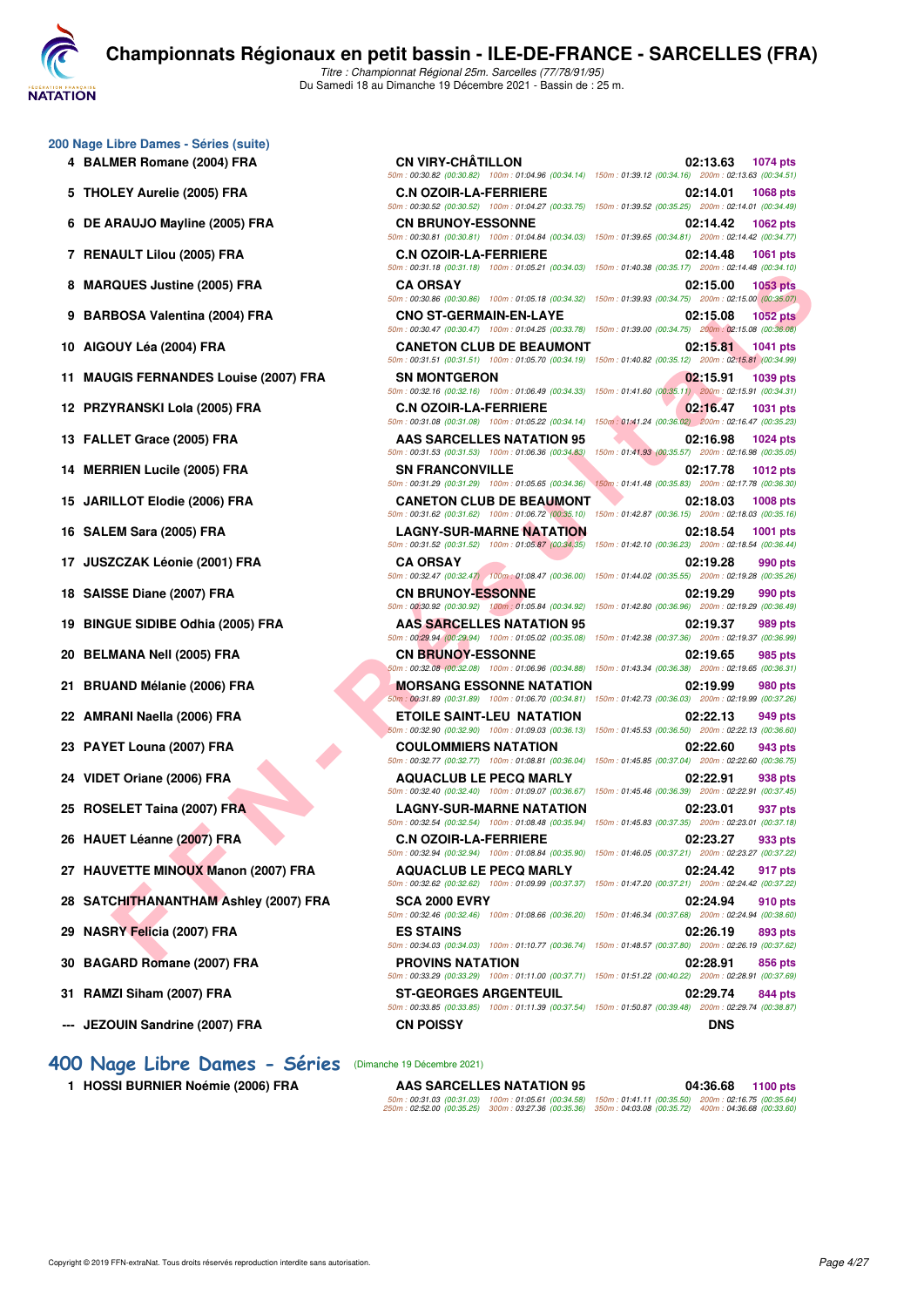

**400 Nage Libre Dames - Séries (suite)**

- 
- **3 NGUYEN DUC LONG Rachel (2006) FRA CN ST-MICHEL-SUR-ORGE 04:39.14 1082 pts**
- 
- 
- 
- 
- 
- 

- 
- 
- **13 MAUGIS FERNANDES Louise (2007) FRA SN MONTGERON 04:50.65 997 pts**
- 
- 
- 
- 
- 
- 
- 
- 
- 
- 
- **24 HAUVETTE MINOUX Manon (2007) FRA AQUACLUB LE PECQ MARLY 05:03.25 909 pts**
- **25 LLOYD Rose (2007) FRA CA ORSAY 05:07.22 882 pts**

EN IN MINTER (2006) FRA ESS TANKS IS ON THE CLUB RANDOULLET T<br>
IN IMPACTION AND INCLUSION TRANS IS ON THE CAUSE OF THE RESEARCH COMPANY IS ON THE COMPANY IS ON THE COMPANY IS ON THE COMPANY IS ON THE COMPANY IS ON THE COM **2 RENAULT Lilou (2005) FRA C.N OZOIR-LA-FERRIERE 04:39.03 1083 pts** 50m : 00:31.31 (00:31.31) 100m : 01:05.35 (00:34.04) 150m : 01:40.50 (00:35.15) 200m : 02:15.68 (00:35.18) 250m : 02:51.52 (00:35.84) 300m : 03:27.16 (00:35.64) 350m : 04:03.57 (00:36.41) 400m : 04:39.03 (00:35.46) 50m : 00:30.02 (00:30.02) 100m : 01:04.31 (00:34.29) 150m : 01:39.57 (00:35.26) 200m : 02:15.59 (00:36.02) 250m : 02:51.67 (00:36.08) 300m : 03:28.24 (00:36.57) 350m : 04:04.71 (00:36.47) 400m : 04:39.14 (00:34.43) **4 THOLEY Aurelie (2005) FRA C.N OZOIR-LA-FERRIERE 04:40.21 1074 pts** 50m : 00:30.78 (00:30.78) 100m : 01:05.22 (00:34.44) 150m : 01:40.88 (00:35.66) 200m : 02:16.81 (00:35.93) 250m : 02:53.12 (00:36.31) 300m : 03:29.32 (00:36.20) 350m : 04:05.37 (00:36.05) 400m : 04:40.21 (00:34.84) **5 LEBLANC Ines (2004) FRA ES STAINS 04:41.17 1067 pts** 50m : 00:31.64 (00:31.64) 100m : 01:06.77 (00:35.13) 150m : 01:42.20 (00:35.43) 200m : 02:18.09 (00:35.89) 250m : 02:53.90 (00:35.81) 300m : 03:30.17 (00:36.27) 350m : 04:06.68 (00:36.51) 400m : 04:41.17 (00:34.49) **6 BAZIN Iman (2005) FRA NAUTIC CLUB RAMBOUILLET 04:42.53 1057 pts** 50m : 00:32.07 (00:32.07) 100m : 01:06.58 (00:34.51) 150m : 01:41.96 (00:35.38) 200m : 02:17.89 (00:35.93) 250m : 02:53.93 (00:36.04) 300m : 03:30.18 (00:36.25) 350m : 04:06.63 (00:36.45) 400m : 04:42.53 (00:35.90) **7 DE ARAUJO Mayline (2005) FRA CN BRUNOY-ESSONNE 04:43.48 1050 pts** 50m : 00:31.44 (00:31.44) 100m : 01:05.81 (00:34.37) 150m : 01:41.52 (00:35.71) 200m : 02:17.59 (00:36.07) 250m : 02:53.96 (00:36.37) 300m : 03:30.87 (00:36.91) 350m : 04:07.66 (00:36.79) 400m : 04:43.48 (00:35.82) **8 PRZYRANSKI Lola (2005) FRA C.N OZOIR-LA-FERRIERE 2005) 64:43.73 1048 pts** 50m : 00:31.56 (00:31.56) 100m : 01:05.73 (00:34.17) 150m : 01:40.88 (00:35.15) 200m : 02:16.56 (00:35.68) 250m : 02:52.95 (00:36.39) 300m : 03:29.88 (00:36.93) 350m : 04:06.88 (00:37.00) 400m : 04:43.73 (00:36.85) **9 MARQUES Justine (2005) FRA CA ORSAY 04:46.19 1030 pts** 50m : 00:32.50 (00:32.50) 100m : 01:07.69 (00:35.19) 150m : 01:43.00 (00:35.31) 200m : 02:18.72 (00:35.72) 250m : 02:55.25 (00:36.53) 300m : 03:32.22 (00:36.97) 350m : 04:09.45 (00:37.23) 400m : 04:46.19 (00:36.74) **10 HASANI Lorita (2007) FRA AAS SARCELLES NATATION 95 04:47.39 1021 pts** 50m : 00:52.80 (00:52.80) 100m : 01:08.48 (00:15.68) 150m : 01:44.95 (00:36.47) 200m : 02:21.59 (00:36.64) 250m : 02:58.08 (00:36.49) 300m : 03:34.45 (00:36.37) 350m : 04:11.09 (00:36.64) 400m : 04:47.39 (00:36.30) **11 MORICELLY Clara (2006) FRA C.N OZOIR-LA-FERRIERE 04:47.76 1018 pts** 50m : 00:31.40 (00:31.40) 100m : 01:06.41 (00:35.01) 150m : 01:42.06 (00:35.65) 200m : 02:18.63 (00:36.57) 250m : 02:55.66 (00:37.03) 300m : 03:33.19 (00:37.53) 350m : 04:10.56 (00:37.37) 400m : 04:47.76 (00:37.20) **12 VAN DER BIEST Eugenie (2006) FRA ETOILE SAINT-LEU NATATION 04:49.55 1005 pts** 50m : 00:32.47 (00:32.47) 100m : 01:08.90 (00:36.43) 150m : 01:46.21 (00:37.31) 200m : 02:23.59 (00:37.38) 250m : 03:00.96 (00:37.37) 300m : 03:37.35 (00:36.39) 350m : 04:13.79 (00:36.44) 400m : 04:49.55 (00:35.76) 50m : 00:33.44 (00:33.44) 100m : 01:08.75 (00:35.31) 150m : 01:45.19 (00:36.44) 200m : 02:22.50 (00:37.31) 250m : 02:59.22 (00:36.72) 300m : 03:36.72 (00:37.50) 350m : 04:14.50 (00:37.78) 400m : 04:50.65 (00:36.15) **14 BOUTIN Mélina (2007) FRA CN ST-MICHEL-SUR-ORGE 04:51.13 994 pts** 50m : 00:33.28 (00:33.28) 100m : 01:10.36 (00:37.08) 150m : 01:48.21 (00:37.85) 200m : 02:25.78 (00:37.57) 250m : 03:03.06 (00:37.28) 300m : 03:40.18 (00:37.12) 350m : 04:16.96 (00:36.78) 400m : 04:51.13 (00:34.17) **15 MERCIER Coralie (2006) FRA CLUB NAUTIQUE DE L'ARPAJONNAIS 04:51.64 990 pts** 50m : 00:32.83 (00:32.83) 100m : 01:08.31 (00:35.48) 150m : 01:44.94 (00:36.63) 200m : 02:22.23 (00:37.29) 250m : 02:59.65 (00:37.42) 300m : 03:38.90 (00:39.25) 350m : 04:15.83 (00:36.93) 400m : 04:51.64 (00:35.81) **16 SAISSE Diane (2007) FRA CN BRUNOY-ESSONNE 04:51.88 988 pts** 50m : 00:32.71 (00:32.71) 100m : 01:08.92 (00:36.21) 150m : 01:45.83 (00:36.91) 200m : 02:23.37 (00:37.54) 250m : 03:00.76 (00:37.39) 300m : 03:38.40 (00:37.64) 350m : 04:16.15 (00:37.75) 400m : 04:51.88 (00:35.73) **17 CADORET Cassandre (2006) FRA CERGY PONTOISE NATATION 04:54.18 972 pts** 50m : 00:32.34 (00:32.34) 100m : 01:08.31 (00:35.97) 150m : 01:45.61 (00:37.30) 200m : 02:23.53 (00:37.92) 250m : 03:01.29 (00:37.76) 300m : 03:39.42 (00:38.13) 350m : 04:17.79 (00:38.37) 400m : 04:54.18 (00:36.39) **18 BENAYACHI Charline (2007) FRA C.S MONTERELAIS NATATION 04:56.82 953 pts** 50m : 00:31.83 (00:31.83) 100m : 01:08.20 (00:36.37) 150m : 01:46.02 (00:37.82) 200m : 02:23.85 (00:37.83) 250m : 03:02.47 (00:38.62) 300m : 03:40.99 (00:38.52) 350m : 04:19.42 (00:38.43) 400m : 04:56.82 (00:37.40) **19 JARILLOT Elodie (2006) FRA CANETON CLUB DE BEAUMONT 04:58.41 942 pts** 50m : 00:32.37 (00:32.37) 100m : 01:08.47 (00:36.10) 150m : 01:45.84 (00:37.37) 200m : 02:23.66 (00:37.82) 250m : 03:01.47 (00:37.81) 300m : 03:40.12 (00:38.65) 350m : 04:19.51 (00:39.39) 400m : 04:58.41 (00:38.90) **20 HAUET Léanne (2007) FRA C.N OZOIR-LA-FERRIERE 04:59.11 937 pts** 50m : 00:32.80 (00:32.80) 100m : 01:09.18 (00:36.38) 150m : 01:46.73 (00:37.55) 200m : 02:24.89 (00:38.16) 250m : 03:03.20 (00:38.31) 300m : 03:41.61 (00:38.41) 350m : 04:20.38 (00:38.77) 400m : 04:59.11 (00:38.73) **21 BELMANA Nell (2005) FRA CN BRUNOY-ESSONNE 05:00.72 926 pts**<br> **21 BELMANA Nell (2005) FRA CONSIDE 50m**: 00:33.19 (00:33.19) 100m: 01:09.00 (00:35.81) 150m: 01:46.05 (00:37.05) 200m: 02:24.00 (00:37.95)<br>
250m: 03 50m : 00:33.19 (00:33.19) 100m : 01:09.00 (00:35.81) 150m : 01:46.05 (00:37.05) 200m : 02:24.00 (00:37.95) 250m : 03:02.08 (00:38.08) 300m : 03:40.94 (00:38.86) 350m : 04:20.79 (00:39.85) 400m : 05:00.72 (00:39.93) **22 CHALMET Zoé (2006) FRA CN POISSY 05:01.81 919 pts** 50m : 00:34.06 (00:34.06) 100m : 01:11.87 (00:37.81) 150m : 01:50.46 (00:38.59) 200m : 02:29.32 (00:38.86) 250m : 03:07.93 (00:38.61) 300m : 03:46.51 (00:38.58) 350m : 04:24.83 (00:38.32) 400m : 05:01.81 (00:36.98) **23 NASRY Felicia (2007) FRA ES STAINS 05:02.38 915 pts** 50m : 00:33.86 (00:33.86) 100m : 01:10.80 (00:36.94) 150m : 01:48.95 (00:38.15) 200m : 02:28.14 (00:39.19) 250m : 03:07.10 (00:38.96) 300m : 03:46.49 (00:39.39) 350m : 04:26.19 (00:39.70) 400m : 05:02.38 (00:36.19) 50m : 00:33.81 (00:33.81) 100m : 01:11.31 (00:37.50) 150m : 01:50.50 (00:39.19) 200m : 02:29.64 (00:39.14) 250m : 03:09.25 (00:39.61) 300m : 03:48.56 (00:39.31) 350m : 04:27.31 (00:38.75) 400m : 05:03.25 (00:35.94)

50m : 00:34.02 (00:34.02) 100m : 01:12.37 (00:38.35) 150m : 01:51.20 (00:38.83) 200m : 02:31.25 (00:40.05) 250m : 03:10.56 (00:39.31) 300m : 03:50.03 (00:39.47) 350m : 04:29.22 (00:39.19) 400m : 05:07.22 (00:38.00)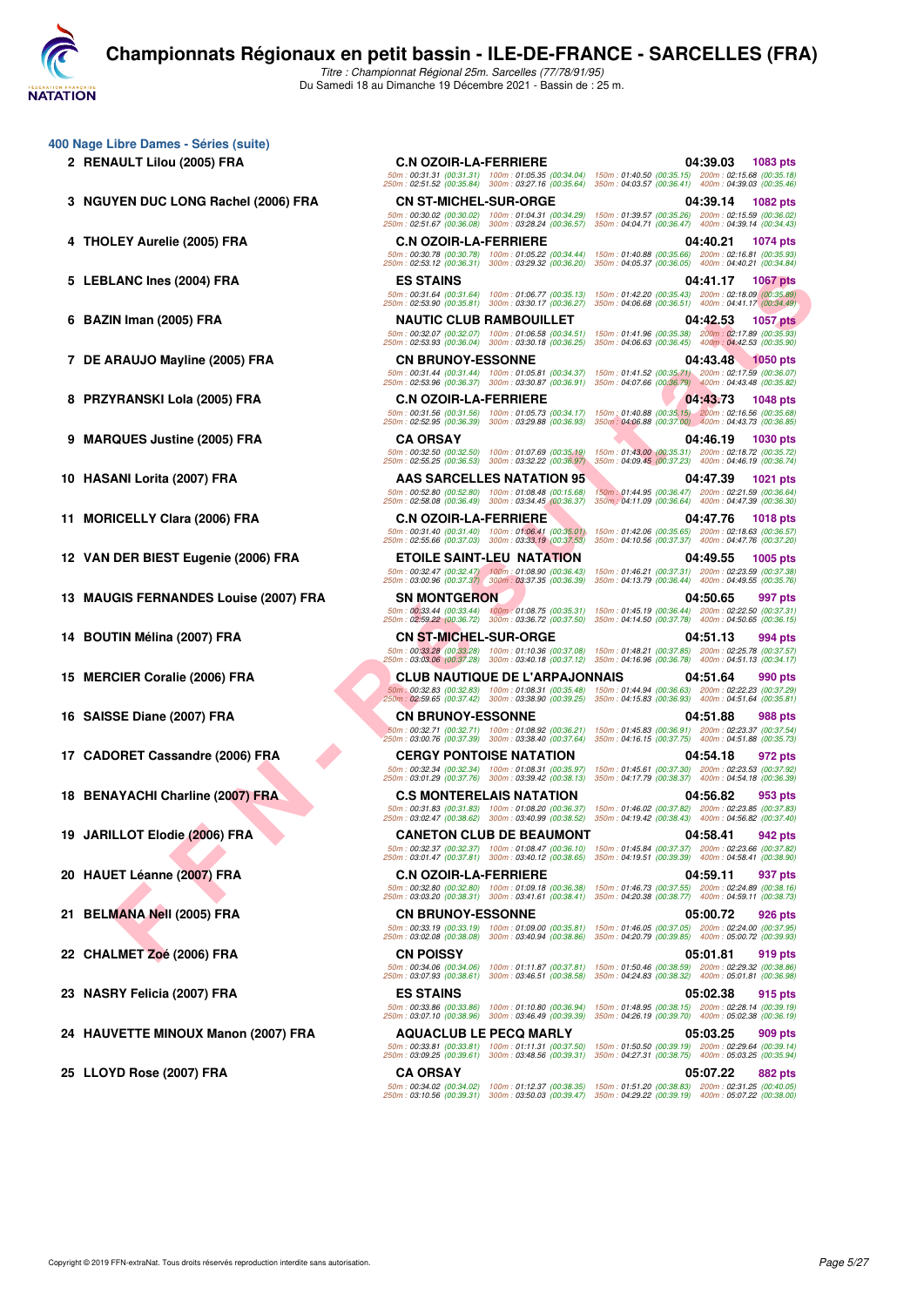

**400 Nage Libre Dames - Séries (suite)**

Titre : Championnat Régional 25m. Sarcelles (77/78/91/95) Du Samedi 18 au Dimanche 19 Décembre 2021 - Bassin de : 25 m.

| 26 AMRANI Naella (2006) FRA                                                                                                                                                                                                                                                            | <b>ETOILE SAINT-LEU NATATION</b>                                                                                                                     | 05:07.95<br>877 pts<br>50m: 00:32.80 (00:32.80) 100m: 01:09.39 (00:36.59) 150m: 01:47.14 (00:37.75) 200m: 02:25.72 (00:38.58) |                                                                                      |
|----------------------------------------------------------------------------------------------------------------------------------------------------------------------------------------------------------------------------------------------------------------------------------------|------------------------------------------------------------------------------------------------------------------------------------------------------|-------------------------------------------------------------------------------------------------------------------------------|--------------------------------------------------------------------------------------|
| 27 CHAPART Emeline (2007) FRA                                                                                                                                                                                                                                                          | 250m: 03:05.86 (00:40.14) 300m: 03:46.77 (00:40.91) 350m: 04:27.61 (00:40.84) 400m: 05:07.95 (00:40.34)                                              | 05:11.06                                                                                                                      |                                                                                      |
|                                                                                                                                                                                                                                                                                        | <b>YERRES NATATION</b>                                                                                                                               | 856 pts<br>50m: 00:35.07 (00:35.07) 100m: 01:13.16 (00:38.09) 150m: 01:52.50 (00:39.34) 200m: 02:32.29 (00:39.79)             |                                                                                      |
| 28 BOUCHEKOUT Siahna (2007) FRA                                                                                                                                                                                                                                                        | 250m: 03:12.45 (00:40.16) 300m: 03:52.48 (00:40.03) 350m: 04:32.70 (00:40.22) 400m: 05:11.06 (00:38.36)<br><b>ES STAINS</b>                          | 05:31.09<br>728 pts                                                                                                           |                                                                                      |
|                                                                                                                                                                                                                                                                                        | 250m: 03:21.85 (00:43.12) 300m: 04:04.84 (00:42.99) 350m: 04:49.28 (00:44.44) 400m: 05:31.09 (00:41.81)                                              | 50m: 00:35.11 (00:35.11) 100m: 01:15.03 (00:39.92) 150m: 01:57.20 (00:42.17) 200m: 02:38.73 (00:41.53)                        |                                                                                      |
| --- MERRIEN Lucile (2005) FRA                                                                                                                                                                                                                                                          | <b>SN FRANCONVILLE</b>                                                                                                                               | <b>DNS dec</b>                                                                                                                |                                                                                      |
|                                                                                                                                                                                                                                                                                        |                                                                                                                                                      |                                                                                                                               |                                                                                      |
| 800 Nage Libre Dames - Séries (Samedi 18 Décembre 2021)                                                                                                                                                                                                                                |                                                                                                                                                      |                                                                                                                               |                                                                                      |
| 1 RENAULT Lilou (2005) FRA<br>50m: 00:32.87 (00:32.87) 100m: 01:08.21 (00:35.34) 150m: 01:43.96 (00:35.75) 200m: 02:19.81 (00:35.85) 250m: 02:55.43 (00:35.62) 300m: 03:31.44 (00:36.01) 350m: 04:07:88 (00:36.44)<br>500m: 05:56099 : (01:12.50)                                      | <b>C.N OZOIR-LA-FERRIERE</b><br>600m: 07:66022 : (01:13.29)                                                                                          | 09:34.09<br><b>1070 pts</b><br>700m: 08:23034 : (01:13.12)                                                                    | 400m: 04:44.43 (00:36.55)<br>800m: 09:34.09 (01:10.75)                               |
| 2 BOUTIN Mélina (2007) FRA                                                                                                                                                                                                                                                             | <b>CN ST-MICHEL-SUR-ORGE</b>                                                                                                                         | 09:40.49<br><b>1047 pts</b>                                                                                                   |                                                                                      |
| 50m: 00:33.03 (00:33.03) 100m: 01:09.83 (00:36.80)<br>150m: 01:46.32 (00:36.49)<br>500m: 06:04070 : (01:13.33)                                                                                                                                                                         | 200m: 02:23.43 (00:37.11) 250m: 03:00.81 (00:37.38)<br>600m: 07:68013 : (01:13.43)                                                                   | 300m: 03:37.69 (00:36.88) 350m: 04:14.73 (00:37.04) 400m: 04:51.37 (00:36.64)<br>700m: 08:35(2th : (01:13.08)                 | 800m: 09:40.49 (01:09.28)                                                            |
| 3 DE ARAUJO Mayline (2005) FRA<br>50m: 00:32.40 (00:32.40) 100m: 01:07.90 (00:35.50)<br>150m: 01:44.13 (00:36.23)                                                                                                                                                                      | <b>CN BRUNOY-ESSONNE</b><br>200m: 02:20.40 (00:36.27) 250m: 02:57.37 (00:36.97)                                                                      | 09:47.90<br>1019 pts<br>300m : 03:34.23 (00:36.86) 350m : 04:11.27 (00:37.04)                                                 | 400m: 04:49.30 (00:38.03)                                                            |
| 500m: 06:04020 :(01:14.90)                                                                                                                                                                                                                                                             | 600m: 07:69059 : (01:15.39)                                                                                                                          | 700m: 08:35027 : (01:15.68)                                                                                                   | 800m: 09:47.90 (01:12.63)                                                            |
| 4 MERRIEN Lucile (2005) FRA<br>50m: 00:33.42 (00:33.42) 100m: 01:10.19 (00:36.77) 150m: 01:47.43 (00:37.24) 200m: 02:24.83 (00:37.40) 250m: 03:02.09 (00:37.26) 300m: 03:39.36 (00:37.27) 350m: 04:16.60 (00:37.24) 400m: 04:54.01 (00:37.41)                                          | <b>SN FRANCONVILLE</b>                                                                                                                               | 09:48.88<br><b>1016 pts</b>                                                                                                   |                                                                                      |
| 500m: 06:08000 : (01:13.99)                                                                                                                                                                                                                                                            | 600m: 07:88(86 : (01:14.86)                                                                                                                          | 700m: 08:33035 : (01:14.49)                                                                                                   | 800m: 09:48.88 (01:11.53)                                                            |
| 5 BARBOSA Domitilla (2007) FRA<br>50m: 00:33.87 (00:33.87) 100m: 01:10.36 (00:36.49) 150m: 01:47.41 (00:37.05) 200m: 02:24.91 (00:37.50) 250m: 03:02.41 (00:37.50)                                                                                                                     | <b>CNO ST-GERMAIN-EN-LAYE</b>                                                                                                                        | 09:48.91<br><b>1016 pts</b><br>300m: 03:39.36 (00:36.95) 350m: 04:16.63 (00:37.27) 400m: 04:54.02 (00:37.39)                  |                                                                                      |
| 500m: 06:08013 : (04:14.11)                                                                                                                                                                                                                                                            | 600m: 07:88098 : (01:14.85)                                                                                                                          | 700m: 08:33078 : (01:14.75)                                                                                                   | 800m: 09:48.91 (01:11.18)                                                            |
| 6 MERCIER Coralie (2006) FRA<br>50m: 00:33.39 (00:33.39) 100m: 01:09.59 (00:36.20) 150m: 01:46.57 (00:36.98)                                                                                                                                                                           | <b>CLUB NAUTIQUE DE L'ARPAJONNAIS</b><br>200m: 02:23.67 (00:37.10) 250m: 03:00.74 (00:37.07) 300m: 03:38.09 (00:37.35) 350m: 04:15.81 (00:37.72)     | 09:54.31<br>996 pts                                                                                                           | 400m: 04:53.05 (00:37.24)                                                            |
| 500m: 06:08057 : (01:15.52)<br>7 DESNOS Elyne (2006) FRA                                                                                                                                                                                                                               | 600m: 07:86092 : (01:16.35)<br><b>CN VIRY-CHATILLON</b>                                                                                              | 700m: 08:45:64 : (01:16.72)<br>10:03.46<br>964 pts                                                                            | 800m: 09:54.31 (01:12.67)                                                            |
| 50m: 00:32.90 (00:32.90) 100m: 01:09.63 (00:36.73) 150m: 01:47.30 (00:37.67) 200m: 02:25.06 (00:37.76) 250m: 03:03.32 (00:38.26)<br>500m: 06:5502m: (04:17.06)                                                                                                                         | 600m: 07:88042 : (04:17.21)                                                                                                                          | 300m: 03:41.62 (00:38.30) 350m: 04:19.91 (00:38.29)<br>700m: 08:490M : (01:16.72)                                             | 400m: 04:58.15 (00:38.24)<br>800m: 10:03.46 (01:14.32)                               |
| 8 ROSELET Taina (2007) FRA                                                                                                                                                                                                                                                             | <b>LAGNY-SUR-MARNE NATATION</b>                                                                                                                      | 10:04.26<br>961 pts                                                                                                           |                                                                                      |
| 50m: 00:32.87 (00:32.87) 100m: 01:09.41 (00:36.54) 150m: 01:47.16 (00:37.75) 200m: 02:25.06 (00:37.90) 250m: 03:03.34 (00:38.28)<br>500m: 06:55019 : (01:16.51)                                                                                                                        | 600m: 07:82083 : (01:17.44)                                                                                                                          | 300m: 03:41.69 (00:38.35) 350m: 04:20.31 (00:38.62)<br>700m: 08:49.69 : (01:17.06)                                            | 400m: 04:58.68 (00:38.37)<br>800m: 10:04.26 (01:14.57)                               |
| 9 BOUFTINI Sherine (2005) FRA                                                                                                                                                                                                                                                          | <b>C.S MONTERELAIS NATATION</b>                                                                                                                      | 10:07.07<br>951 pts                                                                                                           |                                                                                      |
| 50m: 00:33.21 (00:33.21) 100m: 01:08.51 (00:35.30)<br>500m: 06:55040 :(04:17.70)                                                                                                                                                                                                       | 150m: 01:44.63 (00:36.12) 200m: 02:21.42 (00:36.79) 250m: 02:58.84 (00:37.42)<br>600m: 07:86007 : (01:18.67)                                         | 300m: 03:36.48 (00:37.64) 350m: 04:14.56 (00:38.08)<br>700m: 08:49(24 : (01:19.17)                                            | 400m: 04:53.70 (00:39.14)<br>800m: 10:07.07 (01:17.83)                               |
| 10 BENAYACHI Charline (2007) FRA                                                                                                                                                                                                                                                       | <b>C.S MONTERELAIS NATATION</b>                                                                                                                      | 10:17.03<br>916 pts                                                                                                           |                                                                                      |
| 50m: 00:33.66 (00:33.66) 100m: 01:11.03 (00:37.37)<br>500m: 06:59099 : (01:18.82)                                                                                                                                                                                                      | 150m: 01:49.16 (00:38.13) 200m: 02:27.47 (00:38.31) 250m: 03:06.82 (00:39.35)<br>600m: 07:88093 : (01:18.94)                                         | 300m: 03:43.45 (00:36.63) 350m: 04:21.90 (00:38.45)<br>700m: 08:58079 : (01:19.86)                                            | 400m: 05:01.17 (00:39.27)<br>800m: 10:17.03 (01:18.24)                               |
| 11 LLOYD Rose (2007) FRA<br>50m: 00:33.28 (00:33.28) 100m: 01:11.28 (00:38.00) 150m: 01:49.76 (00:38.48)                                                                                                                                                                               | <b>CA ORSAY</b><br>200m: 02:28.51 (00:38.75) 250m: 03:07.58 (00:39.07)                                                                               | 10:21.40<br>901 pts<br>300m: 03:46.79 (00:39.21) 350m: 04:26.50 (00:39.71)                                                    | 400m: 05:07.20 (00:40.70)                                                            |
| 500m: 06.26008:(04:18.83)                                                                                                                                                                                                                                                              | 600m: 07:45049 : (01:19.46)                                                                                                                          | 700m: 09:06092 : (01:19.43)                                                                                                   | 800m: 10:21.40 (01:16.48)                                                            |
| 12 DECHES Elise (2007) FRA<br>50m: 00:35.81 (00:35.81) 100m: 01:14.71 (00:38.90) 150m: 01:54.58 (00:39.87)                                                                                                                                                                             | <b>CA ORSAY</b><br>200m: 02:34.46 (00:39.88) 250m: 03:14.58 (00:40.12) 300m: 03:54.67 (00:40.09) 350m: 04:34.69 (00:40.02) 400m: 05:14.81 (00:40.12) | 10:32.42<br>864 pts                                                                                                           |                                                                                      |
| 500m: 06:35044 (01:20.63)                                                                                                                                                                                                                                                              | 600m: 07:55070 : (01:20.26)                                                                                                                          | 700m: 09:760f9 : (01:20.49)                                                                                                   | 800m: 10:32.42 (01:16.23)                                                            |
| 13 CHAPART Emeline (2007) FRA<br>$50m:00:35.34\ (00:35.34)\ (100m,01)14.03\ (00:38.69)\ (150m:01:53.86\ (00:39.83)\ 200m:02:34.25\ (00:40.39)\ 250m:03:14.98\ (00:40.73)\ 300m:03:54.85\ (00:39.87)\ 350m:04:35.50\ (00:40.65)\ 400m:05:16.33\ (00:40.83)\ (00:40.85)\ (00:40.87)\ (0$ | <b>YERRES NATATION</b>                                                                                                                               | 10:36.03<br>852 pts                                                                                                           |                                                                                      |
| 500m: 06:36099 : (01:20.36)                                                                                                                                                                                                                                                            | 600m: 07:53089 : (01:21.20)                                                                                                                          | 700m: 09:180m : (01:20.72)                                                                                                    | 800m: 10:36.03 (01:17.42)                                                            |
| 14 HAUVETTE MINOUX Manon (2007) FRA<br>50m: 00:34.43 (00:34.43) 100m: 01:12.57 (00:38.14) 150m: 01:52.79 (00:40.22)                                                                                                                                                                    | <b>AQUACLUB LE PECQ MARLY</b><br>200m: 02:33.32 (00:40.53) 250m: 03:13.98 (00:40.66)                                                                 | 10:39.38<br>841 pts<br>300m: 03:54.67 (00:40.69) 350m: 04:35.40 (00:40.73)                                                    | 400m: 05:16.66 (00:41.26)                                                            |
| 500m: 06:33070 : (01:21.04)                                                                                                                                                                                                                                                            | 600m: 07:58093 : (01:21.23)                                                                                                                          | 700m: 09:200m4 : (01:21.21)                                                                                                   | 800m: 10:39.38 (01:19.24)                                                            |
| 15 AMROUR Thara (2006) FRA<br>50m: 00:35.31 (00:35.31) 100m: 01:13.88 (00:38.57) 150m: 01:53.87 (00:39.99) 200m: 02:33.83 (00:39.96) 250m: 03:14.02 (00:40.19) 300m: 03:54.11 (00:40.09) 350m: 04:34.67 (00:40.56)<br>500m: 06:38000:(01:22.24)                                        | <b>C.S MONTERELAIS NATATION</b><br>600m: 07:5900t : (01:21.98)                                                                                       | 10:39.39<br>841 pts<br>700m: 09:25087 : (01:22.26)                                                                            | 400m: 05:15.39 (00:40.72)<br>800m: 10:39.39 (01:17.52)                               |
|                                                                                                                                                                                                                                                                                        |                                                                                                                                                      |                                                                                                                               |                                                                                      |
| 1500 Nage Libre Dames - Séries                                                                                                                                                                                                                                                         | (Dimanche 19 Décembre 2021)                                                                                                                          |                                                                                                                               |                                                                                      |
| 1 BOUTIN Mélina (2007) FRA                                                                                                                                                                                                                                                             | <b>CN ST-MICHEL-SUR-ORGE</b>                                                                                                                         | 18:35.26<br><b>1062 pts</b>                                                                                                   |                                                                                      |
| 50m: 00:33.68 (00:33.68) 100m: 01:11.31 (00:37.63) 150m: 01:49.17 (00:37.86) 200m: 02:27.27 (00:38.10) 250m: 03:05.31 (00:38.04)<br>500m: 06.55013 : (01:15.57)<br>900m: 11:95020 :(01:13.91)                                                                                          | 600m: 07:890M2 : (01:14.99)<br>1000m: 12t95028 : (01:14.08)                                                                                          | 300m: 03:43.36 (00:38.05) 350m: 04:21.19 (00:37.83)<br>700m: 08:4304 : (01:13.92)<br>1100m: 13:46038 : (01:15.10)             | 400m: 04:58.56 (00:37.37)<br>800m: 09:57.29 (01:14.25)<br>1200m: 14:55.35 (01:14.97) |
| 1300m: 16t36026 : (01:14.91)                                                                                                                                                                                                                                                           | 1400m: 17t24042 : (01:14.16)                                                                                                                         | 1500m: 18:35.26 (01:10.84)                                                                                                    |                                                                                      |
| 2 BENAYACHI Charline (2007) FRA<br>50m: 00:33.48 (00:33.48) 100m: 01:16037 : (00:36.89)                                                                                                                                                                                                | <b>C.S MONTERELAIS NATATION</b><br>200m: 02:25.30 (01:14.93) 250m: 03:02.95 (00:37.65)                                                               | <b>1030 pts</b><br>18:51.82<br>300m: 03:40.16 (00:37.21) 350m: 04:17.57 (00:37.41) 400m: 04:54.76 (00:37.19)                  |                                                                                      |
| 500m: 06:09096 : (01:15.20)<br>900m : 11.9509 : (01.15.64)                                                                                                                                                                                                                             | 600m: 07:84050 : (01:14.54)<br>1000m: 12t93058 : (01:16.44)                                                                                          | 700m: 08:39(87 : (01:15.37)<br>1100m: 13:44088 : (01:17.10)                                                                   | 800m: 09:55.45 (01:15.58)<br>1200m: 15:01.79 (01:17.16)                              |
| 1300m: 16t39048:(01:17.64)<br>3 SAISSE Diane (2007) FRA                                                                                                                                                                                                                                | 1400m: 17t330t9 : (01:17.76)<br><b>CN BRUNOY-ESSONNE</b>                                                                                             | 1500m: 18:51.82 (01:14.63)<br><b>1012 pts</b><br>19:01.71                                                                     |                                                                                      |
| 50m: 00:33.12 (00:33.12) 100m: 01:09.47 (00:36.35) 150m: 01:46.87 (00:37.40)<br>500m: 06:50002 :(01:15.57)                                                                                                                                                                             | 200m: 02:24.40 (00:37.53) 250m: 03:01.97 (00:37.57)<br>600m: 07:860f5 : (01:16.13)                                                                   | 300m: 03:39.56 (00:37.59) 350m: 04:17.00 (00:37.44) 400m: 04:54.45 (00:37.45)<br>700m: 08:480f5 : (01:16.00)                  | 800m: 09:58.53 (01:16.38)                                                            |
| 900m: 11:9505th: (04:16.98)<br>1300m: 16t28055 : (04:18.93)                                                                                                                                                                                                                            | 1000m: 12t030t2 : (01:17.61)<br>1400m: 17t460t2 : (01:17.57)                                                                                         | 1100m: 13:55(2th : (01:18.09)<br>1500m: 19:01.71 (01:15.59)                                                                   | 1200m: 15:09.62 (01:18.41)                                                           |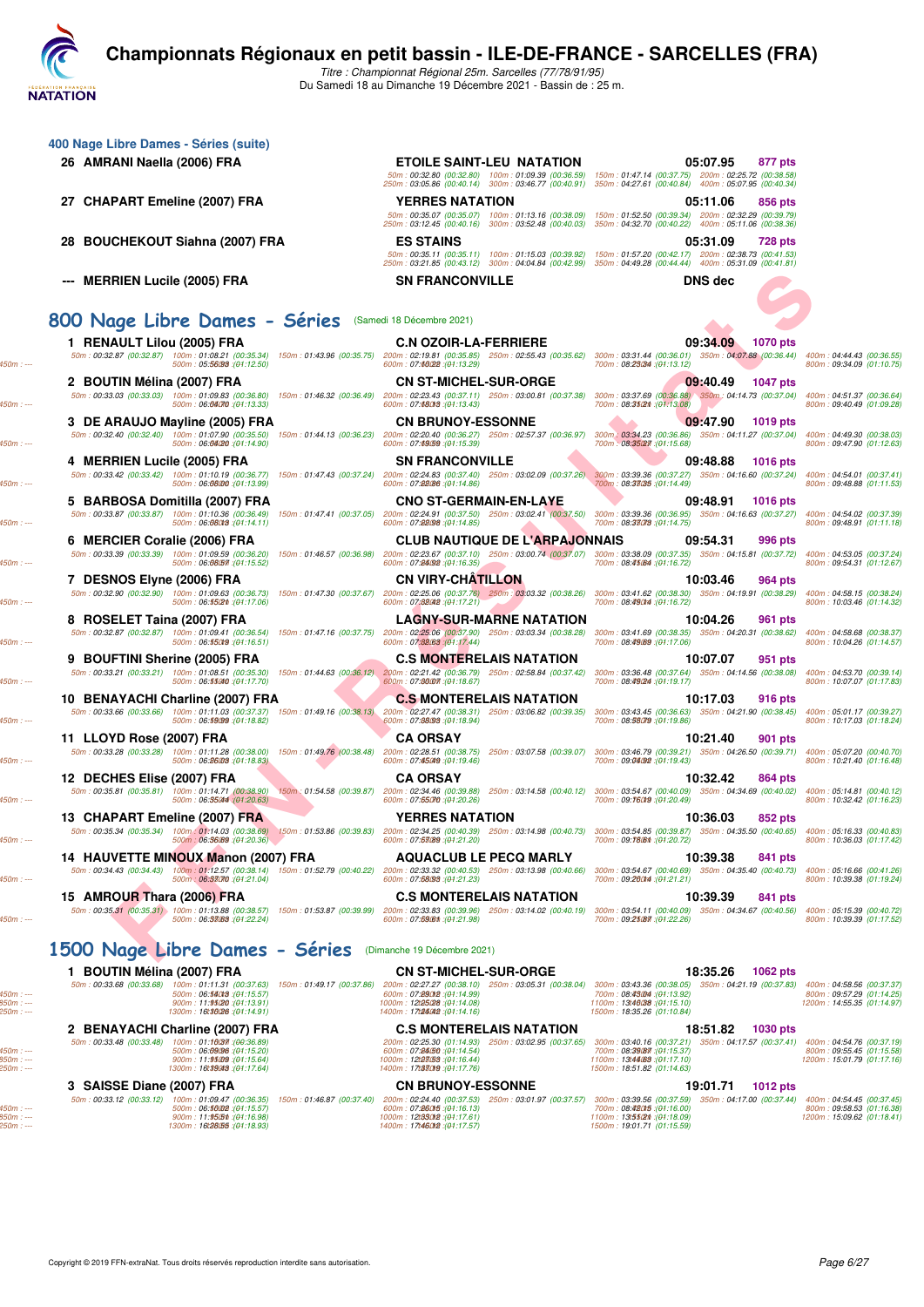

## **Championnats Régionaux en petit bassin - ILE-DE-FRANCE - SARCELLES (FRA)**

Titre : Championnat Régional 25m. Sarcelles (77/78/91/95) Du Samedi 18 au Dimanche 19 Décembre 2021 - Bassin de : 25 m.

| 1500 Nage Libre Dames - Séries (suite)                                                                                                                                                                                                                                             |                                                                                                                                                                                                                                                              |                                                                                                                                                  |                |                 |                                                                                      |
|------------------------------------------------------------------------------------------------------------------------------------------------------------------------------------------------------------------------------------------------------------------------------------|--------------------------------------------------------------------------------------------------------------------------------------------------------------------------------------------------------------------------------------------------------------|--------------------------------------------------------------------------------------------------------------------------------------------------|----------------|-----------------|--------------------------------------------------------------------------------------|
| 4 DESNOS Elyne (2006) FRA                                                                                                                                                                                                                                                          | <b>CN VIRY-CHÂTILLON</b>                                                                                                                                                                                                                                     |                                                                                                                                                  | 19:18.25       | 981 pts         |                                                                                      |
| 50m: 00:34.03 (00:34.03)<br>100m: 01:11.54 (00:37.51) 150m: 01:49.93 (00:38.39)<br>500m: 06:80024 : (01:17.48)<br>900m: 11:90085 : (01:17.51)<br>1300m: 16t43066 : (01:18.53)                                                                                                      | 200m: 02:27.97 (00:38.04)<br>250m: 03:06.82 (00:38.85)<br>600m: 07:88008 : (01:17.84)<br>1000m: 12t49009 : (01:18.24)<br>1400m: 18:08(27. (01:18.61)                                                                                                         | 300m: 03:45.33 (00:38.51) 350m: 04:23.85 (00:38.52)<br>700m: 08:55065 : (04:17.57)<br>1100m: 14:06:90 : (01:17.81)<br>1500m: 19:18.25 (01:15.98) |                |                 | 400m: 05:02.76 (00:38.91)<br>800m: 10:13.34 (01:17.69)<br>1200m: 15:25.13 (01:18.23) |
| 5 LLOYD Rose (2007) FRA                                                                                                                                                                                                                                                            | <b>CA ORSAY</b>                                                                                                                                                                                                                                              |                                                                                                                                                  | 20:01.93       | <b>903 pts</b>  |                                                                                      |
| 50m: 00:34.43 (00:34.43) 100m: 01:13.21 (00:38.78) 150m: 01:52.85 (00:39.64) 200m: 02:32.98 (00:40.13)<br>500m: 06:33050 : (01:20.39)<br>900m: 11:5607th: (01:20.18)<br>1300m: 17t28084 : (01:21.43)                                                                               | 250m: 03:13.28 (00:40.30) 300m: 03:53.50 (00:40.22) 350m: 04:33.18 (00:39.68)<br>600m: 07:54043 : (01:20.93)<br>1000m: 13t03089 : (01:21.18)<br>1400m: 18t43(53 : (01:20.89)                                                                                 | 700m: 09:75:53 : (01:21.10)<br>1100m: 14:39.98 : (01:22.04)<br>1500m: 20:01.93 (01:18.40)                                                        |                |                 | 400m: 05:13.11 (00:39.93)<br>800m: 10:36.53 (01:21.00)<br>1200m: 16:01.21 (01:21.28) |
| 6 CHAPART Emeline (2007) FRA                                                                                                                                                                                                                                                       | <b>YERRES NATATION</b>                                                                                                                                                                                                                                       |                                                                                                                                                  | 20:33.48       | 848 pts         |                                                                                      |
| 50m: 00:35.24 (00:35.24)<br>100m: 01:14.18 (00:38.94)<br>500m: 06:43020 : (04:23.91)<br>900m: 12:98(8th : (01:24.06)<br>1300m: 17t58029 : (01:23.17)                                                                                                                               | 150m: 01:54.27 (00:40.09) 200m: 02:34.64 (00:40.37)<br>250m: 03:15.44 (00:40.80) 300m: 03:56.61 (00:41.17) 350m: 04:37.72 (00:41.11) 400m: 05:19.29 (00:41.57<br>600m: 08:06098 : (01:23.78)<br>1000m: 13t480f2 : (01:23.31)<br>1400m: 19:43048 : (01:21.19) | 700m: 09:30055 : (01:23.57)<br>1100m: 15t05.92 : (01:23.80)<br>1500m: 20:33.48 (01:20.00)                                                        |                |                 | 800m: 10:54.75 (01:24.20)<br>1200m: 16:29.12 (01:23.20)                              |
| 7 AMROUR Thara (2006) FRA                                                                                                                                                                                                                                                          | <b>C.S MONTERELAIS NATATION</b>                                                                                                                                                                                                                              |                                                                                                                                                  | 21:14.64       | <b>780 pts</b>  |                                                                                      |
| 50m: 00:36.31 (00:36.31) 100m: 01:16.81 (00:40.50) 150m: 01:57.81 (00:41.00) 200m: 02:39.09 (00:41.28) 250m: 03:21.34 (00:42.25) 300m: 04:03.81 (00:42.47) 350m: 04:45.96 (00:42.15)<br>500m: 06:53084 : (01:25.45)<br>900m: 12:99009 : (01:27.02)<br>1300m: 18t36009 : (01:27.50) | 600m: 08:69089 : (01:26.05)<br>1000m: 14t06092 : (01:27.83)<br>1400m: 19:55049 : (01:24.40)                                                                                                                                                                  | 700m: 09:460m7: (01:26.28)<br>1100m: 15:34.57 : (01:27.65)<br>1500m: 21:14.64 (01:20.15)                                                         |                |                 | 400m: 05:28.39 (00:42.43)<br>800m: 11:12.07 (01:25.90)<br>1200m: 17:02.59 (01:28.02) |
| <b>MERRIEN Lucile (2005) FRA</b><br>---                                                                                                                                                                                                                                            | <b>SN FRANCONVILLE</b>                                                                                                                                                                                                                                       |                                                                                                                                                  | <b>DNS</b> dec |                 |                                                                                      |
| 50 Dos Dames - Séries<br>(Samedi 18 Décembre 2021)                                                                                                                                                                                                                                 |                                                                                                                                                                                                                                                              |                                                                                                                                                  |                |                 |                                                                                      |
| 1 VIDET Oriane (2006) FRA                                                                                                                                                                                                                                                          | <b>AQUACLUB LE PECQ MARLY</b>                                                                                                                                                                                                                                |                                                                                                                                                  | 00:31.12       | 1125 pts        |                                                                                      |
| 2 DELATTRE Coline (2006) FRA                                                                                                                                                                                                                                                       | <b>ETOILE SAINT-LEU NATATION</b>                                                                                                                                                                                                                             |                                                                                                                                                  | 00:31.41       | 1109 pts        |                                                                                      |
| 3 GOEFFON-GONDOUIN Andréa (2003) FRA                                                                                                                                                                                                                                               | AAS SARCELLES NATATION 95                                                                                                                                                                                                                                    |                                                                                                                                                  | 00:31.75       | 1091 pts        |                                                                                      |
| 4 CASTEJON Garance (2005) FRA                                                                                                                                                                                                                                                      | <b>ES MASSY NATATION</b>                                                                                                                                                                                                                                     |                                                                                                                                                  | 00:31.94       | 1080 pts        |                                                                                      |
| 5 TEULE Mary (1999) FRA                                                                                                                                                                                                                                                            | <b>CNO ST-GERMAIN-EN-LAYE</b>                                                                                                                                                                                                                                |                                                                                                                                                  | 00:32.18       | <b>1067 pts</b> |                                                                                      |
| <b>WIJESINGHE Solene (2005) SRI</b><br>6                                                                                                                                                                                                                                           | <b>CN POISSY</b>                                                                                                                                                                                                                                             |                                                                                                                                                  | 00:32.38       | <b>1057 pts</b> |                                                                                      |
| 7 BRUAND Mélanie (2006) FRA                                                                                                                                                                                                                                                        | <b>MORSANG ESSONNE NATATION</b>                                                                                                                                                                                                                              |                                                                                                                                                  | 00:32.57       | <b>1047 pts</b> |                                                                                      |
| <b>MOUNIER IIona (2004) FRA</b><br>8                                                                                                                                                                                                                                               | <b>ES MASSY NATATION</b>                                                                                                                                                                                                                                     |                                                                                                                                                  | 00:32.59       | <b>1046 pts</b> |                                                                                      |
| <b>JEAN BAPTISTE Ambre (2005) FRA</b><br>9                                                                                                                                                                                                                                         | <b>CN ST-MICHEL-SUR-ORGE</b>                                                                                                                                                                                                                                 |                                                                                                                                                  | 00:32.66       | <b>1042 pts</b> |                                                                                      |
| FORTE-BERGOIN Abygaelle (2007) FRA<br>10                                                                                                                                                                                                                                           | <b>CN MELUN VAL DE SEINE</b>                                                                                                                                                                                                                                 |                                                                                                                                                  | 00:32.84       | 1032 pts        |                                                                                      |
| <b>HOSSI BURNIER Noémie (2006) FRA</b><br>11                                                                                                                                                                                                                                       | <b>AAS SARCELLES NATATION 95</b>                                                                                                                                                                                                                             |                                                                                                                                                  | 00:32.95       | <b>1027 pts</b> |                                                                                      |
| <b>AMELOT Agathe (2007) FRA</b><br>12                                                                                                                                                                                                                                              | <b>ST-GEORGES ARGENTEUIL</b>                                                                                                                                                                                                                                 |                                                                                                                                                  | 00:33.08       | <b>1020 pts</b> |                                                                                      |
| ARTIS Maeva (2006) FRA<br>13                                                                                                                                                                                                                                                       | <b>C.S MONTERELAIS NATATION</b>                                                                                                                                                                                                                              |                                                                                                                                                  | 00:33.16       | <b>1016 pts</b> |                                                                                      |
| ROSELET Taina (2007) FRA<br>14                                                                                                                                                                                                                                                     | LAGNY-SUR-MARNE NATATION                                                                                                                                                                                                                                     |                                                                                                                                                  | 00:33.36       | 1005 pts        |                                                                                      |
| 15<br><b>SAINT ANDRE Kaliana (2007) FRA</b>                                                                                                                                                                                                                                        | <b>CN VAL MAUBUEE</b>                                                                                                                                                                                                                                        |                                                                                                                                                  | 00:33.55       | 995 pts         |                                                                                      |
| 16 MELONI Mathilda (2005) FRA                                                                                                                                                                                                                                                      | <b>MONTIGNY NATATION</b>                                                                                                                                                                                                                                     |                                                                                                                                                  | 00:33.69       | 988 pts         |                                                                                      |
| 17 LARGE Johanna (2006) FRA                                                                                                                                                                                                                                                        | <b>CLUB NAUTIQUE DE L'ARPAJONNAIS</b>                                                                                                                                                                                                                        |                                                                                                                                                  | 00:34.14       | 965 pts         |                                                                                      |
| CORDOVAL Tiara (2007) FRA<br>18                                                                                                                                                                                                                                                    | <b>CN BRUNOY-ESSONNE</b>                                                                                                                                                                                                                                     |                                                                                                                                                  | 00:34.27       | 958 pts         |                                                                                      |
| 19 SATCHITHANANTHAM Ashley (2007) FRA                                                                                                                                                                                                                                              | <b>SCA 2000 EVRY</b>                                                                                                                                                                                                                                         |                                                                                                                                                  | 00:34.51       | 946 pts         |                                                                                      |
| 20 LERETAILLE Maéva (2006) FRA                                                                                                                                                                                                                                                     | <b>CANETON CLUB DE BEAUMONT</b>                                                                                                                                                                                                                              |                                                                                                                                                  | 00:34.58       | 943 pts         |                                                                                      |
| <b>MAUGIS FERNANDES Louise (2007) FRA</b><br>21                                                                                                                                                                                                                                    | <b>SN MONTGERON</b>                                                                                                                                                                                                                                          |                                                                                                                                                  | 00:35.00       | 922 pts         |                                                                                      |
| 22 BAGARD Romane (2007) FRA                                                                                                                                                                                                                                                        | <b>PROVINS NATATION</b>                                                                                                                                                                                                                                      |                                                                                                                                                  | 00:35.35       | 904 pts         |                                                                                      |
| 23 PAYET Louna (2007) FRA                                                                                                                                                                                                                                                          | <b>COULOMMIERS NATATION</b>                                                                                                                                                                                                                                  |                                                                                                                                                  | 00:36.24       | 861 pts         |                                                                                      |
| 100 Dos Dames - Séries<br>(Dimanche 19 Décembre 2021)                                                                                                                                                                                                                              |                                                                                                                                                                                                                                                              |                                                                                                                                                  |                |                 |                                                                                      |
| 1 TEULE Mary (1999) FRA                                                                                                                                                                                                                                                            | <b>CNO ST-GERMAIN-EN-LAYE</b>                                                                                                                                                                                                                                | 50m: 00:33.32 (00:33.32) 100m: 01:07.64 (00:34.32)                                                                                               | 01:07.64       | 1089 pts        |                                                                                      |
| 2 CASTEJON Garance (2005) FRA                                                                                                                                                                                                                                                      | <b>ES MASSY NATATION</b>                                                                                                                                                                                                                                     | 50m: 00:32.87 (00:32.87) 100m: 01:07.86 (00:34.99)                                                                                               | 01:07.86       | 1083 pts        |                                                                                      |
| CHADNI Carab (2005) EDA                                                                                                                                                                                                                                                            | <b>NAUTIO OLUD DAMBOULLET</b>                                                                                                                                                                                                                                |                                                                                                                                                  | 01.07.0C       | $-1001 - 1$     |                                                                                      |

# **[100 Dos Dames - Séries](http://www.ffnatation.fr/webffn/resultats.php?idact=nat&go=epr&idcpt=74533&idepr=12)** (Dimanche 19 Décembre 2021)

| 1 TEULE Mary (1999) FRA              | <b>CNO ST-GERMAIN-EN-LAYE</b>    | 01:07.64<br><b>1089 pts</b><br>50m: 00:33.32 (00:33.32) 100m: 01:07.64 (00:34.32) |
|--------------------------------------|----------------------------------|-----------------------------------------------------------------------------------|
| 2 CASTEJON Garance (2005) FRA        | <b>ES MASSY NATATION</b>         | 01:07.86<br><b>1083 pts</b><br>50m: 00:32.87 (00:32.87) 100m: 01:07.86 (00:34.99) |
| 3 CHARNI Sarah (2005) FRA            | <b>NAUTIC CLUB RAMBOUILLET</b>   | 01:07.96<br><b>1081 pts</b><br>50m: 00:32.64 (00:32.64) 100m: 01:07.96 (00:35.32) |
| 4 VIDET Oriane (2006) FRA            | <b>AQUACLUB LE PECQ MARLY</b>    | 01:08.29<br><b>1072 pts</b><br>50m: 00:32.78 (00:32.78) 100m: 01:08.29 (00:35.51) |
| 5 GOEFFON-GONDOUIN Andréa (2003) FRA | AAS SARCELLES NATATION 95        | 01:08.31<br>1071 pts<br>50m: 00:32.98 (00:32.98) 100m: 01:08.31 (00:35.33)        |
| 6 DELATTRE Coline (2006) FRA         | <b>ETOILE SAINT-LEU NATATION</b> | 01:09.04<br><b>1052 pts</b><br>50m: 00:33.16 (00:33.16) 100m: 01:09.04 (00:35.88) |
| 7 MOUNIER IIona (2004) FRA           | <b>ES MASSY NATATION</b>         | 01:09.21<br><b>1048 pts</b><br>50m: 00:36.21 (00:36.21) 100m: 01:09.21 (00:33.00) |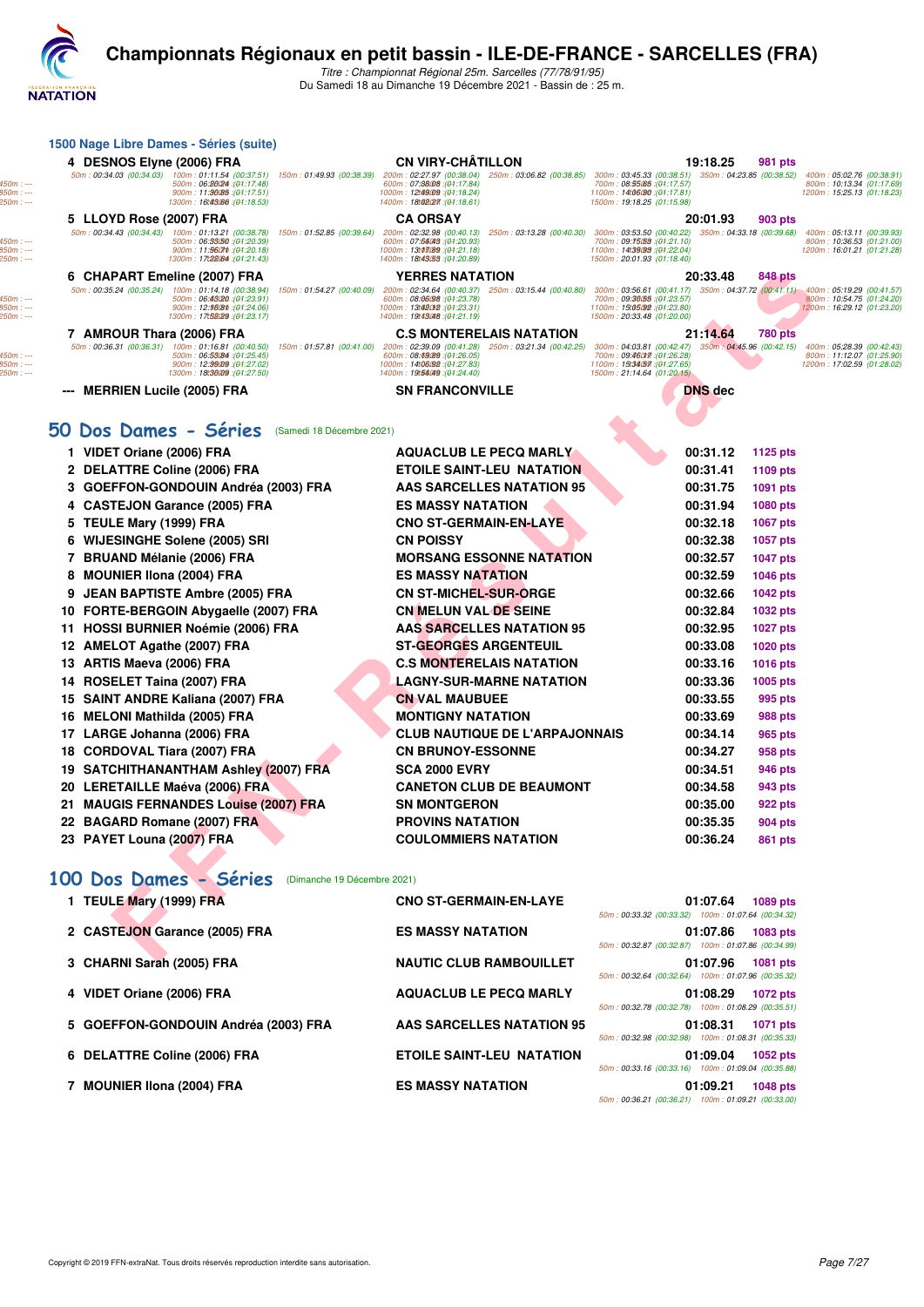

**100 Dos Dames - Séries (suite)**

Du Samedi 18 au Dimanche 19 Décembre 2021 - Bassin de : 25 m.

|     | 8 WIJESINGHE Solene (2005) SRI                               | <b>CN POISSY</b>                                                                                                                          | 01:10.62<br><b>1012 pts</b><br>50m: 00:33.21 (00:33.21) 100m: 01:10.62 (00:37.41)                      |
|-----|--------------------------------------------------------------|-------------------------------------------------------------------------------------------------------------------------------------------|--------------------------------------------------------------------------------------------------------|
|     | 9 ROSELET Taina (2007) FRA                                   | <b>LAGNY-SUR-MARNE NATATION</b>                                                                                                           | 01:10.97<br>1003 pts<br>50m: 00:34.00 (00:34.00) 100m: 01:10.97 (00:36.97)                             |
|     | 10 AMELOT Agathe (2007) FRA                                  | <b>ST-GEORGES ARGENTEUIL</b>                                                                                                              | 1002 pts<br>01:10.99<br>50m: 00:34.18 (00:34.18) 100m: 01:10.99 (00:36.81)                             |
|     | 11 BERTE Maud (2007) FRA                                     | <b>CSN GUYANCOURT</b>                                                                                                                     | 01:11.46<br>990 pts<br>50m: 00:34.84 (00:34.84) 100m: 01:11.46 (00:36.62)                              |
|     | 12 BONEL Ninon (2007) FRA                                    | <b>CA ORSAY</b>                                                                                                                           | 01:11.66<br>985 pts<br>50m: 00:34.66 (00:34.66) 100m: 01:11.66 (00:37.00)                              |
|     | 13 SATCHITHANANTHAM Ashley (2007) FRA                        | <b>SCA 2000 EVRY</b>                                                                                                                      | 01:11.71<br>984 pts<br>50m: 00:34.68 (00:34.68) 100m: 01:11.71 (00:37.03)                              |
|     | 14 OULARBI Dania (2007) FRA                                  | <b>CN ST-MICHEL-SUR-ORGE</b>                                                                                                              | 01:11.83<br>981 pts<br>50m: 00:34.75 (00:34.75) 100m: 01:11.83 (00:37.08)                              |
|     | 15 FORTE-BERGOIN Abygaelle (2007) FRA                        | <b>CN MELUN VAL DE SEINE</b>                                                                                                              | 01:12.20<br>972 pts<br>50m: 00:34.69 (00:34.69) 100m: 01:12.20 (00:37.51)                              |
|     | 16 LERETAILLE Maéva (2006) FRA                               | <b>CANETON CLUB DE BEAUMONT</b>                                                                                                           | 01:12.60<br>962 pts<br>50m: 00:34.74 (00:34.74) 100m: 01:12.60 (00:37.86)                              |
|     | 17 MAUGIS FERNANDES Louise (2007) FRA                        | <b>SN MONTGERON</b>                                                                                                                       | 939 pts<br>01:13.53                                                                                    |
|     | 18 DEHU Margaux (2006) FRA                                   | <b>ST-GEORGES ARGENTEUIL</b>                                                                                                              | 50m: 00:35.61 (00:35.61) 100m: 01:13.53 (00:37.92)<br>01:14.15<br>924 pts                              |
| 19  | <b>CORDOVAL Tiara (2007) FRA</b>                             | <b>CN BRUNOY-ESSONNE</b>                                                                                                                  | 50m: 00:35.41 (00:35.41) 100m: 01:14.15 (00:38.74)<br>01:14.17<br>923 pts                              |
|     | 20 LARGE Johanna (2006) FRA                                  | <b>CLUB NAUTIQUE DE L'ARPAJONNAIS</b>                                                                                                     | 50m: 00:35.28 (00:35.28) 100m: 01:14.17 (00:38.89)<br>01:14.97<br>904 pts                              |
| 21. | <b>HAUVETTE MINOUX Manon (2007) FRA</b>                      | <b>AQUACLUB LE PECQ MARLY</b>                                                                                                             | 50m: 00:35.45 (00:35.45) 100m: 01:14.97 (00:39.52)<br>01:17.70<br>839 pts                              |
|     | 22 SAINT ANDRE Kaliana (2007) FRA                            | <b>CN VAL MAUBUEE</b>                                                                                                                     | 50m: 00:37.41 (00:37.41) 100m: 01:17.70 (00:40.29)<br>01:18.26<br>826 pts                              |
|     | 23 DUBERTRAND GUILLERM Ambre (2006) FRA                      | <b>ETOILE SAINT-LEU NATATION</b>                                                                                                          | 50m: 00:35.08 (00:35.08) 100m: 01:18.26 (00:43.18)<br>01:20.46<br>776 pts                              |
|     | --- JUSZCZAK Léonie (2001) FRA                               | <b>CA ORSAY</b>                                                                                                                           | 50m: 00:38.66 (00:38.66) 100m: 01:20.46 (00:41.80)<br><b>DNS dec</b>                                   |
|     | <b>200 Dos Dames - Séries</b><br>(Dimanche 19 Décembre 2021) |                                                                                                                                           |                                                                                                        |
|     | 1 VIDET Oriane (2006) FRA                                    | <b>AQUACLUB LE PECQ MARLY</b>                                                                                                             | 02:27.68<br>1045 pts                                                                                   |
|     |                                                              |                                                                                                                                           | 50m: 00:34.93 (00:34.93) 100m: 01:12.81 (00:37.88) 150m: 01:51.11 (00:38.30) 200m: 02:27.68 (00:36.57) |
|     | 2 CHARNI Sarah (2005) FRA                                    | <b>NAUTIC CLUB RAMBOUILLET</b><br>50m: 00:33.87 (00:33.87) 100m: 01:11.60 (00:37.73) 150m: 01:50.52 (00:38.92) 200m: 02:27.82 (00:37.30)  | 02:27.82<br><b>1044 pts</b>                                                                            |
|     | 3 TEULE Mary (1999) FRA                                      | <b>CNO ST-GERMAIN-EN-LAYE</b><br>50m: 00:35.58 (00:35.58) 100m: 01:14.03 (00:38.45)                                                       | 02:31.41<br>997 pts<br>150m: 01:53.76 (00:39.73) 200m: 02:31.41 (00:37.65)                             |
|     | 4 WIJESINGHE Solene (2005) SRI                               | <b>CN POISSY</b><br>50m: 00:34.43 (00:34.43) 100m: 01:13.03 (00:38.60)                                                                    | 02:32.00<br>990 pts<br>150m: 01:53.18 (00:40.15) 200m: 02:32.00 (00:38.82)                             |
|     | 5 DELATTRE Coline (2006) FRA                                 | <b>ETOILE SAINT-LEU NATATION</b><br>50m: 00:34.02 (00:34.02) 100m: 01:13.12 (00:39.10)                                                    | 02:32.12<br><b>988 pts</b><br>150m: 01:54.09 (00:40.97) 200m: 02:32.12 (00:38.03)                      |
|     | 6 BERTE Maud (2007) FRA                                      | <b>CSN GUYANCOURT</b>                                                                                                                     | 02:34.26<br>961 pts                                                                                    |
|     | 7 LERETAILLE Maéva (2006) FRA                                | 50m: 00:35.97 (00:35.97) 100m: 01:15.60 (00:39.63) 150m: 01:55.43 (00:39.83) 200m: 02:34.26 (00:38.83)<br><b>CANETON CLUB DE BEAUMONT</b> | 02:35.10<br>951 pts                                                                                    |
|     | 8 MAUGIS FERNANDES Louise (2007) FRA                         | 50m: 00:36.13 (00:36.13) 100m: 01:15.53 (00:39.40) 150m: 01:55.78 (00:40.25) 200m: 02:35.10 (00:39.32)<br><b>SN MONTGERON</b>             | 02:35.46<br>946 pts                                                                                    |
|     | ALLI ADDI BAALA (0007) FBA                                   | 50m: 00:36.64 (00:36.64) 100m: 01:16.07 (00:39.43) 150m: 01:56.58 (00:40.51) 200m: 02:35.46 (00:38.88)<br>OU OT MIOUEL OUR OROE           | 00.0000                                                                                                |

- **23 DUBERTRAND GUILLERM Ambre (2006) FRA ETOILE SAINT-LEU NATATION 01:20.46 776 pts**
- **--- JUSZCZAK Léonie (2001) FRA CA ORSAY DNS dec**

#### **[200 Dos Dames - Séries](http://www.ffnatation.fr/webffn/resultats.php?idact=nat&go=epr&idcpt=74533&idepr=13)** (Dimanche 19 Décembre 2021)

- 
- 
- 
- 
- 
- 
- 
- **8 MAUGIS FERNANDES Louise (2007) FRA SN MONTGERON 02:35.46 946 pts**
- 
- 
- **11 SATCHITHANANTHAM Ashley (2007) FRA SCA 2000 EVRY 02:37.13 926 pts**
- **12 FORTE-BERGOIN Abygaelle (2007) FRA CN MELUN VAL DE SEINE 02:37.54 921 pts**
- 

| <b>PU DUS DUITIES DEL 183</b> (Billiano IV Booghillo 2021) |                                                                                                                                            |          |                 |
|------------------------------------------------------------|--------------------------------------------------------------------------------------------------------------------------------------------|----------|-----------------|
| 1 VIDET Oriane (2006) FRA                                  | <b>AQUACLUB LE PECQ MARLY</b><br>50m: 00:34.93 (00:34.93) 100m: 01:12.81 (00:37.88) 150m: 01:51.11 (00:38.30) 200m: 02:27.68 (00:36.57)    | 02:27.68 | <b>1045 pts</b> |
| 2 CHARNI Sarah (2005) FRA                                  | <b>NAUTIC CLUB RAMBOUILLET</b><br>50m: 00:33.87 (00:33.87) 100m: 01:11.60 (00:37.73) 150m: 01:50.52 (00:38.92) 200m: 02:27.82 (00:37.30)   | 02:27.82 | <b>1044 pts</b> |
| 3 TEULE Mary (1999) FRA                                    | <b>CNO ST-GERMAIN-EN-LAYE</b><br>50m: 00:35.58 (00:35.58) 100m: 01:14.03 (00:38.45) 150m: 01:53.76 (00:39.73) 200m: 02:31.41 (00:37.65)    | 02:31.41 | 997 pts         |
| 4 WIJESINGHE Solene (2005) SRI                             | <b>CN POISSY</b><br>50m: 00:34.43 (00:34.43) 100m: 01:13.03 (00:38.60) 150m: 01:53.18 (00:40.15) 200m: 02:32.00 (00:38.82)                 | 02:32.00 | 990 pts         |
| 5 DELATTRE Coline (2006) FRA                               | <b>ETOILE SAINT-LEU NATATION</b><br>50m: 00:34.02 (00:34.02) 100m: 01:13.12 (00:39.10) 150m: 01:54.09 (00:40.97) 200m: 02:32.12 (00:38.03) | 02:32.12 | <b>988 pts</b>  |
| 6 BERTE Maud (2007) FRA                                    | <b>CSN GUYANCOURT</b><br>50m: 00:35.97 (00:35.97) 100m: 01:15.60 (00:39.63) 150m: 01:55.43 (00:39.83) 200m: 02:34.26 (00:38.83)            | 02:34.26 | 961 pts         |
| 7 LERETAILLE Maéva (2006) FRA                              | <b>CANETON CLUB DE BEAUMONT</b><br>50m: 00:36.13 (00:36.13) 100m: 01:15.53 (00:39.40) 150m: 01:55.78 (00:40.25) 200m: 02:35.10 (00:39.32)  | 02:35.10 | 951 pts         |
| 8 MAUGIS FERNANDES Louise (2007) FRA                       | <b>SN MONTGERON</b><br>50m: 00:36.64 (00:36.64) 100m: 01:16.07 (00:39.43) 150m: 01:56.58 (00:40.51) 200m: 02:35.46 (00:38.88)              | 02:35.46 | 946 pts         |
| 9 OULARBI Dania (2007) FRA                                 | <b>CN ST-MICHEL-SUR-ORGE</b><br>50m : 00:36.41 (00:36.41) 100m : 01:16.02 (00:39.61) 150m : 01:56.02 (00:40.00) 200m : 02:36.33 (00:40.31) | 02:36.33 | 936 pts         |
| 0 AMELOT Agathe (2007) FRA                                 | <b>ST-GEORGES ARGENTEUIL</b><br>50m : 00:35.40 (00:35.40) 100m : 01:14.73 (00:39.33) 150m : 01:56.22 (00:41.49) 200m : 02:36.88 (00:40.66) | 02:36.88 | 929 pts         |
| 1 SATCHITHANANTHAM Ashley (2007) FRA                       | <b>SCA 2000 EVRY</b><br>50m : 00:36.40 (00:36.40) 100m : 01:16.26 (00:39.86) 150m : 01:56.19 (00:39.93) 200m : 02:37.13 (00:40.94)         | 02:37.13 | <b>926 pts</b>  |
| 2 FORTE-BERGOIN Abygaelle (2007) FRA                       | <b>CN MELUN VAL DE SEINE</b><br>50m: 00:36.22 (00:36.22) 100m: 01:16.12 (00:39.90) 150m: 01:57.55 (00:41.43) 200m: 02:37.54 (00:39.99)     | 02:37.54 | 921 pts         |
| 3 ROSEL ET Taina (2007) FRA                                | I AGNY-SHR-MARNE NATATION                                                                                                                  | በ2:37 70 | 919 nts         |

|                                                    | UI:IU.Y/ IUU3 DIS  |
|----------------------------------------------------|--------------------|
| 50m: 00:34.00 (00:34.00) 100m: 01:10.97 (00:36.97) |                    |
|                                                    | 01:10.99 1002 pts  |
| 50m: 00:34.18 (00:34.18) 100m: 01:10.99 (00:36.81) |                    |
|                                                    | 01:11.46 990 pts   |
| 50m: 00:34.84 (00:34.84) 100m: 01:11.46 (00:36.62) |                    |
|                                                    | 01:11.66 985 pts   |
| 50m: 00:34.66 (00:34.66) 100m: 01:11.66 (00:37.00) |                    |
|                                                    | 01:11.71 984 pts   |
| 50m: 00:34.68 (00:34.68) 100m: 01:11.71 (00:37.03) |                    |
|                                                    | 01:11.83 981 pts   |
| 50m: 00:34.75 (00:34.75) 100m: 01:11.83 (00:37.08) |                    |
|                                                    | 01:12.20 972 pts   |
| 50m: 00:34.69 (00:34.69) 100m: 01:12.20 (00:37.51) |                    |
|                                                    | 01:12.60 962 pts   |
| 50m: 00:34.74 (00:34.74) 100m: 01:12.60 (00:37.86) |                    |
|                                                    | $01:13.53$ 939 pts |
| 50m: 00:35.61 (00:35.61) 100m: 01:13.53 (00:37.92) |                    |
|                                                    | $01:14.15$ 924 pts |
| 50m: 00:35.41 (00:35.41) 100m: 01:14.15 (00:38.74) |                    |
|                                                    | 01:14.17 923 pts   |
| 50m: 00:35.28 (00:35.28) 100m: 01:14.17 (00:38.89) |                    |
| INAIS                                              | 01:14.97 904 pts   |
| 50m: 00:35.45 (00:35.45) 100m: 01:14.97 (00:39.52) |                    |
|                                                    | 01:17.70 839 pts   |
| 50m: 00:37.41 (00:37.41) 100m: 01:17.70 (00:40.29) |                    |
|                                                    | 01:18.26 826 pts   |
| 50m: 00:35.08 (00:35.08) 100m: 01:18.26 (00:43.18) |                    |
|                                                    | 01:20.46 776 pts   |
| 50m: 00:38.66 (00:38.66) 100m: 01:20.46 (00:41.80) |                    |

50m : 01:51.11 (00:38.30) 200m : 02:27.68 (00:36.57) **2 CHARNI Sarah (2005) FRA NAUTIC CLUB RAMBOUILLET 02:27.82 1044 pts** 50m : 01:50.52 (00:38.92) 200m : 02:27.82 (00:37.30) **3 TEULE Mary (1999) FRA CNO ST-GERMAIN-EN-LAYE 02:31.41 997 pts** 50m : 01:53.76 (00:39.73) 200m : 02:31.41 (00:37.65) **4 WIJESINGHE Solene (2005) SRI CN POISSY 02:32.00 990 pts** 50m : 01:53.18 (00:40.15) 200m : 02:32.00 (00:38.82) **5 DELATTRE Coline (2006) FRA ETOILE SAINT-LEU NATATION 02:32.12 988 pts** 50m : 01:54.09 (00:40.97) 200m : 02:32.12 (00:38.03) **6 BERTE Maud (2007) FRA CSN GUYANCOURT 02:34.26 961 pts** 50m : 01:55.43 (00:39.83) 200m : 02:34.26 (00:38.83) **7 LERETAILLE Maéva (2006) FRA CANETON CLUB DE BEAUMONT 02:35.10 951 pts** 50m : 01:55.78 (00:40.25) 200m : 02:35.10 (00:39.32) 50m : 01:56.58 (00:40.51) 200m : 02:35.46 (00:38.88) **9 OULARBI Dania (2007) FRA CN ST-MICHEL-SUR-ORGE 02:36.33 936 pts** 50m : 00:36.41 (00:36.41) 100m : 01:16.02 (00:39.61) 150m : 01:56.02 (00:40.00) 200m : 02:36.33 (00:40.31) **10 AMELOT Agathe (2007) FRA ST-GEORGES ARGENTEUIL 02:36.88 929 pts** 50m : 01:56.22 (00:41.49) 200m : 02:36.88 (00:40.66) -<br>50m : 01:56.19 (00:39.93) 200m : 02:37.13 (00:40.94) 50m : 00:36.22 (00:36.22) 100m : 01:16.12 (00:39.90) 150m : 01:57.55 (00:41.43) 200m : 02:37.54 (00:39.99) 13 ROSELET Taina (2007) FRA **LAGNY-SUR-MARNE NATATION** 02:37.70 919 pts<br>50m : 00:36.04 (00:36.04 (00:36.04 (00:36.04) 100m : 01:15.83 (00:39.79) 150m : 01:57.53 (00:41.70) 200m : 02:37.70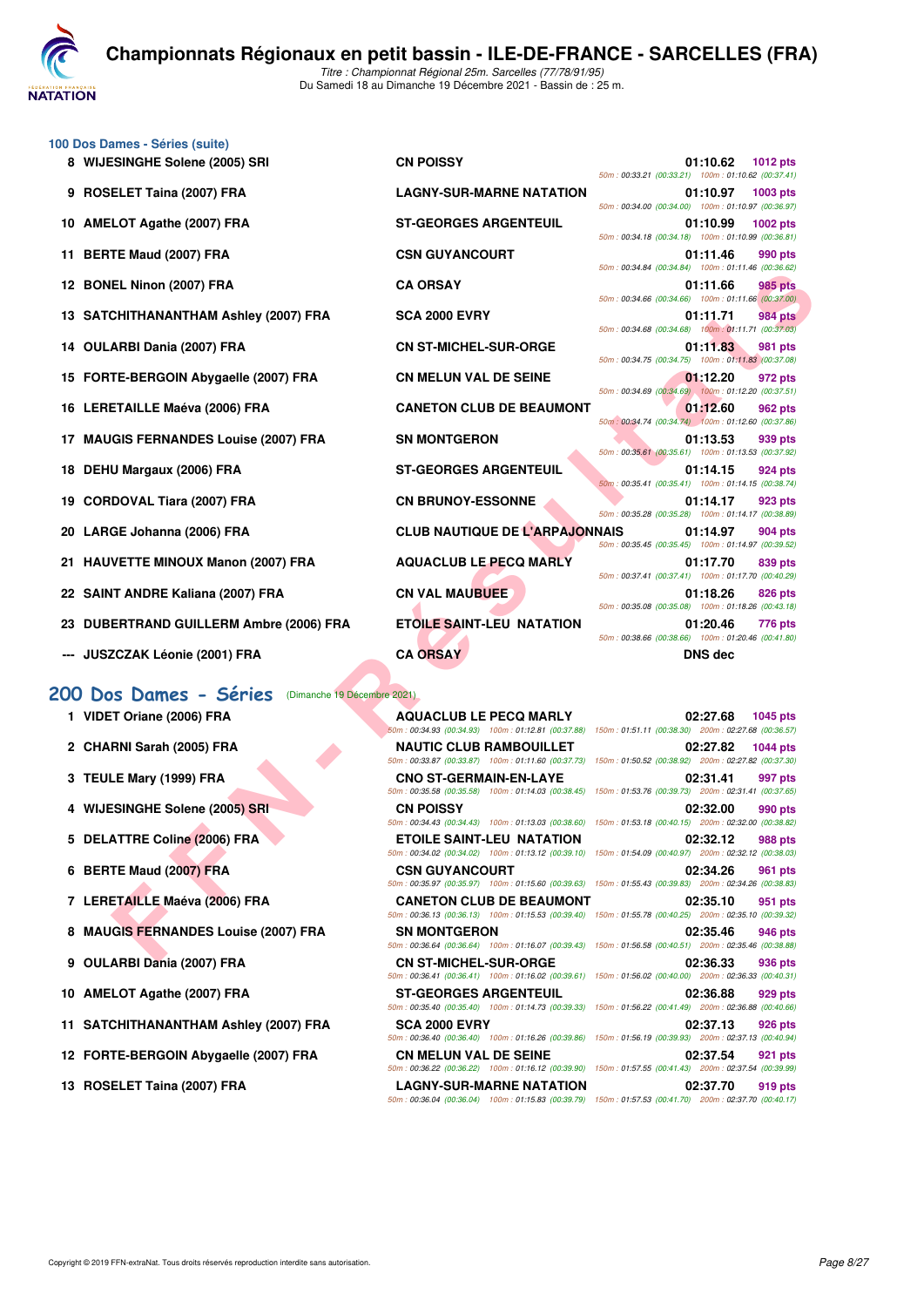

| 200 Dos Dames - Séries (suite)      |                                                                                                                                        |                                                                 |                                             |
|-------------------------------------|----------------------------------------------------------------------------------------------------------------------------------------|-----------------------------------------------------------------|---------------------------------------------|
| 14 REBELO Leana (2006) FRA          | <b>CN MELUN VAL DE SEINE</b><br>50m: 00:35.51 (00:35.51) 100m: 01:15.26 (00:39.75) 150m: 01:56.66 (00:41.40) 200m: 02:37.73 (00:41.07) | 02:37.73                                                        | 919 pts                                     |
| 15 CHALMET Zoé (2006) FRA           | <b>CN POISSY</b><br>50m: 00:36.78 (00:36.78)<br>100m: 01:16.53 (00:39.75)                                                              | 02:39.89<br>150m: 01:58.03 (00:41.50)                           | 892 pts<br>200m: 02:39.89 (00:41.86)        |
| 16 DEHU Margaux (2006) FRA          | <b>ST-GEORGES ARGENTEUIL</b><br>50m: 00:37.10 (00:37.10) 100m: 01:17.33 (00:40.23)                                                     | 02:40.22<br>150m: 01:59.50 (00:42.17) 200m: 02:40.22 (00:40.72) | 888 pts                                     |
| 17 HAUVETTE MINOUX Manon (2007) FRA | <b>AQUACLUB LE PECQ MARLY</b><br>50m: 00:39.75 (00:39.75) 100m: 01:22.21 (00:42.46)                                                    | 02:46.88<br>150m: 02:05.71 (00:43.50) 200m: 02:46.88 (00:41.17) | 810 pts                                     |
| 18 AMROUR Thara (2006) FRA          | <b>C.S. MONTERELAIS NATATION</b><br>50m: 00:39.88 (00:39.88)<br>100m: 01:22.51 (00:42.63)                                              | 02:48.11<br>150m: 02:06.38 (00:43.87)                           | <b>796 pts</b><br>200m: 02:48.11 (00:41.73) |
| 50 Brasse Dames - Séries            | (Samedi 18 Décembre 2021)                                                                                                              |                                                                 |                                             |

### **[50 Brasse Dames - Séries](http://www.ffnatation.fr/webffn/resultats.php?idact=nat&go=epr&idcpt=74533&idepr=21)** (Samedi 18 Décembre 2021)

|                                                           | $0.0011.00.00.101.00.000.000.0001.00011.01.22.21.000.42.407$<br>10011.02.00.11.00.40.001                                                      |                                                                                   |
|-----------------------------------------------------------|-----------------------------------------------------------------------------------------------------------------------------------------------|-----------------------------------------------------------------------------------|
| 18 AMROUR Thara (2006) FRA                                | <b>C.S MONTERELAIS NATATION</b><br>50m : 00:39.88 (00:39.88) 100m : 01:22.51 (00:42.63) 150m : 02:06.38 (00:43.87) 200m : 02:48.11 (00:41.73) | 02:48.11<br><b>796 pts</b>                                                        |
| <b>iO Brasse Dames - Séries</b> (Samedi 18 Décembre 2021) |                                                                                                                                               |                                                                                   |
|                                                           |                                                                                                                                               |                                                                                   |
| 1 VALENTIN Maéva (2004) FRA                               | <b>CN BRUNOY-ESSONNE</b>                                                                                                                      | 00:34.36<br><b>1132 pts</b>                                                       |
| 2 CHAVANNE Audrie (1997) FRA                              | <b>CA ORSAY</b>                                                                                                                               | 00:34.38<br><b>1131 pts</b>                                                       |
| 3 HODE Meline (2006) FRA                                  | <b>ETAMPES NATATION</b>                                                                                                                       | 00:34.99<br><b>1098 pts</b>                                                       |
| 4 BUISSON Clara (2000) FRA                                | <b>SN FRANCONVILLE</b>                                                                                                                        | 00:35.55<br>1069 pts                                                              |
| 5 BROSSEAU Lola (2004) FRA                                | <b>YERRES NATATION</b>                                                                                                                        | 00:35.88<br>1052 pts                                                              |
| 6 TOURILLON Floriane (1999) FRA                           | <b>PROVINS NATATION</b>                                                                                                                       | 00:35.90<br>1051 pts                                                              |
| 7 JARILLOT Léa (2006) FRA                                 | <b>CANETON CLUB DE BEAUMONT</b>                                                                                                               | 00:35.97<br>1048 pts                                                              |
| 8 MICHAUD Angélique (2006) FRA                            | <b>CN FONTAINEBLEAU-AVON</b>                                                                                                                  | 00:36.41<br>1025 pts                                                              |
| 9 BONEL Ninon (2007) FRA                                  | <b>CA ORSAY</b>                                                                                                                               | 00:36.57<br><b>1017 pts</b>                                                       |
| 10 CATAYEE-BELINY Britany (2002) FRA                      | <b>SCA 2000 EVRY</b>                                                                                                                          | 00:36.61<br>1015 pts                                                              |
| 11 DUBERTRAND GUILLERM Ambre (2006) FRA                   | <b>ETOILE SAINT-LEU NATATION</b>                                                                                                              | 00:36.71<br>1010 pts                                                              |
| 12 MAFILLE Julie (2006) FRA                               | <b>CNO ST-GERMAIN-EN-LAYE</b>                                                                                                                 | 00:36.74<br><b>1008 pts</b>                                                       |
| 13 VASSENET Manon (2007) FRA                              | <b>CERGY PONTOISE NATATION</b>                                                                                                                | 00:36.87<br>1002 pts                                                              |
| 14 PRZYRANSKI Lola (2005) FRA                             | <b>C.N OZOIR-LA-FERRIERE</b>                                                                                                                  | 00:37.50<br>971 pts                                                               |
| 15 ZONKAN Majdoline (2006) FRA                            | <b>AAS SARCELLES NATATION 95</b>                                                                                                              | 00:37.71<br><b>960 pts</b>                                                        |
| 16 NASRY Felicia (2007) FRA                               | <b>ES STAINS</b>                                                                                                                              | 00:37.86<br>953 pts                                                               |
| 17 CAPELLE Clara (2006) FRA                               | <b>AS.CHELLES AQUATIQUE</b>                                                                                                                   | 00:38.20<br>936 pts                                                               |
| 18 SOUPIZON Maeva (2004) FRA                              | <b>NAUTIC CLUB RAMBOUILLET</b>                                                                                                                | 00:38.24<br>934 pts                                                               |
| 19 MERCIER Coralie (2006) FRA                             | <b>CLUB NAUTIQUE DE L'ARPAJONNAIS</b>                                                                                                         | 00:38.49<br>922 pts                                                               |
| 20 COUGET Clotilde (2007) FRA                             | <b>YERRES NATATION</b>                                                                                                                        | 00:38.59<br>917 pts                                                               |
| 21 NONAT Anaïs (2007) FRA                                 | <b>PROVINS NATATION</b>                                                                                                                       | 00:40.17<br>843 pts                                                               |
| 22 DEBUINE--THOREL Lola (2007) FRA                        | <b>SCA 2000 EVRY</b>                                                                                                                          | 00:41.37<br><b>789 pts</b>                                                        |
| --- COLAS Emma (2007) FRA                                 | <b>CERGY PONTOISE NATATION</b>                                                                                                                | <b>DNS dec</b>                                                                    |
| --- VAUBOURG Maureen (2006) FRA                           | <b>CLUB NAUTIQUE DE L'ARPAJONNAIS</b>                                                                                                         | <b>DNS dec</b>                                                                    |
| Brasse Dames - Séries<br>00                               | (Dimanche 19 Décembre 2021)                                                                                                                   |                                                                                   |
|                                                           |                                                                                                                                               |                                                                                   |
| 1 CHAVANNE Audrie (1997) FRA                              | <b>CA ORSAY</b>                                                                                                                               | 01:14.09<br>1154 pts<br>50m: 00:34.63 (00:34.63) 100m: 01:14.09 (00:39.46)        |
| 2 LEBLANC Ines (2004) FRA                                 | <b>ES STAINS</b>                                                                                                                              | 01:14.96<br>1134 pts                                                              |
| 3 JARILLOT Léa (2006) FRA                                 | <b>CANETON CLUB DE BEAUMONT</b>                                                                                                               | 50m: 00:34.61 (00:34.61) 100m: 01:14.96 (00:40.35)<br>01:16.96<br>1088 pts        |
|                                                           |                                                                                                                                               | 50m: 00:35.89 (00:35.89) 100m: 01:16.96 (00:41.07)                                |
| 4 BALMER Romane (2004) FRA                                | <b>CN VIRY-CHÂTILLON</b>                                                                                                                      | 01:17.12<br><b>1084 pts</b>                                                       |
|                                                           |                                                                                                                                               | 50m: 00:36.06 (00:36.06) 100m: 01:17.12 (00:41.06)                                |
| 5 SIELLET Alexia (2007) FRA                               | <b>CSN GUYANCOURT</b>                                                                                                                         | 01:17.41<br><b>1077 pts</b><br>50m: 00:36.54 (00:36.54) 100m: 01:17.41 (00:40.87) |
|                                                           |                                                                                                                                               |                                                                                   |

# **[100 Brasse Dames - Séries](http://www.ffnatation.fr/webffn/resultats.php?idact=nat&go=epr&idcpt=74533&idepr=22)** (Dimanche 19 Décembre 2021)

| 1 CHAVANNE Audrie (1997) FRA    | <b>CA ORSAY</b>                       |                                                                                                          | 01:14.09 | 1154 pts          |
|---------------------------------|---------------------------------------|----------------------------------------------------------------------------------------------------------|----------|-------------------|
| 2 LEBLANC Ines (2004) FRA       | <b>ES STAINS</b>                      | 50m: 00:34.63 (00:34.63) 100m: 01:14.09 (00:39.46)<br>50m: 00:34.61 (00:34.61) 100m: 01:14.96 (00:40.35) |          | 01:14.96 1134 pts |
| 3 JARILLOT Léa (2006) FRA       | <b>CANETON CLUB DE BEAUMONT</b>       | 50m: 00:35.89 (00:35.89) 100m: 01:16.96 (00:41.07)                                                       | 01:16.96 | 1088 pts          |
| 4 BALMER Romane (2004) FRA      | <b>CN VIRY-CHÂTILLON</b>              | 50m: 00:36.06 (00:36.06) 100m: 01:17.12 (00:41.06)                                                       | 01:17.12 | 1084 pts          |
| 5 SIELLET Alexia (2007) FRA     | <b>CSN GUYANCOURT</b>                 | 50m: 00:36.54 (00:36.54) 100m: 01:17.41 (00:40.87)                                                       | 01:17.41 | <b>1077 pts</b>   |
| 6 BUISSON Clara (2000) FRA      | <b>SN FRANCONVILLE</b>                | 50m: 00:36.16 (00:36.16) 100m: 01:17.52 (00:41.36)                                                       | 01:17.52 | 1075 pts          |
| 7 HODE Meline (2006) FRA        | <b>ETAMPES NATATION</b>               | 50m: 00:36.45 (00:36.45) 100m: 01:17.75 (00:41.30)                                                       | 01:17.75 | <b>1070 pts</b>   |
| 8 TOURILLON Floriane (1999) FRA | <b>PROVINS NATATION</b>               | 50m: 00:36.74 (00:36.74) 100m: 01:18.14 (00:41.40)                                                       | 01:18.14 | 1061 pts          |
| 9 BROSSEAU Lola (2004) FRA      | <b>YERRES NATATION</b>                | 50m: 00:37.45 (00:37.45) 100m: 01:18.73 (00:41.28)                                                       | 01:18.73 | <b>1047 pts</b>   |
| 10 VAUBOURG Maureen (2006) FRA  | <b>CLUB NAUTIQUE DE L'ARPAJONNAIS</b> |                                                                                                          | 01:18.98 | <b>1042 pts</b>   |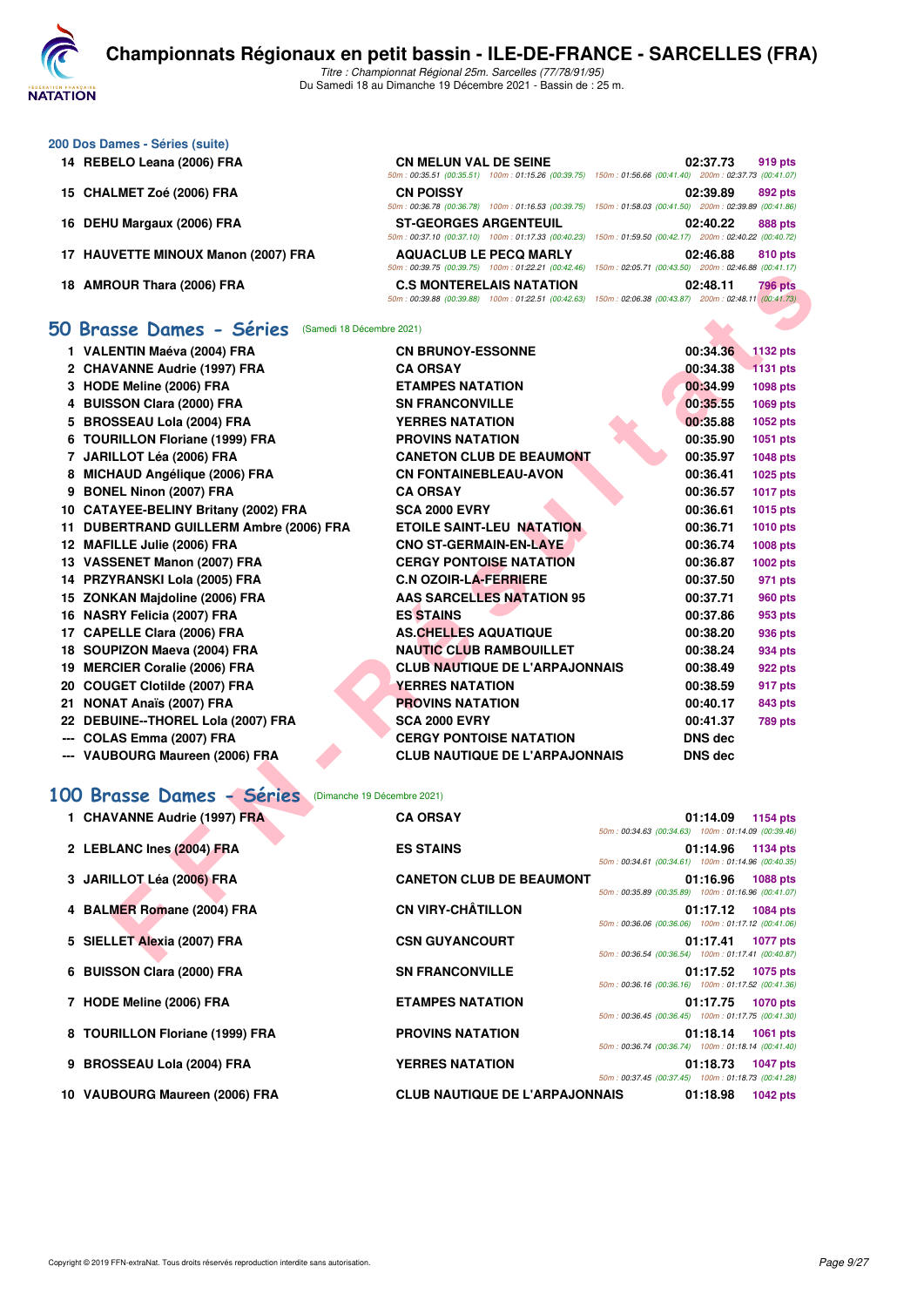

#### **100 Brasse Dames - Séries (suite)**

- 
- 
- 
- 
- 
- 
- --- COLAS Emma (2007) FRA CERGY PONTOISE NATATION
- **--- VASSENET Manon (2007) FRA CERGY PONTOISE NATATION DNS dec**

#### **[200 Brasse Dames - Séries](http://www.ffnatation.fr/webffn/resultats.php?idact=nat&go=epr&idcpt=74533&idepr=23)** (Dimanche 19 Décembre 2021)

- 1 JARILLOT Léa (2006) FRA CANETON CLUB DE BEAU
- 2 SIELLET Alexia (2007) FRA CSN GUYANCOURT
- **3 BUISSON Clara (2000) FRA SN FRANCONVILLE**
- 4 BROSSEAU Lola (2004) FRA YERRES NATATION
- **5 MAFILLE Julie (2006) FRA CNO ST-GERMAIN-EN-LAY**
- **6 DUBERTRAND GUILLERM Ambre (2006) FRA ETOILE SAINT-LEU NATATION CONTRAND CONTRAND AMBRE**
- **7 COUGET Clotilde (2007) FRA YERRES NATATION**
- **--- VASSENET Manon (2007) FRA CERGY PONTOISE NATATION**
- **--- VAUBOURG Maureen (2006) FRA CLUB NAUTIQUE DE L'AR**
- **--- ZONKAN Majdoline (2006) FRA AAS SARCELLES NATATION 95 DSQ**

#### **[50 Papillon Dames - Séries](http://www.ffnatation.fr/webffn/resultats.php?idact=nat&go=epr&idcpt=74533&idepr=31)** (Dimanche 19 Décembre 2021)

| 15 BONEL Ninon (2007) FRA                                 | <b>CA ORSAY</b>                                                                                                                         | $0.0011$ . $0.00011$ (00.0.7.1) TODIN. 01.21.10 (01.17.09)<br>01:21.95<br>976 pts<br>50m: 00:37.41 (00:37.41) 100m: 01:21.95 (00:44.54)   |
|-----------------------------------------------------------|-----------------------------------------------------------------------------------------------------------------------------------------|-------------------------------------------------------------------------------------------------------------------------------------------|
| 16 COUGET Clotilde (2007) FRA                             | <b>YERRES NATATION</b>                                                                                                                  | 01:25.92<br>892 pts<br>50m: 00:40.12 (00:40.12) 100m: 01:25.92 (00:45.80)                                                                 |
| COLAS Emma (2007) FRA                                     | <b>CERGY PONTOISE NATATION</b>                                                                                                          | <b>DNS</b> dec                                                                                                                            |
| --- VASSENET Manon (2007) FRA                             | <b>CERGY PONTOISE NATATION</b>                                                                                                          | <b>DNS dec</b>                                                                                                                            |
|                                                           |                                                                                                                                         |                                                                                                                                           |
| :00 Brasse Dames - Séries<br>(Dimanche 19 Décembre 2021)  |                                                                                                                                         |                                                                                                                                           |
| 1 JARILLOT Léa (2006) FRA                                 | <b>CANETON CLUB DE BEAUMONT</b>                                                                                                         | 02:46.84<br><b>1054 pts</b><br>50m : 00:36.84 (00:36.84) 100m : 01:19.10 (00:42.26) 150m : 02:02.72 (00:43.62) 200m : 02:46.84 (00:44.12) |
| 2 SIELLET Alexia (2007) FRA                               | <b>CSN GUYANCOURT</b>                                                                                                                   | 02:47.88<br><b>1042 pts</b><br>50m: 00:38.56 (00:38.56) 100m: 01:21.09 (00:42.53) 150m: 02:03.82 (00:42.73) 200m: 02:47.88 (00:44.06)     |
| 3 BUISSON Clara (2000) FRA                                | <b>SN FRANCONVILLE</b>                                                                                                                  | 02:50.96<br><b>1007 pts</b><br>50m : 00:39.53 (00:39.53) 100m : 01:23.61 (00:44.08) 150m : 02:08.11 (00:44.50) 200m : 02:50.96 (00:42.85) |
| 4 BROSSEAU Lola (2004) FRA                                | <b>YERRES NATATION</b><br>50m: 00:40.26 (00:40.26) 100m: 01:24.06 (00:43.80)                                                            | 02:52.58<br>989 pts<br>150m: 02:08.09 (00:44.03) 200m: 02:52.58 (00:44.49)                                                                |
| 5 MAFILLE Julie (2006) FRA                                | <b>CNO ST-GERMAIN-EN-LAYE</b>                                                                                                           | 02:53.15<br>983 pts<br>50m : 00:39.27 (00:39.27) 100m : 01:22.37 (00:43.10) 150m : 02:07.04 (00:44.67) 200m : 02:53.15 (00:46.11)         |
| 6 DUBERTRAND GUILLERM Ambre (2006) FRA                    | ETOILE SAINT-LEU NATATION<br>50m : 00:39.80 (00:39.80) 100m : 01:24.49 (00:44.69) 150m : 02:09.76 (00:45.27) 200m : 02:55.34 (00:45.58) | 02:55.34<br>959 pts                                                                                                                       |
| 7 COUGET Clotilde (2007) FRA                              | <b>YERRES NATATION</b>                                                                                                                  | 03:02.25<br>886 pts<br>50m: 00:41.00 (00:41.00) 100m: 01:27.44 (00:46.44) 150m: 02:14.90 (00:47.46) 200m: 03:02.25 (00:47.35)             |
| <b>VASSENET Manon (2007) FRA</b>                          | <b>CERGY PONTOISE NATATION</b>                                                                                                          | <b>DNS dec</b>                                                                                                                            |
| <b>VAUBOURG Maureen (2006) FRA</b>                        | <b>CLUB NAUTIQUE DE L'ARPAJONNAIS</b>                                                                                                   | <b>DNS dec</b>                                                                                                                            |
| --- ZONKAN Majdoline (2006) FRA                           | <b>AAS SARCELLES NATATION 95</b>                                                                                                        | <b>DSQ</b>                                                                                                                                |
|                                                           |                                                                                                                                         |                                                                                                                                           |
| iO Papillon Dames - Séries<br>(Dimanche 19 Décembre 2021) |                                                                                                                                         |                                                                                                                                           |
| 1 VAN DER BIEST Eugenie (2006) FRA                        | ETOILE SAINT-LEU NATATION                                                                                                               | 00:29.59<br>1109 pts                                                                                                                      |
| 2 ALLEMAN Manon (2005) FRA                                | <b>CNO ST-GERMAIN-EN-LAYE</b>                                                                                                           | 00:29.82<br><b>1094 pts</b>                                                                                                               |
| 3 MIGNÉ Mathilde (2006) FRA                               | <b>AS HERBLAY NATATION</b>                                                                                                              | 00:29.97<br>1085 pts                                                                                                                      |
| 4 CASTEJON Garance (2005) FRA                             | <b>ES MASSY NATATION</b>                                                                                                                | 00:30.17<br>1073 pts                                                                                                                      |
| 5 BALMER Romane (2004) FRA                                | <b>CN VIRY-CHATILLON</b>                                                                                                                | 00:30.41<br>1058 pts                                                                                                                      |
| 6 DELATTRE Coline (2006) FRA                              | <b>ETOILE SAINT-LEU NATATION</b>                                                                                                        | 00:30.46<br>1055 pts                                                                                                                      |
| 7 MAILLE Salomé (2004) FRA                                | <b>ES MASSY NATATION</b>                                                                                                                | 00:30.59<br><b>1047 pts</b>                                                                                                               |
| 8 NGUYEN DUC LONG Rachel (2006) FRA                       | <b>CN ST-MICHEL-SUR-ORGE</b>                                                                                                            | 00:30.74<br>1038 pts                                                                                                                      |
| 9 LIEVIN Laura (2004) FRA                                 | <b>AS HERBLAY NATATION</b>                                                                                                              | 00:30.81<br>1033 pts                                                                                                                      |
| 10 NGUYEN Vanessa (2006) FRA                              | <b>CERGY PONTOISE NATATION</b>                                                                                                          | 00:30.97<br>1024 pts                                                                                                                      |
| 11 BINGUE SIDIBE Odhia (2005) FRA                         | <b>AAS SARCELLES NATATION 95</b>                                                                                                        | 00:31.00<br>1022 pts                                                                                                                      |
| 12 HOSSI BURNIER Noémie (2006) FRA                        | <b>AAS SARCELLES NATATION 95</b>                                                                                                        | 00:31.07<br><b>1018 pts</b>                                                                                                               |
| 13 MAFILLE Julie (2006) FRA                               | <b>CNO ST-GERMAIN-EN-LAYE</b>                                                                                                           | 00:31.19<br><b>1010 pts</b>                                                                                                               |
| 14 AIGOUY Léa (2004) FRA                                  | <b>CANETON CLUB DE BEAUMONT</b>                                                                                                         | 00:31.23<br>1008 pts                                                                                                                      |
| 15 DURIS Eléna (2005) FRA                                 | USM VIROFLAY                                                                                                                            | 00:31.34<br>1001 pts                                                                                                                      |
| 16 PODEVIN Doriane (2005) FRA                             | <b>CN POISSY</b>                                                                                                                        | 00:31.41<br>997 pts                                                                                                                       |
| 17 THOLEY Aurelie (2005) FRA                              | <b>C.N OZOIR-LA-FERRIERE</b>                                                                                                            | 00:31.57<br>988 pts                                                                                                                       |
| 18 FALLET Grace (2005) FRA                                | <b>AAS SARCELLES NATATION 95</b>                                                                                                        | 00:31.73<br>978 pts                                                                                                                       |
| 19 LARGE Johanna (2006) FRA                               | <b>CLUB NAUTIQUE DE L'ARPAJONNAIS</b>                                                                                                   | 00:31.80<br>974 pts                                                                                                                       |
| 20 VIDET Oriane (2006) FRA                                | <b>AQUACLUB LE PECQ MARLY</b>                                                                                                           | 00:31.82<br>973 pts                                                                                                                       |
| 20 WIJESINGHE Solene (2005) SRI                           | <b>CN POISSY</b>                                                                                                                        | 00:31.82<br>973 pts                                                                                                                       |

| 11 DUBERTRAND GUILLERM Ambre (2006) FRA | <b>ETOILE SAINT-LEU NATATION</b> | 01:19.94<br><b>1020 pts</b>                         |
|-----------------------------------------|----------------------------------|-----------------------------------------------------|
|                                         |                                  | 50m: 00:37.94 (00:37.94) 100m: 01:19.94 (00:42.00)  |
| 12 ZONKAN Majdoline (2006) FRA          | <b>AAS SARCELLES NATATION 95</b> | 01:20.62<br>1005 pts                                |
|                                         |                                  | 50m: 00:38.67 (00:38.67) 100m: 01:20.62 (00:41.95)  |
| 13 MIGNÉ Mathilde (2006) FRA            | AS HERBLAY NATATION              | 01:20.69<br><b>1004 pts</b>                         |
|                                         |                                  | 50m: 00:38.19 (00:38.19) 100m: 01:20.69 (00:42.50)  |
| 14 MICHAUD Angélique (2006) FRA         | <b>CN FONTAINEBLEAU-AVON</b>     | 01:21.10<br>995 pts                                 |
|                                         |                                  | (00:3.71) 100m: 01:21.10 (01:17.39)<br>50m: 00:3.71 |
| 15 BONEL Ninon (2007) FRA               | <b>CA ORSAY</b>                  | <b>976 pts</b><br>01:21.95                          |
|                                         |                                  | 50m: 00:37.41 (00:37.41) 100m: 01:21.95 (00:44.54)  |
| 16 COUGET Clotilde (2007) FRA           | <b>YERRES NATATION</b>           | 01:25.92<br>892 pts                                 |
|                                         |                                  | 50m: 00:40.12 (00:40.12) 100m: 01:25.92 (00:45.80)  |
| --- COLAS Emma (2007) FRA               | <b>CERGY PONTOISE NATATION</b>   | <b>DNS</b> dec                                      |
|                                         |                                  |                                                     |

|                                | <b>CANETON CLUB DE BEAUMONT</b>                                                                        |  | 02:46.84 1054 pts |         |
|--------------------------------|--------------------------------------------------------------------------------------------------------|--|-------------------|---------|
|                                | 50m: 00:36.84 (00:36.84) 100m: 01:19.10 (00:42.26) 150m: 02:02.72 (00:43.62) 200m: 02:46.84 (00:44.12) |  |                   |         |
| <b>CSN GUYANCOURT</b>          |                                                                                                        |  | 02:47.88 1042 pts |         |
|                                | 50m: 00:38.56 (00:38.56) 100m: 01:21.09 (00:42.53) 150m: 02:03.82 (00:42.73) 200m: 02:47.88 (00:44.06) |  |                   |         |
| <b>SN FRANCONVILLE</b>         |                                                                                                        |  | 02:50.96 1007 pts |         |
|                                | 50m: 00:39.53 (00:39.53) 100m: 01:23.61 (00:44.08) 150m: 02:08.11 (00:44.50) 200m: 02:50.96 (00:42.85) |  |                   |         |
| <b>YERRES NATATION</b>         |                                                                                                        |  | 02:52.58 989 pts  |         |
|                                | 50m: 00:40.26 (00:40.26) 100m: 01:24.06 (00:43.80) 150m: 02:08.09 (00:44.03) 200m: 02:52.58 (00:44.49) |  |                   |         |
| <b>CNO ST-GERMAIN-EN-LAYE</b>  |                                                                                                        |  | 02:53.15 983 pts  |         |
|                                | 50m: 00:39.27 (00:39.27) 100m: 01:22.37 (00:43.10) 150m: 02:07.04 (00:44.67) 200m: 02:53.15 (00:46.11) |  |                   |         |
|                                | <b>ETOILE SAINT-LEU NATATION</b>                                                                       |  | 02:55.34 959 pts  |         |
|                                | 50m: 00:39.80 (00:39.80) 100m: 01:24.49 (00:44.69) 150m: 02:09.76 (00:45.27) 200m: 02:55.34 (00:45.58) |  |                   |         |
| <b>YERRES NATATION</b>         |                                                                                                        |  | 03:02.25          | 886 pts |
|                                | 50m: 00:41.00 (00:41.00) 100m: 01:27.44 (00:46.44) 150m: 02:14.90 (00:47.46) 200m: 03:02.25 (00:47.35) |  |                   |         |
| <b>CERGY PONTOISE NATATION</b> |                                                                                                        |  | <b>DNS</b> dec    |         |
|                                | <b>CLUB NAUTIQUE DE L'ARPAJONNAIS</b>                                                                  |  | <b>DNS</b> dec    |         |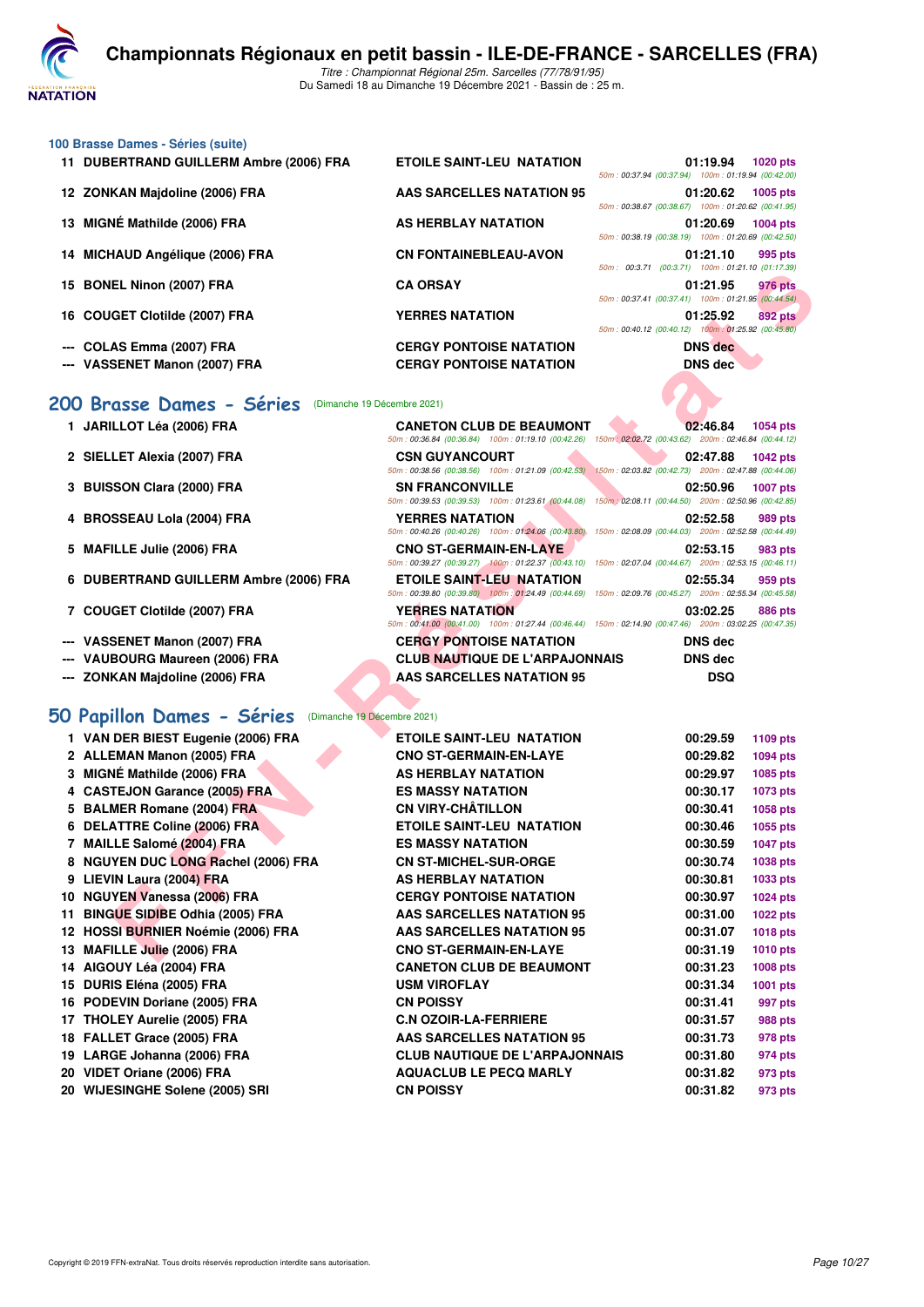

#### **50 Papillon Dames - Séries (suite)**

| 22 OULARBI Dania (2007) FRA                          | <b>CN ST-MICHEL-SUR-ORGE</b>          |                                                      | 00:31.84 | 972 pts         |
|------------------------------------------------------|---------------------------------------|------------------------------------------------------|----------|-----------------|
| 23 GOEFFON-GONDOUIN Andréa (2003) FRA                | <b>AAS SARCELLES NATATION 95</b>      |                                                      | 00:31.85 | 971 pts         |
| 24 BENAYACHI Charline (2007) FRA                     | <b>C.S MONTERELAIS NATATION</b>       |                                                      | 00:31.91 | 967 pts         |
| 25 BARBOSA Valentina (2004) FRA                      | <b>CNO ST-GERMAIN-EN-LAYE</b>         |                                                      | 00:32.01 | <b>962 pts</b>  |
| 26 BAZIN Iman (2005) FRA                             | <b>NAUTIC CLUB RAMBOUILLET</b>        |                                                      | 00:32.16 | 953 pts         |
| 27 MORICELLY Clara (2006) FRA                        | <b>C.N OZOIR-LA-FERRIERE</b>          |                                                      | 00:32.25 | 948 pts         |
| 28 HASANI Lorita (2007) FRA                          | <b>AAS SARCELLES NATATION 95</b>      |                                                      | 00:32.54 | 931 pts         |
| 29 BARBOSA Francesca (2005) FRA                      | <b>CNO ST-GERMAIN-EN-LAYE</b>         |                                                      | 00:32.94 | <b>908 pts</b>  |
| 30   NASRY Felicia (2007) FRA                        | <b>ES STAINS</b>                      |                                                      | 00:33.02 | <b>903 pts</b>  |
| 31 DEBUINE--THOREL Lola (2007) FRA                   | <b>SCA 2000 EVRY</b>                  |                                                      | 00:33.45 | 879 pts         |
| 32 CLAP Gabrielle (2007) FRA                         | <b>COULOMMIERS NATATION</b>           |                                                      | 00:33.48 | 877 pts         |
| 33 MERCIER Coralie (2006) FRA                        | <b>CLUB NAUTIQUE DE L'ARPAJONNAIS</b> |                                                      | 00:33.51 | <b>875 pts</b>  |
| 34 BOUTIN Mélina (2007) FRA                          | <b>CN ST-MICHEL-SUR-ORGE</b>          |                                                      | 00:33.53 | 874 pts         |
| 35 AMRANI Naella (2006) FRA                          | <b>ETOILE SAINT-LEU NATATION</b>      |                                                      | 00:33.57 | 872 pts         |
| 36 NOUYOUX Margaux (2007) FRA                        | <b>SN MONTGERON</b>                   |                                                      | 00:33.74 | <b>863 pts</b>  |
| 37 BAGARD Romane (2007) FRA                          | <b>PROVINS NATATION</b>               |                                                      | 00:33.80 | 859 pts         |
| 00 Papillon Dames - Séries (Samedi 18 Décembre 2021) |                                       |                                                      |          |                 |
| 1 BOURNONVILLE Laura (2001) FRA                      | <b>CA ORSAY</b>                       | 50m : 00:29.82 (00:29.82) 100m : 01:03.83 (00:34.01) | 01:03.83 | 1173 pts        |
| 2 VAN DER BIEST Eugenie (2006) FRA                   | <b>ETOILE SAINT-LEU NATATION</b>      | 50m: 00:31.20 (00:31.20) 100m: 01:05.89 (00:34.69)   | 01:05.89 | 1115 pts        |
| 3 NGUYEN DUC LONG Rachel (2006) FRA                  | <b>CN ST-MICHEL-SUR-ORGE</b>          | 50m: 00:30.84 (00:30.84) 100m: 01:06.05 (00:35.21)   | 01:06.05 | 1111 pts        |
| 4 BALMER Romane (2004) FRA                           | <b>CN VIRY-CHÂTILLON</b>              | 50m: 00:31.67 (00:31.67) 100m: 01:07.53 (00:35.86)   | 01:07.53 | <b>1070 pts</b> |
| 5 MAILLE Salomé (2004) FRA                           | <b>ES MASSY NATATION</b>              | 50m: 00:31.52 (00:31.52) 100m: 01:09.28 (00:37.76)   | 01:09.28 | <b>1023 pts</b> |
| 6 PODEVIN Doriane (2005) FRA                         | <b>CN POISSY</b>                      | 50m: 00:32.22 (00:32.22) 100m: 01:09.95 (00:37.73)   | 01:09.95 | 1005 pts        |
| 7 HOSSI BURNIER Noémie (2006) FRA                    | <b>AAS SARCELLES NATATION 95</b>      | 50m: 00:32.78 (00:32.78) 100m: 01:10.03 (00:37.25)   | 01:10.03 | 1003 pts        |
| 8 MAFILLE Julie (2006) FRA                           | <b>CNO ST-GERMAIN-EN-LAYE</b>         | 50m: 00:32.52 (00:32.52) 100m: 01:10.21 (00:37.69)   | 01:10.21 | 998 pts         |
| 9 JUSZCZAK Léonie (2001) FRA                         | <b>CA ORSAY</b>                       | 50m: 00:33.03 (00:33.03) 100m: 01:10.59 (00:37.56)   | 01:10.59 | <b>988 pts</b>  |
| 10 WIJESINGHE Solene (2005) SRI                      | <b>CN POISSY</b>                      | 50m: 00:22.64 (00:22.64) 100m: 01:10.81 (00:48.17)   | 01:10.81 | <b>982 pts</b>  |
| 11 HASANI Lorita (2007) FRA                          | <b>AAS SARCELLES NATATION 95</b>      | 50m: 00:32.90 (00:32.90) 100m: 01:10.83 (00:37.93)   | 01:10.83 | 982 pts         |
| 12 THOLEY Aurelie (2005) FRA                         | <b>C.N OZOIR-LA-FERRIERE</b>          | 50m: 00:32.67 (00:32.67) 100m: 01:11.19 (00:38.52)   | 01:11.19 | 973 pts         |
| 13 BONEL Ninon (2007) FRA                            | <b>CA ORSAY</b>                       | 50m: 00:32.54 (00:32.54) 100m: 01:11.22 (00:38.68)   | 01:11.22 | 972 pts         |
| 14 DELATTRE Coline (2006) FRA                        | <b>ETOILE SAINT-LEU NATATION</b>      | 50m: 00:32.48 (00:32.48) 100m: 01:11.66 (00:39.18)   | 01:11.66 | <b>960 pts</b>  |
| 15 MARQUES Justine (2005) FRA                        | <b>CA ORSAY</b>                       | 50m: 00:33.28 (00:33.28) 100m: 01:11.72 (00:38.44)   | 01:11.72 | 959 pts         |
| 16 VIDET Oriane (2006) FRA                           | <b>AQUACLUB LE PECQ MARLY</b>         | FOU 00.00.00 (00.00.00                               | 01:12.03 | 951 pts         |

#### **[100 Papillon Dames - Séries](http://www.ffnatation.fr/webffn/resultats.php?idact=nat&go=epr&idcpt=74533&idepr=32)** (Samedi 18 Décembre 2021)

| 1 BOURNONVILLE Laura (2001) FRA | <b>CA ORSAY</b> | 01:03.83 | 1173 pts |
|---------------------------------|-----------------|----------|----------|
|                                 |                 |          |          |

- 
- **3 NGUYEN DUC LONG Rachel (2006) FRA CN ST-MICHEL-SUR-ORGE 01:06.05 1111 pts**
- 
- 
- 
- 
- 
- 
- 
- 
- 
- 
- 
- 
- 
- 
- 
- 
- 

**2 VAN DER BIEST Eugenie (2006) FRA ETOILE SAINT-LEU NATATION 01:05.89 1115 pts 4 BALMER Romane (2004) FRA CN VIRY-CHÂTILLON 01:07.53 1070 pts 5 MAILLE Salomé (2004) FRA ES MASSY NATATION 01:09.28 1023 pts 6 PODEVIN Doriane (2005) FRA CN POISSY 01:09.95 1005 pts 7 HOSSI BURNIER Noémie (2006) FRA AAS SARCELLES NATATION 95 01:10.03 1003 pts 8 MAFILLE Julie (2006) FRA CNO ST-GERMAIN-EN-LAYE 01:10.21 998 pts 9 JUSZCZAK Léonie (2001) FRA CA ORSAY 01:10.59 988 pts 10 WIJESINGHE Solene (2005) SRI CN POISSY 01:10.81 982 pts 11 HASANI Lorita (2007) FRA AAS SARCELLES NATATION 95** 01:10.83 982 pts **12 THOLEY Aurelie (2005) FRA C.N OZOIR-LA-FERRIERE 01:11.19 973 pts 13 BONEL Ninon (2007) FRA CA ORSAY 01:11.22 972 pts 14 DELATTRE Coline (2006) FRA ETOILE SAINT-LEU NATATION 01:11.66 960 pts 15 MARQUES Justine (2005) FRA CA ORSAY 01:11.72 959 pts 16 VIDET Oriane (2006) FRA AQUACLUB LE PECQ MARLY 01:12.03 951 pts 17 BENAYACHI Charline (2007) FRA C.S MONTERELAIS NATATION 01:12.16 947 pts 18 BOUFTINI Sherine (2005) FRA C.S MONTERELAIS NATATION 01:12.45 940 pts 19 LARGE Johanna (2006) FRA CLUB NAUTIQUE DE L'ARPAJONNAIS 01:13.58 911 pts 20 RAMZI Siham (2007) FRA ST-GEORGES ARGENTEUIL 01:14.47 889 pts**

50m : 00:29.82 (00:29.82) 100m : 01:03.83 (00:34.01) 50m : 00:31.20 (00:31.20) 100m : 01:05.89 (00:34.69) 50m : 00:30.84 (00:30.84) 100m : 01:06.05 (00:35.21) 50m : 00:31.67 (00:31.67) 100m : 01:07.53 (00:35.86) 50m : 00:31.52 (00:31.52) 100m : 01:09.28 (00:37.76) 50m : 00:32.22 (00:32.22) 100m : 01:09.95 (00:37.73) 50m : 00:32.78 (00:32.78) 100m : 01:10.03 (00:37.25) 50m : 00:32.52 (00:32.52) 100m : 01:10.21 (00:37.69) 50m : 00:33.03 (00:33.03) 100m : 01:10.59 (00:37.56) 50m : 00:22.64 (00:22.64) 100m : 01:10.81 (00:48.17) 50m : 00:32.90 (00:32.90) 100m : 01:10.83 (00:37.93) 50m : 00:32.67 (00:32.67) 100m : 01:11.19 (00:38.52) 50m : 00:32.54 (00:32.54) 100m : 01:11.22 (00:38.68) 50m : 00:32.48 (00:32.48) 100m : 01:11.66 (00:39.18) 50m : 00:33.28 (00:33.28) 100m : 01:11.72 (00:38.44) 50m : 00:33.39 (00:33.39) 100m : 01:12.03 (00:38.64) 50m : 00:34.01 (00:34.01) 100m : 01:12.45 (00:38.44) 50m : 00:34.03 (00:34.03) 100m : 01:13.58 (00:39.55) 50m : 00:34.59 (00:34.59) 100m : 01:14.47 (00:39.88) **21 BARBOSA Francesca (2005) FRA CNO ST-GERMAIN-EN-LAYE 01:15.20 871 pts** 50m : 00:33.54 (00:33.54) 100m : 01:15.20 (00:41.66)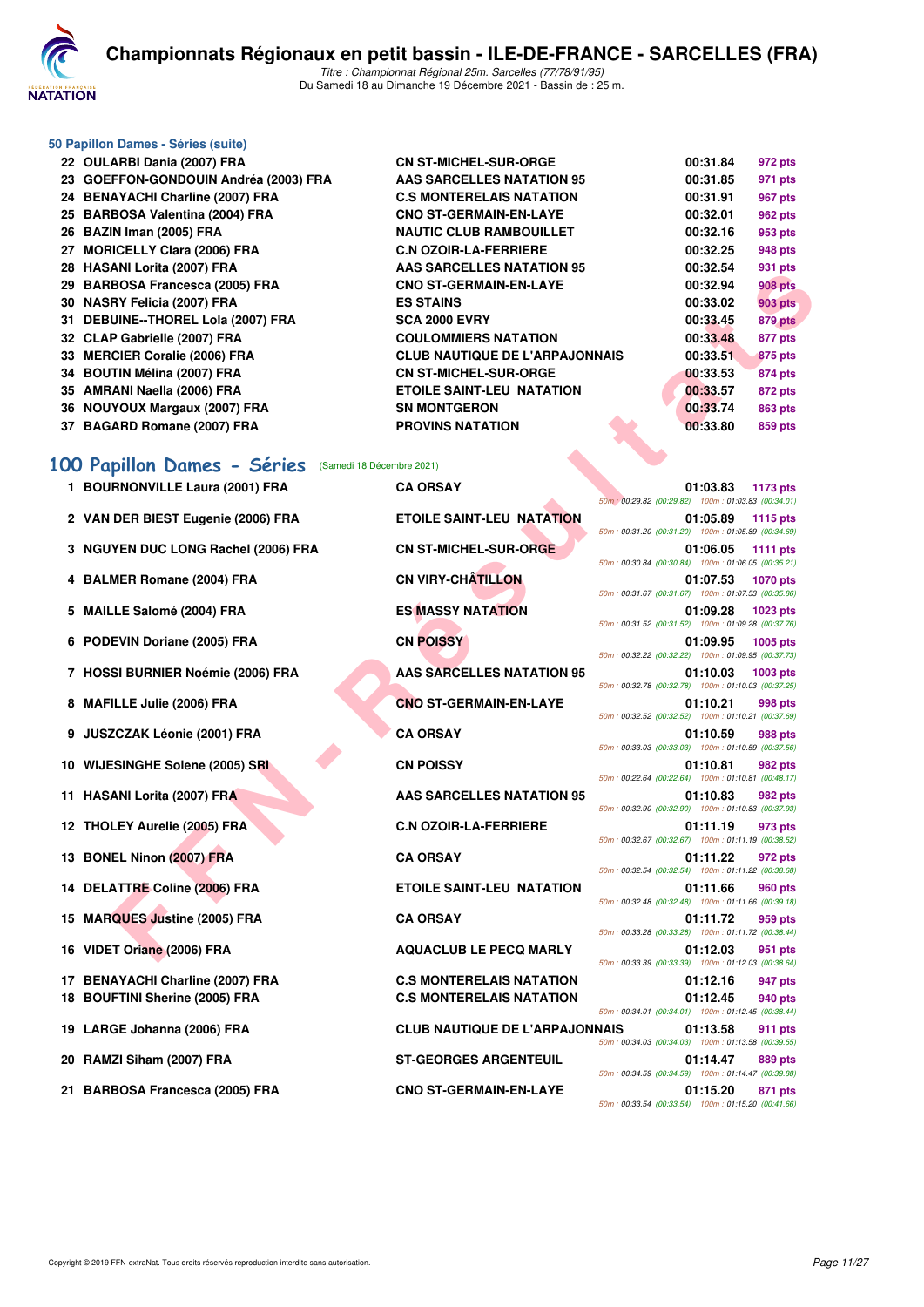

Du Samedi 18 au Dimanche 19 Décembre 2021 - Bassin de : 25 m.

| 100 Papillon Dames - Séries (suite) |  |
|-------------------------------------|--|
| 22 JEAN BAPTISTE Ambre (2005) FRA   |  |

#### **22 CN ST-MICHEL-SUR-ORGE 01:15.75** 858 pts

50m : 00:34.44 (00:34.44) 100m : 01:15.75 (00:41.31)

**--- VAUBOURG Maureen (2006) FRA CLUB NAUTIQUE DE L'ARPAJONNAIS DNS dec**

50m : 00:30.53 (00:30.53) 100m : 01:05.81 (00:35.28) 150m : 01:42.33 (00:36.52) 200m : 02:19.38 (00:37.05)

#### **[200 Papillon Dames - Séries](http://www.ffnatation.fr/webffn/resultats.php?idact=nat&go=epr&idcpt=74533&idepr=33)** (Samedi 18 Décembre 2021)

- **1 BOURNONVILLE Laura (2001) FRA CA ORSAY 02:19.38 1167 pts**
- **2 MARCHESE Aurelie (2005) FRA CN MELUN VAL DE SEINE 02:30.58 1010 pts**
- **3 BENAYACHI Charline (2007) FRA C.S MONTERELAIS NATATION 02:33.91 965 pts**
- **4 BARBOSA Domitilla (2007) FRA CNO ST-GERMAIN-EN-LAYE 02:34.15 962 pts**
- **5 BOUFTINI Sherine (2005) FRA C.S MONTERELAIS NATATION 02:34.80 953 pts**
- **6 VAN DER BIEST Eugenie (2006) FRA ETOILE SAINT-LEU NATATION 02:35.27 947 pts**
- **7 HASANI Lorita (2007) FRA AAS SARCELLES NATATION 95 02:36.64 929 pts**
- **8 PODEVIN Doriane (2005) FRA CN POISSY CN** 201:37.77 **02:37.77 915 pts**<br> **80m**: 00:32.70 (00:32.70 (00:32.70 (00:32.70 (00:40.30) 150m: 01:13.00 (00:40.30) 150m: 01:455.35 (00:42.35) 200m: 02:37.77 (00:42.42)
- **9 BOUTIN Mélina (2007) FRA CN ST-MICHEL-SUR-ORGE 02:40.40 881 pts**

#### **200 4 Nages Dames - Séries** (Samedi 18 Dé

- **1 BOURNONVILLE Laura (2001) FRA**
- 2 NGUYEN DUC LONG Rachel (2006) FRA
- **3 JUSZCZAK Léonie (2001) FRA**
- **4 JARILLOT Léa (2006) FRA CANETON CLUB DE BEAUMONT 02:33.48 996 pts**
- 5 VIDET Oriane (2006) FRA
- **6 GOEFFON-GONDOUIN Andréa (2003) FRA**
- **7 SALEM Sara (2005) FRA LAGNY-SUR-MARNE NATATION 02:36.20 960 pts**
- **8 DELATTRE Coline (2006) FRA**
- **9 DURIS Eléna (2005) FRA**
- **10 MAFILLE Julie (2006) FRA**
- 11 FABRIGUES Fanny (2005) FRA
- 12 BARBOSA Domitilla (2007) FRA
- **13 BONEL Ninon (2007) FRA**
- 14 CADORET Cassandre (2006) FRA
- 15 DESNOS Elyne (2006) FRA
- **16 SOUPIZON Maeva (2004) FRA**
- 17 ROSELET Taina (2007) FRA
- 18 REBELO Leana (2006) FRA **CN MELUN VAL DE SEINE**

|                                   | JUIII. UU.JU.JU (UU.JU.JU)<br>TUUTTI . UT.UJ.UT [UU.JJ.ZU]                                                                  | 10011. 01.42.00 100.00.02<br>20011.02.13.00.000.07.001                                                                                                                                                |
|-----------------------------------|-----------------------------------------------------------------------------------------------------------------------------|-------------------------------------------------------------------------------------------------------------------------------------------------------------------------------------------------------|
| <b>CHESE Aurelie (2005) FRA</b>   | <b>CN MELUN VAL DE SEINE</b>                                                                                                | 02:30.58<br><b>1010 pts</b><br>50m: 00:33.76 (00:33.76) 100m: 01:12.41 (00:38.65) 150m: 01:51.34 (00:38.93) 200m: 02:30.58 (00:39.24)                                                                 |
| AYACHI Charline (2007) FRA        | <b>C.S MONTERELAIS NATATION</b>                                                                                             | 02:33.91<br>965 pts<br>50m: 00:34.18 (00:34.18) 100m: 01:13.39 (00:39.21) 150m: 01:53.72 (00:40.33) 200m: 02:33.91 (00:40.19)                                                                         |
| BOSA Domitilla (2007) FRA         | <b>CNO ST-GERMAIN-EN-LAYE</b><br>50m: 00:35.23 (00:35.23) 100m: 01:15.30 (00:40.07)                                         | 02:34.15<br>962 pts<br>150m: 01:55.40 (00:40.10) 200m: 02:34.15 (00:38.75)                                                                                                                            |
| FTINI Sherine (2005) FRA          | <b>C.S MONTERELAIS NATATION</b><br>50m: 00:34.23 (00:34.23) 100m: 01:13.03 (00:38.80)                                       | 02:34.80<br>953 pts<br>150m: 01:53.30 (00:40.27) 200m: 02:34.80 (00:41.50)                                                                                                                            |
| DER BIEST Eugenie (2006) FRA      | <b>ETOILE SAINT-LEU NATATION</b><br>50m: 00:34.71 (00:34.71) 100m: 01:15.17 (00:40.46)                                      | 02:35.27<br>947 pts<br>150m: 01:57.03 (00:41.86) 200m: 02:35.27 (00:38.24)                                                                                                                            |
| ANI Lorita (2007) FRA             | AAS SARCELLES NATATION 95<br>50m: 00:34.62 (00:34.62) 100m: 01:14.51 (00:39.89)                                             | 02:36.64<br>929 pts<br>150m: 01:54.97 (00:40.46) 200m: 02:36.64 (00:41.67)                                                                                                                            |
| EVIN Doriane (2005) FRA           | <b>CN POISSY</b><br>50m: 00:32.70 (00:32.70) 100m: 01:13.00 (00:40.30)                                                      | 02:37.77<br>915 pts<br>150m: 01:55.35 (00:42.35) 200m: 02:37.77 (00:42.42)                                                                                                                            |
| TIN Mélina (2007) FRA             | <b>CN ST-MICHEL-SUR-ORGE</b>                                                                                                | 02:40.40<br>881 pts<br>50m : 00:35.20 (00:35.20) 100m : 01:17.53 (00:42.33) 150m : 01:58.90 (00:41.37) 200m : 02:40.40 (00:41.50)                                                                     |
| Nages Dames - Séries              | (Samedi 18 Décembre 2021)                                                                                                   |                                                                                                                                                                                                       |
| <b>RNONVILLE Laura (2001) FRA</b> | <b>CA ORSAY</b>                                                                                                             | 02:25.62<br>1102 pts<br>50m : 00:30.59 (00:30.59) 100m : 01:08.29 (00:37.70) 150m : 01:50.93 (00:42.64) 200m : 02:25.62 (00:34.69)                                                                    |
| YEN DUC LONG Rachel (2006) FRA    | <b>CN ST-MICHEL-SUR-ORGE</b>                                                                                                | 1026 pts<br>02:31.23<br>50m: 00:31.59 (00:31.59) 100m: 01:11.44 (00:39.85) 150m: 01:56.94 (00:45.50) 200m: 02:31.23 (00:34.29)                                                                        |
| ZCZAK Léonie (2001) FRA           | <b>CA ORSAY</b>                                                                                                             | 02:32.27<br><b>1012 pts</b><br>50m: 00:32.96 (00:32.96) 100m: 01:11.53 (00:38.57) 150m: 01:57.41 (00:45.88) 200m: 02:32.27 (00:34.86)                                                                 |
| ILLOT Léa (2006) FRA              | <b>CANETON CLUB DE BEAUMONT</b>                                                                                             | 02:33.48<br>996 pts<br>50m : 00:32.90 (00:32.90) 100m : 01:13.87 (00:40.97) 150m : 01:56.74 (00:42.87) 200m : 02:33.48 (00:36.74)                                                                     |
| :T Oriane (2006) FRA              | <b>AQUACLUB LE PECQ MARLY</b>                                                                                               | 02:34.64<br>980 pts<br>50m; 00:33.80 (00:33.80) 100m: 01:11.71 (00:37.91) 150m: 02:00.00 (00:48.29) 200m: 02:34.64 (00:34.64)                                                                         |
| FFON-GONDOUIN Andréa (2003) FRA   | AAS SARCELLES NATATION 95<br>50m: 00:33.75 (00:33.75) 100m: 01:11.56 (00:37.81)                                             | 02:35.58<br>968 pts<br>150m: 01:57.24 (00:45.68) 200m: 02:35.58 (00:38.34)                                                                                                                            |
| EM Sara (2005) FRA                | <b>LAGNY-SUR-MARNE NATATION</b><br>50m: 00:33.80 (00:33.80) 100m: 01:13.31 (00:39.51)                                       | 02:36.20<br><b>960 pts</b><br>150m: 01:59.84 (00:46.53) 200m: 02:36.20 (00:36.36)                                                                                                                     |
| <b>ATTRE Coline (2006) FRA</b>    | ETOILE SAINT-LEU NATATION<br>50m: 00:31.79 (00:31.79) 100m: 01:10.63 (00:38.84)                                             | 02:36.43<br>957 pts<br>150m: 01:59.83 (00:49.20) 200m: 02:36.43 (00:36.60)                                                                                                                            |
| IS Eléna (2005) FRA               | <b>USM VIROFLAY</b><br>50m: 00:33.92 (00:33.92) 100m: 01:15.21 (00:41.29)                                                   | 02:36.97<br>950 pts<br>150m: 02:00.08 (00:44.87) 200m: 02:36.97 (00:36.89)                                                                                                                            |
| ILLE Julie (2006) FRA             | <b>CNO ST-GERMAIN-EN-LAYE</b><br>50m: 00:33.34 (00:33.34) 100m: 01:13.73 (00:40.39)                                         | 02:37.02<br>950 pts<br>150m: 01:59.13 (00:45.40) 200m: 02:37.02 (00:37.89)                                                                                                                            |
| RIGUES Fanny (2005) FRA           | <b>CS MEAUX NATATION</b>                                                                                                    | 02:37.20<br>947 pts                                                                                                                                                                                   |
| BOSA Domitilla (2007) FRA         | 50m: 00:33.94 (00:33.94) 100m: 01:13.69 (00:39.75)<br><b>CNO ST-GERMAIN-EN-LAYE</b>                                         | 150m: 02:02.72 (00:49.03) 200m: 02:37.20 (00:34.48)<br>02:37.40<br>945 pts                                                                                                                            |
| EL Ninon (2007) FRA               | 50m: 00:33.22 (00:33.22) 100m: 01:14.56 (00:41.34)<br><b>CA ORSAY</b><br>50m: 00:39.96 (00:39.96) 100m: 01:13.10 (00:33.14) | 150m: 02:02.09 (00:47.53) 200m: 02:37.40 (00:35.31)<br>02:37.84<br>939 pts<br>150m: 02:00.27 (00:47.17) 200m: 02:37.84 (00:37.57)                                                                     |
| ORET Cassandre (2006) FRA         | <b>CERGY PONTOISE NATATION</b><br>50m: 00:34.48 (00:34.48) 100m: 01:14.98 (00:40.50)                                        | 02:37.93<br>938 pts<br>150m: 02:00.92 (00:45.94) 200m: 02:37.93 (00:37.01)                                                                                                                            |
| NOS Elyne (2006) FRA              | <b>CN VIRY-CHATILLON</b>                                                                                                    | 02:38.74<br>927 pts<br>50m: 00:33.15 (00:33.15) 100m: 01:14.91 (00:41.76) 150m: 02:02.23 (00:47.32) 200m: 02:38.74 (00:36.51)                                                                         |
| PIZON Maeva (2004) FRA            | <b>NAUTIC CLUB RAMBOUILLET</b>                                                                                              | 02:39.49<br>918 pts                                                                                                                                                                                   |
| ELET Taina (2007) FRA             | 50m: 00:34.61 (00:34.61) 100m: 01:16.47 (00:41.86)<br><b>LAGNY-SUR-MARNE NATATION</b>                                       | 150m: 02:01.95 (00:45.48) 200m: 02:39.49 (00:37.54)<br>02:41.99<br><b>886 pts</b><br>50m : 00:35 20 (00:35 20) = 100m : 01:16 01 (00:40 81) = 150m : 02:04 93 (00:48 92) = 200m : 02:41 99 (00:37 06) |

| écembre 2021)                 |                                                                                        |                                                                                                        |
|-------------------------------|----------------------------------------------------------------------------------------|--------------------------------------------------------------------------------------------------------|
| <b>CA ORSAY</b>               |                                                                                        | 02:25.62 1102 pts                                                                                      |
|                               |                                                                                        | 50m: 00:30.59 (00:30.59) 100m: 01:08.29 (00:37.70) 150m: 01:50.93 (00:42.64) 200m: 02:25.62 (00:34.69) |
| <b>CN ST-MICHEL-SUR-ORGE</b>  |                                                                                        | 02:31.23<br>1026 pts                                                                                   |
|                               | 50m: 00:31.59 (00:31.59) 100m: 01:11.44 (00:39.85)                                     | 150m: 01:56.94 (00:45.50) 200m: 02:31.23 (00:34.29)                                                    |
| <b>CA ORSAY</b>               |                                                                                        | 02:32.27<br><b>1012 pts</b>                                                                            |
|                               | 50m: 00:32.96 (00:32.96) 100m: 01:11.53 (00:38.57)                                     | 150m: 01:57.41 (00:45.88) 200m: 02:32.27 (00:34.86)                                                    |
|                               | <b>CANETON CLUB DE BEAUMONT</b>                                                        | 02:33.48<br>996 pts                                                                                    |
|                               | 50m: 00:32.90 (00:32.90) 100m: 01:13.87 (00:40.97)                                     | 150m: 01:56.74 (00:42.87) 200m: 02:33.48 (00:36.74)                                                    |
|                               | <b>AQUACLUB LE PECQ MARLY</b>                                                          | 02:34.64<br>980 pts                                                                                    |
|                               | 50m: 00:33.80 (00:33.80) 100m: 01:11.71 (00:37.91)                                     | 150m: 02:00.00 (00:48.29) 200m: 02:34.64 (00:34.64)                                                    |
|                               | <b>AAS SARCELLES NATATION 95</b>                                                       | 02:35.58<br>968 pts                                                                                    |
|                               | 50m: 00:33.75 (00:33.75) 100m: 01:11.56 (00:37.81)                                     | 150m: 01:57.24 (00:45.68) 200m: 02:35.58 (00:38.34)                                                    |
|                               | <b>LAGNY-SUR-MARNE NATATION</b>                                                        | 02:36.20<br><b>960 pts</b>                                                                             |
|                               | 50m: 00:33.80 (00:33.80) 100m: 01:13.31 (00:39.51)                                     | 150m: 01:59.84 (00:46.53) 200m: 02:36.20 (00:36.36)                                                    |
|                               | <b>ETOILE SAINT-LEU NATATION</b><br>50m: 00:31.79 (00:31.79) 100m: 01:10.63 (00:38.84) | 02:36.43<br>957 pts<br>150m: 01:59.83 (00:49.20) 200m: 02:36.43 (00:36.60)                             |
| <b>USM VIROFLAY</b>           |                                                                                        | 02:36.97                                                                                               |
|                               | 50m: 00:33.92 (00:33.92) 100m: 01:15.21 (00:41.29)                                     | 950 pts<br>150m: 02:00.08 (00:44.87) 200m: 02:36.97 (00:36.89)                                         |
| <b>CNO ST-GERMAIN-EN-LAYE</b> |                                                                                        | 02:37.02<br>950 pts                                                                                    |
|                               | 50m: 00:33.34 (00:33.34) 100m: 01:13.73 (00:40.39)                                     | 150m: 01:59.13 (00:45.40) 200m: 02:37.02 (00:37.89)                                                    |
| <b>CS MEAUX NATATION</b>      |                                                                                        | 02:37.20<br>947 pts                                                                                    |
|                               | 50m: 00:33.94 (00:33.94) 100m: 01:13.69 (00:39.75)                                     | 150m: 02:02.72 (00:49.03) 200m: 02:37.20 (00:34.48)                                                    |
| <b>CNO ST-GERMAIN-EN-LAYE</b> |                                                                                        | 02:37.40<br>945 pts                                                                                    |
|                               | 50m: 00:33.22 (00:33.22) 100m: 01:14.56 (00:41.34)                                     | 150m: 02:02.09 (00:47.53) 200m: 02:37.40 (00:35.31)                                                    |
| <b>CA ORSAY</b>               |                                                                                        | 02:37.84<br>939 pts                                                                                    |
|                               | 50m: 00:39.96 (00:39.96) 100m: 01:13.10 (00:33.14)                                     | 150m: 02:00.27 (00:47.17) 200m: 02:37.84 (00:37.57)                                                    |
|                               | <b>CERGY PONTOISE NATATION</b>                                                         | 02:37.93<br>938 pts                                                                                    |
|                               | 50m: 00:34.48 (00:34.48) 100m: 01:14.98 (00:40.50)                                     | 150m: 02:00.92 (00:45.94) 200m: 02:37.93 (00:37.01)                                                    |
| <b>CN VIRY-CHÂTILLON</b>      |                                                                                        | 02:38.74<br>927 pts                                                                                    |
|                               | 50m: 00:33.15 (00:33.15) 100m: 01:14.91 (00:41.76)                                     | 150m: 02:02.23 (00:47.32) 200m: 02:38.74 (00:36.51)                                                    |
|                               | <b>NAUTIC CLUB RAMBOUILLET</b>                                                         | 02:39.49<br>918 pts                                                                                    |
|                               | 50m: 00:34.61 (00:34.61) 100m: 01:16.47 (00:41.86)                                     | 150m: 02:01.95 (00:45.48) 200m: 02:39.49 (00:37.54)                                                    |
|                               | <b>LAGNY-SUR-MARNE NATATION</b>                                                        | 02:41.99<br><b>886 pts</b>                                                                             |
|                               | 50m: 00:35.20 (00:35.20) 100m: 01:16.01 (00:40.81)                                     | 150m: 02:04.93 (00:48.92) 200m: 02:41.99 (00:37.06)                                                    |
| <b>CN MELUN VAL DE SEINE</b>  |                                                                                        | 02:42.67<br>878 pts                                                                                    |
|                               | 50m: 00:33.96 (00:33.96) 100m: 01:14.65 (00:40.69)                                     | 150m: 02:03.59 (00:48.94) 200m: 02:42.67 (00:39.08)                                                    |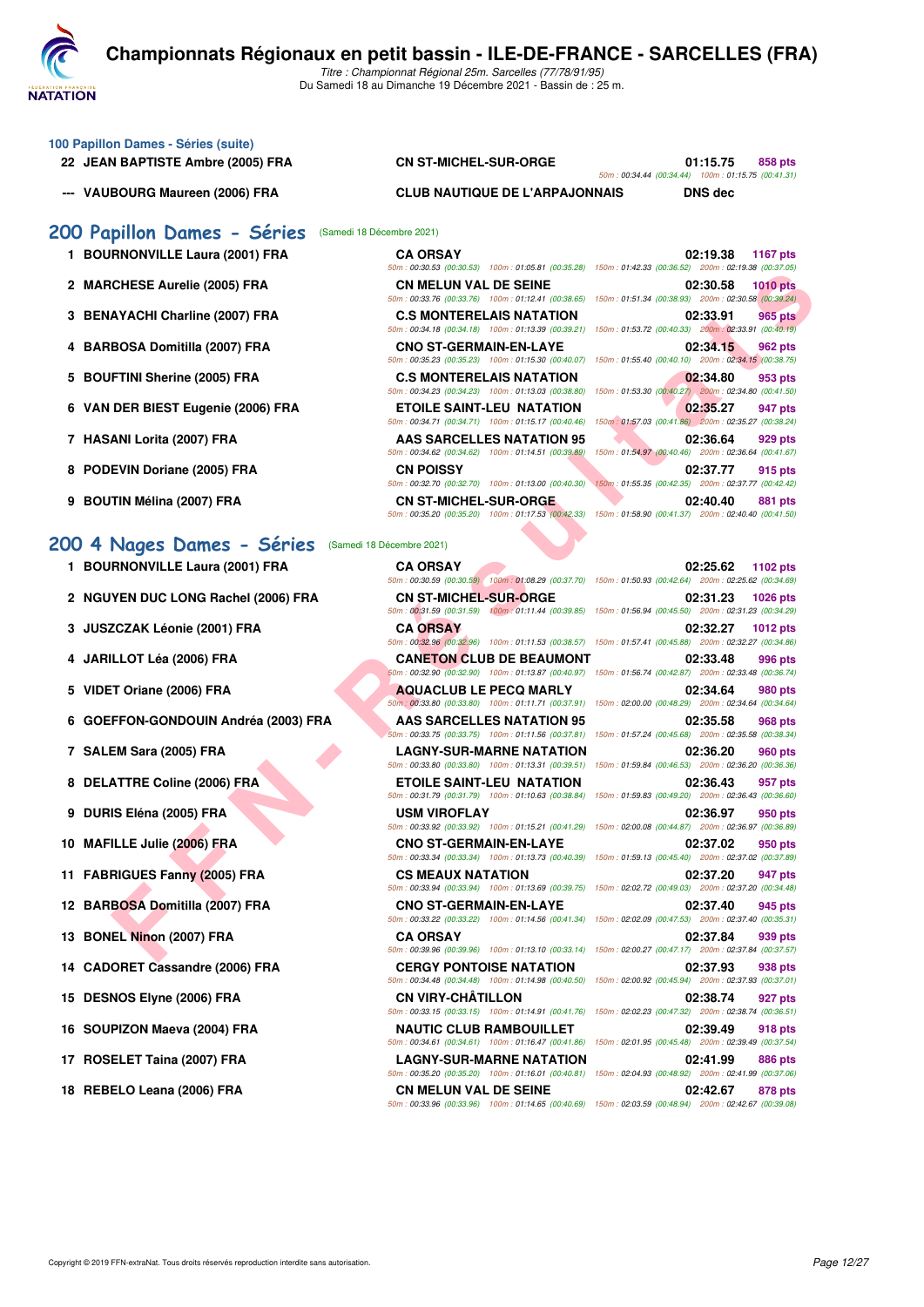

#### **200 4 Nages Dames - Séries (suite)**

- **19 JEAN BAPTISTE Ambre (2005) FRA CN ST-MICHEL-SUR-ORGE 02:42.91 875 pts**
- **20 CHALMET Zoé (2006) FRA CN POISSY 02:44.90 850 pts**
- **21 DUBERTRAND GUILLERM Ambre (2006) FRA**
- 22 WIJESINGHE Solene (2005) SRI
- 22 AMELOT Agathe (2007) **FRA**
- 24 **MELONI Mathilda (2005) FRA**
- **25 DECHES Elise (2007) FRA**
- 26 ZONKAN Majdoline (2006) FRA
- 27 RAMZI Siham (2007) FRA
- 28 MICHAUD Angélique (2006) FRA
- 29 DEBUINE--THOREL Lola (2007) FRA
- **30 COUGET Clotilde (2007) FRA YERRES NATATION 02:49.29 798 pts**
- **31 HAUVETTE MINOUX Manon (2007) FRA AQUACLUB LE PECQ MARLY 602:51.61 770 pts**
- **--- VAUBOURG Maureen (2006) FRA CLUB NAUTIQUE DE L'ARPAJONNAIS DNS dec**

#### **[400 4 Nages Dames - Séries](http://www.ffnatation.fr/webffn/resultats.php?idact=nat&go=epr&idcpt=74533&idepr=42)** (Dimanche 19 Décembre 2021)

- **1 BARBOSA Domitilla (2007) FRA CNO ST-GERMAIN-EN-LAYE 05:27.57 957 pts**
- **2 DESNOS Elyne (2006) FRA CN VIRY-CHÂTILLON 05:29.33 945 pts**
- 
- 

#### **[50 Nage Libre Messieurs - Séries](http://www.ffnatation.fr/webffn/resultats.php?idact=nat&go=epr&idcpt=74533&idepr=51)** (Dimanche 19 Décembre 2021)

|                                                           | $10011.0033220.0003237.10011.011333.00040307.10011.0230034.0034.003240$                                                                                                                                                                                | (00.05.00)                                                                                                                        |
|-----------------------------------------------------------|--------------------------------------------------------------------------------------------------------------------------------------------------------------------------------------------------------------------------------------------------------|-----------------------------------------------------------------------------------------------------------------------------------|
| 22 AMELOT Agathe (2007) FRA                               | <b>ST-GEORGES ARGENTEUIL</b><br>50m : 00:39.19 (00:39.19) 100m : 01:18.72 (00:39.53) 150m : 02:08.76 (00:50.04) 200m : 02:45.67 (00:36.91)                                                                                                             | 02:45.67<br>841 pts                                                                                                               |
| 24   MELONI Mathilda (2005) FRA                           | <b>MONTIGNY NATATION</b><br>50m : 00:35.04 (00:35.04) 100m : 01:16.92 (00:41.88) 150m : 02:06.87 (00:49.95) 200m : 02:46.01 (00:39.14)                                                                                                                 | 02:46.01<br>837 pts                                                                                                               |
| 25 DECHES Elise (2007) FRA                                | <b>CA ORSAY</b><br>50m: 00:35.96 (00:35.96) 100m: 01:18.94 (00:42.98)                                                                                                                                                                                  | 02:46.27<br>834 pts<br>150m: 02:08.72 (00:49.78) 200m: 02:46.27 (00:37.55)                                                        |
| 26 ZONKAN Majdoline (2006) FRA                            | AAS SARCELLES NATATION 95<br>50m: 00:26.23 (00:26.23) 100m: 01:20.13 (00:53.90)                                                                                                                                                                        | 02:46.91<br>826 pts<br>150m: 02:06.48 (00:46.35) 200m: 02:46.91 (00:40.43)                                                        |
| 27 RAMZI Siham (2007) FRA                                 | <b>ST-GEORGES ARGENTEUIL</b><br>50m : 00:34.91 (00:34.91) 100m : 01:19.48 (00:44.57) 150m : 02:08.82 (00:49.34) 200m : 02:47.58 (00:38.76)                                                                                                             | 02:47.58<br>818 pts                                                                                                               |
| 28 MICHAUD Angélique (2006) FRA                           | <b>CN FONTAINEBLEAU-AVON</b><br>50m: 00:35.96 (00:35.96) 100m: 01:22.65 (00:46.69)                                                                                                                                                                     | 02:48.83<br>803 pts<br>150m: 02:09.44 (00:46.79) 200m: 02:48.83 (00:39.39)                                                        |
| 29 DEBUINE--THOREL Lola (2007) FRA                        | SCA 2000 EVRY<br>50m: 00:35.26 (00:35.26) 100m: 01:18.93 (00:43.67)                                                                                                                                                                                    | 02:48.91<br>802 pts<br>150m: 02:10.86 (00:51.93) 200m: 02:48.91 (00:38.05)                                                        |
| 30   COUGET Clotilde (2007) FRA                           | <b>YERRES NATATION</b><br>50m : 00:35.82 (00:35.82) 100m : 01:20.43 (00:44.61) 150m : 02:08.84 (00:48.41) 200m : 02:49.29 (00:40.45)                                                                                                                   | 02:49.29<br>798 pts                                                                                                               |
| 31 HAUVETTE MINOUX Manon (2007) FRA                       | <b>AQUACLUB LE PECQ MARLY</b><br>50m : 00:38.09 (00:38.09) 100m : 01:22.63 (00:44.54) 150m : 02:14.19 (00:51.56) 200m : 02:51.61 (00:37.42)                                                                                                            | 02:51.61<br>770 pts                                                                                                               |
| --- VAUBOURG Maureen (2006) FRA                           | <b>CLUB NAUTIQUE DE L'ARPAJONNAIS</b>                                                                                                                                                                                                                  | <b>DNS</b> dec                                                                                                                    |
| 00 4 Nages Dames - Séries                                 | (Dimanche 19 Décembre 2021)                                                                                                                                                                                                                            |                                                                                                                                   |
| 1 BARBOSA Domitilla (2007) FRA                            | <b>CNO ST-GERMAIN-EN-LAYE</b><br>50m : 00:34.74 (00:34.74) 100m : 01:13.27 (00:38.53) 150m : 01:55.22 (00:41.95) 200m : 02:36.01 (00:40.79)<br>250m: 03:24.66 (00:48.65) 300m: 04:13.95 (00:49.29) 350m: 04:51.98 (00:38.03) 400m: 05:27.57 (00:35.59) | 05:27.57<br>957 pts                                                                                                               |
| 2 DESNOS Elyne (2006) FRA                                 | <b>CN VIRY-CHATILLON</b><br>50m: 00:34.93 (00:34.93) 100m: 01:13.47 (00:38.54)<br>250m: 03:25.83 (00:48.00) 300m: 04:15.09 (00:49.26)                                                                                                                  | 05:29.33<br>945 pts<br>150m: 01:56.15 (00:42.68) 200m: 02:37.83 (00:41.68)<br>350m: 04:52.87 (00:37.78) 400m: 05:29.33 (00:36.46) |
| 3 BONEL Ninon (2007) FRA                                  | <b>CA ORSAY</b><br>50m: 00:34.19 (00:34.19) 100m: 01:13.83 (00:39.64) 150m: 01:56.30 (00:42.47) 200m: 02:37.83 (00:41.53)<br>250m: 03:26.40 (00:48.57) 300m: 04:15.40 (00:49.00) 350m: 04:54.22 (00:38.82) 400m: 05:31.83 (00:37.61)                   | 05:31.83<br>929 pts                                                                                                               |
| --- VAUBOURG Maureen (2006) FRA                           | <b>CLUB NAUTIQUE DE L'ARPAJONNAIS</b>                                                                                                                                                                                                                  | <b>DNS dec</b>                                                                                                                    |
| 0 Nage Libre Messieurs - Séries                           | (Dimanche 19 Décembre 2021)                                                                                                                                                                                                                            |                                                                                                                                   |
| 1 GRANDIN MARTIN Numa (2002) FRA                          | <b>ES MASSY NATATION</b>                                                                                                                                                                                                                               | 00:23.43<br><b>1214 pts</b>                                                                                                       |
| 2 IM SAROEUN Paul (2002) FRA                              | <b>EN DRAVEIL</b>                                                                                                                                                                                                                                      | 00:23.96<br>1176 pts                                                                                                              |
| 3 SCHMITT Teddy (2002) FRA                                | <b>CN MELUN VAL DE SEINE</b>                                                                                                                                                                                                                           | 00:23.98<br><b>1174 pts</b>                                                                                                       |
| 4 DE BOYER D'EGUILLES Maxime (2002) FRA                   | <b>SN FRANCONVILLE</b>                                                                                                                                                                                                                                 | 00:24.19<br>1159 pts                                                                                                              |
| 5 SOULIE Victor (2005) FRA                                | <b>CS MEAUX NATATION</b>                                                                                                                                                                                                                               | 00:24.42<br>1143 pts                                                                                                              |
| 6 PEUFFIER Arthur (1995) FRA                              | <b>AS HERBLAY NATATION</b>                                                                                                                                                                                                                             | 00:24.45<br><b>1141 pts</b>                                                                                                       |
| 7 TATI Hakim (2000) FRA                                   | <b>SN FRANCONVILLE</b>                                                                                                                                                                                                                                 | 00:24.51<br><b>1137 pts</b>                                                                                                       |
| 8 DA SILVA UMMENHOVER Thibault (2001) FRA                 | <b>CN MELUN VAL DE SEINE</b>                                                                                                                                                                                                                           | 00:24.52<br>1136 pts                                                                                                              |
| 9 EGGIMANN Rudy (2001) FRA                                | <b>MONTIGNY NATATION</b>                                                                                                                                                                                                                               | 00:24.53<br>1135 pts                                                                                                              |
| 10 ZAWADSKI Paul (2002) FRA                               | <b>CA ORSAY</b>                                                                                                                                                                                                                                        | 00:24.69<br><b>1124 pts</b>                                                                                                       |
| 11 VITTORI Alexandre (2006) FRA                           | <b>CN BRUNOY-ESSONNE</b>                                                                                                                                                                                                                               | 00:24.75<br>1120 pts                                                                                                              |
| 12 DA COSTA Enzo (2002) FRA                               | <b>C.S MONTERELAIS NATATION</b>                                                                                                                                                                                                                        | 00:24.85<br>1113 pts                                                                                                              |
| 13 JOUENNE Ugo (2003) FRA                                 | <b>PROVINS NATATION</b>                                                                                                                                                                                                                                | 00:24.87<br>1112 pts                                                                                                              |
| 14 PEGORARO Soen (2006) FRA<br>15 MONTI Matteo (2004) FRA | <b>EN DRAVEIL</b><br><b>CS MEAUX NATATION</b>                                                                                                                                                                                                          | 00:25.00<br>1103 pts<br>00:25.02<br>1101 pts                                                                                      |
| 16 OURDOUILLIE Thibault (2002) FRA                        | <b>YERRES NATATION</b>                                                                                                                                                                                                                                 | 00:25.11<br>1095 pts                                                                                                              |
| 17 FAVIER Theo (2004) FRA                                 | <b>CN PLAISIR</b>                                                                                                                                                                                                                                      | 00:25.12<br>1095 pts                                                                                                              |
| 18 MONTI Ennio (2004) FRA                                 | <b>LAGNY-SUR-MARNE NATATION</b>                                                                                                                                                                                                                        | 00:25.20                                                                                                                          |
|                                                           |                                                                                                                                                                                                                                                        | 1089 pts                                                                                                                          |

| <u>UN JI-MIUITLE-JUITUNUL</u> |                                                                                                        |                                                     | <b>UL. TAU UIU UIU</b> |                |
|-------------------------------|--------------------------------------------------------------------------------------------------------|-----------------------------------------------------|------------------------|----------------|
|                               | 50m: 00:34.98 (00:34.98) 100m: 01:15.83 (00:40.85) 150m: 02:04.58 (00:48.75) 200m: 02:42.91 (00:38.33) |                                                     |                        |                |
| <b>CN POISSY</b>              |                                                                                                        |                                                     | 02:44.90               | 850 pts        |
|                               | 50m: 00:35.32 (00:35.32) 100m: 01:15.09 (00:39.77)                                                     | 150m: 02:06.40 (00:51.31) 200m: 02:44.90 (00:38.50) |                        |                |
|                               | <b>ETOILE SAINT-LEU NATATION</b>                                                                       |                                                     | 02:45.39 844 pts       |                |
|                               | 50m: 00:34.64 (00:34.64) 100m: 01:19.57 (00:44.93) 150m: 02:04.71 (00:45.14) 200m: 02:45.39 (00:40.68) |                                                     |                        |                |
| <b>CN POISSY</b>              |                                                                                                        |                                                     | 02:45.67 841 pts       |                |
|                               | 50m: 00:33.23 (00:33.23) 100m: 01:13.59 (00:40.36) 150m: 02:06.04 (00:52.45) 200m: 02:45.67 (00:39.63) |                                                     |                        |                |
| <b>ST-GEORGES ARGENTEUIL</b>  |                                                                                                        |                                                     | 02:45.67 841 pts       |                |
|                               | 50m: 00:39.19 (00:39.19) 100m: 01:18.72 (00:39.53) 150m: 02:08.76 (00:50.04) 200m: 02:45.67 (00:36.91) |                                                     |                        |                |
| <b>MONTIGNY NATATION</b>      |                                                                                                        |                                                     | 02:46.01 837 pts       |                |
|                               | 50m: 00:35.04 (00:35.04) 100m: 01:16.92 (00:41.88) 150m: 02:06.87 (00:49.95) 200m: 02:46.01 (00:39.14) |                                                     |                        |                |
| <b>CA ORSAY</b>               |                                                                                                        |                                                     | 02:46.27 834 pts       |                |
|                               | 50m: 00:35.96 (00:35.96) 100m: 01:18.94 (00:42.98)                                                     | 150m: 02:08.72 (00:49.78) 200m: 02:46.27 (00:37.55) |                        |                |
|                               | <b>AAS SARCELLES NATATION 95</b>                                                                       |                                                     | 02:46.91 826 pts       |                |
|                               | 50m: 00:26.23 (00:26.23) 100m: 01:20.13 (00:53.90)                                                     | 150m: 02:06.48 (00:46.35) 200m: 02:46.91 (00:40.43) |                        |                |
| <b>ST-GEORGES ARGENTEUIL</b>  |                                                                                                        |                                                     | 02:47.58               | <b>818 pts</b> |
|                               | 50m: 00:34.91 (00:34.91) 100m: 01:19.48 (00:44.57) 150m: 02:08.82 (00:49.34) 200m: 02:47.58 (00:38.76) |                                                     |                        |                |
| <b>CN FONTAINEBLEAU-AVON</b>  |                                                                                                        |                                                     | 02:48.83 803 pts       |                |
|                               | 50m: 00:35.96 (00:35.96) 100m: 01:22.65 (00:46.69)                                                     | 150m: 02:09.44 (00:46.79) 200m: 02:48.83 (00:39.39) |                        |                |
| <b>SCA 2000 EVRY</b>          |                                                                                                        |                                                     | 02:48.91 802 pts       |                |
|                               | 50m: 00:35.26 (00:35.26) 100m: 01:18.93 (00:43.67) 150m: 02:10.86 (00:51.93) 200m: 02:48.91 (00:38.05) |                                                     |                        |                |
| <b>YERRES NATATION</b>        |                                                                                                        |                                                     | 02:49.29 798 pts       |                |
|                               | 50m: 00:35.82 (00:35.82) 100m: 01:20.43 (00:44.61) 150m: 02:08.84 (00:48.41) 200m: 02:49.29 (00:40.45) |                                                     |                        |                |
|                               |                                                                                                        |                                                     |                        |                |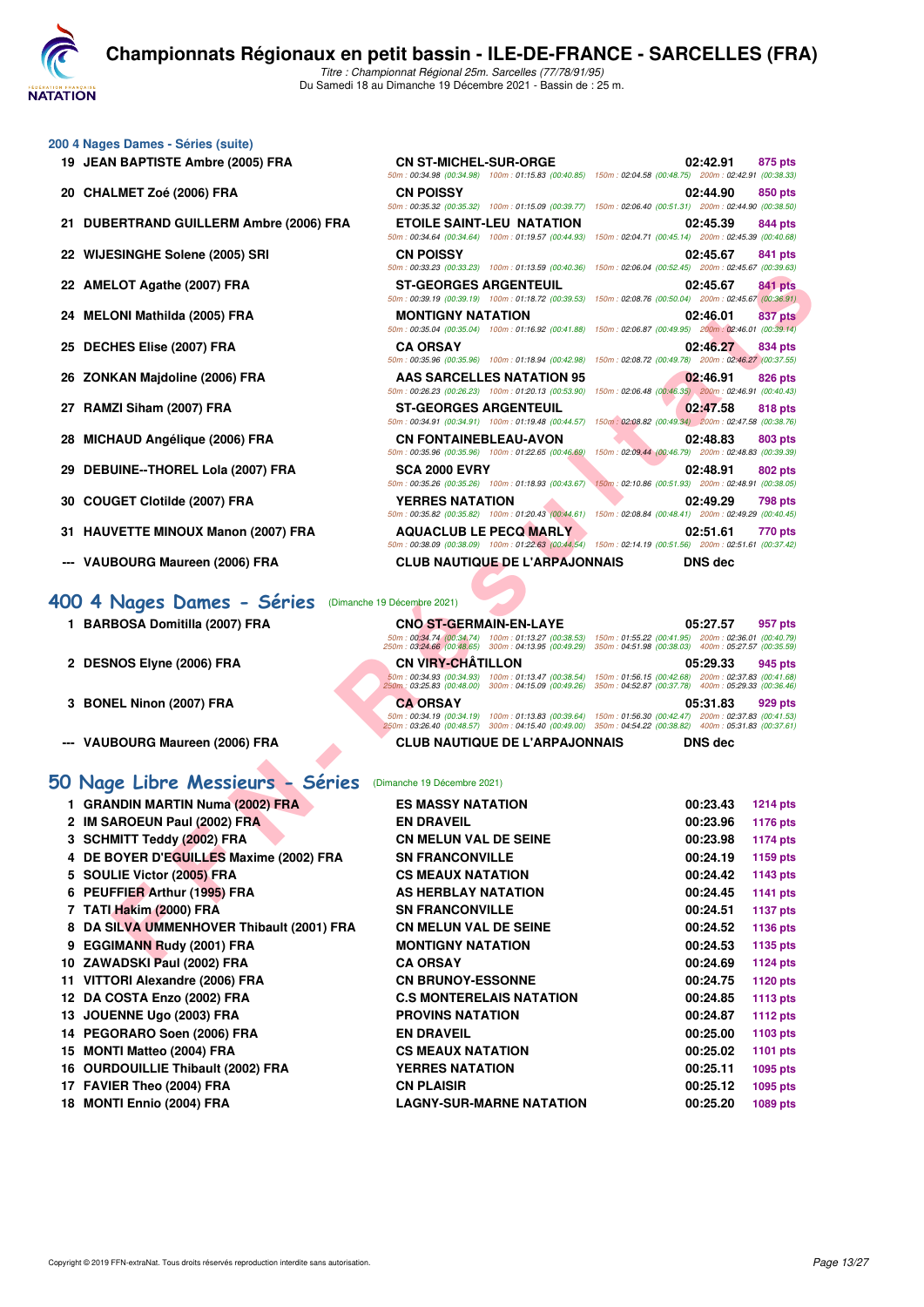

| 50 Nage Libre Messieurs - Séries (suite)  |                                       |          |                 |
|-------------------------------------------|---------------------------------------|----------|-----------------|
| 19 HERNANDEZ Dorian (2003) FRA            | <b>CN BRUNOY-ESSONNE</b>              | 00:25.24 | 1086 pts        |
| 20 LENORMAND Quentin (2000) FRA           | <b>SN FRANCONVILLE</b>                | 00:25.25 | 1086 pts        |
| 21 BAROUKEL Axel (2002) FRA               | <b>MOISSY SPORT NATATION</b>          | 00:25.27 | 1084 pts        |
| 22 THENU Alexandre (2005) FRA             | <b>LAGNY-SUR-MARNE NATATION</b>       | 00:25.28 | 1084 pts        |
| 23 GROS-HENGSTENBERG Esteban (2003) FRA   | US CONFLANS-STE-HONORINE              | 00:25.30 | 1082 pts        |
| 24 MIALOT Rémi (2005) FRA                 | <b>CA ORSAY</b>                       | 00:25.39 | 1076 pts        |
| 25 EECKEMAN Baptiste (2006) FRA           | <b>CN MELUN VAL DE SEINE</b>          | 00:25.43 | 1073 pts        |
| 26 COLLARD Raphael (2006) FRA             | <b>LAGNY-SUR-MARNE NATATION</b>       | 00:25.47 | <b>1071 pts</b> |
| 27 BENATTIA Yanis (1993) FRA              | <b>MONTIGNY NATATION</b>              | 00:25.50 | $1069$ pts      |
| 28 LABAUME Leo (2005) FRA                 | <b>ES MASSY NATATION</b>              | 00:25.53 | <b>1067 pts</b> |
| 29 THEBAULT Nathan (2006) FRA             | <b>CN BRUNOY-ESSONNE</b>              | 00:25.54 | 1066 pts        |
| 30 LIV David (2004) FRA                   | <b>LAGNY-SUR-MARNE NATATION</b>       | 00:25.58 | <b>1063 pts</b> |
| 30 COLOMBOT Eddie (2004) FRA              | <b>PROVINS NATATION</b>               | 00:25.58 | 1063 pts        |
| 32 BENABDELKADER Brice (2006) FRA         | <b>US VAIRES</b>                      | 00:25.76 | 1051 pts        |
| 33 AMRANI Yanis-Nour (2005) FRA           | <b>ETOILE SAINT-LEU NATATION</b>      | 00:25.79 | 1049 pts        |
| 34 LATSAGUE Thomas (2005) FRA             | <b>ES MASSY NATATION</b>              | 00:25.81 | <b>1048 pts</b> |
| 35 ANDRIAMPARANY RALIBERA Toky (2001) MAD | <b>LAGNY-SUR-MARNE NATATION</b>       | 00:25.83 | 1046 pts        |
| 36 LAYMOUNI Riad (2005) FRA               | <b>ST-GEORGES ARGENTEUIL</b>          | 00:25.89 | <b>1042 pts</b> |
| 37 CATAYEE-BELINY Dimitri (2001) FRA      | <b>SCA 2000 EVRY</b>                  | 00:25.91 | 1041 pts        |
| 38 VERLA Gatien (2005) FRA                | <b>CN VIRY-CHÂTILLON</b>              | 00:25.92 | 1040 pts        |
| 39 GAMEIRO DOS SANTOS Andre (2005) POR    | <b>AQUACLUB LE PECQ MARLY</b>         | 00:25.93 | <b>1040 pts</b> |
| 40 LEGET Pierre-Louis (2004) FRA          | <b>PROVINS NATATION</b>               | 00:25.96 | 1038 pts        |
| 41 BOUZAHZANassim (2005) FRA              | <b>AS.CHELLES AQUATIQUE</b>           | 00:26.03 | 1033 pts        |
| 42 TOUR Mylan (2006) FRA                  | <b>CN POISSY</b>                      | 00:26.06 | 1031 pts        |
| 43 HOSTEAUX Thomas (2004) FRA             | <b>CLUB NAUTIQUE DE L'ARPAJONNAIS</b> | 00:26.09 | 1029 pts        |
| 44 GONZALEZ Enzo (2004) FRA               | <b>AQUACLUB LE PECQ MARLY</b>         | 00:26.10 | 1028 pts        |
| 45 AUTRET Quentin (2005) FRA              | <b>CN VAL MAUBUEE</b>                 | 00:26.13 | 1026 pts        |
| 46 GIRARD Théo (2004) FRA                 | <b>SN MONTGERON</b>                   | 00:26.19 | <b>1022 pts</b> |
| 47 FONTAINE Mathis (2006) FRA             | <b>PROVINS NATATION</b>               | 00:26.20 | 1022 pts        |
| 48 ROUDILLON Nils (2005) FRA              | <b>CN HOUILLES-CARRIERES</b>          | 00:26.21 | 1021 pts        |
| 48 WASTEAU Quentin (2004) FRA             | <b>AQUATIC CLUB CLAYE-SOUILLY</b>     | 00:26.21 | 1021 pts        |
| 48 NEDELLEC Hugo (2006) FRA               | <b>ES MASSY NATATION</b>              | 00:26.21 | 1021 pts        |
| 51 RAULT Aris (2006) FRA                  | <b>CNO ST-GERMAIN-EN-LAYE</b>         | 00:26.22 | <b>1020 pts</b> |
| 52 BENABDELKADER Yann (2004) FRA          | <b>US VAIRES</b>                      | 00:26.24 | 1019 pts        |
| 53 LOQUEN Julien (2005) FRA               | <b>LAGNY-SUR-MARNE NATATION</b>       | 00:26.25 | 1018 pts        |
| 54 DA SILVA Noah (2006) FRA               | <b>CN MELUN VAL DE SEINE</b>          | 00:26.29 | 1016 pts        |
| 54 LANTENOIS Maxence (2006) FRA           | <b>PROVINS NATATION</b>               | 00:26.29 | 1016 pts        |
| 56 BERGES Aymeric (2005) FRA              | <b>COULOMMIERS NATATION</b>           | 00:26.37 | 1010 pts        |
| 57 MARTIN Tom (2005) FRA                  | <b>YERRES NATATION</b>                | 00:26.44 | <b>1006 pts</b> |
| 58 FAE Matiss (2006) FRA                  | <b>CN 95 EZANVILLE</b>                | 00:26.51 | 1001 pts        |
| 59 DJENHIA Aslane (2005) FRA              | <b>CN VAL MAUBUEE</b>                 | 00:26.55 | 999 pts         |
| 60 DUGIED Yann (2004) FRA                 | <b>AS.CHELLES AQUATIQUE</b>           | 00:26.61 | 995 pts         |
| 60 NOUVEL Bastien (2004) FRA              | A.O. TRAPPES NATATION                 | 00:26.61 | 995 pts         |
| 62 GUYARD Philomin (2005) FRA             | <b>LE CHESNAY NATATION</b>            | 00:26.69 | 989 pts         |
| 63 GUR Ali (2005) FRA                     | <b>PROVINS NATATION</b>               | 00:26.71 | 988 pts         |
| 64 BUSSON Timothée (2006) FRA             | <b>CN ANDRESY</b>                     | 00:26.75 | 986 pts         |
| 65 PRIOLET Lukas (2006) FRA               | <b>CN VIRY-CHÂTILLON</b>              | 00:26.77 | 984 pts         |
| 66 SEMAM Jalîd (2005) FRA                 | <b>CN MELUN VAL DE SEINE</b>          |          |                 |
|                                           | <b>CERGY PONTOISE NATATION</b>        | 00:26.83 | 980 pts         |
| 67 KOLTALO Nathan (2005) FRA              |                                       | 00:26.84 | 980 pts         |
| 67 DESCHAMP Jeremy (2004) FRA             | <b>NAUTIC CLUB RAMBOUILLET</b>        | 00:26.84 | 980 pts         |
| 69 LOUNIS Yanis (2006) FRA                | <b>CN POISSY</b>                      | 00:27.04 | 967 pts         |
| 70 BONGERS Samuel (2006) FRA              | <b>AQUACLUB LE PECQ MARLY</b>         | 00:27.13 | 961 pts         |
| 71 RATEL Matisse (2006) FRA               | <b>US JEUNESSE MITRY-MORY</b>         | 00:27.17 | 958 pts         |
| 72 ALLERON Samuel (2006) FRA              | <b>ETOILE SAINT-LEU NATATION</b>      | 00:27.24 | 954 pts         |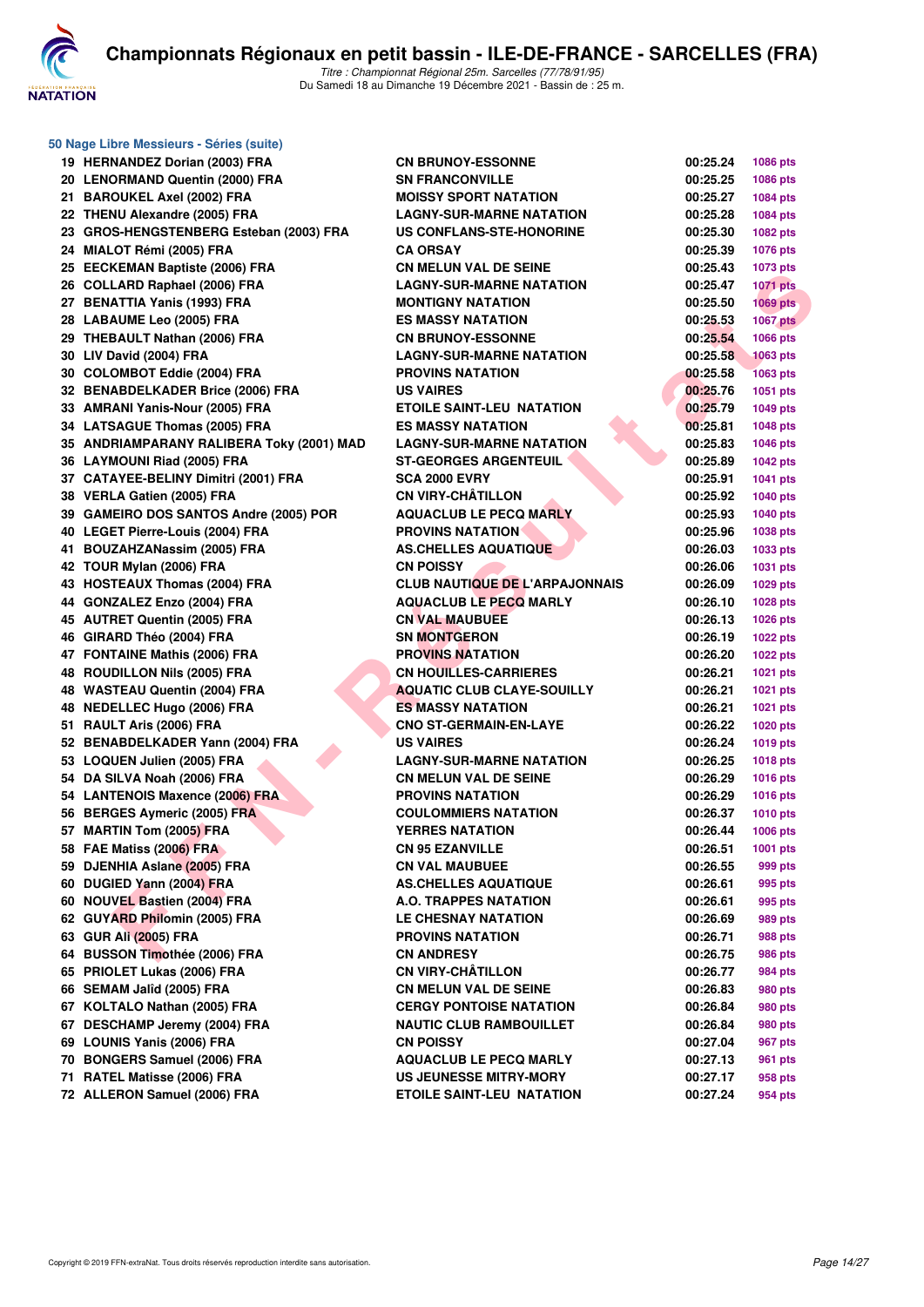

| 100 Nage Libre Messieurs - Séries        | (Dimanche 19 Décembre 2021)      |                |         |
|------------------------------------------|----------------------------------|----------------|---------|
| --- BELADACI Haykel (2006) FRA           | <b>AAS SARCELLES NATATION 95</b> | <b>DNS</b>     |         |
| --- NEBBACHE Ismael (2005) FRA           | <b>SCA 2000 EVRY</b>             | <b>DNS</b> dec |         |
| --- HURTADO Florian (1998) FRA           | <b>C.N OZOIR-LA-FERRIERE</b>     | <b>DNS</b> dec |         |
| --- LE COZ Cédric (2002) FRA             | <b>SCA 2000 EVRY</b>             | <b>DNS</b> dec |         |
| 75 COLIN-ROSE Aaron (2006) FRA           | <b>CANETON CLUB DE BEAUMONT</b>  | 00:27.61       | 930 pts |
| 74 CHEDRI Noam (2006) FRA                | <b>CN MELUN VAL DE SEINE</b>     | 00:27.59       | 932 pts |
| 73 MAUPIN Nolhan (2006) FRA              | <b>C.S MONTERELAIS NATATION</b>  | 00:27.50       | 937 pts |
| 50 Nage Libre Messieurs - Séries (suite) |                                  |                |         |

- 
- **2 GRANDIN MARTIN Numa (2002) FRA ES MASSY NATATION 00:51.66 1201 pts**
- 
- 
- 
- 
- 
- 
- 
- 
- 
- 
- 
- 
- 
- 
- 
- 
- 
- 
- 
- 
- 
- 
- **25 GROS-HENGSTENBERG Esteban (2003) FRA US CONFLANS-STE-HONORINE 00:55.71 1065 pts**
- 

**FIRE (2003) FRA**<br> **FAN ANTITY OF A SCRIPT CONTINUES AND AN ANTION CONTINUES AND THE SCRIPT CONTINUES AND RESPONSIVE SERVICE CONTINUES AND ANTITATION CONTINUES AND CONTINUES AND CONTINUES AND CONTINUES AND CONTINUES AND C 1 SEYE Matthieu (2002) SEN ES MASSY NATATION 00:51.08 1221 pts** 50m : 00:24.75 (00:24.75) 100m : 00:51.08 (00:26.33) 50m : 00:24.66 (00:24.66) 100m : 00:51.66 (00:27.00) **3 SCHMITT Teddy (2002) FRA CN MELUN VAL DE SEINE 1177 00:52.35 1177 pts**<br>
<sup>50m : 00:25.38 **100:00:52.35 100:00:52.35 100:00:25.38 100:00:25.38 100:00:25.38**</sup> 50m : 00:25.38 (00:25.38) 100m : 00:52.35 (00:26.97) **4 BONEL Antonyn (2001) FRA CA ORSAY 00:52.37 1177 pts** 50m : 00:24.97 (00:24.97) 100m : 00:52.37 (00:27.40) **5 ZAWADSKI Paul (2002) FRA CA ORSAY 00:52.84 1161 pts** 50m : 00:25.72 (00:25.72) 100m : 00:52.84 (00:27.12) **6 SOULIE Victor (2005) FRA CS MEAUX NATATION 00:53.04 1154 pts** 50m : 00:25.60 (00:25.60) 100m : 00:53.04 (00:27.44) **7 IM SAROEUN Paul (2002) FRA EN DRAVEIL 00:53.53 1137 pts** 50m : 00:24.92 (00:24.92) 100m : 00:53.53 (00:28.61) **8 MAGUERRE Thomas (2000) FRA SN FRANCONVILLE 00:53.84 1127 pts** 50m : 00:26.33 (00:26.33) 100m : 00:53.84 (00:27.51) **9 VITTORI Alexandre (2006) FRA CN BRUNOY-ESSONNE 00:53.85 1127 pts** 50m : 00:25.95 (00:25.95) 100m : 00:53.85 (00:27.90) **10 OURDOUILLIE Thibault (2002) FRA YERRES NATATION 600:54.09 1119 pts** 50m : 00:26.22 (00:26.22) 100m : 00:54.09 (00:27.87) **11 PEUFFIER Arthur (1995) FRA AS HERBLAY NATATION 00:54.41 1108 pts 12 MONTI Matteo (2004) FRA CS MEAUX NATATION 00:54.46 1106 pts** 50m : 00:25.89 (00:25.89) 100m : 00:54.46 (00:28.57) **13 PEGORARO Soen (2006) FRA EN DRAVEIL 00:54.62 1101 pts** 50m : 00:26.17 (00:26.17) 100m : 00:54.62 (00:28.45) **14 HERNANDEZ Dorian (2003) FRA CN BRUNOY-ESSONNE 00:54.81 1095 pts** 50m : 00:26.18 (00:26.18) 100m : 00:54.81 (00:28.63) **15 LEBBIHI Iliess (2002) FRA ETOILE SAINT-LEU NATATION 00:54.87 1093 pts** 50m : 00:26.26 (00:26.26) 100m : 00:54.87 (00:28.61) **16 CATAYEE-BELINY Dimitri (2001) FRA SCA 2000 EVRY 00:54.99 1089 pts** 50m : 00:26.62 (00:26.62) 100m : 00:54.99 (00:28.37) **17 TATI Hakim (2000) FRA SN FRANCONVILLE 17 TATI Hakim (2000) FRANCONVILLE 1087** pts 50m : 00:25.95 (00:25.95) 100m : 00:55.05 (00:29.10) **17 BESSON Antoine (2003) FRA CN ANDRESY 00:55.05 1087 pts** 50m : 00:26.02 (00:26.02) 100m : 00:55.05 (00:29.03) **19 EECKEMAN Baptiste (2006) FRA CN MELUN VAL DE SEINE 00:55.18 1082 pts** 50m : 00:26.78 (00:26.78) 100m : 00:55.18 (00:28.40) **20 COLLARD Raphael (2006) FRA LAGNY-SUR-MARNE NATATION 00:55.40 1075 pts** 50m : 00:26.47 (00:26.47) 100m : 00:55.40 (00:28.93) **21 FAVIER Theo (2004) FRA CN PLAISIR 00:55.42 1075 pts** 50m : 00:26.22 (00:26.22) 100m : 00:55.42 (00:29.20) **22 LATSAGUE Thomas (2005) FRA ES MASSY NATATION 00:55.49 1072 pts** 50m : 00:26.74 (00:26.74) 100m : 00:55.49 (00:28.75) **23 LIV David (2004) FRA LAGNY-SUR-MARNE NATATION 00:55.67 1066 pts** 50m : 00:27.01 (00:27.01) 100m : 00:55.67 (00:28.66) **24 THENU Alexandre (2005) FRA LAGNY-SUR-MARNE NATATION 00:55.69 1066 pts** 50m : 00:27.02 (00:27.02) 100m : 00:55.69 (00:28.67) 50m : 00:26.81 (00:26.81) 100m : 00:55.71 (00:28.90) **26 VERLA Gatien (2005) FRA CN VIRY-CHÂTILLON 00:55.72 1065 pts** 50m : 00:26.64 (00:26.64) 100m : 00:55.72 (00:29.08)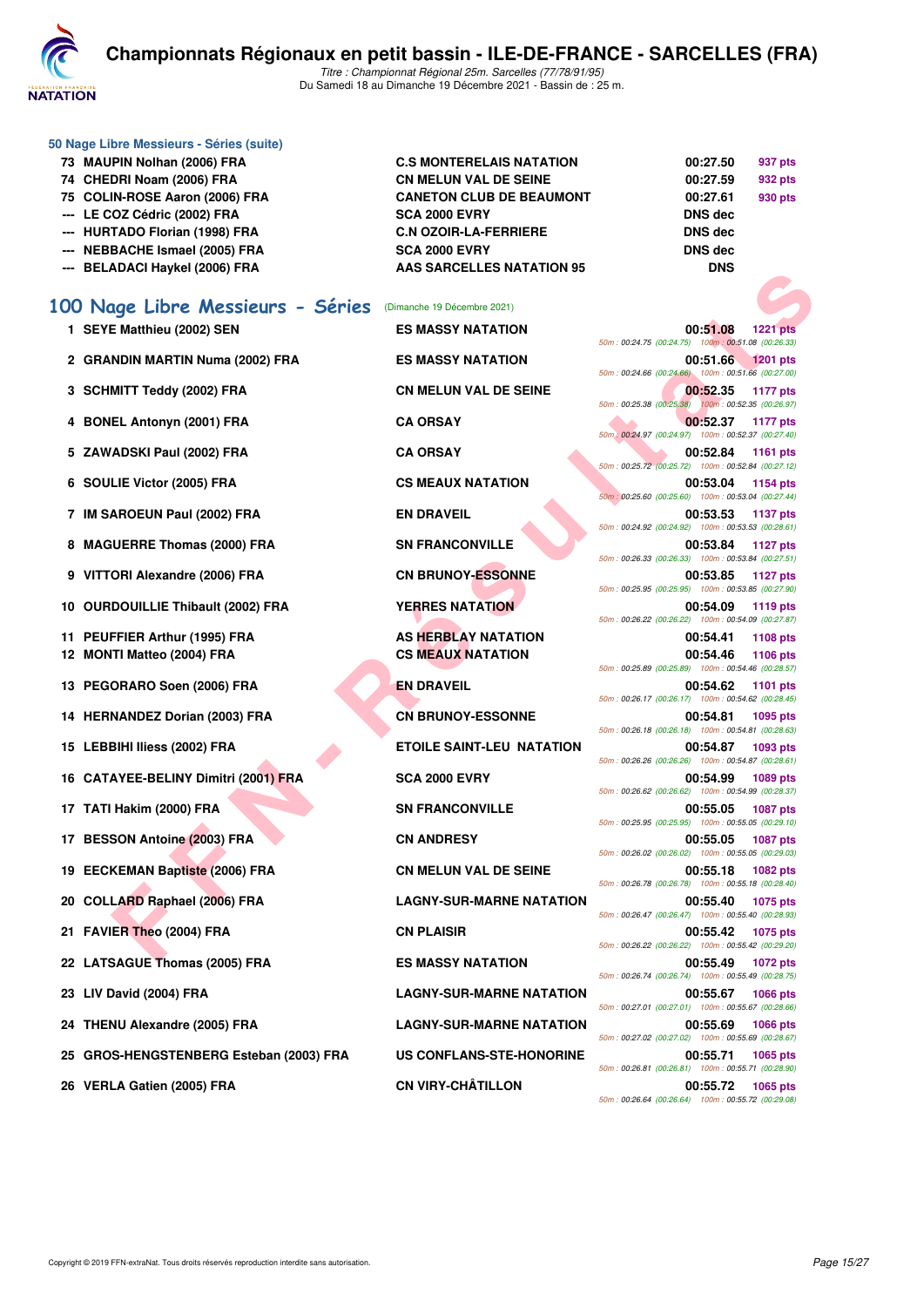

**100 Nage Libre Messieurs - Séries (suite) 27 HURTADO Florian (1998) FRA C.N OZOIR-LA-FERRIERE 00:55.75 1064 pts 28 LAYMOUNI Riad (2005) FRA ST-GEORGES ARGENTEUIL 00:56.00 1056 pts 29 OSENIN Arthur (2006) FRA SCA 2000 EVRY 00:56.19 1049 pts 30 BOSSU Erwan (2004) FRA C.S MONTERELAIS NATATION 00:56.37 1044 pts 31 BOUZAHZANassim (2005) FRA AS.CHELLES AQUATIQUE 00:56.45 1041 pts 32 BAROUKEL Axel (2002) FRA MOISSY SPORT NATATION 00:56.61 1036 pts 32 MONTI Ennio (2004) FRA LAGNY-SUR-MARNE NATATION 00:56.61 1036 pts 34 BENABDELKADER Brice (2006) FRA US VAIRES 00:56.65 1035 pts 35 HOSTEAUX Thomas (2004) FRA CLUB NAUTIQUE DE L'ARPAJONNAIS 00:56.74 1032 pts 36 RAULT Aris (2006) FRA CNO ST-GERMAIN-EN-LAYE 00:56.76 1031 pts 37 MIALOT Rémi (2005) FRA CA ORSAY 00:56.80 1030 pts 38 DA SILVA Noah (2006) FRA CN MELUN VAL DE SEINE 00:57.05 1022 pts 39 GONZALEZ Enzo (2004) FRA AQUACLUB LE PECQ MARLY 00:57.15 1019 pts 40 LABAUME Leo (2005) FRA ES MASSY NATATION 00:57.22 1016 pts 41 AMRANI Yanis-Nour (2005) FRA ETOILE SAINT-LEU NATATION 00:57.59 1005 pts 42 DESCHAMP Jeremy (2004) FRA NAUTIC CLUB RAMBOUILLET 00:57.66 1002 pts 43 GIRARD Théo (2004) FRA SN MONTGERON SN MONTGERON** 57.77 999 pts **44 AUTRET Quentin (2005) FRA CN VAL MAUBUEE 00:57.78 999 pts 44 ROUDILLON Nils (2005) FRA CN HOUILLES-CARRIERES 00:57.78 999 pts 46 LOQUEN Julien (2005) FRA LAGNY-SUR-MARNE NATATION 00:57.83 997 pts 47 PRIOLET Lukas (2006) FRA CN VIRY-CHÂTILLON 00:57.93 994 pts 48 DUCHAUFFOUR Timothe (2005) FRA LAGNY-SUR-MARNE NATATION 00:57.94 994 pts 49 LOUNIS Yanis (2006) FRA CN POISSY 00:58.06 990 pts 50 GAMEIRO DOS SANTOS Andre (2005) POR AQUACLUB LE PECQ MARLY 00:58.31 982 pts 51 SEMAM Jalîd (2005) FRA CN MELUN VAL DE SEINE 00:58.32 982 pts 52 KOLTALO Nathan (2005) FRA CERGY PONTOISE NATATION 00:58.39 979 pts 53 TOUR Mylan (2006) FRA CN POISSY 00:58.40 979 pts 54 WASTEAU Quentin (2004) FRA AQUATIC CLUB CLAYE-SOUILLY 00:58.49 976 pts 55 GUR Ali (2005) FRA PROVINS NATATION 00:58.69 970 pts 56 FAE Matiss (2006) FRA CN 95 EZANVILLE 00:58.87 964 pts**

**FANN SIGNE ARE CONSERVER AND THE RESPONSE AND SECULS ASSESS TO BE SAMELY AND SECULS ASSESS TO BE A RESPONSE ARE INCORREST AND SECULS A RESPONSE AND SECULS A RESPONSE AND SECULS AND SECULS ARE CONSERVED AND SECULS ARE CON** 50m : 00:26.50 (00:26.50) 100m : 00:55.75 (00:29.25) 50m : 00:26.97 (00:26.97) 100m : 00:56.00 (00:29.03) 50m : 00:27.34 (00:27.34) 100m : 00:56.19 (00:28.85) 50m : 00:26.64 (00:26.64) 100m : 00:56.37 (00:29.73) 50m : 00:26.98 (00:26.98) 100m : 00:56.45 (00:29.47) 50m : 00:26.26 (00:26.26) 100m : 00:56.61 (00:30.35) 50m : 00:27.28 (00:27.28) 100m : 00:56.61 (00:29.33) 50m : 00:26.86 (00:26.86) 100m : 00:56.65 (00:29.79) 50m : 00:27.49 (00:27.49) 100m : 00:56.74 (00:29.25) 50m : 00:27.29 (00:27.29) 100m : 00:56.76 (00:29.47) 50m : 00:27.28 (00:27.28) 100m : 00:56.80 (00:29.52) 50m : 00:27.19 (00:27.19) 100m : 00:57.05 (00:29.86) 50m : 00:27.10 (00:27.10) 100m : 00:57.15 (00:30.05) 50m : 00:26.70 (00:26.70) 100m : 00:57.22 (00:30.52) 50m : 00:26.93 (00:26.93) 100m : 00:57.59 (00:30.66) 50m : 00:27.16 (00:27.16) 100m : 00:57.66 (00:30.50) 50m : 00:21.37 (00:21.37) 100m : 00:57.77 (00:36.40) 50m : 00:27.24 (00:27.24) 100m : 00:57.78 (00:30.54) 50m : 00:27.67 (00:27.67) 100m : 00:57.78 (00:30.11) 50m : 00:27.65 (00:27.65) 100m : 00:57.83 (00:30.18) 50m : 00:27.70 (00:27.70) 100m : 00:57.93 (00:30.23) 50m : 00:27.87 (00:27.87) 100m : 00:57.94 (00:30.07) 50m : 00:28.00 (00:28.00) 100m : 00:58.06 (00:30.06) 50m : 00:27.66 (00:27.66) 100m : 00:58.31 (00:30.65) 50m : 00:27.88 (00:27.88) 100m : 00:58.32 (00:30.44) 50m : 00:28.00 (00:28.00) 100m : 00:58.39 (00:30.39) 50m : 00:27.40 (00:27.40) 100m : 00:58.40 (00:31.00) 50m : 00:27.19 (00:27.19) 100m : 00:58.49 (00:31.30) 50m : 00:27.00 (00:27.00) 100m : 00:58.69 (00:31.69) 50m : 00:27.88 (00:27.88) 100m : 00:58.87 (00:30.99) **57 NOUVEL Bastien (2004) FRA A.O. TRAPPES NATATION 00:59.07 958 pts** 50m : 00:28.42 (00:28.42) 100m : 00:59.07 (00:30.65)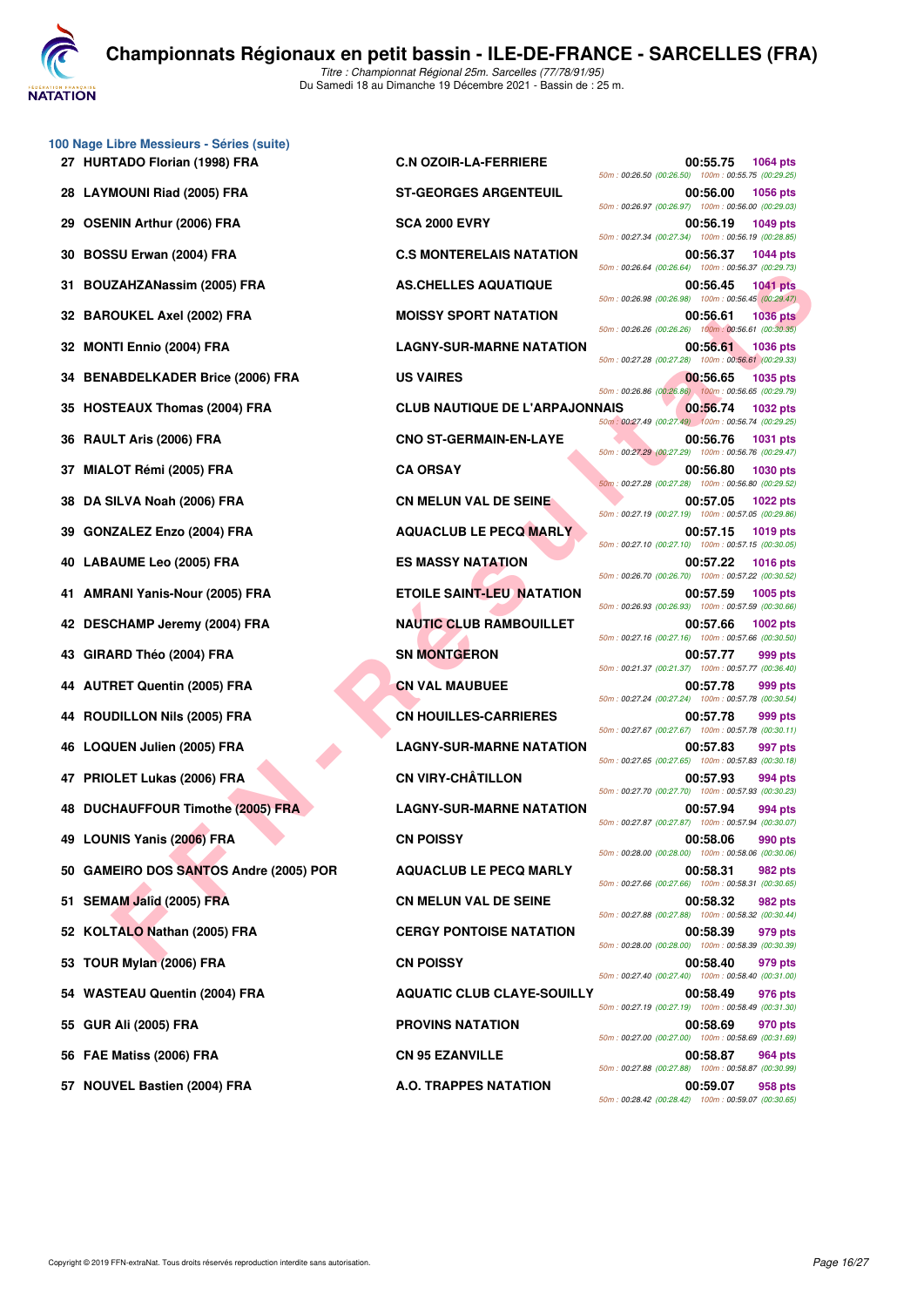

|  |  |  | 100 Nage Libre Messieurs - Séries (suite) |  |  |
|--|--|--|-------------------------------------------|--|--|
|--|--|--|-------------------------------------------|--|--|

- 
- 
- 
- 
- 
- 
- 
- 
- 
- **--- NEBBACHE Ismael (2005) FRA SCA 2000 EVRY DNS dec**
- **--- DE BOYER D'EGUILLES Maxime (2002) FRA SN FRANCONVILLE DISPOSE DUS dec**
- 
- **--- BELADACI Haykel (2006) FRA AAS SARCELLES NATATION 95 DNS**

#### **[200 Nage Libre Messieurs - Séries](http://www.ffnatation.fr/webffn/resultats.php?idact=nat&go=epr&idcpt=74533&idepr=53)** (Samedi 18 Décembre 2021)

- 
- 
- 
- 
- 
- 
- 
- 
- 
- 
- 
- 

- 
- 
- 
- 
- 
- 

**58 BONGERS Samuel (2006) FRA AQUACLUB LE PECQ MARLY 00:59.11 957 pts** 50m : 00:28.27 (00:28.27) 100m : 00:59.11 (00:30.84) **59 DJENHIA Aslane (2005) FRA CN VAL MAUBUEE 00:59.20 954 pts** 50m : 00:28.06 (00:28.06) 100m : 00:59.20 (00:31.14) **60 PORTAL Kylian (2006) FRA CNO ST-GERMAIN-EN-LAYE 00:59.41 948 pts** 50m : 00:27.40 (00:27.40) 100m : 00:59.41 (00:32.01) **61 ALLERON Samuel (2006) FRA ETOILE SAINT-LEU NATATION 00:59.80 936 pts** 50m : 00:28.23 (00:28.23) 100m : 00:59.80 (00:31.57) **62 LANTENOIS Maxence (2006) FRA PROVINS NATATION 00:59.88 933 pts** 50m : 00:27.66 (00:27.66) 100m : 00:59.88 (00:32.22) **63 BUSSON Timothée (2006) FRA CN ANDRESY 01:00.96 901 pts** 50m : 00:27.92 (00:27.92) 100m : 01:00.96 (00:33.04) **64 COLIN-ROSE Aaron (2006) FRA CANETON CLUB DE BEAUMONT 01:01.84 874 pts** 50m : 00:28.16 (00:28.16) 100m : 01:01.84 (00:33.68) **65 RATEL Matisse (2006) FRA US JEUNESSE MITRY-MORY 01:02.12 866 pts** 50m : 00:28.37 (00:28.37) 100m : 01:02.12 (00:33.75) **--- BINAUX Trevis (2003) FRA CERGY PONTOISE NATATION DNS dec --- LE COZ Cédric (2002) FRA SCA 2000 EVRY DNS dec**

**FEADS Maximens (2006) FRA**<br> **FRANCIS MAXIMENTS ON THIMBIGHT COOSE RAY**<br> **FRANCIS (2006) FRA**<br> **FRANCIS COOSE TO A ANDRESS PRANCIS CONSIDER A CANDIDENT (2008) FRA<br>
<b>FRANCIS ARREST (2009) FRA**<br> **EL Matisse (2006) FRA**<br> **EL 1 SEYE Matthieu (2002) SEN ES MASSY NATATION 01:53.06 1205 pts** 50m : 00:26.64 (00:26.64) 100m : 00:55.81 (00:29.17) 150m : 01:24.67 (00:28.86) 200m : 01:53.06 (00:28.39) **2 LOUISSI Malek (2001) TUN AAS SARCELLES NATATION 95 01:56.54 1145 pts** 50m : 00:27.71 (00:27.71) 100m : 00:56.90 (00:29.19) 150m : 01:26.90 (00:30.00) 200m : 01:56.54 (00:29.64) **3 ZAWADSKI Paul (2002) FRA CA ORSAY 01:56.62 1144 pts** 50m : 00:26.68 (00:26.68) 100m : 00:56.29 (00:29.61) 150m : 01:26.05 (00:29.76) 200m : 01:56.62 (00:30.57) **4 ANDRIAMPARANY RALIBERA Toky (2001) MAD LAGNY-SUR-MARNE NATATION 01:57.09 1136 pts** 50m : 00:27.22 (00:27.22) 100m : 00:56.68 (00:29.46) 150m : 01:27.12 (00:30.44) 200m : 01:57.09 (00:29.97) **5 SOULIE Victor (2005) FRA CS MEAUX NATATION 01:57.46 1130 pts** 50m : 00:26.70 (00:26.70) 100m : 00:56.21 (00:29.51) 150m : 01:26.49 (00:30.28) 200m : 01:57.46 (00:30.97) **6 LATSAGUE Thomas (2005) FRA ES MASSY NATATION 01:59.99 1087 pts** 50m : 00:27.42 (00:27.42) 100m : 00:57.42 (00:30.00) 150m : 01:28.31 (00:30.89) 200m : 01:59.99 (00:31.68) **7 QUANTIN Hugo (2001) FRA CA ORSAY 02:00.32 1082 pts** 50m : 00:27.32 (00:27.32) 100m : 00:57.33 (00:30.01) 150m : 01:28.56 (00:31.23) 200m : 02:00.32 (00:31.76) **8 MARMION Antoine (2001) FRA CA ORSAY 02:00.36 1081 pts** 50m : 00:27.36 (00:27.36) 100m : 00:57.89 (00:30.53) 150m : 01:28.70 (00:30.81) 200m : 02:00.36 (00:31.66) **9 VITTORI Alexandre (2006) FRA CN BRUNOY-ESSONNE 02:00.44 1080 pts** 50m : 00:27.04 (00:27.04) 100m : 00:57.55 (00:30.51) 150m : 01:29.14 (00:31.59) 200m : 02:00.44 (00:31.30) **10 SCHMITT Teddy (2002) FRA CN MELUN VAL DE SEINE 02:00.56 1078 pts** 50m : 00:27.39 (00:27.39) 100m : 00:57.40 (00:30.01) 150m : 01:28.43 (00:31.03) 200m : 02:00.56 (00:32.13) **11 LEBBIHI Iliess (2002) FRA ETOILE SAINT-LEU NATATION 02:01.15 1068 pts** 50m : 00:27.69 (00:27.69) 100m : 00:58.12 (00:30.43) 150m : 01:29.40 (00:31.28) 200m : 02:01.15 (00:31.75) **12 LENORMAND Quentin (2000) FRA SN FRANCONVILLE 02:01.40 1064 pts** 50m : 00:28.36 (00:28.36) 100m : 00:59.40 (00:31.04) 150m : 01:30.43 (00:31.03) 200m : 02:01.40 (00:30.97) **13 OSENIN Arthur (2006) FRA SCA 2000 EVRY 02:01.87 1057 pts** 50m : 00:28.02 (00:28.02) 100m : 00:58.10 (00:30.08) 150m : 01:29.80 (00:31.70) 200m : 02:01.87 (00:32.07) **14 OUARDI Liam (2004) FRA C.S MONTERELAIS NATATION 02:02.45 1047 pts** 50m : 00:28.43 (00:28.43) 100m : 00:59.84 (00:31.41) 150m : 01:31.53 (00:31.69) 200m : 02:02.45 (00:30.92) **15 EECKEMAN Baptiste (2006) FRA CN MELUN VAL DE SEINE 02:02.53 1046 pts** 50m : 00:28.28 (00:28.28) 100m : 00:59.88 (00:31.60) 150m : 01:32.50 (00:32.62) 200m : 02:02.53 (00:30.03) **16 DA CUNHA David (2003) FRA CA ORSAY 02:02.60 1045 pts** 50m : 00:28.37 (00:28.37) 100m : 00:59.46 (00:31.09) 150m : 01:31.32 (00:31.86) 200m : 02:02.60 (00:31.28) **17 LAYMOUNI Riad (2005) FRA ST-GEORGES ARGENTEUIL 02:03.67 1028 pts** 50m : 00:28.10 (00:28.10) 100m : 00:58.99 (00:30.89) 150m : 01:30.87 (00:31.88) 200m : 02:03.67 (00:32.80) **18 THENU Alexandre (2005) FRA LAGNY-SUR-MARNE NATATION 02:04.47 1015 pts** 50m : 00:28.61 (00:28.61) 100m : 00:59.93 (00:31.32) 150m : 01:32.53 (00:32.60) 200m : 02:04.47 (00:31.94) **19 HOSTEAUX Thomas (2004) FRA CLUB NAUTIQUE DE L'ARPAJONNAIS 02:05.07 1005 pts** 50m : 00:27.44 (00:27.44) 100m : 00:58.98 (00:31.54) 150m : 01:32.19 (00:33.21) 200m : 02:05.07 (00:32.88)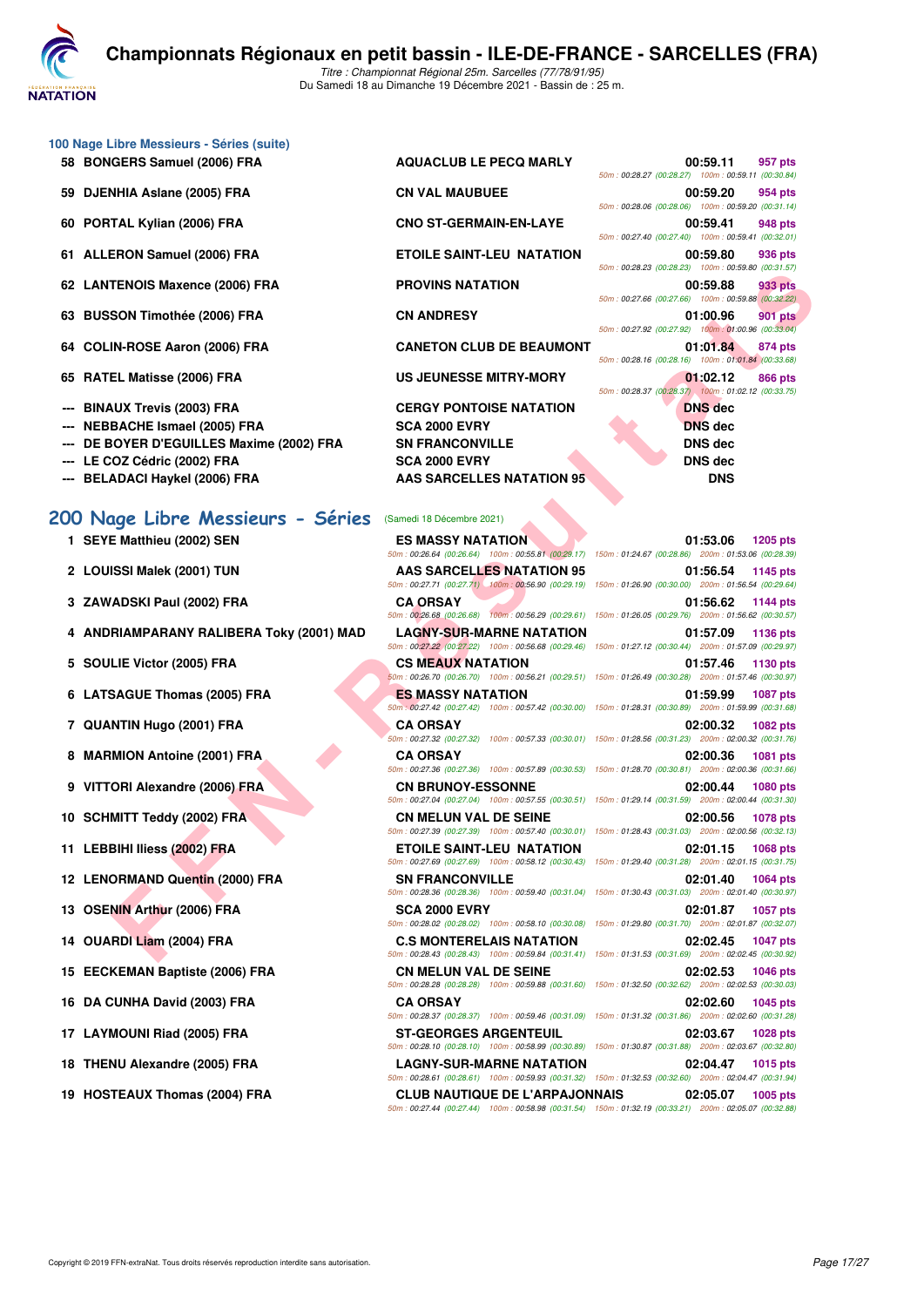

- **200 Nage Libre Messieurs Séries (suite)**
	-
	-
	-
	-
	-
	-
	-
	-
	-
	-
	-
	-
	-
	-
	-
	-
	-
	- **--- BEKAR Mohamed Zaky (2004) FRA AAS SARCELLES NATATION 95 DNS dec**

#### **[400 Nage Libre Messieurs - Séries](http://www.ffnatation.fr/webffn/resultats.php?idact=nat&go=epr&idcpt=74533&idepr=54)** (Samedi 18 Décembre 2021)

- **1 ANDRIAMPARANY RALIBERA Toky (2001) MAD LAGNY-SUR-MARNE NATATION 04:10.05 1119 pts**
- 
- 
- 
- 
- 
- 
- 
- 
- 

| J0 Nage Libre Messieurs - Series (suite) |                                                                                                                                                                                                                       |                                                                                                                                       |
|------------------------------------------|-----------------------------------------------------------------------------------------------------------------------------------------------------------------------------------------------------------------------|---------------------------------------------------------------------------------------------------------------------------------------|
| 20 PEGORARO Soen (2006) FRA              | <b>EN DRAVEIL</b>                                                                                                                                                                                                     | 02:05.34<br><b>1001 pts</b>                                                                                                           |
|                                          |                                                                                                                                                                                                                       | 50m: 00:27.10 (00:27.10) 100m: 00:57.85 (00:30.75) 150m: 01:31.17 (00:33.32) 200m: 02:05.34 (00:34.17)                                |
| 21 OURDOUILLIE Thibault (2002) FRA       | <b>YERRES NATATION</b>                                                                                                                                                                                                | 02:05.38<br><b>1000 pts</b><br>50m: 00:27.58 (00:27.58) 100m: 00:58.40 (00:30.82) 150m: 01:31.58 (00:33.18) 200m: 02:05.38 (00:33.80) |
| 22 LOUNIS Yanis (2006) FRA               | <b>CN POISSY</b>                                                                                                                                                                                                      | 02:05.84<br>993 pts                                                                                                                   |
|                                          |                                                                                                                                                                                                                       | 50m: 00:28.51 (00:28.51) 100m: 01:00.23 (00:31.72) 150m: 01:33.26 (00:33.03) 200m: 02:05.84 (00:32.58)                                |
| 23 BENABDELKADER Brice (2006) FRA        | <b>US VAIRES</b>                                                                                                                                                                                                      | 02:06.06<br>990 pts                                                                                                                   |
|                                          |                                                                                                                                                                                                                       | 50m: 00:27.93 (00:27.93) 100m: 00:59.59 (00:31.66) 150m: 01:32.75 (00:33.16) 200m: 02:06.06 (00:33.31)                                |
| 24 LOQUEN Julien (2005) FRA              | <b>LAGNY-SUR-MARNE NATATION</b>                                                                                                                                                                                       | 02:06.67<br><b>980 pts</b>                                                                                                            |
|                                          | 50m: 00:28.23 (00:28.23) 100m: 00:59.88 (00:31.65)                                                                                                                                                                    | 150m: 01:33.25 (00:33.37) 200m: 02:06.67 (00:33.42)                                                                                   |
| 25 DUCHAUFFOUR Timothe (2005) FRA        | <b>LAGNY-SUR-MARNE NATATION</b><br>50m: 00:28.68 (00:28.68) 100m: 01:00.72 (00:32.04)                                                                                                                                 | 02:07.48<br><b>968 pts</b><br>150m: 01:34.23 (00:33.51) 200m: 02:07.48 (00:33.25)                                                     |
| 26 DESCHAMP Jeremy (2004) FRA            | <b>NAUTIC CLUB RAMBOUILLET</b>                                                                                                                                                                                        | 02:07.65<br>965 pts                                                                                                                   |
|                                          |                                                                                                                                                                                                                       | 50m: 00:28.26 (00:28.26) 100m: 00:59.44 (00:31.18) 150m: 01:33.44 (00:34.00) 200m: 02:07.65 (00:34.21)                                |
| 27 SEMAM Jalîd (2005) FRA                | <b>CN MELUN VAL DE SEINE</b>                                                                                                                                                                                          | 02:07.79<br>963 pts                                                                                                                   |
|                                          |                                                                                                                                                                                                                       | 50m: 00:28.55 (00:28.55) 100m: 01:01.07 (00:32.52) 150m: 01:34.61 (00:33.54) 200m: 02:07.79 (00:33.18)                                |
| 28 MONTI Ennio (2004) FRA                | <b>LAGNY-SUR-MARNE NATATION</b>                                                                                                                                                                                       | 02:07.87<br>962 pts                                                                                                                   |
|                                          | 50m: 00:27.64 (00:27.64) 100m: 01:00.11 (00:32.47)                                                                                                                                                                    | 150m: 01:34.42 (00:34.31) 200m: 02:07.87 (00:33.45)                                                                                   |
| 29 PRIOLET Lukas (2006) FRA              | <b>CN VIRY-CHATILLON</b><br>50m: 00:30.52 (00:30.52) 100m: 01:03.57 (00:33.05)                                                                                                                                        | 02:08.28<br>955 pts<br>150m: 01:36.04 (00:32.47) 200m: 02:08.28 (00:32.24)                                                            |
| 30 ROUDILLON Nils (2005) FRA             | <b>CN HOUILLES-CARRIERES</b>                                                                                                                                                                                          | 02:09.32<br>939 pts                                                                                                                   |
|                                          | 50m: 00:29.20 (00:29.20) 100m: 01:01.70 (00:32.50)                                                                                                                                                                    | 150m: 01:36.18 (00:34.48) 200m: 02:09.32 (00:33.14)                                                                                   |
| 31 MAUPIN Nolhan (2006) FRA              | <b>C.S MONTERELAIS NATATION</b>                                                                                                                                                                                       | 02:09.33<br>939 pts                                                                                                                   |
|                                          | 50m: 00:29.95 (00:29.95) 100m: 01:02.55 (00:32.60)                                                                                                                                                                    | 150m: 01:36.34 (00:33.79) 200m: 02:09.33 (00:32.99)                                                                                   |
| 32 BONGERS Samuel (2006) FRA             | <b>AQUACLUB LE PECQ MARLY</b>                                                                                                                                                                                         | 02:10.74<br>918 pts                                                                                                                   |
|                                          | 50m: 00:29.43 (00:29.43) 100m: 01:02.28 (00:32.85) 150m: 01:36.91 (00:34.63) 200m: 02:10.74 (00:33.83)                                                                                                                |                                                                                                                                       |
| 33 FAE Matiss (2006) FRA                 | <b>CN 95 EZANVILLE</b>                                                                                                                                                                                                | 02:12.69<br>888 pts                                                                                                                   |
|                                          | 50m : 00:30.77 (00:30.77) 100m : 01:04.28 (00:33.51) 150m : 01:38.60 (00:34.32) 200m : 02:12.69 (00:34.09)                                                                                                            |                                                                                                                                       |
| 34 MARTIN Tom (2005) FRA                 | <b>YERRES NATATION</b><br>50m: 00:29.76 (00:29.76) 100m: 01:02.72 (00:32.96)                                                                                                                                          | 02:12.94<br>885 pts<br>150m: 01:37.50 (00:34.78) 200m: 02:12.94 (00:35.44)                                                            |
| 35 ALLERON Samuel (2006) FRA             | ETOILE SAINT-LEU NATATION                                                                                                                                                                                             | 02:14.25<br>865 pts                                                                                                                   |
|                                          | 50m: 00:31.15 (00:31.15) 100m: 01:04.20 (00:33.05) 150m: 01:39.28 (00:35.08) 200m: 02:14.25 (00:34.97)                                                                                                                |                                                                                                                                       |
| 36 AUTRET Quentin (2005) FRA             | <b>CN VAL MAUBUEE</b>                                                                                                                                                                                                 | 02:16.21<br>837 pts                                                                                                                   |
|                                          |                                                                                                                                                                                                                       | 50m : 00:29.03 (00:29.03) 100m : 01:03.04 (00:34.01) 150m : 01:39.29 (00:36.25) 200m : 02:16.21 (00:36.92)                            |
| --- BEKAR Mohamed Zaky (2004) FRA        | AAS SARCELLES NATATION 95                                                                                                                                                                                             | <b>DNS</b> dec                                                                                                                        |
|                                          |                                                                                                                                                                                                                       |                                                                                                                                       |
| 00 Nage Libre Messieurs - Séries         | (Samedi 18 Décembre 2021)                                                                                                                                                                                             |                                                                                                                                       |
| 1 ANDRIAMPARANY RALIBERA Toky (2001) MAD | <b>LAGNY-SUR-MARNE NATATION</b>                                                                                                                                                                                       | 04:10.05<br>1119 pts                                                                                                                  |
|                                          | 50m: 00:28.17 (00:28.17) 100m: 00:58.75 (00:30.58)                                                                                                                                                                    | 150m: 01:30.10 (00:31.35) 200m: 02:02.42 (00:32.32)                                                                                   |
|                                          | 250m: 02:34.30 (00:31.88) 300m: 03:06.58 (00:32.28)                                                                                                                                                                   | 350m: 03:38.80 (00:32.22) 400m: 04:10.05 (00:31.25)                                                                                   |
| 2 CLOSIER Cyril (2000) FRA               | <b>CN MELUN VAL DE SEINE</b>                                                                                                                                                                                          | 04:16.89<br>1063 pts<br>50m: 00:27.30 (00:27.30) 100m: 00:58.79 (00:31.49) 150m: 01:31.30 (00:32.51) 200m: 02:04.83 (00:33.53)        |
|                                          | 250m: 02:38.08 (00:33.25)                                                                                                                                                                                             | 300m: 03:11.85 (00:33.77) 350m: 03:44.34 (00:32.49) 400m: 04:16.89 (00:32.55)                                                         |
| 3 DA CUNHA David (2003) FRA              | <b>CA ORSAY</b>                                                                                                                                                                                                       | 04:17.68<br>1056 pts                                                                                                                  |
| $\overline{\phantom{a}}$                 | 50m : 00:29.31 (00:29.31) 100m : 01:01.91 (00:32.60) 150m : 01:35.12 (00:33.21) 200m : 02:08.60 (00:33.48)<br>250m: 02:41.57 (00:32.97) 300m: 03:13.97 (00:32.40) 350m: 03:46.51 (00:32.54) 400m: 04:17.68 (00:31.17) |                                                                                                                                       |
| 4 VERLA Gatien (2005) FRA                | <b>CN VIRY-CHATILLON</b>                                                                                                                                                                                              | 04:17.74<br><b>1056 pts</b>                                                                                                           |
|                                          | 250m: 02:39.77 (00:33.32) 300m: 03:12.77 (00:33.00) 350m: 03:45.60 (00:32.83) 400m: 04:17.74 (00:32.14)                                                                                                               | 50m: 00:29.06 (00:29.06) 100m: 01:00.63 (00:31.57) 150m: 01:33.35 (00:32.72) 200m: 02:06.45 (00:33.10)                                |
|                                          | <b>SCA 2000 EVRY</b>                                                                                                                                                                                                  |                                                                                                                                       |
| 5 OSENIN Arthur (2006) FRA               |                                                                                                                                                                                                                       | 04:17.86<br><b>1055 pts</b><br>50m: 00:29.09 (00:29.09) 100m: 01:00.91 (00:31.82) 150m: 01:33.28 (00:32.37) 200m: 02:05.93 (00:32.65) |
|                                          | 250m: 02:38.65 (00:32.72) 300m: 03:11.49 (00:32.84)                                                                                                                                                                   | 350m: 03:45.09 (00:33.60) 400m: 04:17.86 (00:32.77)                                                                                   |
| 6 EECKEMAN Baptiste (2006) FRA           | <b>CN MELUN VAL DE SEINE</b>                                                                                                                                                                                          | 04:21.33<br>1027 pts                                                                                                                  |
|                                          |                                                                                                                                                                                                                       | 50m: 00:29.43 (00:29.43) 100m: 01:02.56 (00:33.13) 150m: 01:37.07 (00:34.51) 200m: 02:10.54 (00:33.47)                                |

50m : 00:28.17 (00:28.17) 100m : 00:58.75 (00:30.58) 150m : 01:30.10 (00:31.35) 200m : 02:02.42 (00:32.32) 250m : 02:34.30 (00:31.88) 300m : 03:06.58 (00:32.28) 350m : 03:38.80 (00:32.22) 400m : 04:10.05 (00:31.25) **2 CLOSIER Cyril (2000) FRA CN MELUN VAL DE SEINE 04:16.89 1063 pts** 50m : 00:27.30 (00:27.30) 100m : 00:58.79 (00:31.49) 150m : 01:31.30 (00:32.51) 200m : 02:04.83 (00:33.53) 250m : 02:38.08 (00:33.25) 300m : 03:11.85 (00:33.77) 350m : 03:44.34 (00:32.49) 400m : 04:16.89 (00:32.55) **3 DA CUNHA David (2003) FRA CA ORSAY 04:17.68 1056 pts** 50m : 00:29.31 (00:29.31) 100m : 01:01.91 (00:32.60) 150m : 01:35.12 (00:33.21) 200m : 02:08.60 (00:33.48) 250m : 02:41.57 (00:32.97) 300m : 03:13.97 (00:32.40) 350m : 03:46.51 (00:32.54) 400m : 04:17.68 (00:31.17) **4 VERLA Gatien (2005) FRA CN VIRY-CHÂTILLON 04:17.74 1056 pts** 50m : 00:29.06 (00:29.06) 100m : 01:00.63 (00:31.57) 150m : 01:33.35 (00:32.72) 200m : 02:06.45 (00:33.10) 250m : 02:39.77 (00:33.32) 300m : 03:12.77 (00:33.00) 350m : 03:45.60 (00:32.83) 400m : 04:17.74 (00:32.14) **5 OSENIN Arthur (2006) FRA SCA 2000 EVRY 04:17.86 1055 pts** 50m : 00:29.09 (00:29.09) 100m : 01:00.91 (00:31.82) 150m : 01:33.28 (00:32.37) 200m : 02:05.93 (00:32.65) 250m : 02:38.65 (00:32.72) 300m : 03:11.49 (00:32.84) 350m : 03:45.09 (00:33.60) 400m : 04:17.86 (00:32.77) **6 EECKEMAN Baptiste (2006) FRA CN MELUN VAL DE SEINE 04:21.33 1027 pts** 50m : 00:29.43 (00:29.43) 100m : 01:02.56 (00:33.13) 150m : 01:37.07 (00:34.51) 200m : 02:10.54 (00:33.47) 250m : 02:44.60 (00:34.06) 300m : 03:18.42 (00:33.82) 350m : 03:51.67 (00:33.25) 400m : 04:21.33 (00:29.66) **7 MIALOT Rémi (2005) FRA CA ORSAY 04:21.47 1026 pts** 50m : 00:29.05 (00:29.05) 100m : 01:01.09 (00:32.04) 150m : 01:34.05 (00:32.96) 200m : 02:07.12 (00:33.07) 250m : 02:40.72 (00:33.60) 300m : 03:14.62 (00:33.90) 350m : 03:48.59 (00:33.97) 400m : 04:21.47 (00:32.88) **8 DUCHAUFFOUR Timothe (2005) FRA LAGNY-SUR-MARNE NATATION 04:25.03 998 pts** 50m : 00:29.87 (00:29.87) 100m : 01:02.93 (00:33.06) 150m : 01:35.96 (00:33.03) 200m : 02:09.25 (00:33.29) 250m : 02:42.81 (00:33.56) 300m : 03:16.97 (00:34.16) 350m : 03:51.38 (00:34.41) 400m : 04:25.03 (00:33.65) **9 DA COSTA Enzo (2002) FRA C.S MONTERELAIS NATATION 04:25.36 995 pts** 50m : 00:28.88 (00:28.88) 100m : 01:01.45 (00:32.57) 150m : 01:34.72 (00:33.27) 200m : 02:08.56 (00:33.84) 250m : 02:42.24 (00:33.68) 300m : 03:16.40 (00:34.16) 350m : 03:50.58 (00:34.18) 400m : 04:25.36 (00:34.78) **10 HOSTEAUX Thomas (2004) FRA CLUB NAUTIQUE DE L'ARPAJONNAIS 04:26.42 987 pts** 50m : 00:29.35 (00:29.35) 100m : 01:02.63 (00:33.28) 150m : 01:36.99 (00:34.36) 200m : 02:11.60 (00:34.61) 250m : 02:44.81 (00:33.21) 300m : 03:19.49 (00:34.68) 350m : 03:53.42 (00:33.93) 400m : 04:26.42 (00:33.00)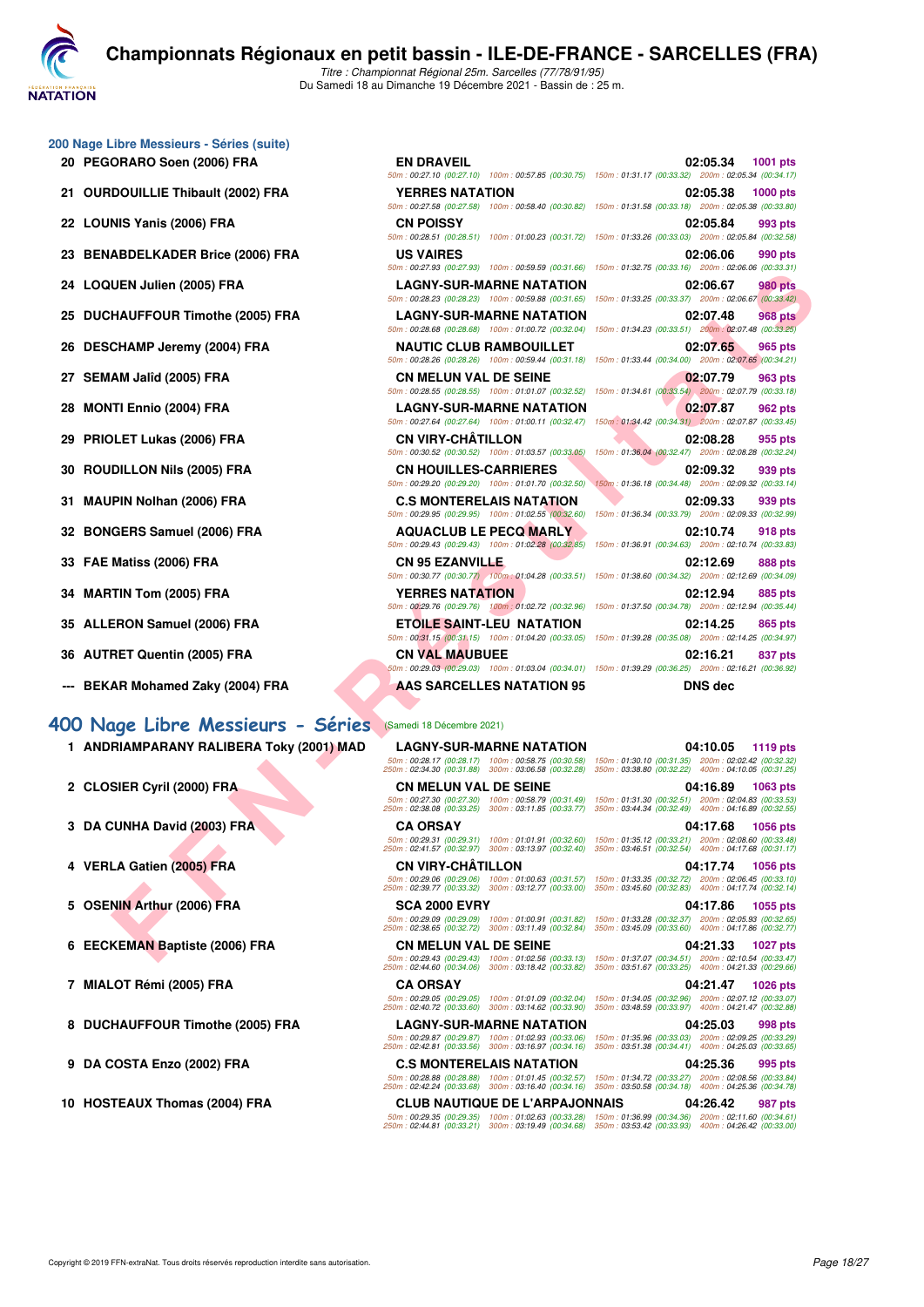

250m : 02:46.46 (00:34.71) 300m : 03:21.45 (00:34.99) 350m : 03:55.56 (00:34.11) 400m : 04:28.09 (00:32.53)

Du Samedi 18 au Dimanche 19 Décembre 2021 - Bassin de : 25 m.

|  |  | 400 Nage Libre Messieurs - Séries (suite) |  |  |
|--|--|-------------------------------------------|--|--|
|--|--|-------------------------------------------|--|--|

**11 PORTAL Kylian (2006) FRA CNO ST-GERMAIN-EN-LAYE 04:27.88 976 pts**

**14 BENABDELKADER Brice (2006) FRA US VAIRES 04:29.53 963 pts**

- 
- 
- **--- BEKAR Mohamed Zaky (2004) FRA AAS SARCELLES NATATION 95 DNS dec**
- 

### **[800 Nage Libre Messieurs - Séries](http://www.ffnatation.fr/webffn/resultats.php?idact=nat&go=epr&idcpt=74533&idepr=55)** (Dimanche 19 Décembre 2021)

**1 LOUISSI Malek (2001) TUN AAS SARCELLES NATATION 95 08:26.28 1191 pts**

**5 DUCHAUFFOUR Timothe (2005) FRA** LAGNY-SUR-MARNE NATATION 09:01.50 1048 pts<br>
50m : 00:30.26 (00:30.26) 100m : 01:03.68 (00:33.40) -150m : 01:37.04 (00:33.38) 200m : 02:10.67 (00:33.3) 250m : 02:44.35 (00:33.68) 300m : 03

# **9 MAUPIN Nolhan (2006) FRA C.S MONTERELAIS NATATION 09:23.30 963 pts**<br> **987 pts 60m** : 00:32.19 (00:32.19 (00:32.19 100m : 01:07.05 (00:34.86) 150m : 01:43.19 (00:36.14) <u>260m : 02:55.47 (00:35.47 (00:35.81)</u> 300m **--- LE COZ Cédric (2002) FRA SCA 2000 EVRY DNS dec**

# 50m : 00:28.78 (00:28.78) 100m : 01:02.00 (00:33.22) 150m : 01:36.36 (00:34.36) 200m : 02:11.71 (00:35.35) 250m : 02:46.50 (00:34.79) 300m : 03:22.04 (00:35.54) 350m : 03:56.96 (00:34.92) 400m : 04:29.53 (00:32.57) **15 JEAN Nicolas (2003) FRA CA ORSAY 04:29.86 961 pts** 50m : 00:29.18 (00:29.18) 100m : 01:01.33 (00:32.15) 150m : 01:35.52 (00:34.19) 200m : 02:10.50 (00:34.98) 250m : 02:45.12 (00:34.62) 300m : 03:19.73 (00:34.61) 350m : 03:54.76 (00:35.03) 400m : 04:29.86 (00:35.10) **16 PRIOLET Lukas (2006) FRA CN VIRY-CHÂTILLON 04:37.26 905 pts** 50m : 00:30.26 (00:30.26) 100m : 01:04.97 (00:34.71) 150m : 01:40.44 (00:35.47) 200m : 02:16.16 (00:35.72) 250m : 02:51.69 (00:35.53) 300m : 03:27.15 (00:35.46) 350m : 04:02.91 (00:35.76) 400m : 04:37.26 (00:34.35) **17 NEDELLEC Hugo (2006) FRA <b>ES MASSY NATATION 17 NEDELLEC Hugo (2006) FRA** 50m : 00:30.44 (00:30.44) 100m : 01:04.36 (00:33.92) 150m : 01:39.48 (00:35.12) 200m : 02:15.58 (00:36.10) 250m : 02:51.61 (00:36.03) 300m : 03:27.47 (00:35.86) 350m : 04:02.96 (00:35.49) 400m : 04:38.44 (00:35.48) **18 MAUPIN Nolhan (2006) FRA C.S MONTERELAIS NATATION 04:40.08 884 pts** 50m : 00:30.89 (00:30.89) 100m : 01:05.29 (00:34.40) 150m : 01:40.66 (00:35.37) 200m : 02:16.16 (00:35.50) 250m : 02:52.50 (00:36.34) 300m : 03:28.65 (00:36.15) 350m : 04:04.39 (00:35.74) 400m : 04:40.08 (00:35.69) **19 BONGERS Samuel (2006) FRA 19 BONGERS AQUACLUB LE PECQ MARLY 1950m**: 01:45.78 (00:37.87 **1950m = 02:23.43** (00:37.65)<br> **4GOM: 02:23.39** 100m : 01:08.69 (00:38.39) 100m : 01:08.69 (00:38.30) 150m > 01:45.78 (00:37.09 50m : 00:32.39 (00:32.39) 100m : 01:08.69 (00:36.30) 150m : 01:45.78 (00:37.09) 200m : 02:23.43 (00:37.65) 250m : 03:00.94 (00:37.51) 300m : 03:38.75 (00:37.81) 350m : 04:16.58 (00:37.83) 400m : 04:52.37 (00:35.79)

250m : 03:08.71 (00:39.60) 300m : 03:47.80 (00:39.09) 350m : 04:26.96 (00:39.16) 400m : 05:05.41 (00:38.45) **--- BINAUX Trevis (2003) FRA CERGY PONTOISE NATATION DNS dec**

50m : 00:29.51 (00:29.51) 100m : 01:02.77 (00:33.26) 150m : 01:37.17 (00:34.40) 200m : 02:11.89 (00:34.72) 250m : 02:46.29 (00:34.40) 300m : 03:20.70 (00:34.41) 350m : 03:54.93 (00:34.23) 400m : 04:27.88 (00:32.95) **12 RICHARD Kylian (2005) FRA AQUA VALLÉE-DE-CHEVREUSE 04:28.09 974 pts** 50m : 00:30.02 (00:30.02) 100m : 01:03.09 (00:33.07) 150m : 01:36.90 (00:33.81) 200m : 02:11.75 (00:34.85) **13 LOUNIS Yanis (2006) FRA CN POISSY 04:28.40 972 pts** 50m : 00:29.45 (00:29.45) 100m : 01:02.48 (00:33.03) 150m : 01:36.33 (00:33.85) 200m : 02:10.46 (00:34.13) 250m : 02:44.98 (00:34.52) 300m : 03:19.81 (00:34.83) 350m : 03:54.59 (00:34.78) 400m : 04:28.40 (00:33.81) **20 ALLERON Samuel (2006) FRA ETOILE SAINT-LEU NATATION 05:05.41 707 pts**

50m : 01:50.24 (00:38.37) 200m : 02:29.11 (00:38.87) 150m : 04:26.96 (00:39.15) 200m : 05:05.41 (00:38.45)

ABUELIC PRINCIPAL DE PRANAMENT DE PRINCIPAL DE PRINCIPAL DE PRINCIPAL DE PRINCIPAL DE PRINCIPAL DE PRINCIPAL DE PRINCIPAL DE PRINCIPAL DE PRINCIPAL DE PRINCIPAL DE PRINCIPAL DE PRINCIPAL DE PRINCIPAL DE PRINCIPAL DE PRINCI 50m : 00:29.42 (00:29.42 (00:31.44) 100m : **01:30.50 (01:31.51) 150m : 01:32.59 (00:31.67 : 02:348 (01:39.7** (00:32.00) 30m : **02:36.07 (00:32.00) 30m : 03:08.07 (00:31.74) 400m : 03:08.69 (01:31.74) 100m : 05:46.28 (01:02 2 DA SILVA Martin (2003) FRA CN VIRY-CHÂTILLON 08:39.25 1137 pts** 5001:00:28.64 (00:28.64 (00:28.64) 150m : 01:32.05 (00:31.99 200m : 02:38.86 (01:32.65 (00:32.15 (00:31.99 200m : 02:38.26 (00:32.15 (00:32.16 (00:32.05 (00:32.05 (00:32.05 (00:32.05 (00:32.03 ) 300m : 03:38.29 (00:32.07 ( **3 ANDRIAMPARANY RALIBERA Toky (2001) MAD LAGNY-SUR-MARNE NATATION 08:41.42 1128 pts**<br>
50m : 00:28.28 (00:28.28) 100m : 00:59.58 (00:31.30) 150m : 01:31.88 (00:32.30) 200m : 02:04.33 (00:32.45) 250m : 02:37.14 (00:32.61) 3 50m : 00:28.28 (00:28.28 (00:32.82 (00:38.50 ) 150m : 01:31.88 (00:32.30 ) 02:38 (00:32.49 (00:32.50 ) 200m : 02:37.14 (00:32.51) 300m : 03:101 (00:32.57 (00:32.52) 400m : 05:98.62 (00:32.52) 500m : 05:98.62 (01:30.58 (01: **4** OSENIN Arthur (2006) FRA SCA 2000 EVRY 08:56.55 1067 pts<br>
50m : 00:29.71 | 100m : 01:02.55 | 00:32.84) | 150m : 01:35.90 | 00:33.35 | 200m : 02:10.15 | 00:34.25 | 250m : 02:43.69 | 00:33.54 | 300m : 03:17.21 | 00:33.52 50m : 00:29.71 (00:29.71) 100m : 01:02.55 (00:32.84) 150m : 01:35.90 (00:33.35) 200m : 02:10.15 (00:34.25) 250m : 02:43.69 (00:33.54) 300m : 03:17.21 (00:33.52) 350m : 03:51.58 (00:34.37) 400m : 04:25.54 (00:33.96) 450m : --- 500m : 05:34.30 550m : --- 600m : (01:08.76) 06:42.60 650m : --- 700m : (01:08.30) 07:51.36 750m : --- 800m : (01:08.76) 08:56.55 (01:05.19) 50m : 00:30.26 (00:30.26 (00:30.26 (00:30.26 (00:33.40 /00:37.04 (00:33.38) 250m : 02:44.35 (00:33.68) 30m : 02:44.35 (00:33.68) 30m : 03:1654 (01:33.58 (00:32.68 (00:32.88) 400m : 05:100m : 05:3657.02 (00:33.68 (00:39 (01 **6 JEAN Nicolas (2003) FRA CA ORSAY CA ORSAY 09:11.43 1009 pts**<br> **60m** : 00:29.84 (00:29.84) 100m : 01:02.87 (00:33.03) 150m : 01:36.96 (00:34.09) 200m : 02:11.94 (00:34.98) 250m : 02:46.75 (00:34.81) 300m : 03:22.00 50m : 00:29.84 (00:29.84) 100:m 01:38.00 (00:33.03) 150m : 01:36.96 (00:34.09 20:11.94 (00:34.09 250m : 02:46.75 (00:34.81) 300m : 03:25.20 (00:35.29 350m : 03:57.31 (00:35.31) 400m : 05:37.31 (00:35.31) 400m : 05:37.31 (0 **7 GIRAULT Nils (2004) FRA NAUTIC CLUB RAMBOUILLET 09:16.37 990 pts**<br> **50m** : 00:29.97 (00:29.97) 100m : 01:04.26 (00:34.28) 150m : 01:39.22 (00:34.97) 200m : 02:13.40 (00:34.18) 250m : 02:47.97 (00:34.57) 300m : 03: 50m : 00:29.97 (00:29.97 (00:29.97 ) 150m : 01:39.22 (00:34.97 (00:34.97 ) 200m : 02:47.97 (00:34.57 (00:34.57 (00:34.68 ) 350m : 03:358.30 (00:35.47 ) 400m : 05:36.30 (00:35.47 ) 500m : 05:3688 (00:35.47 ) 500m : 05:3688 **8 RICHARD Kylian (2005) FRA AQUA VALLÉE-DE-CHEVREUSE 09:22.34 967 pts**<br> **80m** : 00:30.26 **00:30.26** 100m : 01:03.48 *00:33.88* **150m** : 01:38.02 (00:34.08) <u>200m : 02:47.8</u> *an* : 02:47.97 (00:35.21) 300m : 03:23. 50m : 00:30.26 (00:30.26 (00:30.26 (00:30.26 ) 150m : 01:38.02 (00:34.09 160m : 02:47.97 (00:35.21 (00:35.21 (00:35.22 (00:35.22 (00:35.22 (00:35.22 (00:35.22 (00:35.22 (00:35.22 ) 500m : 05:308 (01:12.29) 600m : 05:59.00

50m : 00:32.19 (00:32.19) 160m : 01:47.19 (00:34.86) 150m : 01:43.19 (00:36.14) 200m : 02:55.47 (00:35.81) 250m : 02:55.47 (00:35.81) 250m : 03:30.26 (00:15.86) 350m : 04:05.92 (00:35.66) 400m : 03:300 (01:09:25,689 (01:10

#### **[1500 Nage Libre Messieurs - Séries](http://www.ffnatation.fr/webffn/resultats.php?idact=nat&go=epr&idcpt=74533&idepr=56)** (Samedi 18 Décembre 2021)

**1 MAGNE Matthieu (2003) FRA AAS SARCELLES NATATION 95 16:02.08 1197 pts** 50m : 00:29.33 (00:29.33 (00:29.33 ) 150m : 01:31.42 (00:31.09 (00:31.09 (00:31.09 ) 20:00 : 02:34.74 (00:31.51) 200m : 02:34.74 (00:31.51) 200m : 02:34.74 (00:31.51) 200m : 02:28.89 (01:31.59 350m : 03:38.23 (00:31.54) 40 850m : --- 900m : 09:32.27 950m : --- 1000m : (01:05.31) 10:37.46 1050m : --- 1100m : (01:05.19) 11:42.89 1150m : --- 1200m : (01:05.43) 12:47.95 (01:05.06) 1250m : --- 130m : 00.25.35 (00.25.35) 100m : 05.3408 (01:05.85) 130m : 06.35.92 (00.31.00 / 000m : 06.35.28 (00.31.01) 130m : 05.36.09 (00.31.01) 150m : 05.359 (01:03.85) 230m : 05.359 (01:05.395) 230m : 05.359 (01:03.8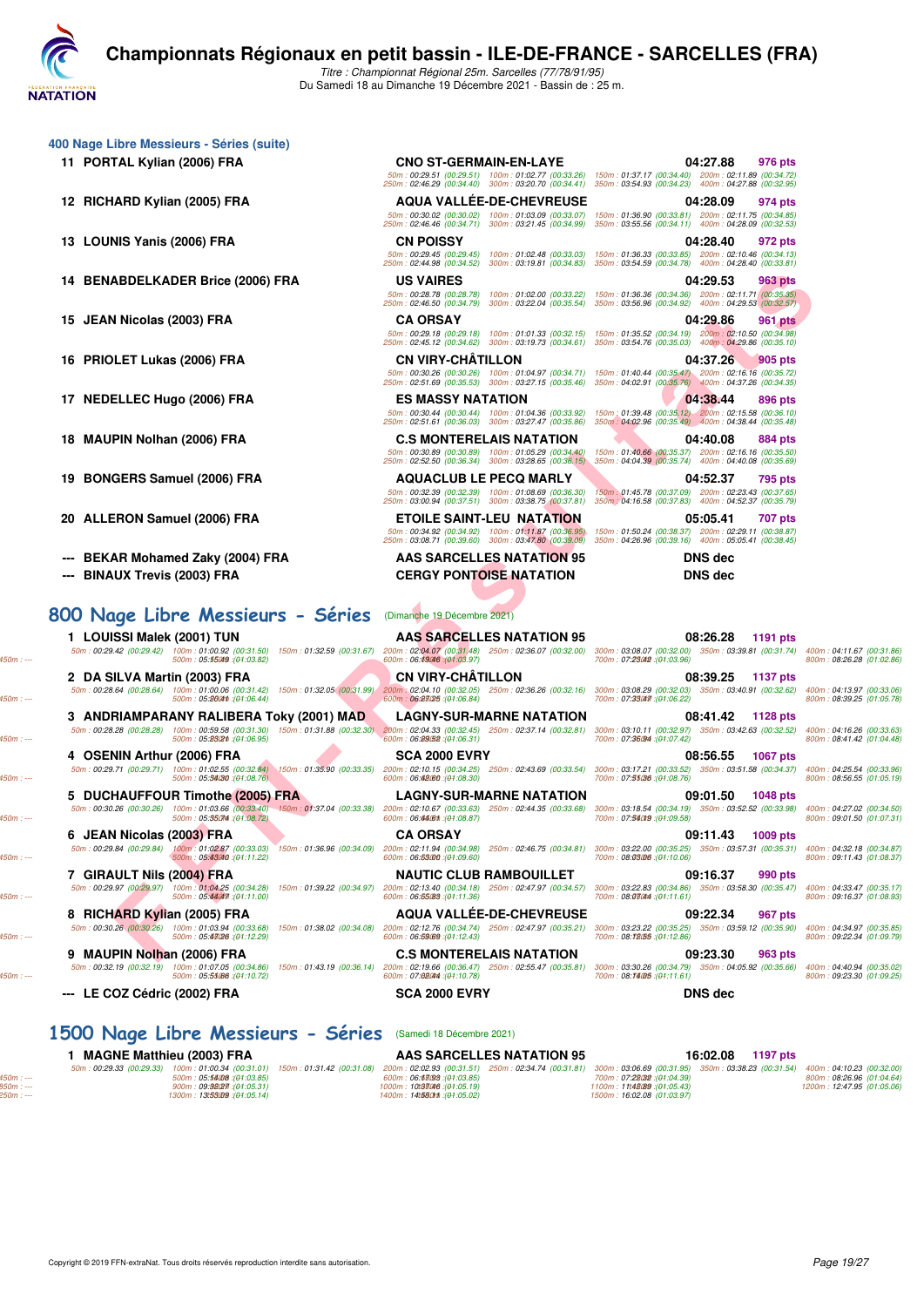

## **Championnats Régionaux en petit bassin - ILE-DE-FRANCE - SARCELLES (FRA)**

Titre : Championnat Régional 25m. Sarcelles (77/78/91/95) Du Samedi 18 au Dimanche 19 Décembre 2021 - Bassin de : 25 m.

| 1500 Nage Libre Messieurs - Séries (suite)                                                                                                                                                                                                                                         |                                                                                             |                                                                                                                        |                                                                                                             |
|------------------------------------------------------------------------------------------------------------------------------------------------------------------------------------------------------------------------------------------------------------------------------------|---------------------------------------------------------------------------------------------|------------------------------------------------------------------------------------------------------------------------|-------------------------------------------------------------------------------------------------------------|
| 2 DA SILVA Martin (2003) FRA<br>50m: 00:29.02 (00:29.02) 100m: 01:00.53 (00:31.51) 150m: 01:32.28 (00:31.75) 200m: 02:04.85 (00:32.57) 250m: 02:37.76 (00:32.91)                                                                                                                   | <b>CN VIRY-CHÂTILLON</b>                                                                    | 16:37.86<br><b>1121 pts</b><br>300m: 03:11.12 (00:33.36) 350m: 03:44.33 (00:33.21)                                     | 400m: 04:17.93 (00:33.60                                                                                    |
| 500m: 05:86074 : (01:06.81)<br>900m: 09:55040 : (01:07.66)<br>1300m: 14t2507th : (01:06.86)                                                                                                                                                                                        | 600m: 06.85097 : (04:07.23)<br>1000m: 11t08084 : (01:07.44)<br>1400m: 15t32088 : (01:06.97) | 700m: 07:39080 : (01:07.83)<br>1100m: 12t16096 : (01:08.12)<br>1500m: 16:37.86 (01:05.18)                              | 800m: 08:47.74 (01:07.94<br>1200m: 13:18.85 (01:07.89                                                       |
| 3 OSENIN Arthur (2006) FRA                                                                                                                                                                                                                                                         | <b>SCA 2000 EVRY</b>                                                                        | 17:11.75<br><b>1052 pts</b>                                                                                            |                                                                                                             |
| 50m: 00:30.66 (00:30.66) 100m: 01:04.25 (00:33.59) 150m: 01:38.20 (00:33.95) 200m: 02:12.73 (00:34.53) 250m: 02:47.16 (00:34.43) 300m: 03:21.35 (00:34.19) 350m: 03:55.70 (00:34.35)<br>500m: 05:39065 : (04:09.34)<br>900m: 10:99(53 : (01:10.48)<br>1300m: 14t560h7 : (01:09.28) | 600m: 06:4909 : (01:09.44)<br>1000m: 11t99039 : (01:09.86)<br>1400m: 16t05047 : (01:09.30)  | 700m: 07:59095 : (01:10.86)<br>1100m: 12:38(29 : (01:08.90)<br>1500m: 17:11.75 (01:06.28)                              | 400m: 04:30.31 (00:34.61<br>800m: 09:09.05 (01:09.10<br>1200m: 13:46.89 (01:08.60                           |
| 4 MAUPIN Nolhan (2006) FRA                                                                                                                                                                                                                                                         | <b>C.S MONTERELAIS NATATION</b>                                                             | 17:37.33<br><b>1001 pts</b>                                                                                            |                                                                                                             |
| 50m: 00:31.13 (00:31.13) 100m: 01:05.56 (00:34.43) 150m: 01:40.35 (00:34.79) 200m: 02:15.98 (00:35.63) 250m: 02:51.27 (00:35.29)<br>500m: 05:48(53:(01:11.15)<br>900m: 10:98026 : (01:10.83)<br>1300m: 15t36048 : (01:11.11)                                                       | 600m: 06:59088 : (01:11.15)<br>1000m: 11t48096 : (01:10.70)<br>1400m: 16t23077. (01:11.29)  | 300m: 03:27.00 (00:35.73)<br>700m: 08:10031 : (01:10.69)<br>1100m: 12t540r0 : (01:11.14)<br>1500m: 17:37.33 (01:09.56) | 350m: 04:01.96 (00:34.96) 400m: 04:37.38 (00:35.42<br>800m: 09:21.43 (01:11.06<br>1200m: 14:05.37 (01:11.27 |
| --- BEKAR Mohamed Zaky (2004) FRA                                                                                                                                                                                                                                                  | AAS SARCELLES NATATION 95                                                                   | <b>DNS</b> dec                                                                                                         |                                                                                                             |
| 50 Dos Messieurs - Séries<br>(Samedi 18 Décembre 2021)                                                                                                                                                                                                                             |                                                                                             |                                                                                                                        |                                                                                                             |
| 1 MIALOT Rémi (2005) FRA                                                                                                                                                                                                                                                           | <b>CA ORSAY</b>                                                                             | 00:27.56<br>1135 pts                                                                                                   |                                                                                                             |
| 2 CHARBONNEL Mathis (2005) FRA                                                                                                                                                                                                                                                     | <b>CN ST-MICHEL-SUR-ORGE</b>                                                                | 00:27.78<br>1122 pts                                                                                                   |                                                                                                             |
| 3 BEDEL Quentin (2000) FRA                                                                                                                                                                                                                                                         | <b>LAGNY-SUR-MARNE NATATION</b>                                                             | 00:27.92<br><b>1114 pts</b>                                                                                            |                                                                                                             |
| 4 LEBBIHI Iliess (2002) FRA                                                                                                                                                                                                                                                        | <b>ETOILE SAINT-LEU NATATION</b>                                                            | 00:28.00<br>1109 pts                                                                                                   |                                                                                                             |
| 5 EGGIMANN Rudy (2001) FRA                                                                                                                                                                                                                                                         | <b>MONTIGNY NATATION</b>                                                                    | 00:28.02<br><b>1108 pts</b>                                                                                            |                                                                                                             |
| 6 THENU Alexandre (2005) FRA                                                                                                                                                                                                                                                       | <b>LAGNY-SUR-MARNE NATATION</b>                                                             | 00:28.05<br><b>1106 pts</b>                                                                                            |                                                                                                             |
| 7 SOULIE Victor (2005) FRA                                                                                                                                                                                                                                                         | <b>CS MEAUX NATATION</b>                                                                    | 00:28.11<br>1103 pts                                                                                                   |                                                                                                             |
| 8 COLOMBOT Eddie (2004) FRA                                                                                                                                                                                                                                                        | <b>PROVINS NATATION</b>                                                                     | 00:28.82<br>1062 pts                                                                                                   |                                                                                                             |
| QUANTIN Hugo (2001) FRA<br>9                                                                                                                                                                                                                                                       | <b>CA ORSAY</b>                                                                             | 00:28.86<br>1059 pts                                                                                                   |                                                                                                             |
| 10 SNELLMAN Max (2006) FRA                                                                                                                                                                                                                                                         | <b>CN FONTAINEBLEAU-AVON</b>                                                                | 00:29.07<br>1048 pts                                                                                                   |                                                                                                             |
| <b>GUILLAUME Gael (2006) FRA</b><br>11                                                                                                                                                                                                                                             | <b>CS MEAUX NATATION</b>                                                                    | 00:29.74<br><b>1010 pts</b>                                                                                            |                                                                                                             |
| 12 GAMEIRO DOS SANTOS Andre (2005) POR<br>13 LAYMOUNI Riad (2005) FRA                                                                                                                                                                                                              | <b>AQUACLUB LE PECQ MARLY</b><br>ST-GEORGES ARGENTEUIL                                      | 00:30.40<br>973 pts<br>00:30.56<br>965 pts                                                                             |                                                                                                             |
| 14 EECKEMAN Baptiste (2006) FRA                                                                                                                                                                                                                                                    | <b>CN MELUN VAL DE SEINE</b>                                                                | 00:30.59<br>963 pts                                                                                                    |                                                                                                             |
| 15 ALLERON Samuel (2006) FRA                                                                                                                                                                                                                                                       | <b>ETOILE SAINT-LEU NATATION</b>                                                            | 00:31.42<br><b>918 pts</b>                                                                                             |                                                                                                             |
| 16 NEBBACHE Ismael (2005) FRA                                                                                                                                                                                                                                                      | <b>SCA 2000 EVRY</b>                                                                        | 00:32.40<br>867 pts                                                                                                    |                                                                                                             |
| 100 Dos Messieurs - Séries<br>(Samedi 18 Décembre 2021)                                                                                                                                                                                                                            |                                                                                             |                                                                                                                        |                                                                                                             |
| 1 BONEL Antonyn (2001) FRA                                                                                                                                                                                                                                                         | <b>CA ORSAY</b>                                                                             | 00:56.44<br><b>1207 pts</b><br>50m: 00:27.15 (00:27.15) 100m: 00:56.44 (00:29.29)                                      |                                                                                                             |
| 2 THENU Alexandre (2005) FRA                                                                                                                                                                                                                                                       | <b>LAGNY-SUR-MARNE NATATION</b>                                                             | 00:59.07<br>1132 pts<br>50m: 00:29.08 (00:29.08) 100m: 00:59.07 (00:29.99)                                             |                                                                                                             |
| 3 SOULIE Victor (2005) FRA                                                                                                                                                                                                                                                         | <b>CS MEAUX NATATION</b>                                                                    | 00:59.78<br>1112 pts<br>50m: 00:29.11 (00:29.11) 100m: 00:59.78 (00:30.67)                                             |                                                                                                             |
| 4 BESSON Antoine (2003) FRA                                                                                                                                                                                                                                                        | <b>CN ANDRESY</b>                                                                           | 01:00.02<br>1105 pts<br>50m: 00:28.55 (00:28.55)  100m: 01:00.02 (00:31.47)                                            |                                                                                                             |
| 5 BEDEL Quentin (2000) FRA                                                                                                                                                                                                                                                         | <b>LAGNY-SUR-MARNE NATATION</b>                                                             | 01:00.11<br>1102 pts<br>50m: 00:29.10 (00:29.10) 100m: 01:00.11 (00:31.01)                                             |                                                                                                             |
| 6 CHARBONNEL Mathis (2005) FRA                                                                                                                                                                                                                                                     | <b>CN ST-MICHEL-SUR-ORGE</b>                                                                | 01:00.33<br><b>1096 pts</b><br>$50m: 00:29.34$ (00:29.34) $100m: 01:00.33$ (00:30.99)                                  |                                                                                                             |
| 7 LEBBIHI Iliess (2002) FRA                                                                                                                                                                                                                                                        | <b>ETOILE SAINT-LEU NATATION</b>                                                            | 01:00.48<br>1092 pts<br>50m: 00:29.34 (00:29.34) 100m: 01:00.48 (00:31.14)                                             |                                                                                                             |
| 8 MAGUERRE Thomas (2000) FRA                                                                                                                                                                                                                                                       | <b>SN FRANCONVILLE</b>                                                                      | 01:00.62<br>1088 pts<br>50m: 00:29.38 (00:29.38) 100m: 01:00.62 (00:31.24)                                             |                                                                                                             |
| 9 LATSAGUE Thomas (2005) FRA                                                                                                                                                                                                                                                       | <b>ES MASSY NATATION</b>                                                                    | 01:02.18<br>1045 pts<br>50m: 00:30.42 (00:30.42) 100m: 01:02.18 (00:31.76)                                             |                                                                                                             |
| 10 QUANTIN Hugo (2001) FRA                                                                                                                                                                                                                                                         | <b>CA ORSAY</b>                                                                             | 01:02.30<br>1042 pts<br>50m: 00:29.82 (00:29.82) 100m: 01:02.30 (00:32.48)                                             |                                                                                                             |
| MIALOT Rémi (2005) FRA<br>11                                                                                                                                                                                                                                                       | <b>CA ORSAY</b>                                                                             | 01:02.68<br>1032 pts<br>50m: 00:29.84 (00:29.84) 100m: 01:02.68 (00:32.84)                                             |                                                                                                             |
| 12 MARTIN Tom (2005) FRA                                                                                                                                                                                                                                                           | <b>YERRES NATATION</b>                                                                      | 01:03.29<br><b>1015 pts</b><br>50m: 00:30.82 (00:30.82) 100m: 01:03.29 (00:32.47)                                      |                                                                                                             |
| 13 LAYMOUNI Riad (2005) FRA                                                                                                                                                                                                                                                        | <b>ST-GEORGES ARGENTEUIL</b>                                                                | 01:04.04<br>995 pts                                                                                                    |                                                                                                             |
|                                                                                                                                                                                                                                                                                    |                                                                                             |                                                                                                                        |                                                                                                             |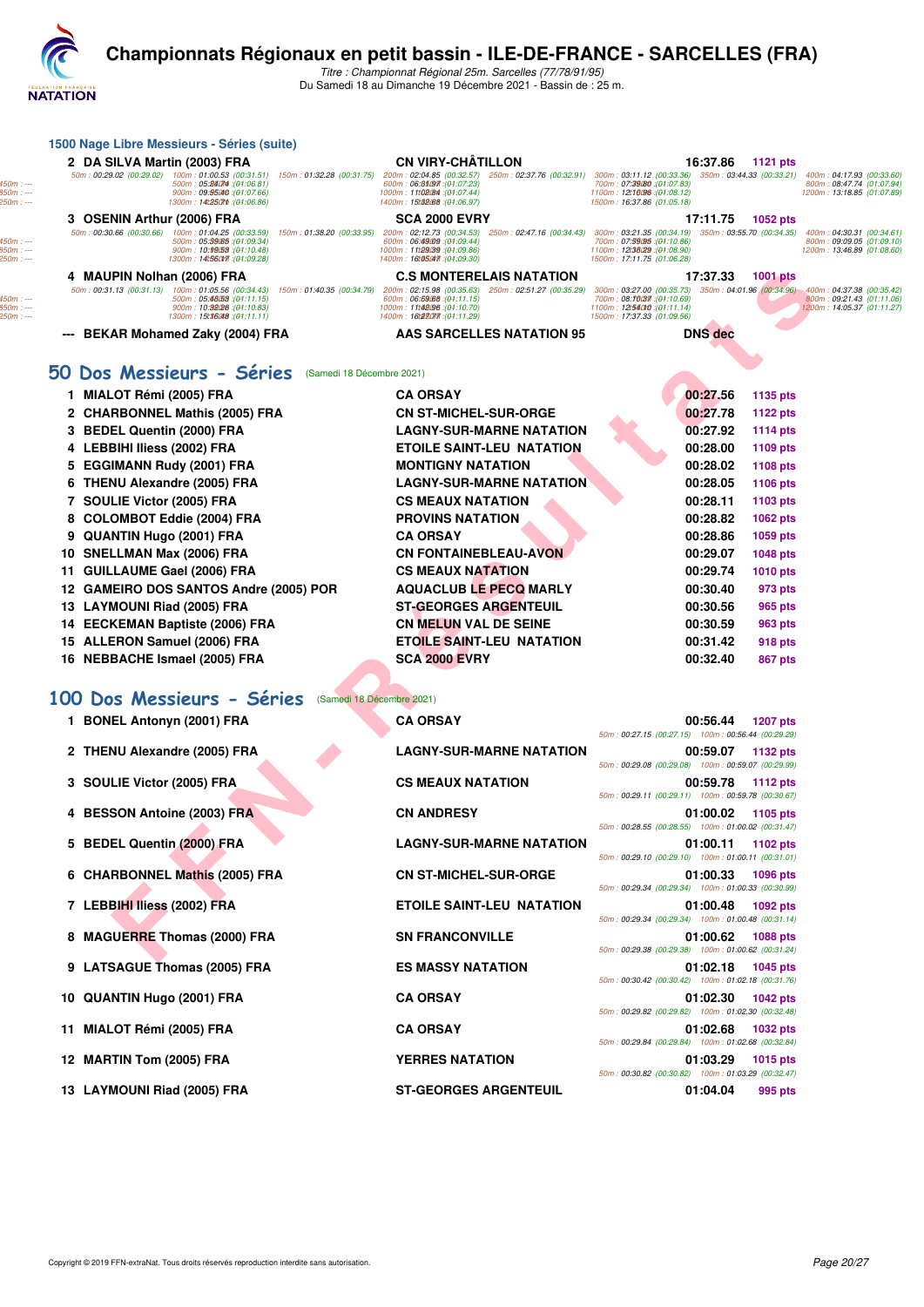

Du Samedi 18 au Dimanche 19 Décembre 2021 - Bassin de : 25 m.

| 100 Dos Messieurs - Séries (suite) |                              |                                                   |
|------------------------------------|------------------------------|---------------------------------------------------|
| 14 GUILLAUME Gael (2006) FRA       | <b>CS MEAUX NATATION</b>     | 01:04.29<br>989 pts                               |
|                                    |                              | 50m: 00:31.58 (00:31.58) 100m: 01:04.29 (00:32.71 |
| 14 SNELLMAN Max (2006) FRA         | <b>CN FONTAINEBLEAU-AVON</b> | 01:04.29<br>989 pts                               |
|                                    |                              | 50m: 00:31.37 (00:31.37) 100m: 01:04.29 (00:32.92 |
| 16 DA CUNHA David (2003) FRA       | <b>CA ORSAY</b>              | 01:04.88<br>973 pts                               |
|                                    |                              | 50m: 00:31.63 (00:31.63) 100m: 01:04.88 (00:33.25 |
|                                    |                              |                                                   |

- 
- 
- 
- 

# [200 Dos Messieurs - Séries](http://www.ffnatation.fr/webffn/resultats.php?idact=nat&go=epr&idcpt=74533&idepr=63) (Dimanche 19 Décembre 2021)<br>1 BONEL Antonyn (2001) FRA

- 
- **2 SOULIE Victor (2005) FRA C**<sub>50m</sub>
- **3 THENU Alexandre (2005) FRA** L<br>
<u>SOM</u>
- **4 DUPUIS Geoffroy (1992) FRA** LAGNY-SUR-MARK
- **5 LEBBIHI Iliess (2002) FRA E**T  $\frac{1}{50m}$
- **6 RICHARD Kylian (2005) FRA A**
- **7 MARTIN Tom (2005) FRA Y**<br>50m
- 8 LAYMOUNI Riad (2005) FRA **ST-GEORGES ARGENT**
- **9 PFEIFER Célestin (2005) FRA ESTABLE DES MASSING DES MASSES**
- **10 GIRAULT Nils (2004) FRA NAULT N**
- 11 **GUILLAUME Gael (2006) FRA C**
- **12 DUCHAUFFOUR Timothe (2005) FRA** L
- **13 SNELLMAN Max (2006) FRA C C 13 PTS**
- **--- PAUPARDIN Guillaume (2001) FRA CN MELUN VAL DE SEINE DNS dec**

#### **[50 Brasse Messieurs - Séries](http://www.ffnatation.fr/webffn/resultats.php?idact=nat&go=epr&idcpt=74533&idepr=71)** (Samedi 18 Décembre 2021)

| 1 EGGIMANN Rudy (2001) FRA             | <b>MONTIGNY NATATION</b>        | 00:29.18 | 1190 pts |
|----------------------------------------|---------------------------------|----------|----------|
| 2 GROS-HENGSTENBERG Esteban (2003) FRA | US CONFLANS-STE-HONORINE        | 00:30.09 | 1141 pts |
| 3 BENATTIA Yanis (1993) FRA            | <b>MONTIGNY NATATION</b>        | 00:30.24 | 1133 pts |
| 4 AGIUS Robin (2003) FRA               | <b>CN FONTAINEBLEAU-AVON</b>    | 00:30.40 | 1124 pts |
| 5 ZEINATY Paul (2001) FRA              | <b>CA ORSAY</b>                 | 00:30.51 | 1119 pts |
| 6 MONTI Matteo (2004) FRA              | <b>CS MEAUX NATATION</b>        | 00:30.63 | 1112 pts |
| 7 LATRECHE Adam (2001) FRA             | <b>MONTIGNY NATATION</b>        | 00:30.81 | 1103 pts |
| 8 MAGUERRE Thomas (2000) FRA           | <b>SN FRANCONVILLE</b>          | 00:30.90 | 1098 pts |
| 9 BARON Emeric (1989) FRA              | <b>CANETON CLUB DE BEAUMONT</b> | 00:30.91 | 1098 pts |
| 10 CETINER Sinan (1996) FRA            | <b>CN HOUILLES-CARRIERES</b>    | 00:31.02 | 1092 pts |
| 11 KNOCKAERT Jonathan (2004) FRA       | <b>COULOMMIERS NATATION</b>     | 00:31.05 | 1090 pts |
| 12 PAILLET Yohann (2004) FRA           | <b>CN MELUN VAL DE SEINE</b>    | 00:31.06 | 1090 pts |
|                                        |                                 |          |          |

| 14 GUILLAUME Gael (2006) FRA     | <b>CS MEAUX NATATION</b>         |                                                                         | 989 pts                                                                                                                                                                                                                                                                                                                                                                                                                                                                                                                                      |
|----------------------------------|----------------------------------|-------------------------------------------------------------------------|----------------------------------------------------------------------------------------------------------------------------------------------------------------------------------------------------------------------------------------------------------------------------------------------------------------------------------------------------------------------------------------------------------------------------------------------------------------------------------------------------------------------------------------------|
| 14 SNELLMAN Max (2006) FRA       |                                  |                                                                         | 989 pts                                                                                                                                                                                                                                                                                                                                                                                                                                                                                                                                      |
| 16 DA CUNHA David (2003) FRA     |                                  |                                                                         | 973 pts                                                                                                                                                                                                                                                                                                                                                                                                                                                                                                                                      |
| 17 RICHARD Kylian (2005) FRA     | AQUA VALLÉE-DE-CHEVREUSE         |                                                                         | 953 pts                                                                                                                                                                                                                                                                                                                                                                                                                                                                                                                                      |
| 18 ALLERON Samuel (2006) FRA     | <b>ETOILE SAINT-LEU NATATION</b> |                                                                         | <b>909 pts</b>                                                                                                                                                                                                                                                                                                                                                                                                                                                                                                                               |
| 19 BENABDELKADER Yann (2004) FRA | <b>US VAIRES</b>                 |                                                                         | 858 pts                                                                                                                                                                                                                                                                                                                                                                                                                                                                                                                                      |
| 20 NEBBACHE Ismael (2005) FRA    |                                  |                                                                         | 853 pts                                                                                                                                                                                                                                                                                                                                                                                                                                                                                                                                      |
| 21 CHEDRI Noam (2006) FRA        | <b>CN MELUN VAL DE SEINE</b>     |                                                                         | 792 pts                                                                                                                                                                                                                                                                                                                                                                                                                                                                                                                                      |
|                                  |                                  | <b>CN FONTAINEBLEAU-AVON</b><br><b>CA ORSAY</b><br><b>SCA 2000 EVRY</b> | 01:04.29<br>50m: 00:31.58 (00:31.58) 100m: 01:04.29 (00:32.71)<br>01:04.29<br>50m: 00:31.37 (00:31.37) 100m: 01:04.29 (00:32.92)<br>01:04.88<br>50m: 00:31.63 (00:31.63) 100m: 01:04.88 (00:33.25)<br>01:05.66<br>50m: 00:31.89 (00:31.89) 100m: 01:05.66 (00:33.77)<br>01:07.35<br>50m: 00:33.18 (00:33.18) 100m: 01:07.35 (00:34.17)<br>01:09.41<br>50m: 00:33.82 (00:33.82) 100m: 01:09.41 (00:35.59)<br>01:09.60<br>50m: 00:33.35 (00:33.35) 100m: 01:09.60 (00:36.25)<br>01:12.11<br>50m: 00:35.36 (00:35.36) 100m: 01:12.11 (00:36.75) |

| 8 ALLERON Samuel (2006) FRA            | <b>ETOILE SAINT-LEU NATATION</b>                                                      | 01:07.35<br><b>909 pts</b><br>50m: 00:33.18 (00:33.18) 100m: 01:07.35 (00:34.17)                                                      |
|----------------------------------------|---------------------------------------------------------------------------------------|---------------------------------------------------------------------------------------------------------------------------------------|
| 9 BENABDELKADER Yann (2004) FRA        | <b>US VAIRES</b>                                                                      | 01:09.41<br>858 pts<br>50m: 00:33.82 (00:33.82) 100m: 01:09.41 (00:35.59)                                                             |
| 20 NEBBACHE Ismael (2005) FRA          | <b>SCA 2000 EVRY</b>                                                                  | 01:09.60<br>853 pts<br>50m: 00:33.35 (00:33.35) 100m: 01:09.60 (00:36.25)                                                             |
| !1 CHEDRI Noam (2006) FRA              | <b>CN MELUN VAL DE SEINE</b>                                                          | 01:12.11<br>792 pts<br>50m: 00:35.36 (00:35.36) 100m: 01:12.11 (00:36.75)                                                             |
| 00 Dos Messieurs - Séries              | (Dimanche 19 Décembre 2021)                                                           |                                                                                                                                       |
| 1 BONEL Antonyn (2001) FRA             | <b>CA ORSAY</b>                                                                       | 02:01.38<br><b>1218 pts</b><br>50m: 00:27.64 (00:27.64) 100m: 00:58.11 (00:30.47) 150m: 01:29.52 (00:31.41) 200m: 02:01.38 (00:31.86) |
| 2 SOULIE Victor (2005) FRA             | <b>CS MEAUX NATATION</b><br>50m: 00:30.56 (00:30.56) 100m: 01:03.67 (00:33.11)        | 02:10.44<br>1089 pts<br>150m: 01:36.92 (00:33.25) 200m: 02:10.44 (00:33.52)                                                           |
| 3 THENU Alexandre (2005) FRA           | <b>LAGNY-SUR-MARNE NATATION</b><br>50m: 00:29.59 (00:29.59) 100m: 01:01.67 (00:32.08) | 02:10.45<br>1089 pts<br>150m: 01:36.24 (00:34.57) 200m: 02:10.45 (00:34.21)                                                           |
| 4 DUPUIS Geoffroy (1992) FRA           | <b>LAGNY-SUR-MARNE NATATION</b><br>50m: 00:30.21 (00:30.21) 100m: 01:03.71 (00:33.50) | 02:11.17<br><b>1079 pts</b><br>150m: 01:37.06 (00:33.35) 200m: 02:11.17 (00:34.11)                                                    |
| 5 LEBBIHI Iliess (2002) FRA            | ETOILE SAINT-LEU NATATION<br>50m: 00:31.25 (00:31.25) 100m: 01:05.43 (00:34.18)       | 02:16.36<br>1009 pts<br>150m: 01:40.75 (00:35.32) 200m: 02:16.36 (00:35.61)                                                           |
| 6 RICHARD Kylian (2005) FRA            | <b>AQUA VALLEE-DE-CHEVREUSE</b>                                                       | 02:17.97<br>988 pts<br>50m: 00:32.16 (00:32.16) 100m: 01:07.13 (00:34.97) 150m: 01:42.63 (00:35.50) 200m: 02:17.97 (00:35.34)         |
| 7 MARTIN Tom (2005) FRA                | <b>YERRES NATATION</b><br>50m: 00:31.66 (00:31.66) 100m: 01:05.36 (00:33.70)          | 02:18.43<br>982 pts<br>150m: 01:41.70 (00:36.34) 200m: 02:18.43 (00:36.73)                                                            |
| 8 LAYMOUNI Riad (2005) FRA             | ST-GEORGES ARGENTEUIL<br>50m: 00:32.45 (00:32.45) 100m: 01:07.95 (00:35.50)           | 02:19.44<br>968 pts<br>150m: 01:44.52 (00:36.57) 200m: 02:19.44 (00:34.92)                                                            |
| 9 PFEIFER Célestin (2005) FRA          | <b>ES MASSY NATATION</b>                                                              | 02:20.51<br>955 pts<br>50m; 00:33.21 (00:33.21) 100m; 01:08.87 (00:35.66) 150m; 01:45.02 (00:36.15) 200m; 02:20.51 (00:35.49)         |
| 0 GIRAULT Nils (2004) FRA              | <b>NAUTIC CLUB RAMBOUILLET</b>                                                        | 02:20.93<br>949 pts<br>50m: 00:33.27 (00:33.27) 100m: 01:08.91 (00:35.64) 150m: 01:45.36 (00:36.45) 200m: 02:20.93 (00:35.57)         |
| 1 GUILLAUME Gael (2006) FRA            | <b>CS MEAUX NATATION</b>                                                              | 02:21.31<br>944 pts<br>50m: 00:32.67 (00:32.67) 100m: 01:08.34 (00:35.67) 150m: 01:45.17 (00:36.83) 200m: 02:21.31 (00:36.14)         |
| 2 DUCHAUFFOUR Timothe (2005) FRA       | <b>LAGNY-SUR-MARNE NATATION</b><br>50m: 00:32.31 (00:32.31) 100m: 01:08.47 (00:36.16) | 02:23.02<br>922 pts<br>150m: 01:45.64 (00:37.17) 200m: 02:23.02 (00:37.38)                                                            |
| 3 SNELLMAN Max (2006) FRA              | <b>CN FONTAINEBLEAU-AVON</b>                                                          | 02:24.50<br>904 pts<br>50m: 00:32.93 (00:32.93) 100m: 01:10.51 (00:37.58) 150m: 01:48.52 (00:38.01) 200m: 02:24.50 (00:35.98)         |
| -- PAUPARDIN Guillaume (2001) FRA      | <b>CN MELUN VAL DE SEINE</b>                                                          | <b>DNS</b> dec                                                                                                                        |
| Brasse Messieurs - Séries              | (Samedi 18 Décembre 2021)                                                             |                                                                                                                                       |
| 1 EGGIMANN Rudy (2001) FRA             | <b>MONTIGNY NATATION</b>                                                              | 00:29.18<br>1190 pts                                                                                                                  |
| 2 GROS-HENGSTENBERG Esteban (2003) FRA | <b>US CONFLANS-STE-HONORINE</b>                                                       | 00:30.09<br><b>1141 pts</b>                                                                                                           |
| 3 BENATTIA Yanis (1993) FRA            | <b>MONTIGNY NATATION</b>                                                              | 00:30.24<br>1133 pts                                                                                                                  |
| 4 AGIUS Robin (2003) FRA               | <b>CN FONTAINEBLEAU-AVON</b>                                                          | 00:30.40<br>1124 pts                                                                                                                  |

|    |  |  |  | 150m: 01:29.52 (00:31.41) 200m: 02:01.38 (00:31.86)                     |  |
|----|--|--|--|-------------------------------------------------------------------------|--|
|    |  |  |  | 02:10.44 1089 pts                                                       |  |
| ŋ  |  |  |  | 150m: 01:36.92 (00:33.25) 200m: 02:10.44 (00:33.52)                     |  |
| V  |  |  |  | 02:10.45 1089 pts                                                       |  |
| 3) |  |  |  | 150m: 01:36.24 (00:34.57) 200m: 02:10.45 (00:34.21)                     |  |
| Ù  |  |  |  | 02:11.17 1079 pts                                                       |  |
| )) |  |  |  | 150m: 01:37.06 (00:33.35) 200m: 02:11.17 (00:34.11)                     |  |
|    |  |  |  | 02:16.36 1009 pts                                                       |  |
| 3) |  |  |  | 150m: 01:40.75 (00:35.32) 200m: 02:16.36 (00:35.61)                     |  |
| E  |  |  |  | 02:17.97 988 pts                                                        |  |
| ŋ  |  |  |  | 150m: 01:42.63 (00:35.50) 200m: 02:17.97 (00:35.34)                     |  |
|    |  |  |  | 02:18.43 982 pts                                                        |  |
| I) |  |  |  | 150m: 01:41.70 (00:36.34) 200m: 02:18.43 (00:36.73)                     |  |
|    |  |  |  | 02:19.44 968 pts                                                        |  |
| I) |  |  |  | 150m: 01:44.52 (00:36.57) 200m: 02:19.44 (00:34.92)                     |  |
| 5) |  |  |  | 02:20.51 955 pts<br>150m: 01:45.02 (00:36.15) 200m: 02:20.51 (00:35.49) |  |
|    |  |  |  |                                                                         |  |
| I) |  |  |  | 02:20.93 949 pts<br>150m: 01:45.36 (00:36.45) 200m: 02:20.93 (00:35.57) |  |
|    |  |  |  | 02:21.31 944 pts                                                        |  |
| ŋ  |  |  |  | 150m: 01:45.17 (00:36.83) 200m: 02:21.31 (00:36.14)                     |  |
| √  |  |  |  | 02:23.02 922 pts                                                        |  |
| S) |  |  |  | 150m: 01:45.64 (00:37.17) 200m: 02:23.02 (00:37.38)                     |  |
|    |  |  |  | 02:24.50 904 pts                                                        |  |
| 3) |  |  |  | 150m: 01:48.52 (00:38.01) 200m: 02:24.50 (00:35.98)                     |  |
|    |  |  |  |                                                                         |  |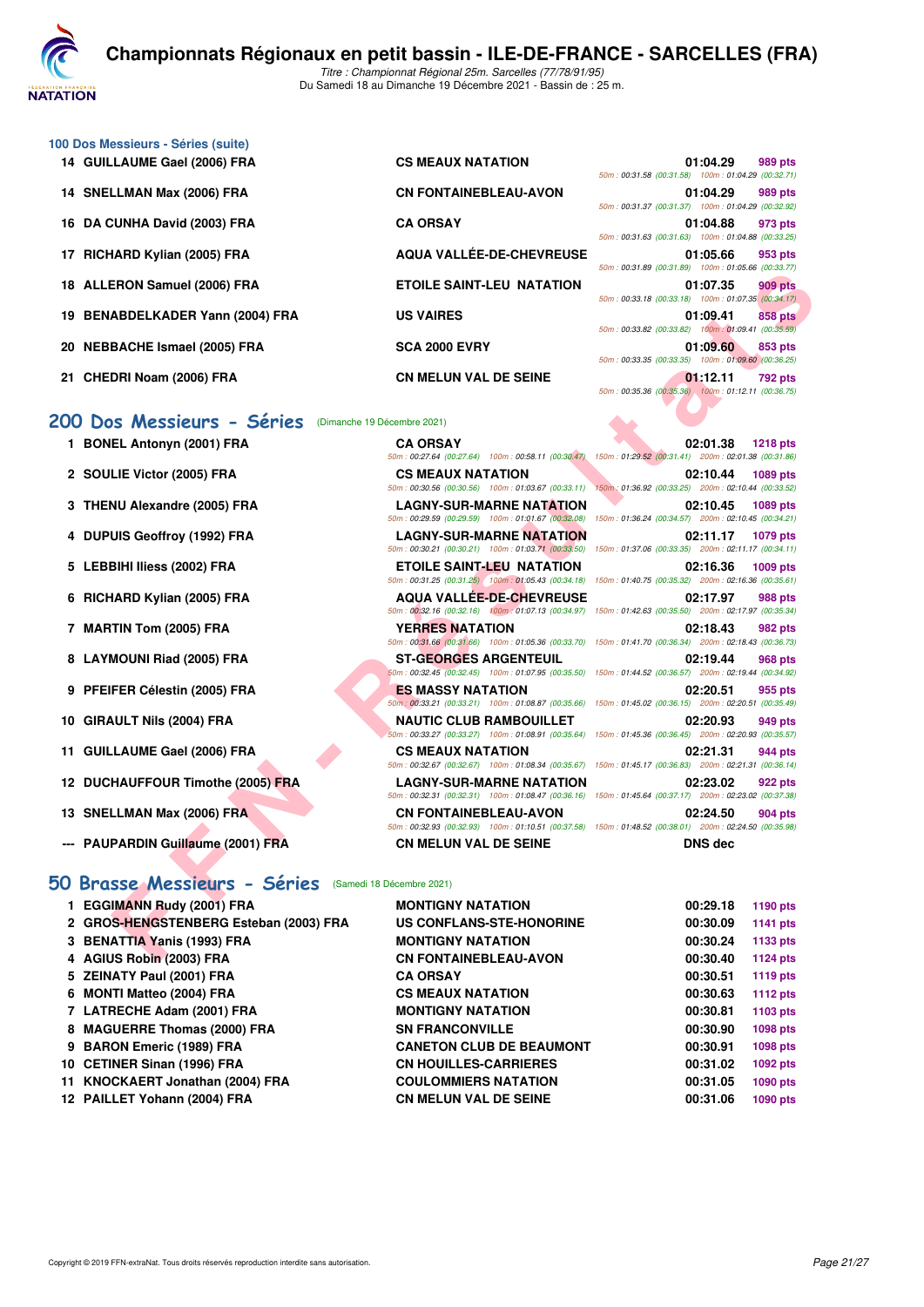

| 50 Brasse Messieurs - Séries (suite) |  |  |  |
|--------------------------------------|--|--|--|
|--------------------------------------|--|--|--|

|    | 12 COLOMBOT Eddie (2004) FRA         | <b>PROVINS NATATION</b>          | 00:31.06   | 1090 pts        |
|----|--------------------------------------|----------------------------------|------------|-----------------|
|    | 14 BAKHEIT Ange (2005) FRA           | <b>ETOILE SAINT-LEU NATATION</b> | 00:31.07   | 1089 pts        |
|    | 15 AMRANI Yanis-Nour (2005) FRA      | <b>ETOILE SAINT-LEU NATATION</b> | 00:31.52   | 1066 pts        |
|    | 16 HERNANDEZ Dorian (2003) FRA       | <b>CN BRUNOY-ESSONNE</b>         | 00:31.62   | 1061 pts        |
| 17 | DA SILVA Noah (2006) FRA             | <b>CN MELUN VAL DE SEINE</b>     | 00:31.65   | 1059 pts        |
|    | 18 CATAYEE-BELINY Dimitri (2001) FRA | <b>SCA 2000 EVRY</b>             | 00:32.03   | 1040 pts        |
|    | 19 NEDELLEC Hugo (2006) FRA          | <b>ES MASSY NATATION</b>         | 00:32.11   | 1036 pts        |
|    | 20 ZANELLI Ewan (2006) FRA           | <b>CN FONTAINEBLEAU-AVON</b>     | 00:32.16   | <b>1033 pts</b> |
|    | 21 GONZALEZ Enzo (2004) FRA          | <b>AQUACLUB LE PECQ MARLY</b>    | 00:32.22   | 1030 pts        |
|    | 22 THEBAULT Nathan (2006) FRA        | <b>CN BRUNOY-ESSONNE</b>         | 00:32.24   | <b>1029 pts</b> |
|    | 23 DUCAMP Yanis (2006) FRA           | <b>US JEUNESSE MITRY-MORY</b>    | 00:32.51   | 1016 pts        |
|    | 24 HUON-MERCEUR Nils (2005) FRA      | <b>LE CHESNAY NATATION</b>       | 00:32.78   | 1002 pts        |
|    | 25 PIRLOG Damian (2006) FRA          | <b>SN FRANCONVILLE</b>           | 00:32.97   | 993 pts         |
|    | 26 TOUR Mylan (2006) FRA             | <b>CN POISSY</b>                 | 00:33.04   | 989 pts         |
|    | 27 GAC Corentin (2005) FRA           | <b>NAUTIC CLUB RAMBOUILLET</b>   | 00:33.07   | <b>988 pts</b>  |
|    | 28 GOHARD Guillaume (2005) FRA       | <b>USM VIROFLAY</b>              | 00:33.18   | <b>982 pts</b>  |
|    | 29 GUYARD Philomin (2005) FRA        | <b>LE CHESNAY NATATION</b>       | 00:33.25   | 979 pts         |
|    | 30 PRIOLET Lukas (2006) FRA          | <b>CN VIRY-CHÂTILLON</b>         | 00:33.36   | 974 pts         |
|    | 31 LAYMOUNI Riad (2005) FRA          | <b>ST-GEORGES ARGENTEUIL</b>     | 00:33.53   | 965 pts         |
|    | 32 BENKADDOUR Yassine (2005) FRA     | <b>AAS SARCELLES NATATION 95</b> | 00:33.57   | <b>963 pts</b>  |
|    | 33 MONTENS Adriel (2001) FRA         | <b>EN DRAVEIL</b>                | 00:33.65   | 959 pts         |
|    | 34 GUR Ali (2005) FRA                | <b>PROVINS NATATION</b>          | 00:33.86   | 949 pts         |
|    | 35 FONTAINE Mathis (2006) FRA        | <b>PROVINS NATATION</b>          | 00:34.09   | 938 pts         |
|    | 36 NEBBACHE Ismael (2005) FRA        | <b>SCA 2000 EVRY</b>             | 00:34.26   | 930 pts         |
|    | 37 LANTENOIS Maxence (2006) FRA      | <b>PROVINS NATATION</b>          | 00:34.46   | 920 pts         |
|    | 38 DJENHIA Aslane (2005) FRA         | <b>CN VAL MAUBUEE</b>            | 00:34.55   | 916 pts         |
|    | 39 BONGERS Samuel (2006) FRA         | <b>AQUACLUB LE PECQ MARLY</b>    | 00:35.21   | 885 pts         |
|    | $-$ GROSSO Jason (2003) FRA          | <b>CERGY PONTOISE NATATION</b>   | <b>DNS</b> |                 |

#### **[100 Brasse Messieurs - Séries](http://www.ffnatation.fr/webffn/resultats.php?idact=nat&go=epr&idcpt=74533&idepr=72)** (Samedi 18 Décembre 2021)

| 1 EGGIMANN Rudy (2001) FRA             | <b>MONTIGNY NATATION</b>         | 01:04.44<br>1202 pts<br>50m: 00:30.18 (00:30.18) 100m: 01:04.44 (00:34.26) |
|----------------------------------------|----------------------------------|----------------------------------------------------------------------------|
| 2 GROS-HENGSTENBERG Esteban (2003) FRA | <b>US CONFLANS-STE-HONORINE</b>  | 01:05.66<br>1169 pts<br>50m: 00:30.41 (00:30.41) 100m: 01:05.66 (00:35.25  |
| 3 AGIUS Robin (2003) FRA               | <b>CN FONTAINEBLEAU-AVON</b>     | 01:06.50<br>1147 pts                                                       |
| 4 ZEINATY Paul (2001) FRA              | <b>CA ORSAY</b>                  | 50m: 00:31.06 (00:31.06) 100m: 01:06.50 (00:35.44<br>01:06.53<br>1146 pts  |
| 5 KNOCKAERT Jonathan (2004) FRA        | <b>COULOMMIERS NATATION</b>      | 50m: 00:31.38 (00:31.38) 100m: 01:06.53 (00:35.15<br>01:06.58<br>1145 pts  |
| 6 BARON Emeric (1989) FRA              | <b>CANETON CLUB DE BEAUMONT</b>  | 50m: 00:31.56 (00:31.56) 100m: 01:06.58 (00:35.02<br>01:06.59<br>1145 pts  |
| 7 LATRECHE Adam (2001) FRA             | <b>MONTIGNY NATATION</b>         | 50m: 00:31.38 (00:31.38) 100m: 01:06.59 (00:35.21<br>01:06.71<br>1141 pts  |
| 8 MONTI Matteo (2004) FRA              | <b>CS MEAUX NATATION</b>         | 50m: 00:31.07 (00:31.07) 100m: 01:06.71 (00:35.64<br>01:07.11<br>1131 pts  |
| 9 CETINER Sinan (1996) FRA             | <b>CN HOUILLES-CARRIERES</b>     | 50m: 00:31.20 (00:31.20) 100m: 01:07.11 (00:35.91)<br>01:08.17<br>1103 pts |
| 10 BAKHEIT Ange (2005) FRA             | <b>ETOILE SAINT-LEU NATATION</b> | 50m: 00:31.86 (00:31.86) 100m: 01:08.17 (00:36.31<br>01:08.18<br>1103 pts  |

- 
- 11 DA SILVA Noah (2006) FRA **CN MELUN VALUE ON SILVA VALUE ON SILVA**
- 12 PAILLET Yohann (2004) FRA CN
- 13 BOUZAHZANassim (2005) FRA AS
- 14 GONZALEZ Enzo (2004) FRA **AQUACCI**

| )LOMBOT Eddie (2004) FRA            | <b>PROVINS NATATION</b>          | 00:31.06<br>1090 pts                                                              |
|-------------------------------------|----------------------------------|-----------------------------------------------------------------------------------|
| <b>\KHEIT Ange (2005) FRA</b>       | <b>ETOILE SAINT-LEU NATATION</b> | 00:31.07<br>1089 pts                                                              |
| <b>IRANI Yanis-Nour (2005) FRA</b>  | <b>ETOILE SAINT-LEU NATATION</b> | 00:31.52<br>1066 pts                                                              |
| <b>ERNANDEZ Dorian (2003) FRA</b>   | <b>CN BRUNOY-ESSONNE</b>         | 00:31.62<br>1061 pts                                                              |
| \ SILVA Noah (2006) FRA             | <b>CN MELUN VAL DE SEINE</b>     | 00:31.65<br>1059 pts                                                              |
| \TAYEE-BELINY Dimitri (2001) FRA    | <b>SCA 2000 EVRY</b>             | 00:32.03<br>1040 pts                                                              |
| <b>EDELLEC Hugo (2006) FRA</b>      | <b>ES MASSY NATATION</b>         | 00:32.11<br>1036 pts                                                              |
| <b>NELLI Ewan (2006) FRA</b>        | <b>CN FONTAINEBLEAU-AVON</b>     | 00:32.16<br><b>1033 pts</b>                                                       |
| <b>DNZALEZ Enzo (2004) FRA</b>      | <b>AQUACLUB LE PECQ MARLY</b>    | 00:32.22<br><b>1030 pts</b>                                                       |
| <b>IEBAULT Nathan (2006) FRA</b>    | <b>CN BRUNOY-ESSONNE</b>         | 00:32.24<br><b>1029 pts</b>                                                       |
| <b>JCAMP Yanis (2006) FRA</b>       | US JEUNESSE MITRY-MORY           | 00:32.51<br>1016 pts                                                              |
| <b>JON-MERCEUR Nils (2005) FRA</b>  | <b>LE CHESNAY NATATION</b>       | 00:32.78<br><b>1002 pts</b>                                                       |
| RLOG Damian (2006) FRA              | <b>SN FRANCONVILLE</b>           | 00:32.97<br>993 pts                                                               |
| <b>)UR Mylan (2006) FRA</b>         | <b>CN POISSY</b>                 | 00:33.04<br><b>989 pts</b>                                                        |
| <b>AC Corentin (2005) FRA</b>       | <b>NAUTIC CLUB RAMBOUILLET</b>   | 00:33.07<br><b>988 pts</b>                                                        |
| )HARD Guillaume (2005) FRA          | <b>USM VIROFLAY</b>              | 00:33.18<br>982 pts                                                               |
| JYARD Philomin (2005) FRA           | <b>LE CHESNAY NATATION</b>       | 00:33.25<br>979 pts                                                               |
| <b>IIOLET Lukas (2006) FRA</b>      | <b>CN VIRY-CHÂTILLON</b>         | 00:33.36<br>974 pts                                                               |
| YMOUNI Riad (2005) FRA              | <b>ST-GEORGES ARGENTEUIL</b>     | 00:33.53<br>965 pts                                                               |
| <b>INKADDOUR Yassine (2005) FRA</b> | <b>AAS SARCELLES NATATION 95</b> | 00:33.57<br><b>963 pts</b>                                                        |
| <b>DNTENS Adriel (2001) FRA</b>     | <b>EN DRAVEIL</b>                | 00:33.65<br>959 pts                                                               |
| JR Ali (2005) FRA                   | <b>PROVINS NATATION</b>          | 00:33.86<br>949 pts                                                               |
| <b>NTAINE Mathis (2006) FRA</b>     | <b>PROVINS NATATION</b>          | 00:34.09<br>938 pts                                                               |
| <b>BBACHE Ismael (2005) FRA</b>     | <b>SCA 2000 EVRY</b>             | 00:34.26<br>930 pts                                                               |
| <b>NTENOIS Maxence (2006) FRA</b>   | <b>PROVINS NATATION</b>          | 00:34.46<br>920 pts                                                               |
| <b>ENHIA Aslane (2005) FRA</b>      | <b>CN VAL MAUBUEE</b>            | 00:34.55<br>916 pts                                                               |
| )NGERS Samuel (2006) FRA            | <b>AQUACLUB LE PECQ MARLY</b>    | 00:35.21<br>885 pts                                                               |
| ROSSO Jason (2003) FRA              | <b>CERGY PONTOISE NATATION</b>   | <b>DNS</b>                                                                        |
| Brasse Messieurs - Séries           | (Samedi 18 Décembre 2021)        |                                                                                   |
| <b>GIMANN Rudy (2001) FRA</b>       | <b>MONTIGNY NATATION</b>         | 01:04.44<br><b>1202 pts</b>                                                       |
|                                     |                                  | 50m: 00:30.18 (00:30.18) 100m: 01:04.44 (00:34.26)                                |
| ROS-HENGSTENBERG Esteban (2003) FRA | US CONFLANS-STE-HONORINE         | 01:05.66<br>1169 pts<br>50m: 00:30.41 (00:30.41) 100m: 01:05.66 (00:35.25)        |
| <b>ilUS Robin (2003) FRA</b>        | <b>CN FONTAINEBLEAU-AVON</b>     | 01:06.50<br><b>1147 pts</b>                                                       |
|                                     |                                  | 50m: 00:31.06 (00:31.06) 100m: 01:06.50 (00:35.44)                                |
| INATY Paul (2001) FRA               | <b>CA ORSAY</b>                  | 01:06.53<br><b>1146 pts</b><br>50m: 00:31.38 (00:31.38) 100m: 01:06.53 (00:35.15) |
| IOCKAERT Jonathan (2004) FRA        | <b>COULOMMIERS NATATION</b>      | 01:06.58<br>1145 pts                                                              |
|                                     |                                  | 50m: 00:31.56 (00:31.56) 100m: 01:06.58 (00:35.02)                                |
| <b>RON Emeric (1989) FRA</b>        | <b>CANETON CLUB DE BEAUMONT</b>  | 01:06.59<br>1145 pts                                                              |
|                                     |                                  | 50m: 00:31.38 (00:31.38) 100m: 01:06.59 (00:35.21)                                |
| TRECHE Adam (2001) FRA              | <b>MONTIGNY NATATION</b>         | 01:06.71<br>1141 pts                                                              |
|                                     |                                  | 50m: 00:31.07 (00:31.07) 100m: 01:06.71 (00:35.64)                                |
| <b>DNTI Matteo (2004) FRA</b>       | <b>CS MEAUX NATATION</b>         | 01:07.11<br>1131 pts<br>50m: 00:31.20 (00:31.20) 100m: 01:07.11 (00:35.91)        |
| :TINER Sinan (1996) FRA             | <b>CN HOUILLES-CARRIERES</b>     | 01:08.17 1103 pts                                                                 |
|                                     |                                  | 50m: 00:31.86 (00:31.86) 100m: 01:08.17 (00:36.31)                                |

| ONTIGNY NATATION                | <b>50r</b> |
|---------------------------------|------------|
| <b>S CONFLANS-STE-HONORINE</b>  | 50r        |
| <b>N FONTAINEBLEAU-AVON</b>     | <b>50r</b> |
| <b>A ORSAY</b>                  | <b>50r</b> |
| <b>DULOMMIERS NATATION</b>      |            |
| <b>ANETON CLUB DE BEAUMONT</b>  | <b>50r</b> |
| ONTIGNY NATATION                | 50r        |
| <b>S MEAUX NATATION</b>         | <b>50r</b> |
| <b>N HOUILLES-CARRIERES</b>     | <b>50r</b> |
| <b>TOILE SAINT-LEU NATATION</b> | <b>50r</b> |
| <b>N MELUN VAL DE SEINE</b>     | 50r        |
| <b>N MELUN VAL DE SEINE</b>     | <b>50r</b> |
| <b>S.CHELLES AQUATIQUE</b>      | <b>50r</b> |
| <b>QUACLUB LE PECQ MARLY</b>    | <b>50r</b> |
|                                 | 50r        |

| 01:04.44 1202 pts                                                       |
|-------------------------------------------------------------------------|
| 50m: 00:30.18 (00:30.18) 100m: 01:04.44 (00:34.26)                      |
| 01:05.66 1169 pts                                                       |
| 50m: 00:30.41 (00:30.41) 100m: 01:05.66 (00:35.25)                      |
| 01:06.50 1147 pts                                                       |
| 50m: 00:31.06 (00:31.06) 100m: 01:06.50 (00:35.44)                      |
| 01:06.53 1146 pts                                                       |
| 50m: 00:31.38 (00:31.38) 100m: 01:06.53 (00:35.15)                      |
| 01:06.58 1145 pts                                                       |
| 50m: 00:31.56 (00:31.56) 100m: 01:06.58 (00:35.02)                      |
| 01:06.59 1145 pts                                                       |
| 50m: 00:31.38 (00:31.38) 100m: 01:06.59 (00:35.21)                      |
| 01:06.71 1141 pts                                                       |
| 50m: 00:31.07 (00:31.07) 100m: 01:06.71 (00:35.64)                      |
| 01:07.11 1131 pts                                                       |
| 50m: 00:31.20 (00:31.20) 100m: 01:07.11 (00:35.91)                      |
| 01:08.17 1103 pts                                                       |
| 50m: 00:31.86 (00:31.86) 100m: 01:08.17 (00:36.31)                      |
| 01:08.18 1103 pts                                                       |
| 50m: 00:31.97 (00:31.97) 100m: 01:08.18 (00:36.21)                      |
| 01:09.16 1077 pts                                                       |
| 50m: 00:32.48 (00:32.48) 100m: 01:09.16 (00:36.68)                      |
| 01:09.21 1076 pts                                                       |
| 50m: 00:32.15 (00:32.15) 100m: 01:09.21 (00:37.06)                      |
| 01:10.15 1052 pts                                                       |
|                                                                         |
| 50m: 00:32.60 (00:32.60) 100m: 01:10.15 (00:37.55)                      |
| 01:10.55 1042 pts<br>50m: 00:32.90 (00:32.90) 100m: 01:10.55 (00:37.65) |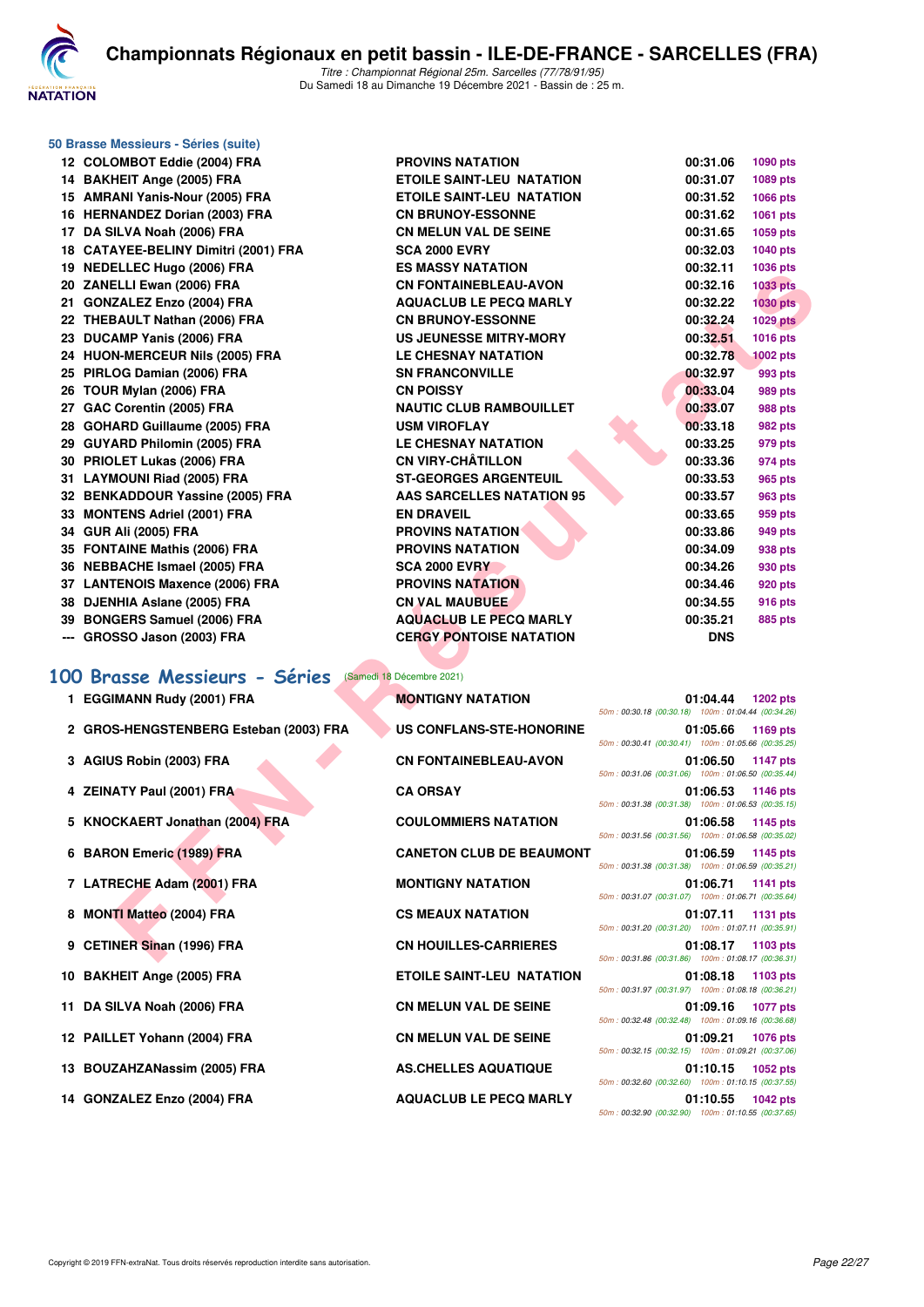

**100 Brasse Messieurs - Séries (suite)**

- 
- 16 THEBAULT Nathan (2006) FRA
- **17 HUON-MERCEUR Nils (2005) FRA**
- **18 NEDELLEC Hugo (2006) FRA**
- 19 DUCAMP Yanis (2006) FRA
- 20 GOHARD Guillaume (2005) FRA
- **21 ZANELLI Ewan (2006) FRA**
- 22 GAC Corentin (2005) FRA
- 23 PRIOLET Lukas (2006) FRA
- 24 GUYARD Philomin (2005) FRA
- 25 LOQUEN Julien (2005) FRA
- **26 PIRLOG Damian (2006) FRA**
- **27 TOUR Mylan (2006) FRA**
- 28 BONGERS Samuel (2006) FRA
- 

#### **[200 Brasse Messieurs - Séries](http://www.ffnatation.fr/webffn/resultats.php?idact=nat&go=epr&idcpt=74533&idepr=73)** (Dimanche 19 Décembre 2021)

- 
- 
- 
- 
- 
- 
- 
- 
- 
- 
- 
- 
- 
- 
- 

| 15 AMRANI Yanis-Nour (2005) FRA | <b>ETOILE SAINT-LEU NATATION</b> | 50m: 00:33.63 (00:33.63) 100m: 01:10.74 (00:3  | 01:10.74       | 1037 |
|---------------------------------|----------------------------------|------------------------------------------------|----------------|------|
| 16 THEBAULT Nathan (2006) FRA   | <b>CN BRUNOY-ESSONNE</b>         | 50m: 00:33.46 (00:33.46) 100m: 01:11.36 (00:3  | 01:11.36       | 1022 |
| 17 HUON-MERCEUR Nils (2005) FRA | LE CHESNAY NATATION              | 50m: 00:33.40 (00:33.40) 100m: 01:11.38 (00:   | 01:11.38       | 1021 |
| 18 NEDELLEC Hugo (2006) FRA     | <b>ES MASSY NATATION</b>         | 50m: 00:33.16 (00:33.16) 100m: 01:11.40 (00:   | 01:11.40       | 1021 |
| 19 DUCAMP Yanis (2006) FRA      | <b>US JEUNESSE MITRY-MORY</b>    | 50m: 00:33.55 (00:33.55) 100m: 01:11.42 (00:   | 01:11.42       | 1020 |
| 20 GOHARD Guillaume (2005) FRA  | <b>USM VIROFLAY</b>              | 50m: 00:33.64 (00:33.64) 100m: 01:11.96 (00:   | 01:11.96       | 1007 |
| 21 ZANELLI Ewan (2006) FRA      | <b>CN FONTAINEBLEAU-AVON</b>     | 50m: 00:34.37 (00:34.37) 100m: 01:12.85 (00:   | 01:12.85       | 985  |
| 22 GAC Corentin (2005) FRA      | <b>NAUTIC CLUB RAMBOUILLET</b>   | 50m: 00:34.14 (00:34.14) 100m: 01:13.25 (00:   | 01:13.25       | 975  |
| 23 PRIOLET Lukas (2006) FRA     | <b>CN VIRY-CHÂTILLON</b>         | 50m: 00:34.26 (00:34.26) 100m: 01:13.48 (00:   | 01:13.48       | 969  |
| 24 GUYARD Philomin (2005) FRA   | <b>LE CHESNAY NATATION</b>       | 50m: 00:33.94 (00:33.94) 100m: 01:13.87 (00:   | 01:13.87       | 960  |
| 25 LOQUEN Julien (2005) FRA     | <b>LAGNY-SUR-MARNE NATATION</b>  | 50m: 00:34.77 (00:34.77) 100m: 01:14.10 (00:3  | 01:14.10       | 954  |
| 26 PIRLOG Damian (2006) FRA     | <b>SN FRANCONVILLE</b>           | 50m: 00:34.01 (00:34.01) 100m: 01:14.30 (00:4) | 01:14.30       | 949  |
| 27 TOUR Mylan (2006) FRA        | <b>CN POISSY</b>                 | 50m: 00:34.88 (00:34.88) 100m: 01:14.81 (00:   | 01:14.81       | 937  |
| 28 BONGERS Samuel (2006) FRA    | <b>AQUACLUB LE PECQ MARLY</b>    | 50m: 00:37.50 (00:37.50) 100m: 01:20.55 (00:4) | 01:20.55       | 805  |
| --- GROSSO Jason (2003) FRA     | <b>CERGY PONTOISE NATATION</b>   |                                                | <b>DNS</b> dec |      |
|                                 |                                  |                                                |                |      |

MAP Yanis (2005) FRA US JEUNESE MITRY-MORY<br>
FEI CHE SHART US JEUNESE MITRY-MORY<br>
ELLE VAND COULD NAME CULLE PART AND CHE CHE SHART AND COULD NAME CULLE THE SAME COULD NAME CULLE THE SAME COULD NAME CULLE THE SAME COULD NAM **--- GROSSO Jason (2003) FRA CERGY PONTOISE NATATION DNS dec**

|                                                    |                    | <b>U1:1U.74</b> 1037 pts |
|----------------------------------------------------|--------------------|--------------------------|
| 50m: 00:33.63 (00:33.63) 100m: 01:10.74 (00:37.11) |                    |                          |
|                                                    | 01:11.36 1022 pts  |                          |
| 50m: 00:33.46 (00:33.46) 100m: 01:11.36 (00:37.90) |                    |                          |
|                                                    | 01:11.38 1021 pts  |                          |
| 50m: 00:33.40 (00:33.40) 100m: 01:11.38 (00:37.98) |                    |                          |
|                                                    | 01:11.40 1021 pts  |                          |
| 50m: 00:33.16 (00:33.16) 100m: 01:11.40 (00:38.24) |                    |                          |
|                                                    | 01:11.42 1020 pts  |                          |
| 50m: 00:33.55 (00:33.55) 100m: 01:11.42 (00:37.87) |                    |                          |
|                                                    | 01:11.96 1007 pts  |                          |
| 50m: 00:33.64 (00:33.64) 100m: 01:11.96 (00:38.32) |                    |                          |
|                                                    | 01:12.85 985 pts   |                          |
| 50m: 00:34.37 (00:34.37) 100m: 01:12.85 (00:38.48) |                    |                          |
|                                                    | $01:13.25$ 975 pts |                          |
| 50m: 00:34.14 (00:34.14) 100m: 01:13.25 (00:39.11) |                    |                          |
|                                                    | 01:13.48 969 pts   |                          |
| 50m: 00:34.26 (00:34.26) 100m: 01:13.48 (00:39.22) |                    |                          |
|                                                    | 01:13.87 960 pts   |                          |
| 50m: 00:33.94 (00:33.94) 100m: 01:13.87 (00:39.93) |                    |                          |
|                                                    | 01:14.10 954 pts   |                          |
| 50m: 00:34.77 (00:34.77) 100m: 01:14.10 (00:39.33) |                    |                          |
|                                                    | 01:14.30 949 pts   |                          |
| 50m: 00:34.01 (00:34.01) 100m: 01:14.30 (00:40.29) |                    |                          |
|                                                    | 01:14.81 937 pts   |                          |
| 50m: 00:34.88 (00:34.88) 100m: 01:14.81 (00:39.93) |                    |                          |
|                                                    | 01:20.55 805 pts   |                          |
| 50m: 00:37.50 (00:37.50) 100m: 01:20.55 (00:43.05) |                    |                          |
|                                                    | DNS dec            |                          |

**1 KNOCKAERT Jonathan (2004) FRA COULOMMIERS NATATION 02:22.35 1142 pts** 50m : 00:32.03 (00:32.03) 100m : 01:08.82 (00:36.79) 150m : 01:45.78 (00:36.96) 200m : 02:22.35 (00:36.57) **2 BARON Emeric (1989) FRA CANETON CLUB DE BEAUMONT** 02:23.83 **1123 pts** 50m : 00:32.58 (00:32.58) 100m : 01:09.09 (00:36.51) 150m : 01:45.82 (00:36.73) 200m : 02:23.83 (00:38.01) **3 DA SILVA Martin (2003) FRA CN VIRY-CHÂTILLON 02:25.57 1100 pts** 50m : 00:32.24 (00:32.24) 100m : 01:09.19 (00:36.95) 150m : 01:46.69 (00:37.50) 200m : 02:25.57 (00:38.88) **4 CETINER Sinan (1996) FRA CN HOUILLES-CARRIERES 02:30.56 1037 pts** 50m : 00:33.39 (00:33.39) 100m : 01:11.27 (00:37.88) 150m : 01:51.32 (00:40.05) 200m : 02:30.56 (00:39.24) **5 BOUZAHZANassim (2005) FRA AS.CHELLES AQUATIQUE 02:32.13 1017 pts** 50m : 00:33.20 (00:33.20) 100m : 01:11.05 (00:37.85) 150m : 01:50.86 (00:39.81) 200m : 02:32.13 (00:41.27) **6 LIV David (2004) FRA LAGNY-SUR-MARNE NATATION 02:32.41 1014 pts** 50m : 00:33.85 (00:33.85) 100m : 01:12.67 (00:38.82) 150m : 01:52.49 (00:39.82) 200m : 02:32.41 (00:39.92) **7 BAKHEIT Ange (2005) FRA ETOILE SAINT-LEU NATATION 02:32.64 1011 pts** 50m : 00:33.19 (00:33.19) 100m : 01:11.33 (00:38.14) 150m : 01:51.27 (00:39.94) 200m : 02:32.64 (00:41.37) **8 NEDELLEC Hugo (2006) FRA ES MASSY NATATION 02:33.54 1000 pts** 50m : 00:34.45 (00:34.45) 100m : 01:13.13 (00:38.68) 150m : 01:52.95 (00:39.82) 200m : 02:33.54 (00:40.59) **9 DA SILVA Noah (2006) FRA CN MELUN VAL DE SEINE 02:34.31 990 pts** 50m : 00:33.39 (00:33.39) 100m : 01:11.87 (00:38.48) 150m : 01:52.74 (00:40.87) 200m : 02:34.31 (00:41.57) **10 HUON-MERCEUR Nils (2005) FRA LE CHESNAY NATATION 02:38.23 943 pts** 50m : 00:35.03 (00:35.03) 100m : 01:15.13 (00:40.10) 150m : 01:56.70 (00:41.57) 200m : 02:38.23 (00:41.53) **11 DUCAMP Yanis (2006) FRA US JEUNESSE MITRY-MORY 02:39.87 923 pts** 50m : 00:34.43 (00:34.43) 100m : 01:14.81 (00:40.38) 150m : 01:56.86 (00:42.05) 200m : 02:39.87 (00:43.01) **12 PRIOLET Lukas (2006) FRA CN VIRY-CHÂTILLON 02:40.18 920 pts** 50m : 00:36.34 (00:36.34) 100m : 01:16.83 (00:40.49) 150m : 01:57.84 (00:41.01) 200m : 02:40.18 (00:42.34) **13 ZANELLI Ewan (2006) FRA CN FONTAINEBLEAU-AVON 02:40.64 914 pts** 50m : 00:35.68 (00:35.68) 100m : 01:16.12 (00:40.44) 150m : 01:58.61 (00:42.49) 200m : 02:40.64 (00:42.03) **14 AMRANI Yanis-Nour (2005) FRA ETOILE SAINT-LEU NATATION 02:41.83 900 pts** 50m : 00:34.22 (00:34.22) 100m : 01:13.83 (00:39.61) 150m : 01:56.47 (00:42.64) 200m : 02:41.83 (00:45.36) **15 GUYARD Philomin (2005) FRA LE CHESNAY NATATION 02:43.29 883 pts** 50m : 00:36.69 (00:36.69) 100m : 01:17.79 (00:41.10) 150m : 01:59.98 (00:42.19) 200m : 02:43.29 (00:43.31)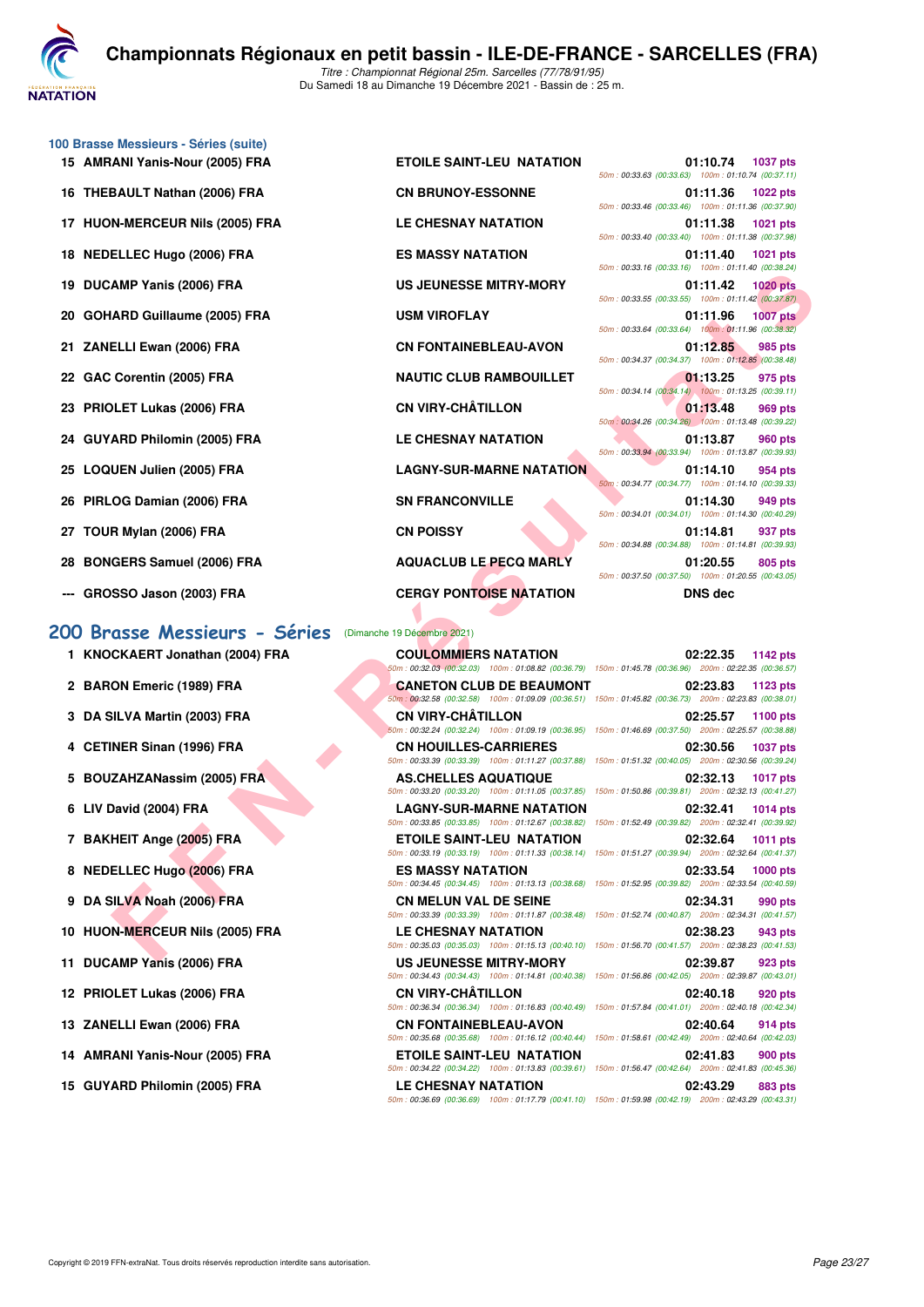

| 200 Brasse Messieurs - Séries (suite)                      |                                       |                |                 |
|------------------------------------------------------------|---------------------------------------|----------------|-----------------|
| --- GROSSO Jason (2003) FRA                                | <b>CERGY PONTOISE NATATION</b>        | <b>DNS</b> dec |                 |
| --- LATRECHE Adam (2001) FRA                               | <b>MONTIGNY NATATION</b>              | DSQ            |                 |
|                                                            |                                       |                |                 |
| 50 Papillon Messieurs - Séries (Dimanche 19 Décembre 2021) |                                       |                |                 |
| 1 GRANDIN MARTIN Numa (2002) FRA                           | <b>ES MASSY NATATION</b>              | 00:25.82       |                 |
|                                                            |                                       |                | 1165 pts        |
| 2 EGGIMANN Rudy (2001) FRA                                 | <b>MONTIGNY NATATION</b>              | 00:25.92       | 1158 pts        |
| 3 DE BOYER D'EGUILLES Maxime (2002) FRA                    | <b>SN FRANCONVILLE</b>                | 00:26.16       | <b>1142 pts</b> |
| 4 JOUENNE Ugo (2003) FRA                                   | <b>PROVINS NATATION</b>               | 00:26.24       | <b>1137 pts</b> |
| 5 PEUFFIER Arthur (1995) FRA                               | AS HERBLAY NATATION                   | 00:26.49       | 1120 pts        |
| 6 DA SILVA UMMENHOVER Thibault (2001) FRA                  | <b>CN MELUN VAL DE SEINE</b>          | 00:26.54       | <b>1117 pts</b> |
| 7 OURDOUILLIE Thibault (2002) FRA                          | <b>YERRES NATATION</b>                | 00:26.80       | 1099 pts        |
| 8 TATI Hakim (2000) FRA                                    | <b>SN FRANCONVILLE</b>                | 00:26.85       | <b>1096 pts</b> |
| 9 COLOMBOT Eddie (2004) FRA                                | <b>PROVINS NATATION</b>               | 00:26.88       | 1094 pts        |
| 10 FAVIER Theo (2004) FRA                                  | <b>CN PLAISIR</b>                     | 00:27.06       | 1082 pts        |
| 11 LATSAGUE Thomas (2005) FRA                              | <b>ES MASSY NATATION</b>              | 00:27.11       | 1079 pts        |
| 12 MONTI Matteo (2004) FRA                                 | <b>CS MEAUX NATATION</b>              | 00:27.15       | 1076 pts        |
| 13 LENORMAND Quentin (2000) FRA                            | <b>SN FRANCONVILLE</b>                | 00:27.19       | 1074 pts        |
| 14 IM SAROEUN Paul (2002) FRA                              | <b>EN DRAVEIL</b>                     | 00:27.33       | 1065 pts        |
| 15 MIALOT Rémi (2005) FRA                                  | <b>CA ORSAY</b>                       | 00:27.49       | 1054 pts        |
| 16 VITTORI Alexandre (2006) FRA                            | <b>CN BRUNOY-ESSONNE</b>              | 00:27.51       | 1053 pts        |
| 16 ZAWADSKI Paul (2002) FRA                                | <b>CA ORSAY</b>                       | 00:27.51       | 1053 pts        |
| 18 EECKEMAN Baptiste (2006) FRA                            | <b>CN MELUN VAL DE SEINE</b>          | 00:27.58       | 1048 pts        |
| 19 COLLARD Raphael (2006) FRA                              | <b>LAGNY-SUR-MARNE NATATION</b>       | 00:27.59       | 1048 pts        |
| 20 BENATTIA Yanis (1993) FRA                               | <b>MONTIGNY NATATION</b>              | 00:27.62       | 1046 pts        |
| 21 GROS-HENGSTENBERG Esteban (2003) FRA                    | US CONFLANS-STE-HONORINE              | 00:27.63       | 1045 pts        |
| 22 MONTI Ennio (2004) FRA                                  | <b>LAGNY-SUR-MARNE NATATION</b>       | 00:27.64       | 1045 pts        |
| 23 LEGET Pierre-Louis (2004) FRA                           | <b>PROVINS NATATION</b>               | 00:27.86       | 1031 pts        |
| 24 TRAN Alexandre (2004) FRA                               | <b>CERGY PONTOISE NATATION</b>        | 00:27.93       | 1026 pts        |
| 25 FAUCONNIER Basile (2005) FRA                            | AQUA VALLÉE-DE-CHEVREUSE              | 00:27.96       | 1024 pts        |
| 26 BOSSU Erwan (2004) FRA                                  | <b>C.S MONTERELAIS NATATION</b>       | 00:27.97       | 1023 pts        |
| 27 RAULT Aris (2006) FRA                                   | <b>CNO ST-GERMAIN-EN-LAYE</b>         | 00:27.98       | 1023 pts        |
| 28 NOUVEL Bastien (2004) FRA                               | <b>A.O. TRAPPES NATATION</b>          | 00:27.99       | 1022 pts        |
| 29 GAMEIRO DOS SANTOS Andre (2005) POR                     | <b>AQUACLUB LE PECQ MARLY</b>         | 00:28.08       | <b>1017 pts</b> |
| 30 ZANELLI Ewan (2006) FRA                                 | <b>CN FONTAINEBLEAU-AVON</b>          | 00:28.15       | 1012 pts        |
| 31 DESCHAMP Jeremy (2004) FRA                              | <b>NAUTIC CLUB RAMBOUILLET</b>        | 00:28.20       | 1009 pts        |
| 32 DJENHIA Aslane (2005) FRA                               | <b>CN VAL MAUBUEE</b>                 | 00:28.81       | 971 pts         |
| 33 HOSTEAUX Thomas (2004) FRA                              | <b>CLUB NAUTIQUE DE L'ARPAJONNAIS</b> | 00:28.82       | 970 pts         |
| 34 ROUDILLON Nils (2005) FRA                               | <b>CN HOUILLES-CARRIERES</b>          | 00:28.86       | 968 pts         |
| 34 GIRARD Théo (2004) FRA                                  | <b>SN MONTGERON</b>                   | 00:28.86       | <b>968 pts</b>  |
| 34 AUTRET Quentin (2005) FRA                               | <b>CN VAL MAUBUEE</b>                 | 00:28.86       | <b>968 pts</b>  |
| 37 DUGIED Yann (2004) FRA                                  | <b>AS.CHELLES AQUATIQUE</b>           | 00:28.94       | 963 pts         |
| 38 LOUNIS Yanis (2006) FRA                                 | <b>CN POISSY</b>                      | 00:29.12       | 952 pts         |
| 39 GONZALEZ Enzo (2004) FRA                                | <b>AQUACLUB LE PECQ MARLY</b>         | 00:29.22       | 945 pts         |
| 40 KOLTALO Nathan (2005) FRA                               | <b>CERGY PONTOISE NATATION</b>        | 00:29.28       | 942 pts         |
| 41 CATAYEE-BELINY Dimitri (2001) FRA                       | <b>SCA 2000 EVRY</b>                  | 00:29.39       |                 |
| 42 DUPUIS Geoffroy (1992) FRA                              | <b>LAGNY-SUR-MARNE NATATION</b>       |                | 935 pts         |
|                                                            |                                       | 00:29.78       | 912 pts         |
| 43 FAE Matiss (2006) FRA                                   | <b>CN 95 EZANVILLE</b>                | 00:29.92       | 903 pts         |
| 44 ALLERON Samuel (2006) FRA                               | <b>ETOILE SAINT-LEU NATATION</b>      | 00:30.00       | 898 pts         |
| 45 BONGERS Samuel (2006) FRA                               | <b>AQUACLUB LE PECQ MARLY</b>         | 00:30.26       | 883 pts         |
| 46 BERGES Aymeric (2005) FRA                               | <b>COULOMMIERS NATATION</b>           | 00:30.28       | 882 pts         |
| 47 RATEL Matisse (2006) FRA                                | <b>US JEUNESSE MITRY-MORY</b>         | 00:30.39       | 875 pts         |
| 48 COLIN-ROSE Aaron (2006) FRA                             | <b>CANETON CLUB DE BEAUMONT</b>       | 00:30.97       | 841 pts         |
| 49 BENABDELKADER Yann (2004) FRA                           | <b>US VAIRES</b>                      | 00:31.62       | 804 pts         |
| --- LE COZ Cédric (2002) FRA                               | <b>SCA 2000 EVRY</b>                  | DNS dec        |                 |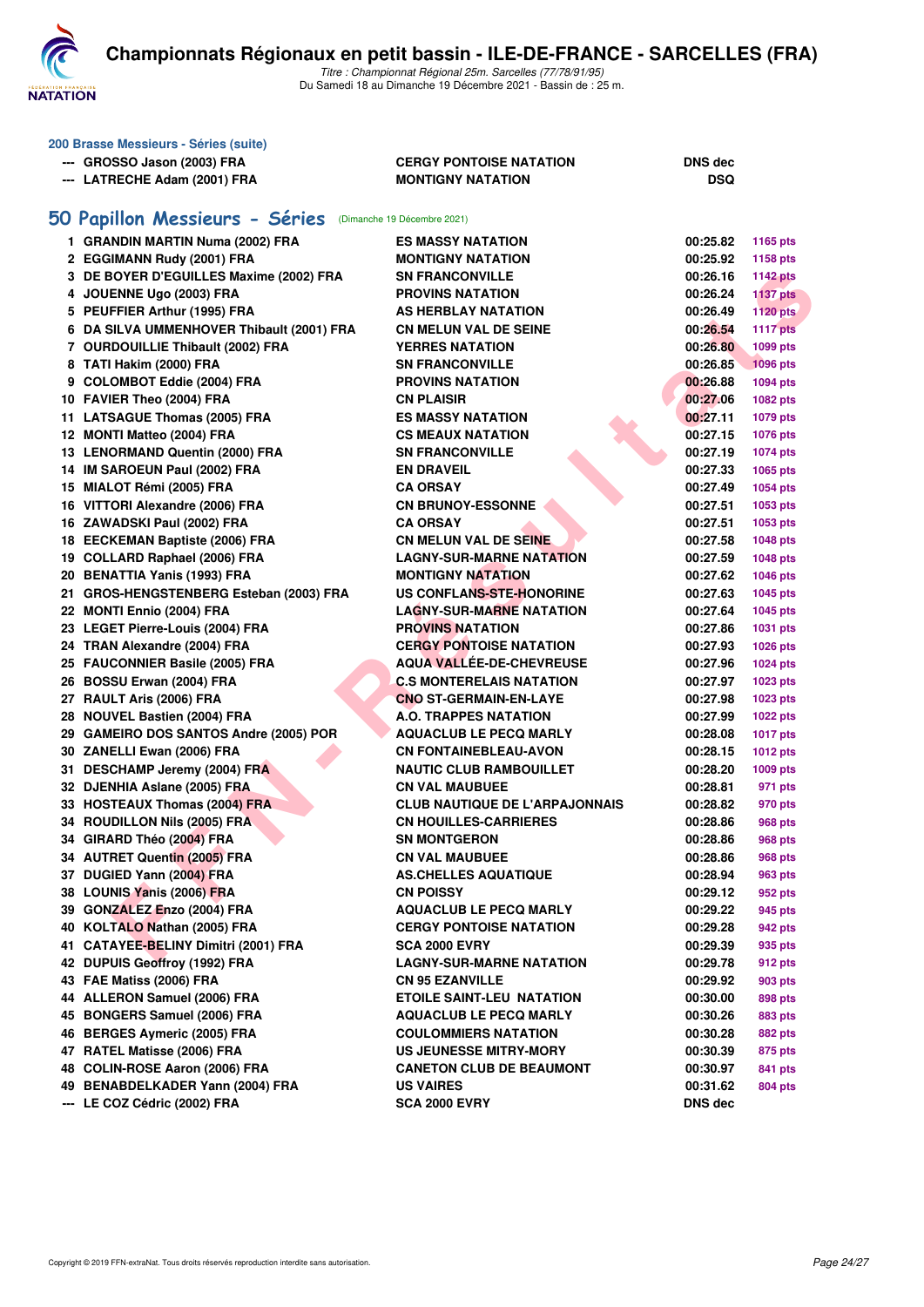

|   | 50 Papillon Messieurs - Séries (suite)<br>--- PAUPARDIN Guillaume (2001) FRA<br>--- NEBBACHE Ismael (2005) FRA | <b>CN MELUN VAL DE SEINE</b><br><b>SCA 2000 EVRY</b> | <b>DNS</b> dec<br><b>DNS</b> dec                                                  |
|---|----------------------------------------------------------------------------------------------------------------|------------------------------------------------------|-----------------------------------------------------------------------------------|
|   | 100 Papillon Messieurs - Séries                                                                                | (Dimanche 19 Décembre 2021)                          |                                                                                   |
|   | 1 BONEL Antonyn (2001) FRA                                                                                     | <b>CA ORSAY</b>                                      | 00:55.06<br><b>1242 pts</b><br>50m: 00:25.61 (00:25.61) 100m: 00:55.06 (00:29.45) |
|   | 2 MAGUERRE Thomas (2000) FRA                                                                                   | <b>SN FRANCONVILLE</b>                               | 00:57.63<br>1165 pts<br>50m: 00:27.58 (00:27.58) 100m: 00:57.63 (00:30.05)        |
|   | 3 DA SILVA UMMENHOVER Thibault (2001) FRA                                                                      | <b>CN MELUN VAL DE SEINE</b>                         | 00:58.06<br><b>1152 pts</b><br>50m: 00:27.33 (00:27.33) 100m: 00:58.06 (00:30.73) |
|   | 4 ANDRIAMPARANY RALIBERA Toky (2001) MAD                                                                       | <b>LAGNY-SUR-MARNE NATATION</b>                      | 00:58.79<br><b>1131 pts</b><br>50m: 00:27.41 (00:27.41) 100m: 00:58.79 (00:31.38) |
|   | 5 LENORMAND Quentin (2000) FRA                                                                                 | <b>SN FRANCONVILLE</b>                               | 00:59.39 1114 pts<br>50m: 00:27.44 (00:27.44) 100m: 00:59.39 (00:31.95)           |
|   | 6 OURDOUILLIE Thibault (2002) FRA                                                                              | <b>YERRES NATATION</b>                               | 00:59.41<br>1113 pts<br>50m: 00:27.26 (00:27.26) 100m: 00:59.41 (00:32.15)        |
|   | 7 COLLARD Raphael (2006) FRA                                                                                   | <b>LAGNY-SUR-MARNE NATATION</b>                      | 00:59.71<br>1105 pts<br>50m: 00:28.29 (00:28.29) 100m: 00:59.71 (00:31.42)        |
|   | 8 DA COSTA Enzo (2002) FRA                                                                                     | <b>C.S MONTERELAIS NATATION</b>                      | 00:59.78<br>1103 pts<br>50m: 00:28.07 (00:28.07) 100m: 00:59.78 (00:31.71)        |
| 9 | JOUENNE Ugo (2003) FRA                                                                                         | <b>PROVINS NATATION</b>                              | 01:00.15<br>1092 pts<br>50m : 00:27.46 (00:27.46) 100m : 01:00.15 (00:32.69)      |
|   | 10 ZAWADSKI Paul (2002) FRA                                                                                    | <b>CA ORSAY</b>                                      | 01:00.32<br><b>1087 pts</b><br>50m: 00:27.90 (00:27.90) 100m: 01:00.32 (00:32.42) |
|   | 11 GROS-HENGSTENBERG Esteban (2003) FRA                                                                        | US CONFLANS-STE-HONORINE                             | 01:00.37<br><b>1086 pts</b>                                                       |
|   | 12 TATI Hakim (2000) FRA                                                                                       | <b>SN FRANCONVILLE</b>                               | 50m: 00:27.66 (00:27.66) 100m: 01:00.37 (00:32.71)<br>01:00.56<br><b>1081 pts</b> |
|   | 13 LATSAGUE Thomas (2005) FRA                                                                                  | <b>ES MASSY NATATION</b>                             | 50m: 00:27.65 (00:27.65) 100m: 01:00.56 (00:32.91)<br>01:00.83<br>1073 pts        |
|   | 14 FAUCONNIER Basile (2005) FRA                                                                                | <b>AQUA VALLÉE-DE-CHEVREUSE</b>                      | 50m: 00:28.08 (00:28.08) 100m: 01:00.83 (00:32.75)<br>01:01.03<br><b>1067 pts</b> |
|   | 15 MONTENS Adriel (2001) FRA                                                                                   | <b>EN DRAVEIL</b>                                    | 50m: 00:28.31 (00:28.31) 100m: 01:01.03 (00:32.72)<br>01:01.06<br><b>1067 pts</b> |
|   | 16 NOUVEL Bastien (2004) FRA                                                                                   | <b>A.O. TRAPPES NATATION</b>                         | 50m: 00:28.24 (00:28.24) 100m: 01:01.06 (00:32.82)<br>01:02.19<br>1035 pts        |
|   | 17 RAULT Aris (2006) FRA                                                                                       | <b>CNO ST-GERMAIN-EN-LAYE</b>                        | 50m: 00:28.69 (00:28.69) 100m: 01:02.19 (00:33.50)<br>01:02.35<br>1031 pts        |
|   | 18 CAVARO Baptiste (2005) FRA                                                                                  | <b>NAUTIC CLUB RAMBOUILLET</b>                       | 50m: 00:28.67 (00:28.67) 100m: 01:02.35 (00:33.68)<br>01:03.37<br>1003 pts        |
|   | 19 HOSTEAUX Thomas (2004) FRA                                                                                  | <b>CLUB NAUTIQUE DE L'ARPAJONNAIS</b>                | 50m: 00:29.94 (00:29.94) 100m: 01:03.37 (00:33.43)<br>01:03.84<br><b>990 pts</b>  |
|   | 20 LEGET Pierre-Louis (2004) FRA                                                                               | <b>PROVINS NATATION</b>                              | 50m: 00:29.91 (00:29.91) 100m: 01:03.84 (00:33.93)<br>01:03.91<br>988 pts         |
|   | 21 ZANELLI Ewan (2006) FRA                                                                                     | <b>CN FONTAINEBLEAU-AVON</b>                         | 50m: 00:28.69 (00:28.69) 100m: 01:03.91 (00:35.22)<br>01:04.40<br>975 pts         |
|   | 22 LOUNIS Yanis (2006) FRA                                                                                     | <b>CN POISSY</b>                                     | 50m: 00:29.90 (00:29.90) 100m: 01:04.40 (00:34.50)<br>01:04.52<br>972 pts         |
|   | 23 SEMAM Jalîd (2005) FRA                                                                                      | <b>CN MELUN VAL DE SEINE</b>                         | 50m: 00:30.09 (00:30.09) 100m: 01:04.52 (00:34.43)<br>01:04.91<br>961 pts         |
|   | 24 AUTRET Quentin (2005) FRA                                                                                   | <b>CN VAL MAUBUEE</b>                                | 50m: 00:29.76 (00:29.76) 100m: 01:04.91 (00:35.15)<br>01:05.46<br>947 pts         |
|   | 25 CETINER Sinan (1996) FRA                                                                                    | <b>CN HOUILLES-CARRIERES</b>                         | 50m: 00:29.46 (00:29.46) 100m: 01:05.46 (00:36.00)<br>01:05.58<br>943 pts         |
|   | 26 SNELLMAN Max (2006) FRA                                                                                     | <b>CN FONTAINEBLEAU-AVON</b>                         | 50m: 00:29.52 (00:29.52) 100m: 01:05.58 (00:36.06)<br>01:05.94<br>934 pts         |
|   | 27 TOUR Mylan (2006) FRA                                                                                       | <b>CN POISSY</b>                                     | 50m: 00:30.31 (00:30.31) 100m: 01:05.94 (00:35.63)<br>01:06.29<br>925 pts         |
|   |                                                                                                                | <b>SCA 2000 EVRY</b>                                 | 50m: 00:30.36 (00:30.36) 100m: 01:06.29 (00:35.93)                                |
|   | --- LE COZ Cédric (2002) FRA                                                                                   |                                                      | <b>DNS dec</b>                                                                    |

**--- COLOMBOT Eddie (2004) FRA PROVINS NATATION DSQ**

| 50m: 00:27.41 (00:27.41)                           |          | 00:58.79 1131 pts<br>100m: 00:58.79 (00:31.38) |  |
|----------------------------------------------------|----------|------------------------------------------------|--|
|                                                    | 00:59.39 | <b>1114 pts</b>                                |  |
| 50m: 00:27.44 (00:27.44) 100m: 00:59.39 (00:31.95) | 00:59.41 | <b>1113 pts</b>                                |  |
| 50m: 00:27.26 (00:27.26)                           |          | 100m: 00:59.41 (00:32.15)                      |  |
| 50m: 00:28.29 (00:28.29)                           | 00:59.71 | 1105 pts<br>100m: 00:59.71 (00:31.42)          |  |
|                                                    | 00:59.78 | 1103 pts                                       |  |
| 50m: 00:28.07 (00:28.07)                           | 01:00.15 | 100m: 00:59.78 (00:31.71)<br>1092 pts          |  |
| 50m: 00:27.46 (00:27.46)                           |          | 100m: 01:00.15 (00:32.69)                      |  |
| 50m: 00:27.90 (00:27.90)                           | 01:00.32 | <b>1087 pts</b><br>100m: 01:00.32 (00:32.42)   |  |
| 50m: 00:27.66 (00:27.66)                           | 01:00.37 | 1086 pts<br>100m: 01:00.37 (00:32.71)          |  |
| 50m: 00:27.65 (00:27.65)                           | 01:00.56 | 1081 pts<br>100m: 01:00.56 (00:32.91)          |  |
| 50m: 00:28.08 (00:28.08)                           | 01:00.83 | 1073 pts<br>100m: 01:00.83 (00:32.75)          |  |
| 50m: 00:28.31 (00:28.31)                           | 01:01.03 | 1067 pts<br>100m: 01:01.03 (00:32.72)          |  |
| 50m: 00:28.24 (00:28.24)                           | 01:01.06 | 1067 pts<br>100m: 01:01.06 (00:32.82)          |  |
|                                                    | 01:02.19 | 1035 pts                                       |  |
| 50m: 00:28.69 (00:28.69)                           | 01:02.35 | 100m: 01:02.19 (00:33.50)                      |  |
| 50m: 00:28.67 (00:28.67)                           |          | 1031 pts<br>100m: 01:02.35 (00:33.68)          |  |
| 50m: 00:29.94 (00:29.94)                           | 01:03.37 | 1003 pts<br>100m: 01:03.37 (00:33.43)          |  |
| JAIS<br>50m:00:29.91<br>(00:29.91)                 | 01:03.84 | 990 pts<br>100m: 01:03.84 (00:33.93)           |  |
| 50m: 00:28.69 (00:28.69)                           | 01:03.91 | <b>988 pts</b><br>100m: 01:03.91 (00:35.22)    |  |
|                                                    | 01:04.40 | 975 pts                                        |  |
| 50m: 00:29.90 (00:29.90)                           | 01:04.52 | 100m: 01:04.40 (00:34.50)                      |  |
| 50m: 00:30.09 (00:30.09)                           |          | 972 pts<br>100m: 01:04.52 (00:34.43)           |  |
| 50m: 00:29.76 (00:29.76)                           | 01:04.91 | 961 pts<br>100m: 01:04.91 (00:35.15)           |  |
| 50m: 00:29.46 (00:29.46)                           | 01:05.46 | 947 pts<br>100m: 01:05.46 (00:36.00)           |  |
| 50m: 00:29.52 (00:29.52)                           | 01:05.58 | 943 pts<br>100m: 01:05.58 (00:36.06)           |  |
| 50m: 00:30.31 (00:30.31)                           | 01:05.94 | 934 pts<br>100m: 01:05.94 (00:35.63)           |  |
|                                                    | 01:06.29 | 925 pts                                        |  |
| 50m: 00:30.36 (00:30.36) 100m: 01:06.29 (00:35.93) |          |                                                |  |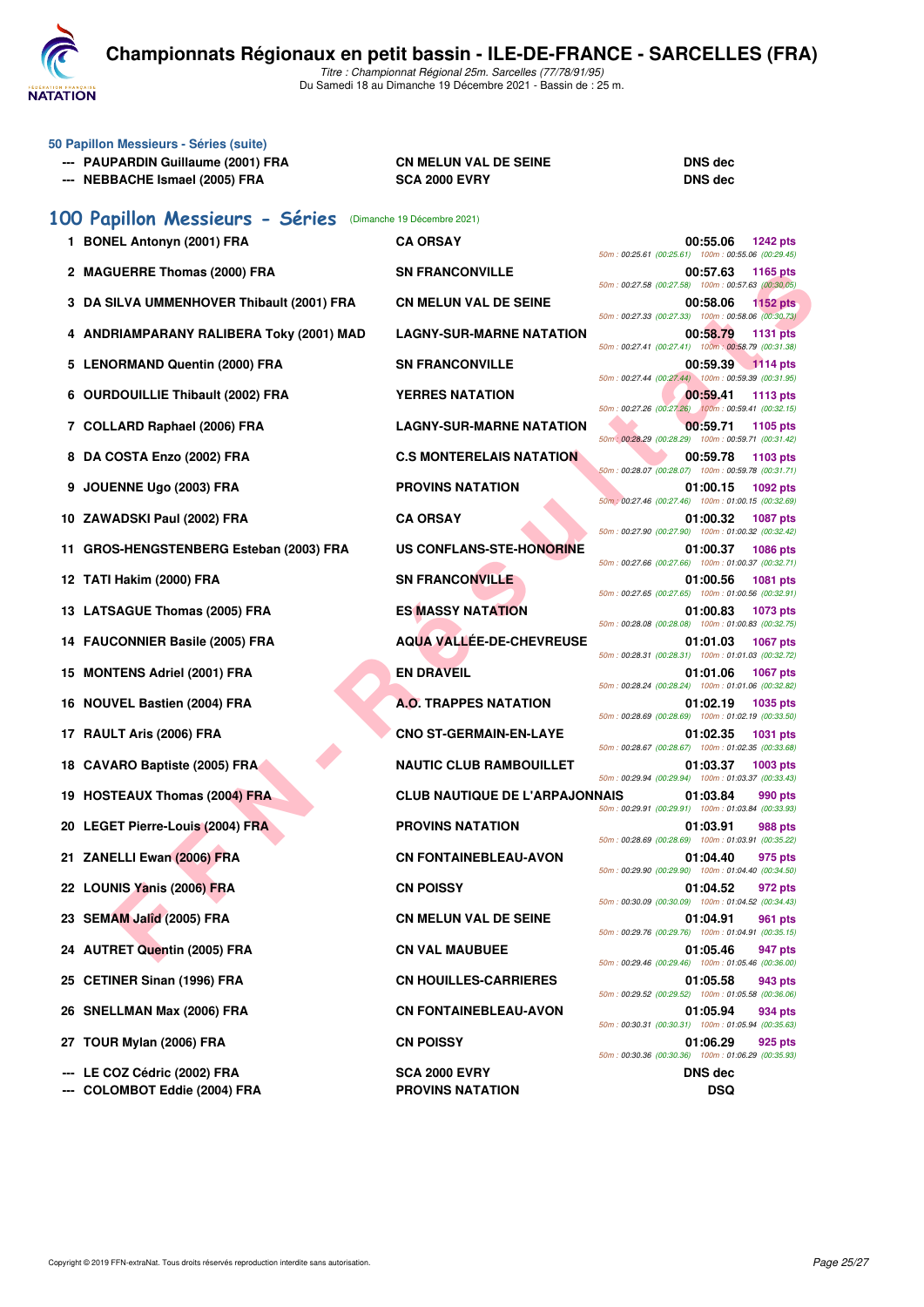

Du Samedi 18 au Dimanche 19 Décembre 2021 - Bassin de : 25 m.

#### **[200 Papillon Messieurs - Séries](http://www.ffnatation.fr/webffn/resultats.php?idact=nat&go=epr&idcpt=74533&idepr=83)** (Samedi 18 Décembre 2021)

- **1 BONEL Antonyn (2001) FRA**
- **2 DA SILVA Martin (2003) FRA**
- **3 ANDRIAMPARANY RALIBERA Toky (2001) MAD**
- **4 PFEIFER Célestin (2005) FRA**
- **5 FAUCONNIER Basile (2005) FRA**
- **6 MIALOT Rémi (2005) FRA CA ORSAY 02:21.23 956 pts**
- 7 PORTAL Kylian (2006) FRA
- 8 MAUPIN Nolhan (2006) FRA

#### **[200 4 Nages Messieurs - Séries](http://www.ffnatation.fr/webffn/resultats.php?idact=nat&go=epr&idcpt=74533&idepr=91)** (Samedi 18 Décembre 2021)

- 
- 
- 
- **4 ANDRIAMPARANY RALIBERA Toky (2001) MAD LAGNY-SUR-MARNE NATATION 02:15.55 1053 pts**
- 
- 
- 
- 
- 
- 
- 
- 
- 
- 
- 
- 
- 
- 
- 
- 
- 
- 

| TO DECENTE ZUZ IT             |                                                                                                        |                                                     |                    |  |
|-------------------------------|--------------------------------------------------------------------------------------------------------|-----------------------------------------------------|--------------------|--|
| <b>CA ORSAY</b>               |                                                                                                        |                                                     | 02:05.91 1172 pts  |  |
|                               | 50m: 00:26.71 (00:26.71) 100m: 00:58.01 (00:31.30) 150m: 01:31.32 (00:33.31) 200m: 02:05.91 (00:34.59) |                                                     |                    |  |
| <b>CN VIRY-CHÂTILLON</b>      |                                                                                                        |                                                     | 02:10.47 1106 pts  |  |
|                               | 50m: 00:28.60 (00:28.60) 100m: 01:01.35 (00:32.75) 150m: 01:34.92 (00:33.57) 200m: 02:10.47 (00:35.55) |                                                     |                    |  |
|                               | <b>LAGNY-SUR-MARNE NATATION</b>                                                                        |                                                     | 02:13.93 1056 pts  |  |
|                               | 50m: 00:30.18 (00:30.18) 100m: 01:05.61 (00:35.43)                                                     | 150m: 01:39.28 (00:33.67) 200m: 02:13.93 (00:34.65) |                    |  |
| <b>ES MASSY NATATION</b>      |                                                                                                        |                                                     | 02:17.77 1003 pts  |  |
|                               | 50m: 00:29.67 (00:29.67) 100m: 01:04.31 (00:34.64) 150m: 01:40.72 (00:36.41) 200m: 02:17.77 (00:37.05) |                                                     |                    |  |
|                               | <b>AQUA VALLÉE-DE-CHEVREUSE</b>                                                                        |                                                     | 02:20.04 972 pts   |  |
|                               | 50m: 00:29.32 (00:29.32) 100m: 01:04.61 (00:35.29) 150m: 01:41.45 (00:36.84) 200m: 02:20.04 (00:38.59) |                                                     |                    |  |
| <b>CA ORSAY</b>               |                                                                                                        |                                                     | $02:21.23$ 956 pts |  |
|                               | 50m: 00:30.93 (00:30.93) 100m: 01:07.44 (00:36.51) 150m: 01:43.85 (00:36.41) 200m: 02:21.23 (00:37.38) |                                                     |                    |  |
| <b>CNO ST-GERMAIN-EN-LAYE</b> |                                                                                                        |                                                     | 02:22.95 933 pts   |  |
|                               | 50m: 00:30.79 (00:30.79) 100m: 01:07.70 (00:36.91) 150m: 01:45.21 (00:37.51) 200m: 02:22.95 (00:37.74) |                                                     |                    |  |
|                               | <b>C.S MONTERELAIS NATATION</b>                                                                        |                                                     | 02:26.92 881 pts   |  |
|                               | 50m: 00:31.62 (00:31.62) 100m: 01:08.57 (00:36.95)                                                     | 150m: 01:47.90 (00:39.33) 200m: 02:26.92 (00:39.02) |                    |  |

|                                          |                                                                                | 50m: 00:29.67 (00:29.67) 100m: 01:04.31 (00:34.64) 150m: 01:40.72 (00:36.41) 200m: 02:17.77 (00:37.05)                                                                                                                                      |
|------------------------------------------|--------------------------------------------------------------------------------|---------------------------------------------------------------------------------------------------------------------------------------------------------------------------------------------------------------------------------------------|
| 5 FAUCONNIER Basile (2005) FRA           | <b>AQUA VALLEE-DE-CHEVREUSE</b>                                                | 02:20.04<br>972 pts<br>50m : 00:29.32 (00:29.32) 100m : 01:04.61 (00:35.29) 150m : 01:41.45 (00:36.84) 200m : 02:20.04 (00:38.59)                                                                                                           |
| 6 MIALOT Rémi (2005) FRA                 | <b>CA ORSAY</b>                                                                | 02:21.23<br>956 pts<br>50m: 00:30.93 (00:30.93) 100m: 01:07.44 (00:36.51) 150m: 01:43.85 (00:36.41) 200m: 02:21.23 (00:37.38)                                                                                                               |
| 7 PORTAL Kylian (2006) FRA               | <b>CNO ST-GERMAIN-EN-LAYE</b>                                                  | 02:22.95<br>933 pts                                                                                                                                                                                                                         |
| 8 MAUPIN Nolhan (2006) FRA               | <b>C.S MONTERELAIS NATATION</b>                                                | 50m : 00:30.79 (00:30.79) 100m : 01:07.70 (00:36.91) 150m : 01:45.21 (00:37.51) 200m : 02:22.95 (00:37.74)<br>02:26.92<br>881 pts<br>50m: 00:31.62 (00:31.62) 100m: 01:08.57 (00:36.95) 150m: 01:47.90 (00:39.33) 200m: 02:26.92 (00:39.02) |
| 00 4 Nages Messieurs - Séries            | (Samedi 18 Décembre 2021)                                                      |                                                                                                                                                                                                                                             |
| 1 SEYE Matthieu (2002) SEN               | <b>ES MASSY NATATION</b>                                                       | 02:05.02<br><b>1210 pts</b><br>50m : 00:26.71 (00:26.71) 100m : 00:58.06 (00:31.35) 150m : 01:35.39 (00:37.33) 200m : 02:05.02 (00:29.63)                                                                                                   |
| 2 BONEL Antonyn (2001) FRA               | <b>CA ORSAY</b>                                                                | 02:09.68<br>1140 pts                                                                                                                                                                                                                        |
| 3 MAGUERRE Thomas (2000) FRA             | <b>SN FRANCONVILLE</b>                                                         | 50m : 00:25.83 (00:25.83) 100m : 00:56.45 (00:30.62) 150m : 01:36.93 (00:40.48) 200m : 02:09.68 (00:32.75)<br>02:12.80<br>1093 pts                                                                                                          |
| 4 ANDRIAMPARANY RALIBERA Toky (2001) MAD | 50m: 00:27.91 (00:27.91) 100m: 01:01.19 (00:33.28)<br>LAGNY-SUR-MARNE NATATION | 150m: 01:40.55 (00:39.36) 200m: 02:12.80 (00:32.25)<br>02:15.55<br>1053 pts                                                                                                                                                                 |
| 5 AGIUS Robin (2003) FRA                 | <b>CN FONTAINEBLEAU-AVON</b>                                                   | 50m : 00:27.24 (00:27.24) 100m : 01:02.39 (00:35.15) 150m : 01:44.58 (00:42.19) 200m : 02:15.55 (00:30.97)<br>02:15.76<br><b>1050 pts</b>                                                                                                   |
| 6 LATSAGUE Thomas (2005) FRA             | ES MASSY NATATION                                                              | 50m : 00:28.30 (00:28.30) 100m : 01:03.41 (00:35.11) 150m : 01:41.76 (00:38.35) 200m : 02:15.76 (00:34.00)<br>02:16.02<br><b>1047 pts</b>                                                                                                   |
| 7 DUPUIS Geoffroy (1992) FRA             | <b>LAGNY-SUR-MARNE NATATION</b>                                                | 50m : 00:28.59 (00:28.59) 100m : 01:03.26 (00:34.67) 150m : 01:44.28 (00:41.02) 200m : 02:16.02 (00:31.74)<br>02:16.38<br><b>1042 pts</b>                                                                                                   |
| 8 FAUCONNIER Basile (2005) FRA           | <b>AQUA VALLEE-DE-CHEVREUSE</b>                                                | 50m: 00:28.18 (00:28.18) 100m: 01:02.60 (00:34.42) 150m: 01:43.32 (00:40.72) 200m: 02:16.38 (00:33.06)<br>02:16.57<br>1039 pts                                                                                                              |
| 9 MONTI Matteo (2004) FRA                | <b>CS MEAUX NATATION</b>                                                       | $50m$ : 00:28.55 (00:28.55) 100m: 01:03.84 (00:35.29) 150m: 01:44.14 (00:40.30) 200m: 02:16.57 (00:32.43)<br>02:17.06<br><b>1032 pts</b>                                                                                                    |
| 10 KNOCKAERT Jonathan (2004) FRA         | <b>COULOMMIERS NATATION</b>                                                    | 50m : 00:28.28 (00:28.28) 100m : 01:06.61 (00:38.33) 150m : 01:45.33 (00:38.72) 200m : 02:17.06 (00:31.73)<br>02:17.69<br><b>1023 pts</b>                                                                                                   |
|                                          |                                                                                | 50m : 00:30.16 (00:30.16) 100m : 01:07.66 (00:37.50) 150m : 01:44.88 (00:37.22) 200m : 02:17.69 (00:32.81)                                                                                                                                  |
| 11 VERLA Gatien (2005) FRA               | <b>CN VIRY-CHATILLON</b>                                                       | 02:17.84<br>1021 pts<br>50m : 00:30.26 (00:30.26) 100m : 01:05.87 (00:35.61) 150m : 01:46.94 (00:41.07) 200m : 02:17.84 (00:30.90)                                                                                                          |
| 12 NEDELLEC Hugo (2006) FRA              | ES MASSY NATATION                                                              | 02:17.88<br><b>1020 pts</b><br>50m: 00:29.66 (00:29.66) 100m: 01:06.06 (00:36.40) 150m: 01:44.91 (00:38.85) 200m: 02:17.88 (00:32.97)                                                                                                       |
| 13 CHARBONNEL Mathis (2005) FRA          | <b>CN ST-MICHEL-SUR-ORGE</b>                                                   | 02:17.91<br><b>1020 pts</b><br>50m: 00:29.22 (00:29.22) 100m: 01:02.92 (00:33.70) 150m: 01:44.31 (00:41.39) 200m: 02:17.91 (00:33.60)                                                                                                       |
| 14 PFEIFER Célestin (2005) FRA           | ES MASSY NATATION                                                              | 02:18.42<br><b>1013 pts</b><br>50m : 00:29.21 (00:29.21) 100m : 01:05.28 (00:36.07) 150m : 01:45.16 (00:39.88) 200m : 02:18.42 (00:33.26)                                                                                                   |
| 15 DA SILVA Noah (2006) FRA              | <b>CN MELUN VAL DE SEINE</b>                                                   | 02:20.00<br>990 pts                                                                                                                                                                                                                         |
| 16 DA CUNHA David (2003) FRA             | <b>CA ORSAY</b>                                                                | 50m: 00:29.18 (00:29.18) 100m: 01:04.67 (00:35.49) 150m: 01:45.68 (00:41.01) 200m: 02:20.00 (00:34.32)<br>02:20.11<br>989 pts                                                                                                               |
| 17 OSENIN Arthur (2006) FRA              | <b>SCA 2000 EVRY</b>                                                           | 50m: 00:30.09 (00:30.09) 100m: 01:05.96 (00:35.87) 150m: 01:48.42 (00:42.46) 200m: 02:20.11 (00:31.69)<br>02:21.85<br>965 pts                                                                                                               |
| 18 THEBAULT Nathan (2006) FRA            | <b>CN BRUNOY-ESSONNE</b>                                                       | 50m: 00:29.20 (00:29.20) 100m: 01:06.59 (00:37.39) 150m: 01:50.42 (00:43.83) 200m: 02:21.85 (00:31.43)<br>02:22.52<br>956 pts                                                                                                               |
| 19 HOSTEAUX Thomas (2004) FRA            | <b>CLUB NAUTIQUE DE L'ARPAJONNAIS</b>                                          | 50m: 00:29.58 (00:29.58) 100m: 01:07.68 (00:38.10) 150m: 01:48.50 (00:40.82) 200m: 02:22.52 (00:34.02)<br>02:22.62<br>954 pts                                                                                                               |
| 20 DUCHAUFFOUR Timothe (2005) FRA        | <b>LAGNY-SUR-MARNE NATATION</b>                                                | 50m: 00:29.45 (00:29.45) 100m: 01:06.45 (00:37.00) 150m: 01:49.93 (00:43.48) 200m: 02:22.62 (00:32.69)<br>02:23.84<br>938 pts                                                                                                               |
| 21 HUON-MERCEUR Nils (2005) FRA          | LE CHESNAY NATATION                                                            | 50m: 00:30.14 (00:30.14) 100m: 01:06.25 (00:36.11) 150m: 01:50.49 (00:44.24) 200m: 02:23.84 (00:33.35)<br>02:24.95<br>923 pts                                                                                                               |
|                                          |                                                                                | 50m : 00:29.87 (00:29.87) 100m : 01:08.80 (00:38.93) 150m : 01:50.35 (00:41.55) 200m : 02:24.95 (00:34.60)                                                                                                                                  |
| 22 SNELLMAN Max (2006) FRA               | <b>CN FONTAINEBLEAU-AVON</b>                                                   | 02:25.36<br>917 pts                                                                                                                                                                                                                         |

50m : 00:32.06 (00:32.06) 100m : 01:07.83 (00:35.77) 150m : 01:50.37 (00:42.54) 200m : 02:25.36 (00:34.99)